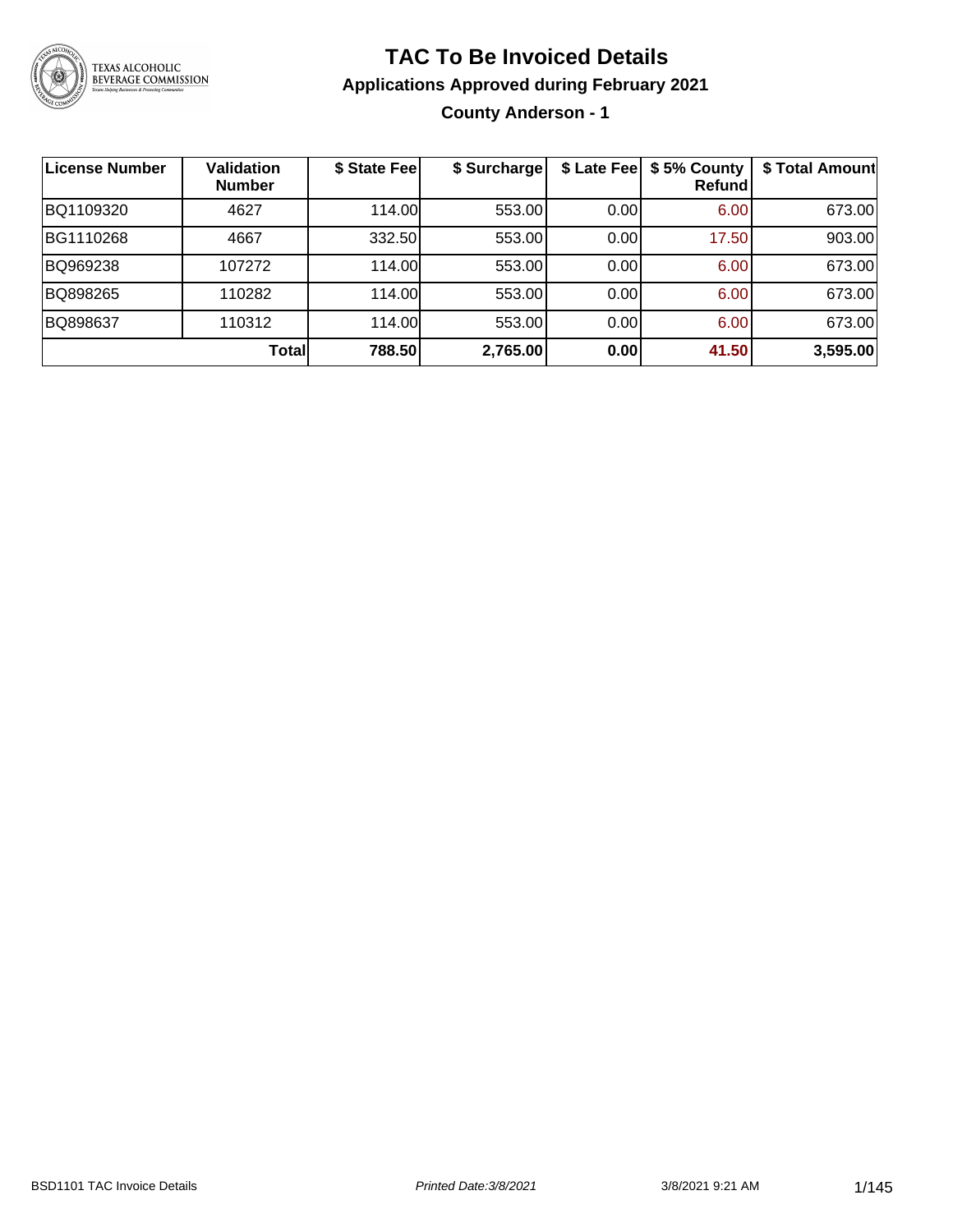

**County Andrews - 2**

| License Number  | Validation<br><b>Number</b> | \$ State Fee | \$ Surcharge |      | Refundl | \$ Late Fee   \$5% County   \$ Total Amount |
|-----------------|-----------------------------|--------------|--------------|------|---------|---------------------------------------------|
| <b>BE972551</b> | 108566                      | 285.00       | 553.00       | 0.00 | 15.00   | 853.00                                      |
|                 | Totall                      | 285.00       | 553.00       | 0.00 | 15.00   | 853.00                                      |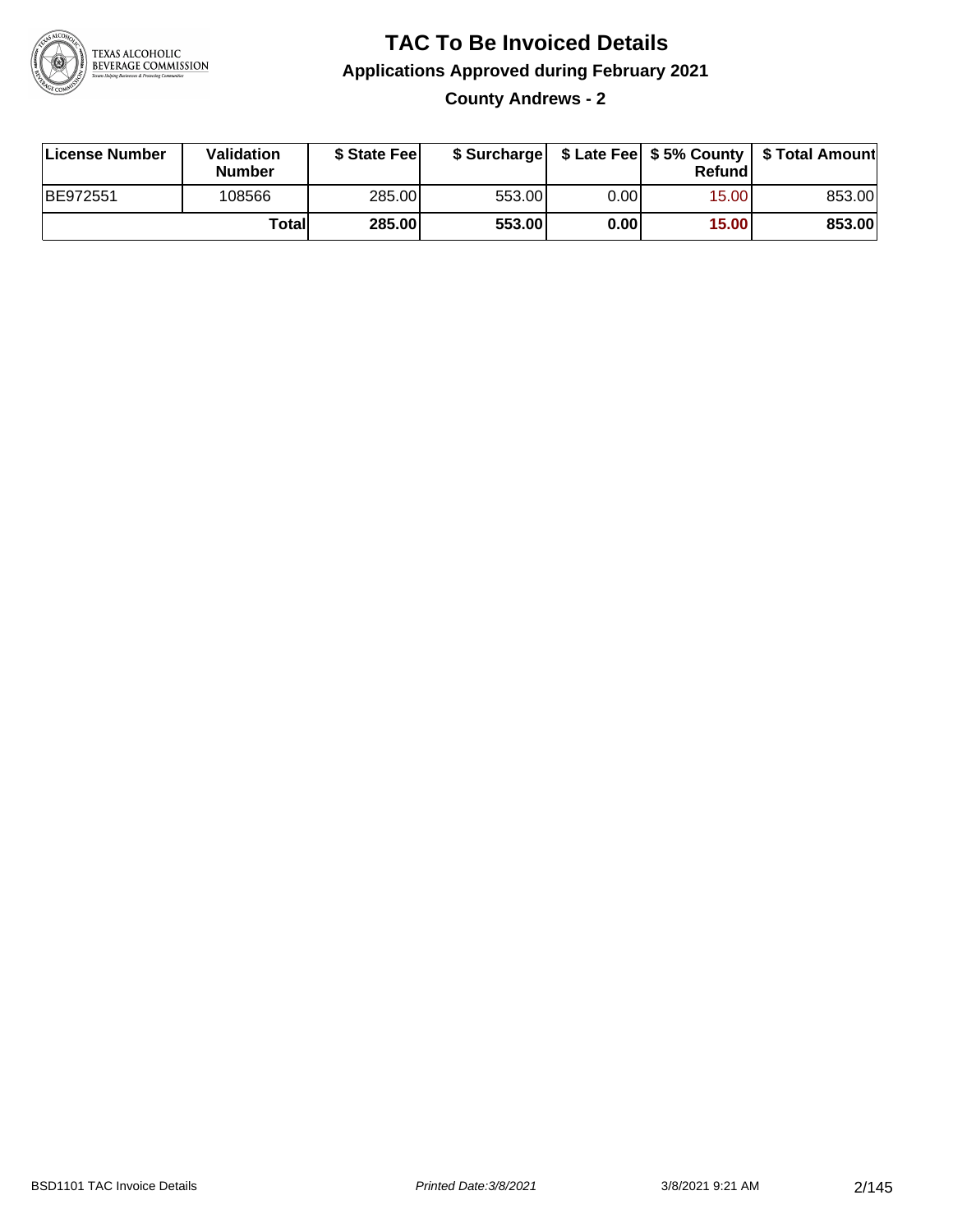

**County Angelina - 3**

| License Number | Validation<br><b>Number</b> | \$ State Fee |        |          | Refund | \$ Surcharge   \$ Late Fee   \$5% County   \$ Total Amount |
|----------------|-----------------------------|--------------|--------|----------|--------|------------------------------------------------------------|
| BG1109841      | 4409                        | 332.50       | 553.00 | $0.00\,$ | 17.501 | 903.00                                                     |
|                | Totall                      | 332.50       | 553.00 | 0.00     | 17.50  | 903.00                                                     |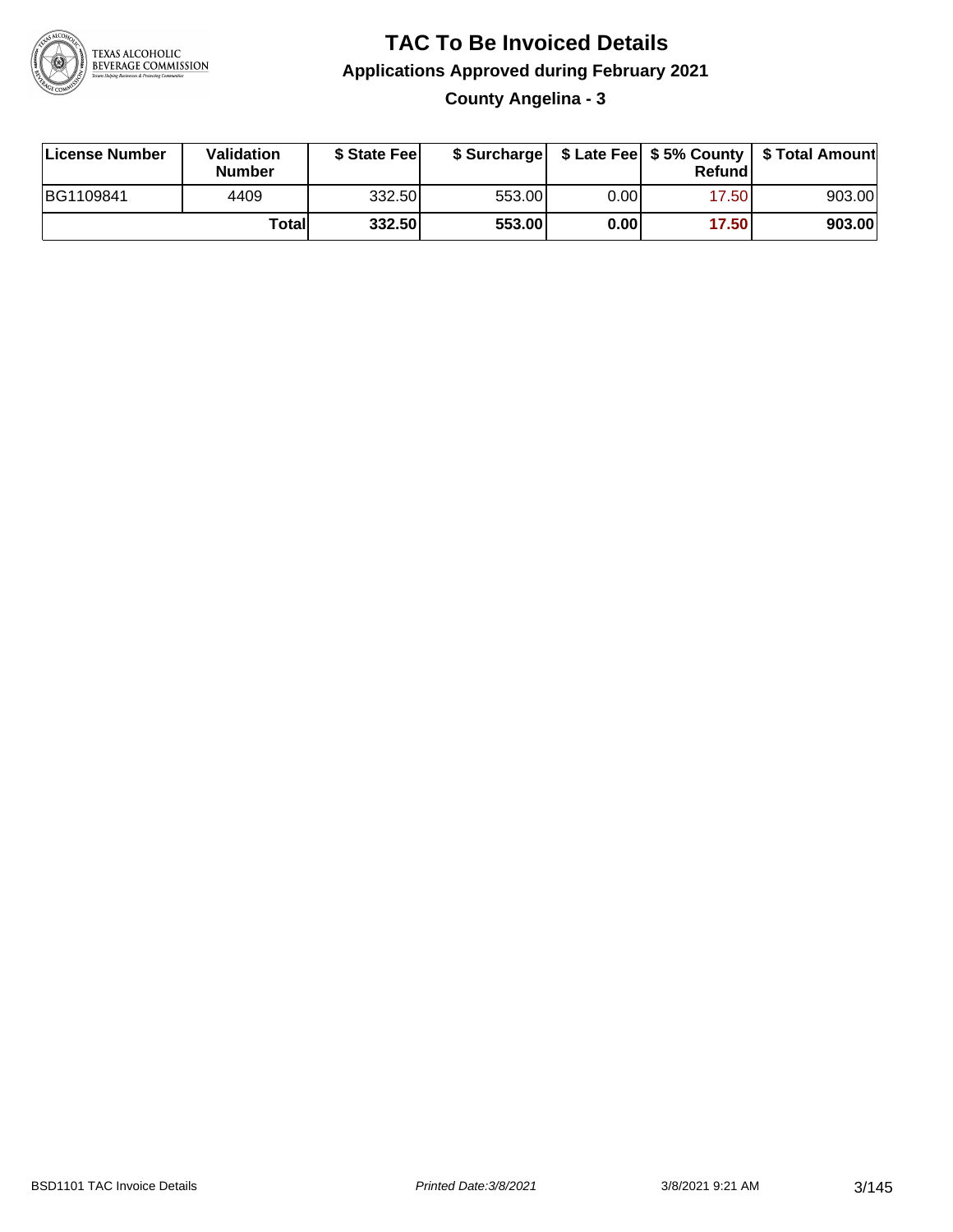

**County Aransas - 4**

| License Number | <b>Validation</b><br><b>Number</b> | \$ State Fee  | \$ Surcharge |      | Refundl |        |
|----------------|------------------------------------|---------------|--------------|------|---------|--------|
| BQ1108687      | 4486                               | 114.00L       | 553.00       | 0.00 | 6.00    | 673.00 |
|                | Totall                             | <b>114.00</b> | 553.00       | 0.00 | 6.00    | 673.00 |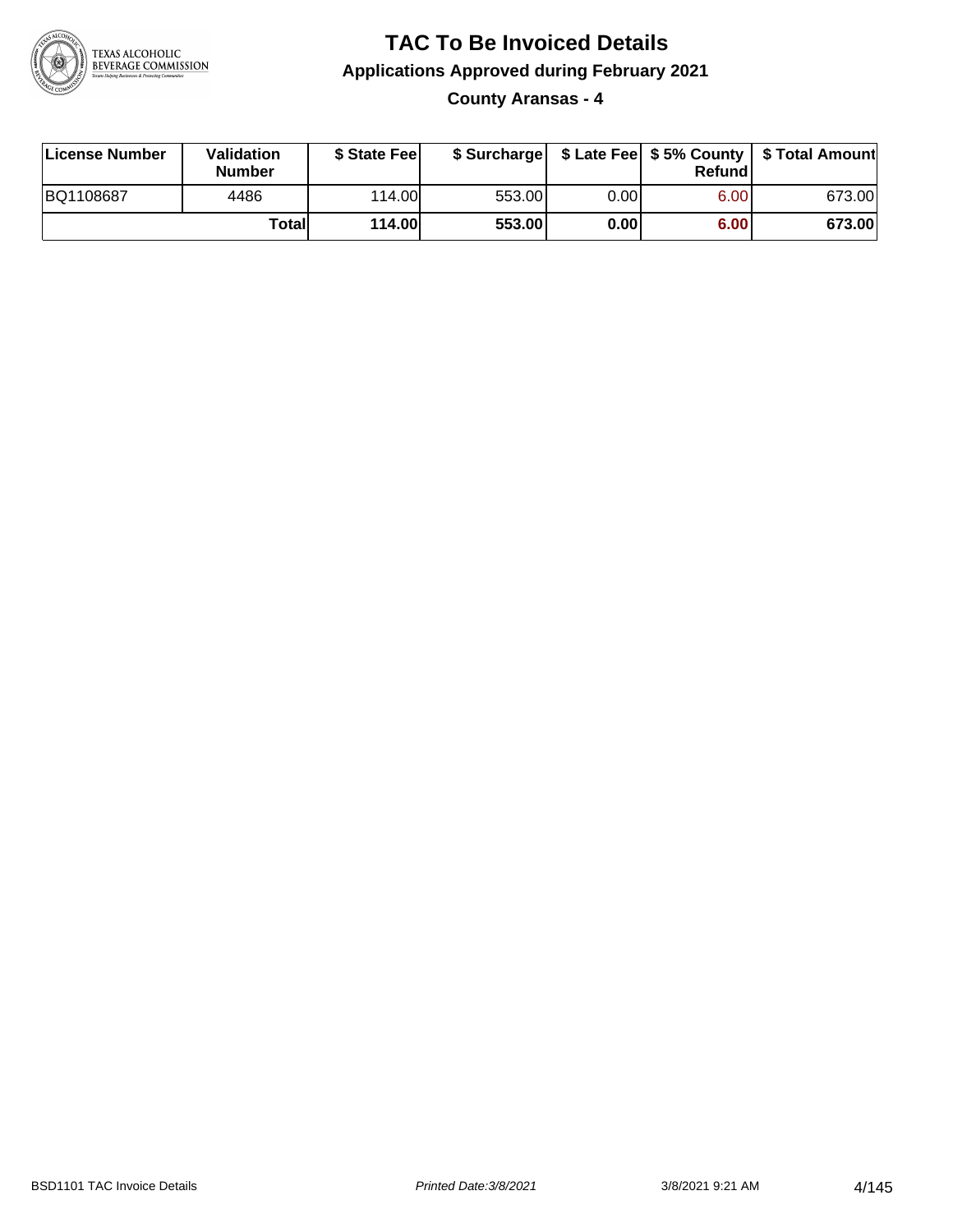

**County Atascosa - 7**

| License Number | Validation<br><b>Number</b> | \$ State Fee  | \$ Surcharge |      | Refundl | \$ Late Fee   \$5% County   \$ Total Amount |
|----------------|-----------------------------|---------------|--------------|------|---------|---------------------------------------------|
| BQ831694       | 110667                      | 114.00        | 553.00       | 0.00 | 6.00    | 673.00                                      |
|                | Totall                      | <b>114.00</b> | 553.00       | 0.00 | 6.00    | 673.00                                      |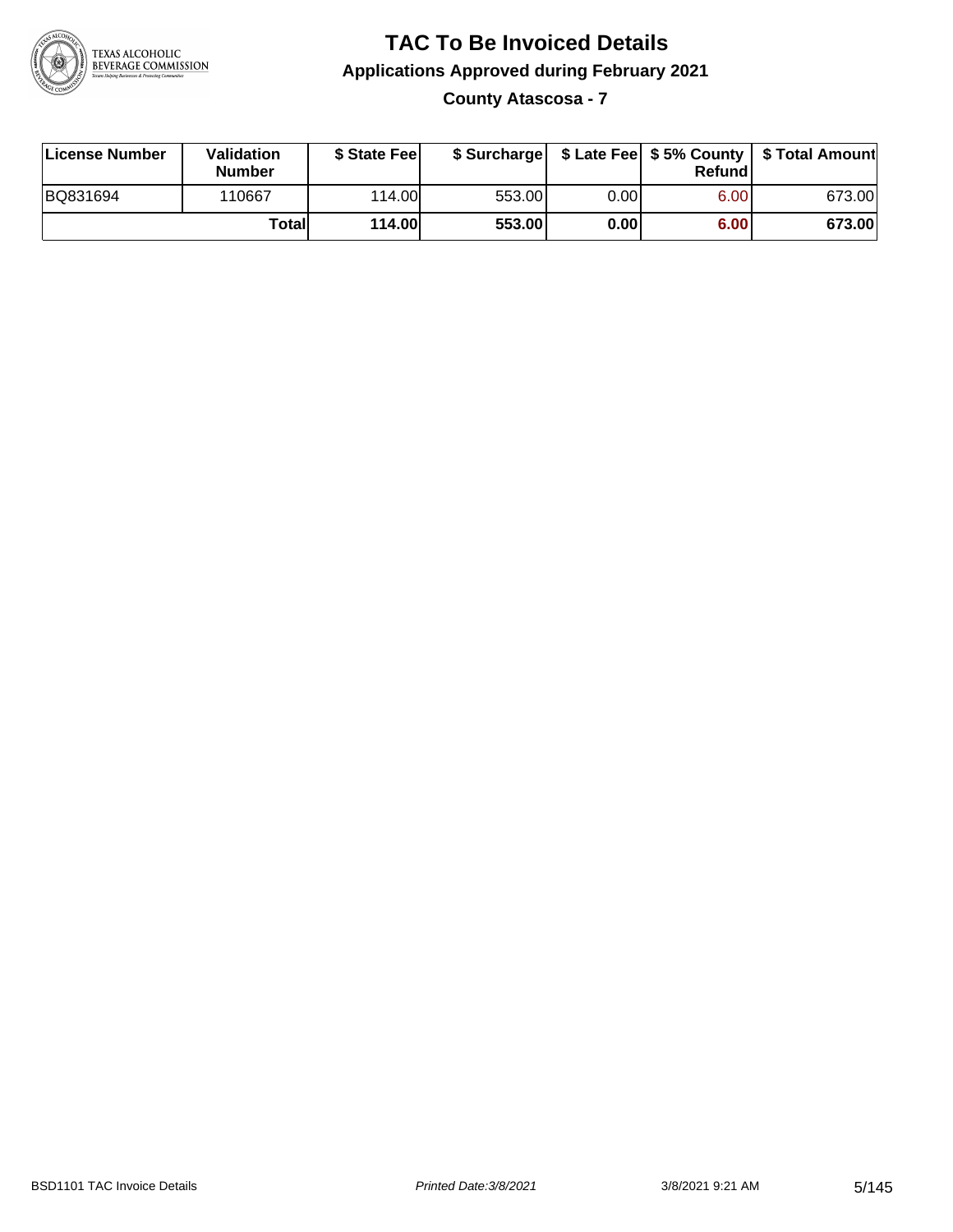

#### **TAC To Be Invoiced Details Applications Approved during February 2021 County Austin - 8**

| License Number | Validation<br><b>Number</b> | \$ State Fee | \$ Surcharge |      | $$$ Late Fee $$5%$ County<br>Refundl | \$ Total Amount |
|----------------|-----------------------------|--------------|--------------|------|--------------------------------------|-----------------|
| BQ898196       | 107986                      | 114.00       | 553.00       | 0.00 | 6.00                                 | 673.00          |
| BQ897358       | 108895                      | 114.00       | 553.00       | 0.00 | 6.00                                 | 673.00          |
| BF1040835      | 504954                      | 114.00       | 553.00       | 0.00 | 6.00                                 | 673.00          |
|                | Totall                      | 342.00       | 1,659.00     | 0.00 | 18.00                                | 2,019.00        |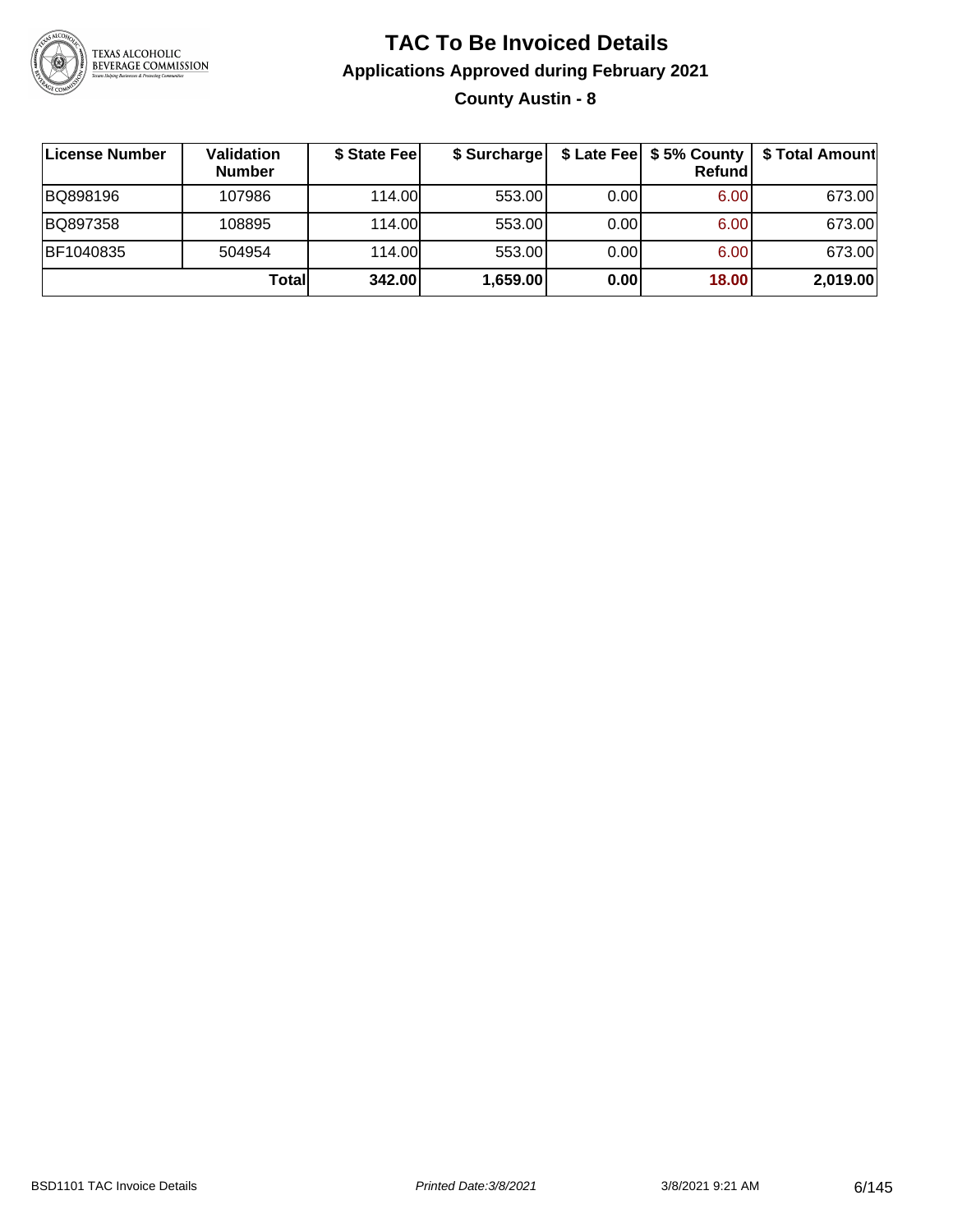

#### **TAC To Be Invoiced Details Applications Approved during February 2021 County Bastrop - 11**

| <b>License Number</b> | <b>Validation</b><br><b>Number</b> | \$ State Fee | \$ Surcharge | \$ Late Fee | \$5% County<br>Refundl | \$ Total Amount |
|-----------------------|------------------------------------|--------------|--------------|-------------|------------------------|-----------------|
| BQ1108766             | 3769                               | 114.00       | 553.00       | 0.00        | 6.00                   | 673.00          |
| BQ1110233             | 4908                               | 114.00       | 553.00       | 0.00        | 6.00                   | 673.00          |
| BQ1041399             | 107291                             | 114.00       | 553.00       | 0.00        | 6.00                   | 673.00          |
| BQ895762              | 107302                             | 114.00       | 553.00       | 0.00        | 6.00                   | 673.00          |
| BQ831925              | 108213                             | 114.00       | 553.00       | 0.00        | 6.00                   | 673.00          |
| BG1044670             | 109087                             | 332.50       | 553.00       | 0.00        | 17.50                  | 903.00          |
|                       | <b>Total</b>                       | 902.50       | 3,318.00     | 0.00        | 47.50                  | 4,268.00        |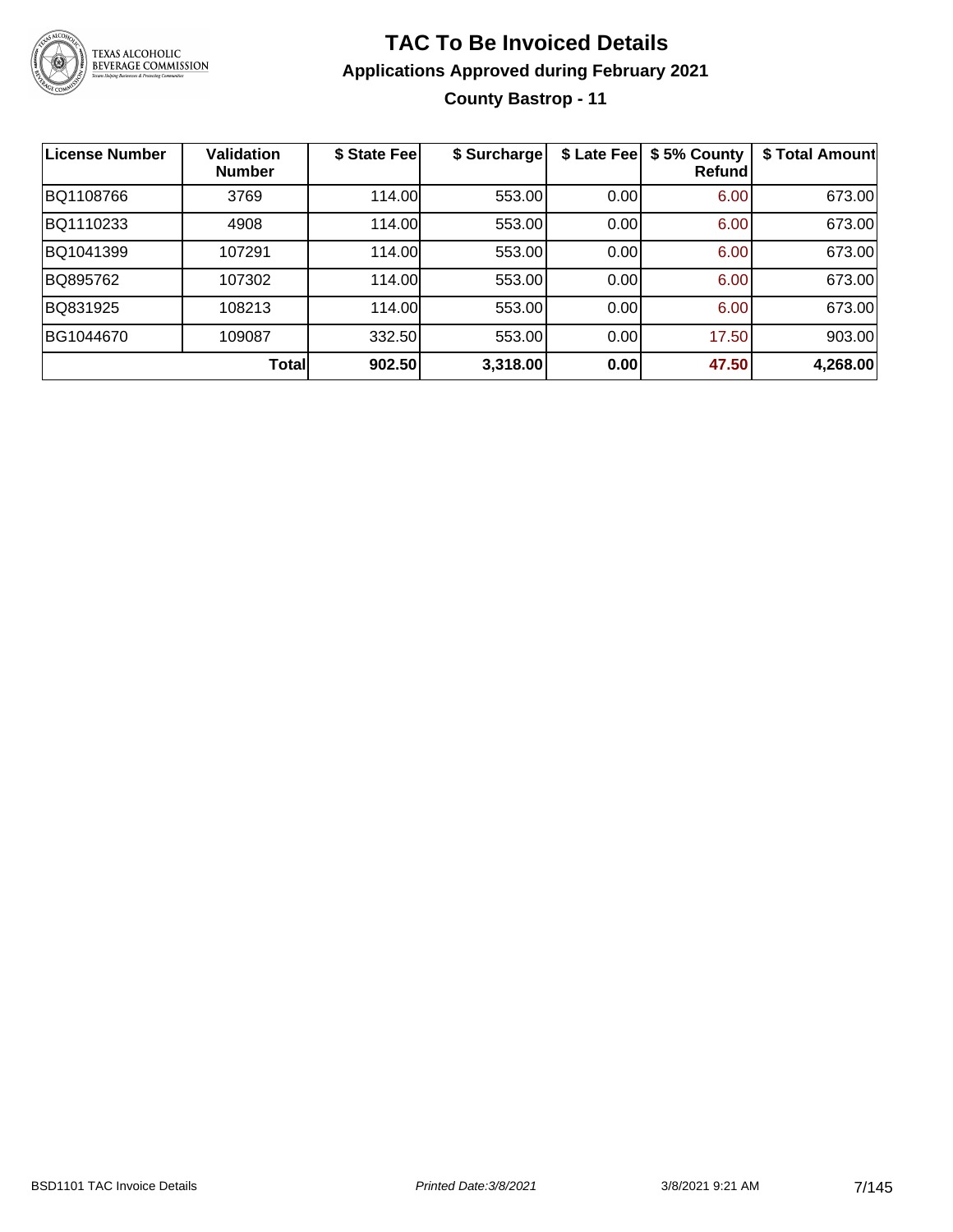

#### **TAC To Be Invoiced Details Applications Approved during February 2021 County Bell - 14**

| <b>License Number</b> | <b>Validation</b><br><b>Number</b> | \$ State Fee | \$ Surcharge |        | \$ Late Fee   \$5% County<br><b>Refund</b> | \$ Total Amount |
|-----------------------|------------------------------------|--------------|--------------|--------|--------------------------------------------|-----------------|
| BQ1109205             | 3923                               | 114.00       | 553.00       | 0.00   | 6.00                                       | 673.00          |
| BQ1109218             | 3974                               | 114.00       | 553.00       | 0.00   | 6.00                                       | 673.00          |
| BG1109707             | 4668                               | 332.50       | 553.00       | 0.00   | 17.50                                      | 903.00          |
| BF1109733             | 4788                               | 114.00       | 553.00       | 0.00   | 6.00                                       | 673.00          |
| BF1110529             | 5008                               | 114.00       | 553.00       | 0.00   | 6.00                                       | 673.00          |
| BF764492              | 106953                             | 114.00       | 553.00       | 0.00   | 6.00                                       | 673.00          |
| BQ896750              | 107178                             | 114.00       | 553.00       | 0.00   | 6.00                                       | 673.00          |
| BG1040195             | 107431                             | 332.50       | 553.00       | 100.00 | 17.50                                      | 1,003.00        |
| BQ972396              | 107897                             | 114.00       | 553.00       | 0.00   | 6.00                                       | 673.00          |
| BF1045029             | 107956                             | 114.00       | 553.00       | 0.00   | 6.00                                       | 673.00          |
| BF971220              | 108104                             | 114.00       | 553.00       | 0.00   | 6.00                                       | 673.00          |
| BQ972834              | 108197                             | 114.00       | 553.00       | 0.00   | 6.00                                       | 673.00          |
| BG972335              | 108714                             | 332.50       | 553.00       | 0.00   | 17.50                                      | 903.00          |
| BG968345              | 108799                             | 332.50       | 553.00       | 0.00   | 17.50                                      | 903.00          |
| BG896507              | 108915                             | 332.50       | 553.00       | 0.00   | 17.50                                      | 903.00          |
| BP896507              | 108915                             | 950.00       | 426.00       | 0.00   | 50.00                                      | 1,426.00        |
|                       | <b>Total</b>                       | 3,752.50     | 8,721.00     | 100.00 | 197.50                                     | 12,771.00       |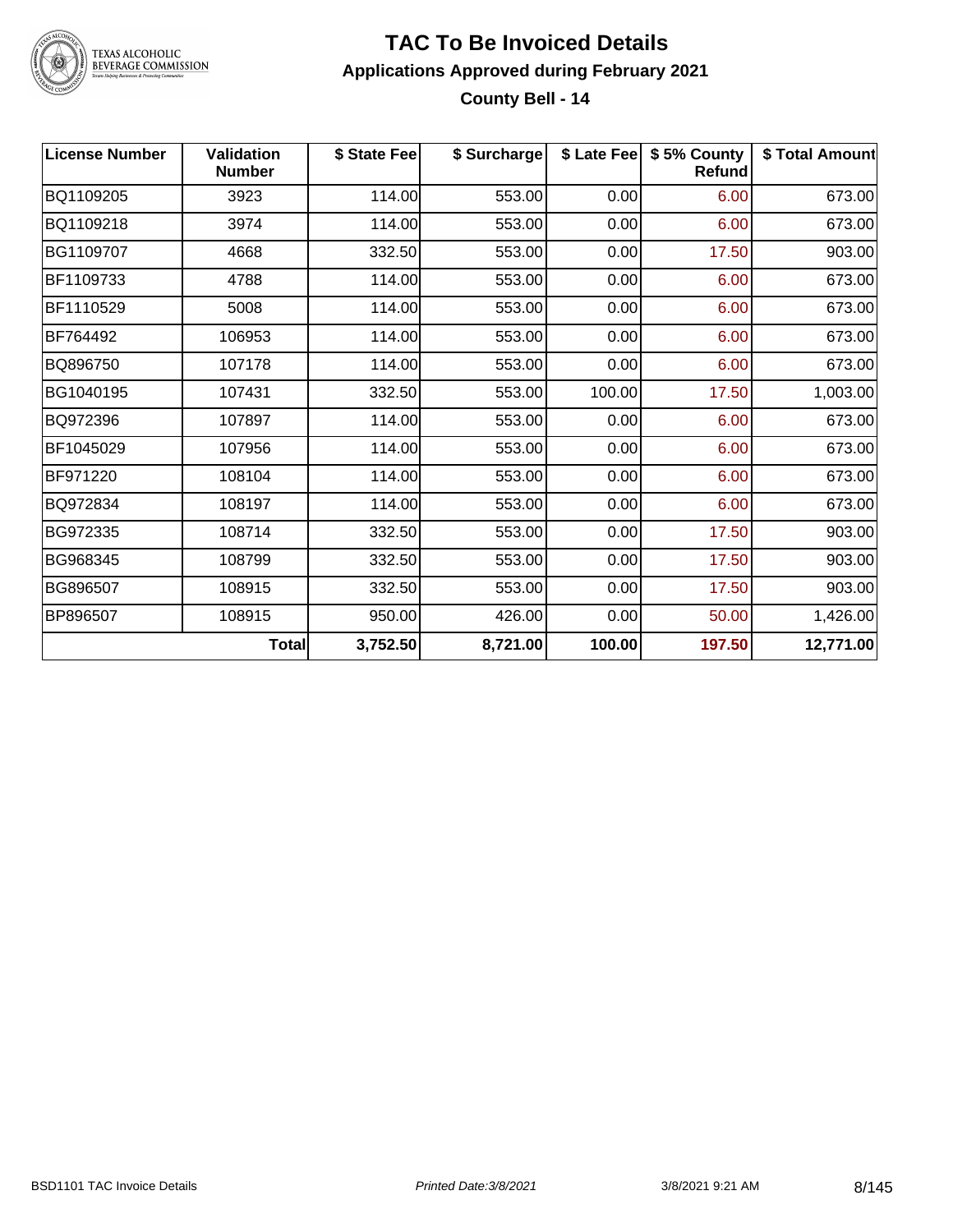

#### **TAC To Be Invoiced Details Applications Approved during February 2021 County Bexar - 15**

| <b>License Number</b> | Validation<br><b>Number</b> | \$ State Fee | \$ Surcharge |        | \$ Late Fee   \$5% County<br>Refund | \$ Total Amount |
|-----------------------|-----------------------------|--------------|--------------|--------|-------------------------------------|-----------------|
| BG1108615             | 978                         | 1,900.00     | 553.00       | 0.00   | 100.00                              | 2,553.00        |
| BQ1108574             | 3883                        | 114.00       | 553.00       | 0.00   | 6.00                                | 673.00          |
| BQ1108609             | 4063                        | 114.00       | 553.00       | 0.00   | 6.00                                | 673.00          |
| BQ1108801             | 4064                        | 114.00       | 553.00       | 0.00   | 6.00                                | 673.00          |
| BQ1108627             | 4187                        | 114.00       | 553.00       | 0.00   | 6.00                                | 673.00          |
| BG1108578             | 4211                        | 1,900.00     | 553.00       | 0.00   | 100.00                              | 2,553.00        |
| BQ1108561             | 4271                        | 114.00       | 553.00       | 0.00   | 6.00                                | 673.00          |
| BQ1108920             | 4297                        | 114.00       | 553.00       | 0.00   | 6.00                                | 673.00          |
| BQ1109071             | 4298                        | 114.00       | 553.00       | 0.00   | 6.00                                | 673.00          |
| BG1108207             | 4318                        | 1,900.00     | 553.00       | 0.00   | 100.00                              | 2,553.00        |
| BG1108624             | 4596                        | 1,900.00     | 553.00       | 0.00   | 100.00                              | 2,553.00        |
| BG1110222             | 4626                        | 1,900.00     | 553.00       | 0.00   | 100.00                              | 2,553.00        |
| BF1109923             | 4664                        | 114.00       | 553.00       | 0.00   | 6.00                                | 673.00          |
| BQ1109981             | 4684                        | 114.00       | 553.00       | 0.00   | 6.00                                | 673.00          |
| BG1109546             | 4720                        | 1,900.00     | 553.00       | 0.00   | 100.00                              | 2,553.00        |
| BG1109797             | 4724                        | 1,900.00     | 553.00       | 0.00   | 100.00                              | 2,553.00        |
| BG1109336             | 4938                        | 1,900.00     | 553.00       | 0.00   | 100.00                              | 2,553.00        |
| BG1110611             | 4961                        | 1,900.00     | 553.00       | 0.00   | 100.00                              | 2,553.00        |
| BA885569              | 100739                      | 1,425.00     | 651.00       | 0.00   | 75.00                               | 2,151.00        |
| BQ830724              | 109221                      | 114.00       | 553.00       | 0.00   | 6.00                                | 673.00          |
| BE768128              | 109421                      | 1,425.00     | 553.00       | 0.00   | 75.00                               | 2,053.00        |
| BQ1045837             | 109579                      | 114.00       | 553.00       | 0.00   | 6.00                                | 673.00          |
| BQ832746              | 109594                      | 114.00       | 553.00       | 0.00   | 6.00                                | 673.00          |
| BQ833682              | 109595                      | 114.00       | 553.00       | 0.00   | 6.00                                | 673.00          |
| BF1044808             | 109944                      | 114.00       | 553.00       | 0.00   | 6.00                                | 673.00          |
| BQ973757              | 110003                      | 114.00       | 553.00       | 0.00   | 6.00                                | 673.00          |
| BQ897255              | 110020                      | 114.00       | 553.00       | 0.00   | 6.00                                | 673.00          |
| BG1044639             | 110110                      | 1,425.00     | 553.00       | 0.00   | 75.00                               | 2,053.00        |
| BF1044783             | 110381                      | 114.00       | 553.00       | 0.00   | 6.00                                | 673.00          |
| BQ831654              | 110573                      | 114.00       | 553.00       | 0.00   | 6.00                                | 673.00          |
| BQ1044359             | 110907                      | 114.00       | 553.00       | 100.00 | 6.00                                | 773.00          |
| BG973736              | 111218                      | 1,425.00     | 553.00       | 0.00   | 75.00                               | 2,053.00        |
| BG1045100             | 111520                      | 1,425.00     | 553.00       | 100.00 | 75.00                               | 2,153.00        |
| BG832380              | 111825                      | 1,425.00     | 553.00       | 0.00   | 75.00                               | 2,053.00        |
| BG831993              | 111881                      | 1,425.00     | 553.00       | 100.00 | 75.00                               | 2,153.00        |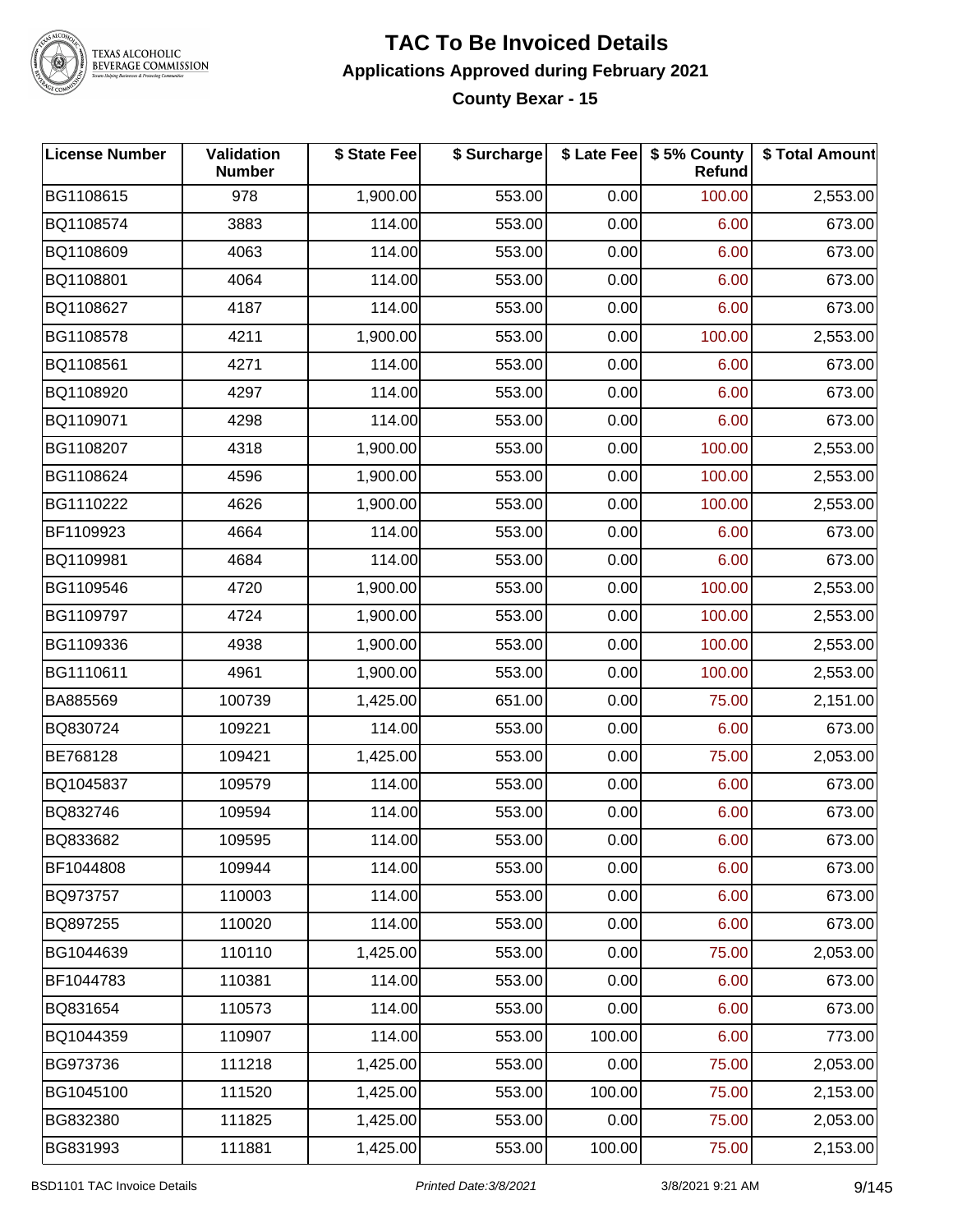| <b>License Number</b> | <b>Validation</b><br><b>Number</b> | \$ State Fee | \$ Surcharge | \$ Late Fee | \$5% County<br><b>Refund</b> | \$ Total Amount |
|-----------------------|------------------------------------|--------------|--------------|-------------|------------------------------|-----------------|
| BQ1045636             | 111989                             | 114.00       | 553.00       | 100.00      | 6.00                         | 773.00          |
| BQ973697              | 112180                             | 114.00       | 553.00       | 0.00        | 6.00                         | 673.00          |
| BQ974076              | 112235                             | 114.00       | 553.00       | 0.00        | 6.00                         | 673.00          |
| BG635471              | 129945                             | 1,425.00     | 553.00       | 100.00      | 75.00                        | 2,153.00        |
| BG882054              | 129946                             | 1,425.00     | 553.00       | 0.00        | 75.00                        | 2,053.00        |
| BF1044178             | 506232                             | 114.00       | 553.00       | 0.00        | 6.00                         | 673.00          |
| BQ830253              | 506549                             | 114.00       | 553.00       | 0.00        | 6.00                         | 673.00          |
| BG1044507             | 506633                             | 1,425.00     | 553.00       | 0.00        | 75.00                        | 2,053.00        |
| BG832407              | 506649                             | 1,425.00     | 553.00       | 0.00        | 75.00                        | 2,053.00        |
| BG1045400             | 507010                             | 1,425.00     | 553.00       | 0.00        | 75.00                        | 2,053.00        |
| BL1045400             | 507010                             | 475.00       | 327.00       | 0.00        | 25.00                        | 827.00          |
|                       | <b>Total</b>                       | 37,411.00    | 25,310.00    | 500.00      | 1,969.00                     | 65,190.00       |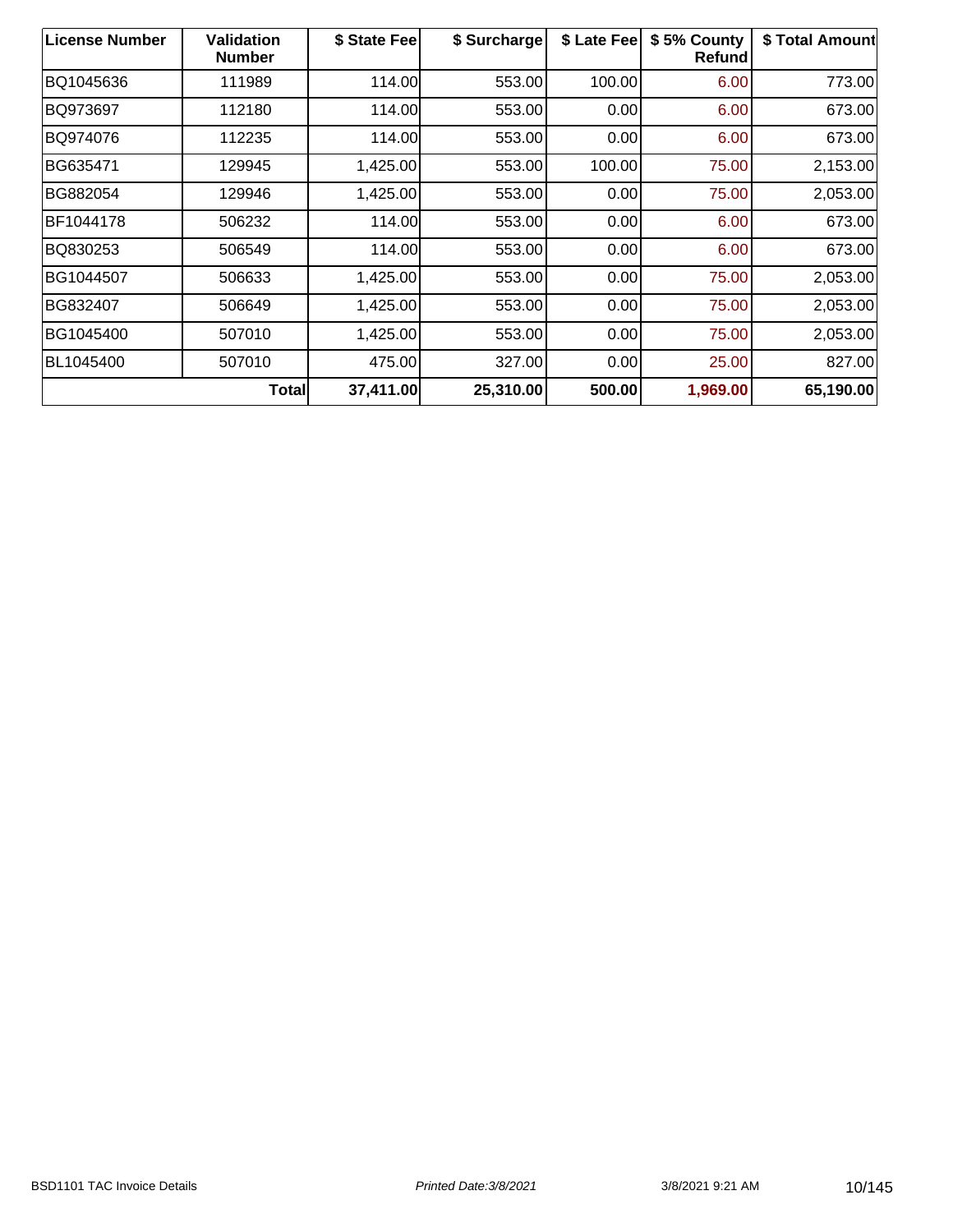

#### **TAC To Be Invoiced Details Applications Approved during February 2021 County Blanco - 16**

| License Number | <b>Validation</b><br><b>Number</b> | \$ State Fee | \$ Surcharge |      | \$ Late Fee   \$5% County  <br>Refundl | \$ Total Amount |
|----------------|------------------------------------|--------------|--------------|------|----------------------------------------|-----------------|
| BQ895448       | 107151                             | 114.00       | 553.00       | 0.00 | 6.00 <sub>1</sub>                      | 673.00          |
| BG897137       | 108205                             | 332.50       | 553.00       | 0.00 | 17.50                                  | 903.00          |
| BQ768763       | 108666                             | 114.00       | 553.00       | 0.00 | 6.00                                   | 673.00          |
| BG1044135      | 108978                             | 332.50       | 553.00       | 0.00 | 17.50                                  | 903.00          |
|                | Totall                             | 893.00       | 2,212.00     | 0.00 | 47.00                                  | 3,152.00        |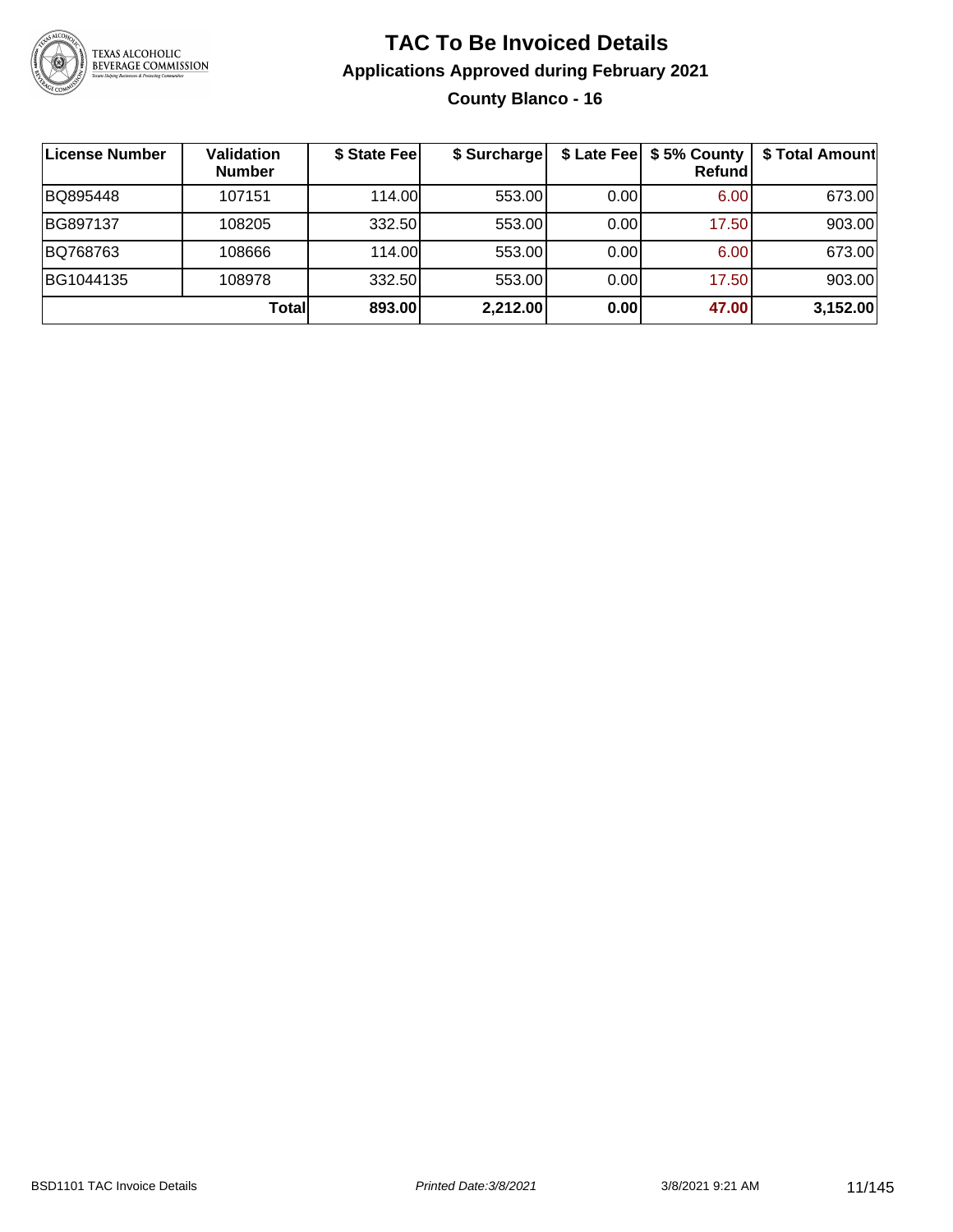

#### **TAC To Be Invoiced Details Applications Approved during February 2021 County Bosque - 18**

| License Number | <b>Validation</b><br><b>Number</b> | \$ State Fee | \$ Surcharge |      | <b>Refund</b> | \$ Late Fee   \$5% County   \$ Total Amount |
|----------------|------------------------------------|--------------|--------------|------|---------------|---------------------------------------------|
| BG1043508      | 108266                             | 332.50       | 553.00       | 0.00 | 17.50         | 903.00                                      |
| BQ1045980      | 108883                             | 114.00       | 553.00       | 0.00 | 6.00          | 673.00                                      |
|                | Totall                             | 446.50       | 1,106.00     | 0.00 | 23.50         | 1,576.00                                    |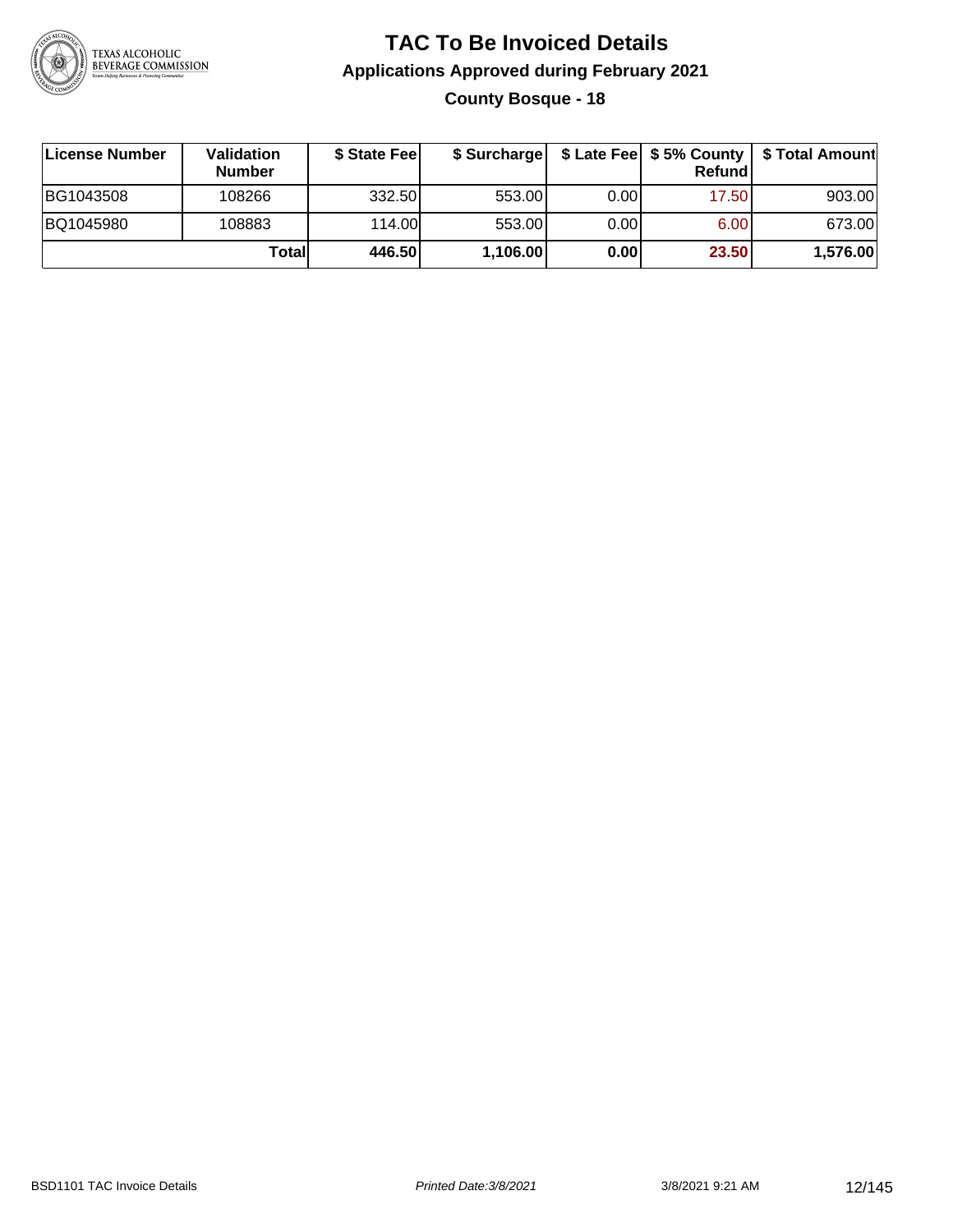

#### **TAC To Be Invoiced Details Applications Approved during February 2021 County Bowie - 19**

| License Number | <b>Validation</b><br><b>Number</b> | \$ State Fee | \$ Surcharge |      | \$ Late Fee   \$5% County<br>Refundl | \$ Total Amount |
|----------------|------------------------------------|--------------|--------------|------|--------------------------------------|-----------------|
| BQ1108229      | 3873                               | 114.00       | 553.00       | 0.00 | 6.00                                 | 673.00          |
| BQ896972       | 107615                             | 114.00L      | 553.00       | 0.00 | 6.00                                 | 673.00          |
| BQ897704       | 108869                             | 114.00       | 553.00       | 0.00 | 6.00                                 | 673.00          |
| BQ897708       | 108869                             | 114.00L      | 553.00       | 0.00 | 6.00                                 | 673.00          |
|                | <b>Total</b>                       | 456.00       | 2,212.00     | 0.00 | 24.00                                | 2,692.00        |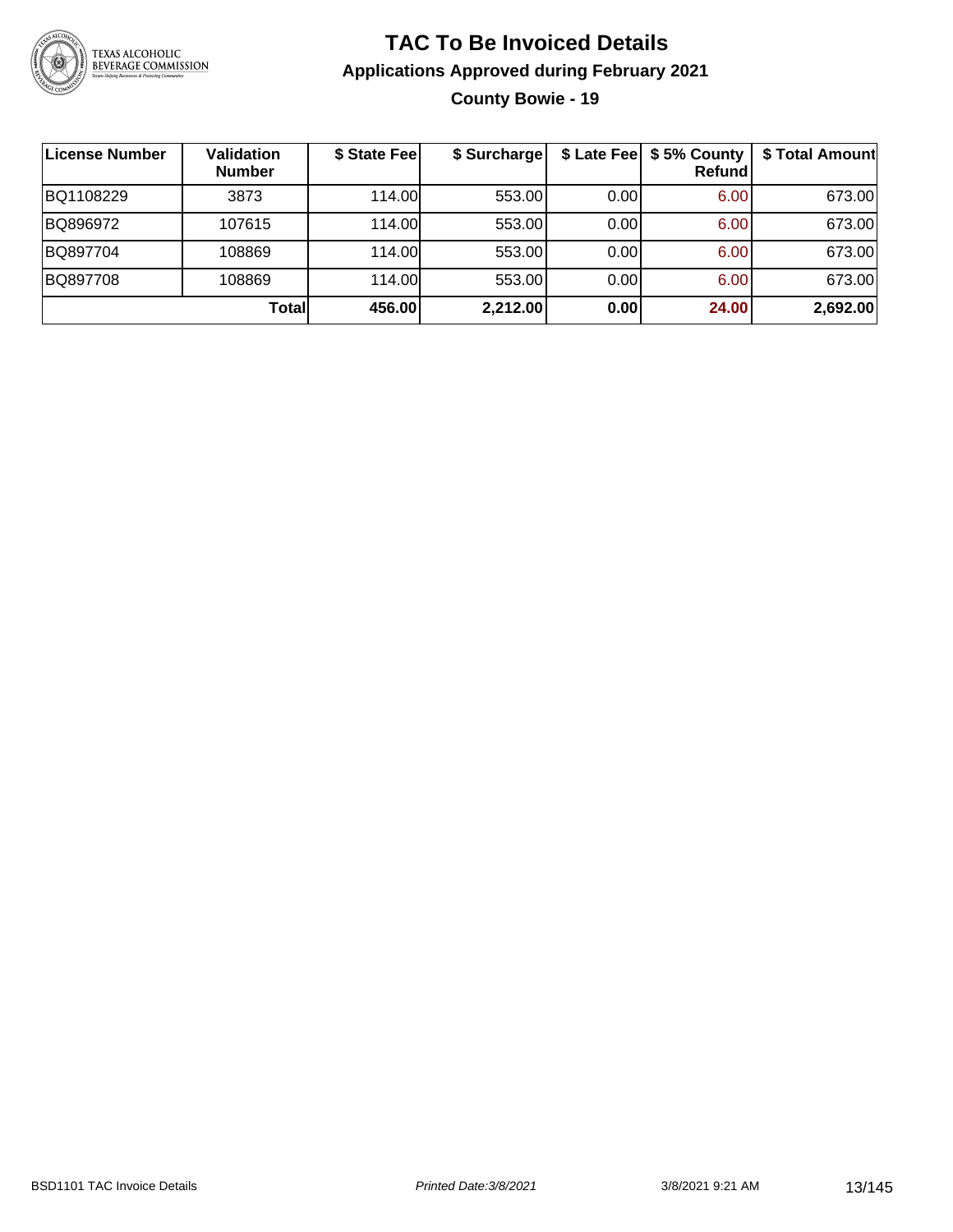

#### **TAC To Be Invoiced Details Applications Approved during February 2021 County Brazoria - 20**

| License Number | Validation<br><b>Number</b> | \$ State Fee | \$ Surcharge | \$ Late Fee | \$5% County<br><b>Refund</b> | \$ Total Amount |
|----------------|-----------------------------|--------------|--------------|-------------|------------------------------|-----------------|
| BQ1108491      | 3207                        | 114.00       | 553.00       | 0.00        | 6.00                         | 673.00          |
| BG1109137      | 3312                        | 332.50       | 553.00       | 0.00        | 17.50                        | 903.00          |
| BE1109234      | 4901                        | 285.00       | 553.00       | 0.00        | 15.00                        | 853.00          |
| BG968646       | 107089                      | 332.50       | 553.00       | 0.00        | 17.50                        | 903.00          |
| BP968646       | 107089                      | 950.00       | 426.00       | 0.00        | 50.00                        | 1,426.00        |
| BE1041069      | 107231                      | 285.00       | 553.00       | 0.00        | 15.00                        | 853.00          |
| BQ830579       | 108010                      | 114.00       | 553.00       | 0.00        | 6.00                         | 673.00          |
| BQ971470       | 108011                      | 114.00       | 553.00       | 0.00        | 6.00                         | 673.00          |
| BQ1045335      | 108683                      | 114.00       | 553.00       | 0.00        | 6.00                         | 673.00          |
| BG1108732      | 506851                      | 332.50       | 553.00       | 0.00        | 17.50                        | 903.00          |
|                | Totall                      | 2,973.50     | 5,403.00     | 0.00        | 156.50                       | 8,533.00        |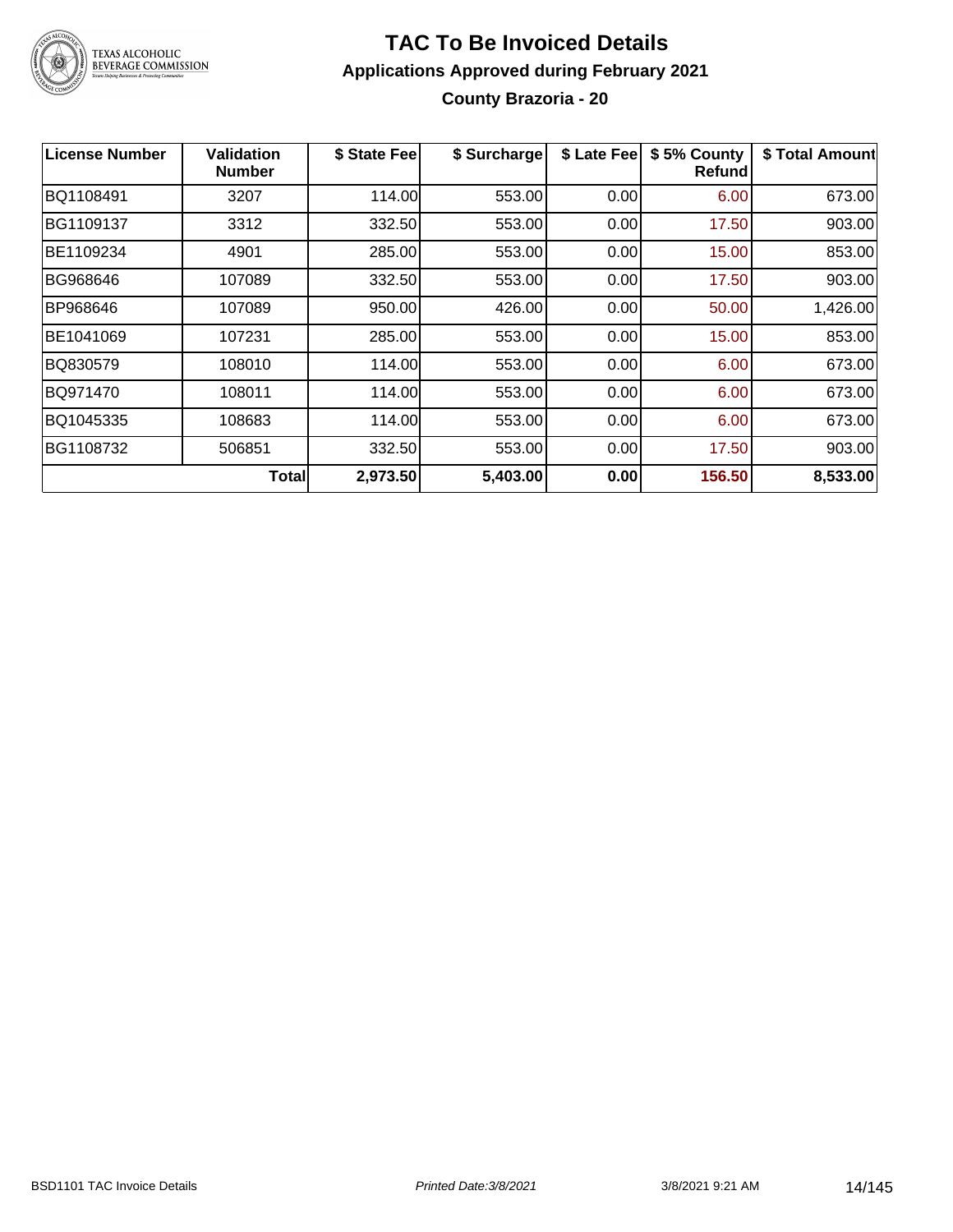

#### **TAC To Be Invoiced Details Applications Approved during February 2021 County Brazos - 21**

| <b>License Number</b> | <b>Validation</b><br><b>Number</b> | \$ State Fee | \$ Surcharge | \$ Late Fee | \$5% County<br><b>Refund</b> | \$ Total Amount |
|-----------------------|------------------------------------|--------------|--------------|-------------|------------------------------|-----------------|
| BG1109552             | 3106                               | 332.50       | 553.00       | 0.00        | 17.50                        | 903.00          |
| BQ1109739             | 3714                               | 114.00       | 553.00       | 0.00        | 6.00                         | 673.00          |
| BQ1109208             | 4326                               | 114.00       | 553.00       | 0.00        | 6.00                         | 673.00          |
| BQ1109215             | 4328                               | 114.00       | 553.00       | 0.00        | 6.00                         | 673.00          |
| BQ1109210             | 4383                               | 114.00       | 553.00       | 0.00        | 6.00                         | 673.00          |
| BQ764626              | 106989                             | 114.00       | 553.00       | 0.00        | 6.00                         | 673.00          |
| BF969675              | 107616                             | 114.00       | 553.00       | 0.00        | 6.00                         | 673.00          |
| BQ1044045             | 108860                             | 114.00       | 553.00       | 0.00        | 6.00                         | 673.00          |
| BQ897752              | 109003                             | 114.00       | 553.00       | 0.00        | 6.00                         | 673.00          |
| BF765254              | 505903                             | 114.00       | 553.00       | 0.00        | 6.00                         | 673.00          |
| BF765255              | 505912                             | 114.00       | 553.00       | 0.00        | 6.00                         | 673.00          |
|                       | Total                              | 1,472.50     | 6,083.00     | 0.00        | 77.50                        | 7,633.00        |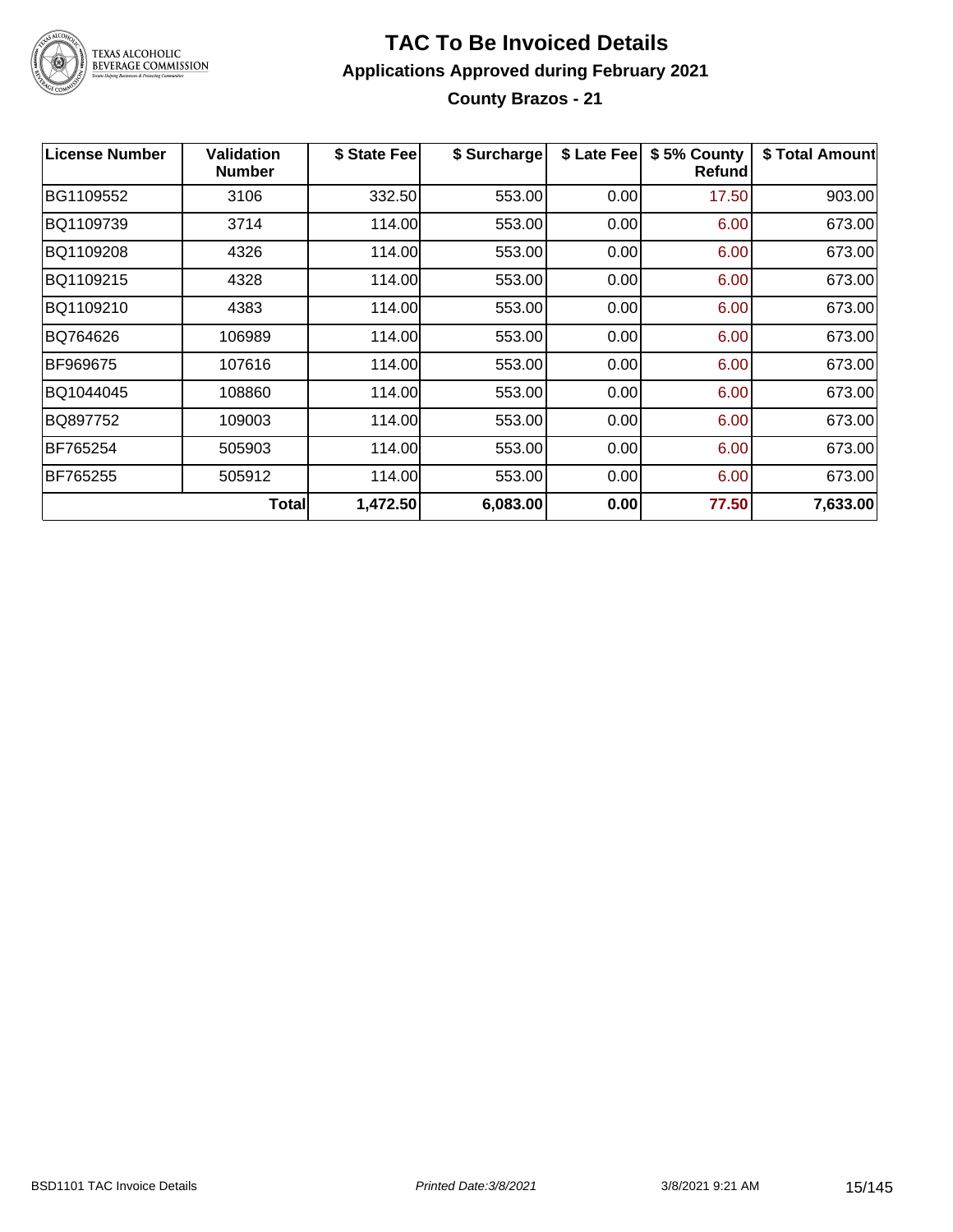

**County Brown - 25**

| License Number | Validation<br><b>Number</b> | \$ State Fee  | \$ Surcharge |      | Refundl | \$ Late Fee   \$5% County   \$ Total Amount |
|----------------|-----------------------------|---------------|--------------|------|---------|---------------------------------------------|
| BQ1109721      | 4945                        | 114.00        | 553.00       | 0.00 | 6.00    | 673.00                                      |
|                | Totall                      | <b>114.00</b> | 553.00       | 0.00 | 6.00    | 673.00                                      |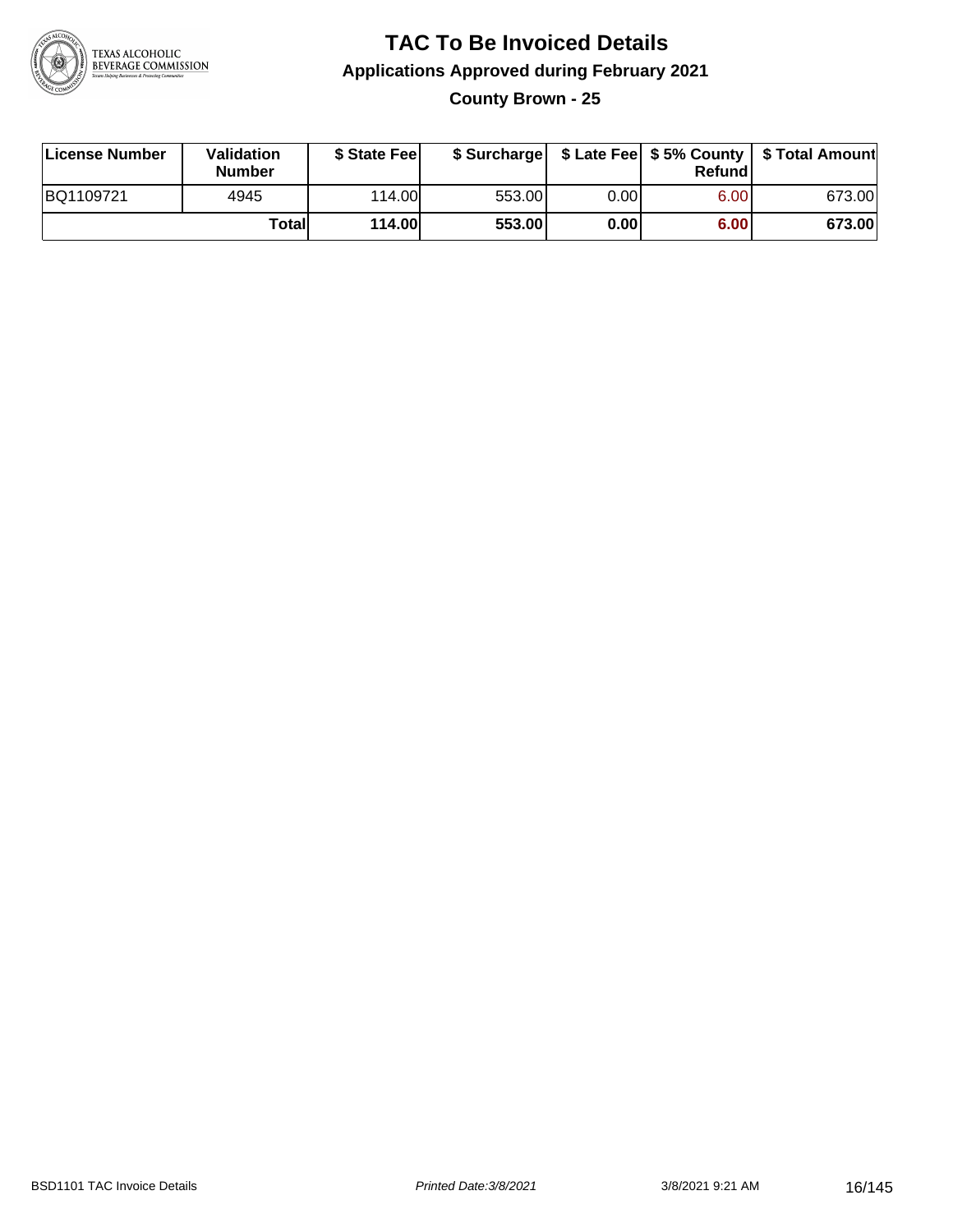

**County Burleson - 26**

| ∣License Number | <b>Validation</b><br><b>Number</b> | \$ State Fee | \$ Surcharge |       | <b>Refund</b> | \$ Late Fee   \$5% County   \$ Total Amount |
|-----------------|------------------------------------|--------------|--------------|-------|---------------|---------------------------------------------|
| BQ897893        | 109019                             | 114.00       | 553.00       | 0.001 | 6.00          | 673.00                                      |
| BQ1042355       | 506395                             | 114.00       | 553.00       | 0.001 | 6.00          | 673.00                                      |
|                 | Totall                             | 228.00       | 1,106.00     | 0.00  | 12.00         | 1,346.00                                    |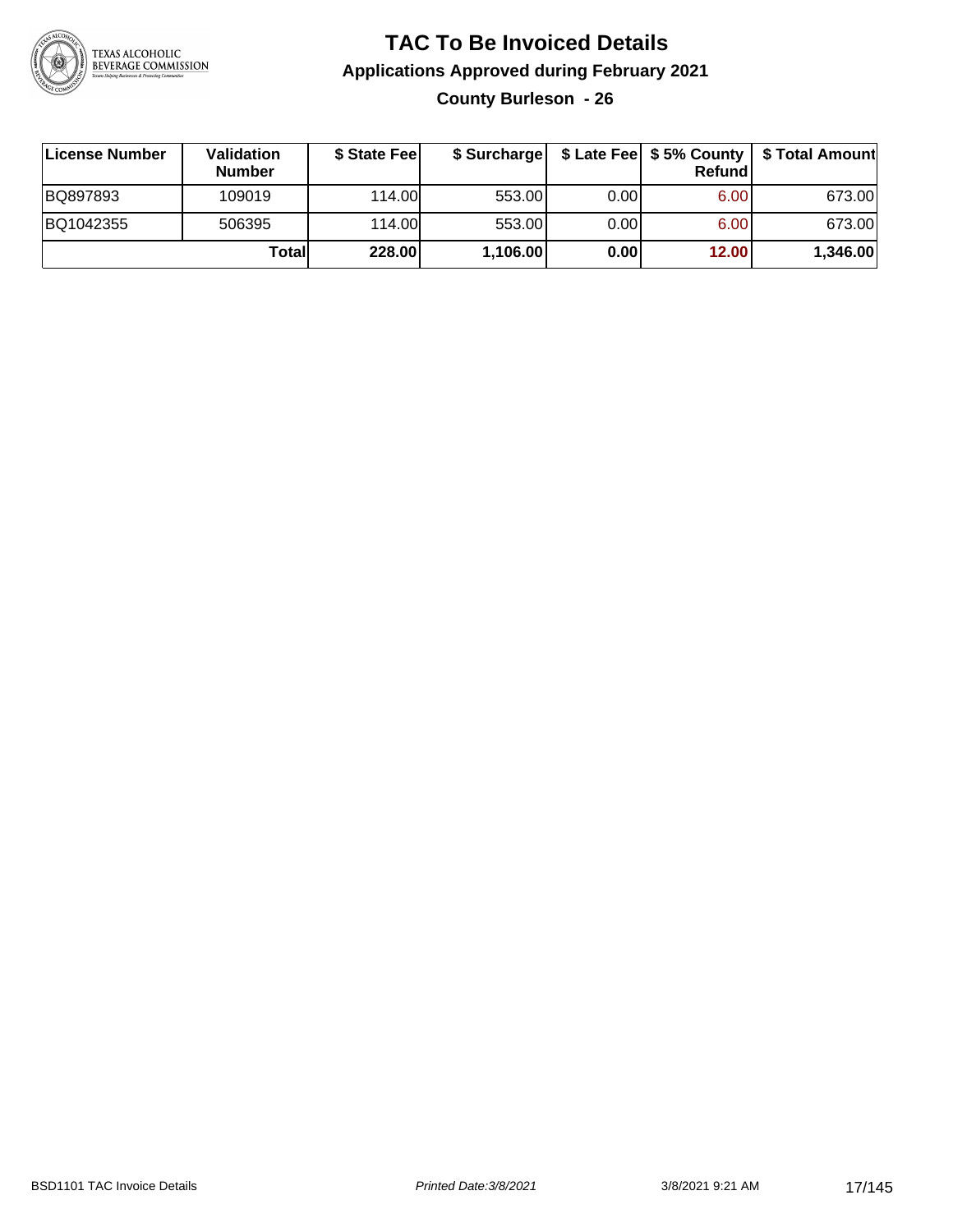

#### **TAC To Be Invoiced Details Applications Approved during February 2021 County Burnet - 27**

| License Number | Validation<br><b>Number</b> | \$ State Fee |        |       | Refundl | \$ Surcharge   \$ Late Fee   \$5% County   \$ Total Amount |
|----------------|-----------------------------|--------------|--------|-------|---------|------------------------------------------------------------|
| BQ831318       | 108827                      | 114.00L      | 553.00 | 0.001 | 6.00    | 673.00                                                     |
|                | Totall                      | 114.00       | 553.00 | 0.00  | 6.00    | 673.00                                                     |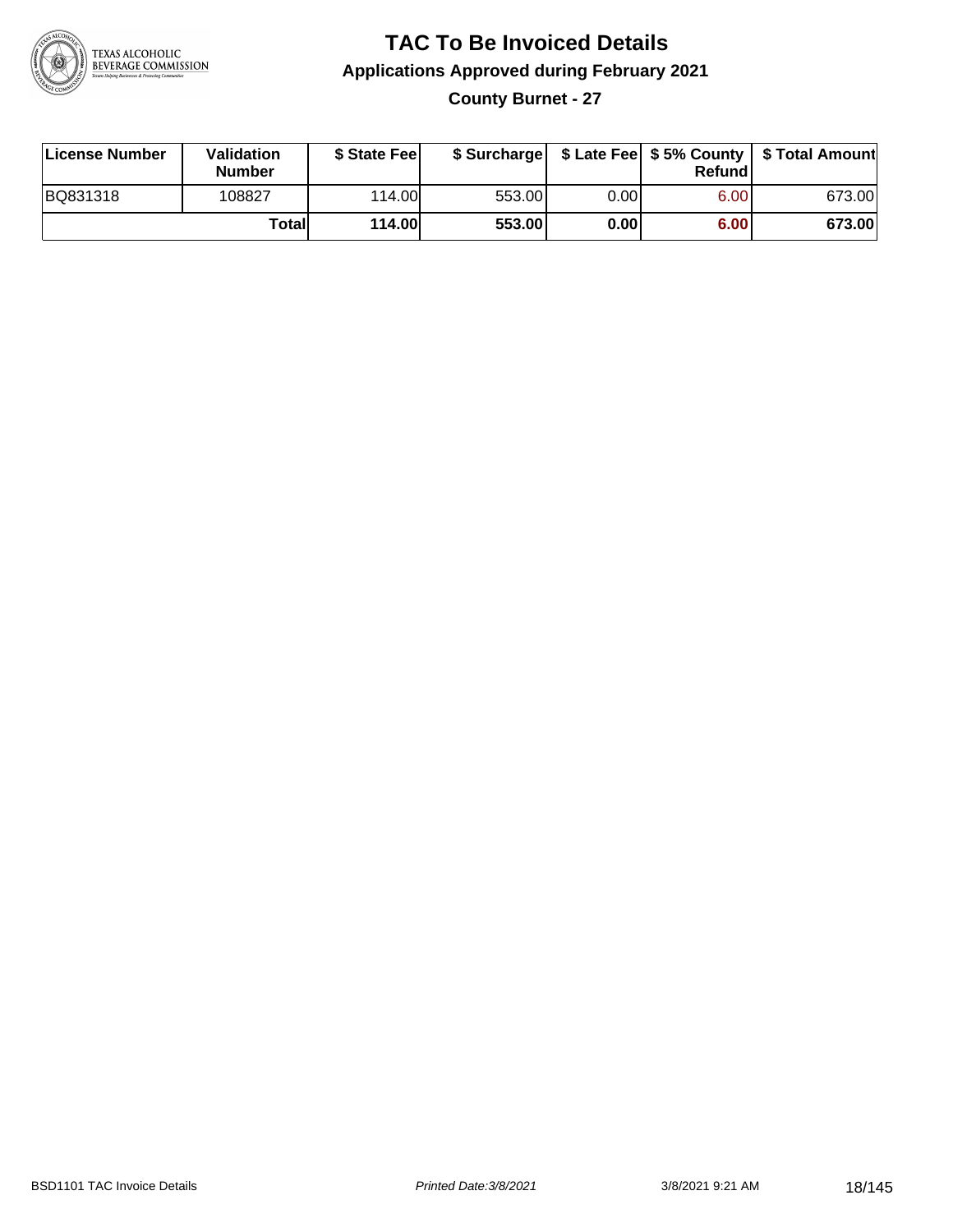

#### **TAC To Be Invoiced Details Applications Approved during February 2021 County Caldwell - 28**

| License Number | Validation<br><b>Number</b> | \$ State Fee |        |      | Refundl | \$ Surcharge   \$ Late Fee   \$5% County   \$ Total Amount |
|----------------|-----------------------------|--------------|--------|------|---------|------------------------------------------------------------|
| BG1043553      | 107360                      | 332.50       | 553.00 | 0.00 | 17.50   | 903.00                                                     |
|                | Totall                      | 332.50       | 553.00 | 0.00 | 17.50   | 903.00                                                     |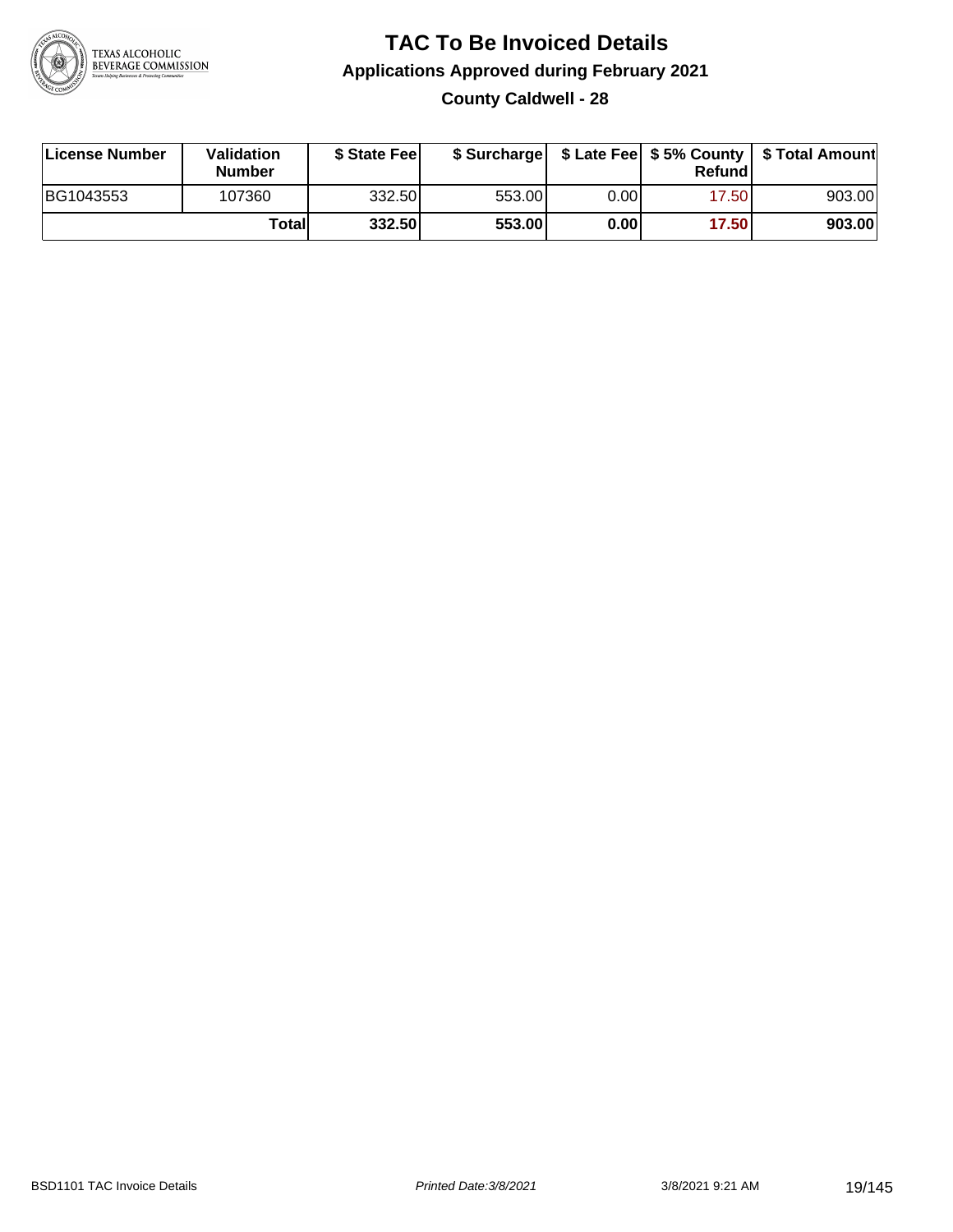

#### **TAC To Be Invoiced Details Applications Approved during February 2021 County Callahan - 30**

| License Number | Validation<br><b>Number</b> | \$ State Fee | \$ Surcharge |       | Refundl | \$ Late Fee   \$5% County   \$ Total Amount |
|----------------|-----------------------------|--------------|--------------|-------|---------|---------------------------------------------|
| BQ1108350      | 4444                        | 114.00       | 553.00       | 0.001 | 6.00    | 673.00                                      |
| BQ972776       | 108351                      | 114.00       | 553.00       | 0.001 | 6.00    | 673.00                                      |
| BG973104       | 109588                      | 332.50       | 553.00       | 0.001 | 17.50   | 903.00                                      |
|                | Totall                      | 560.50       | 1,659.00     | 0.00  | 29.50   | 2,249.00                                    |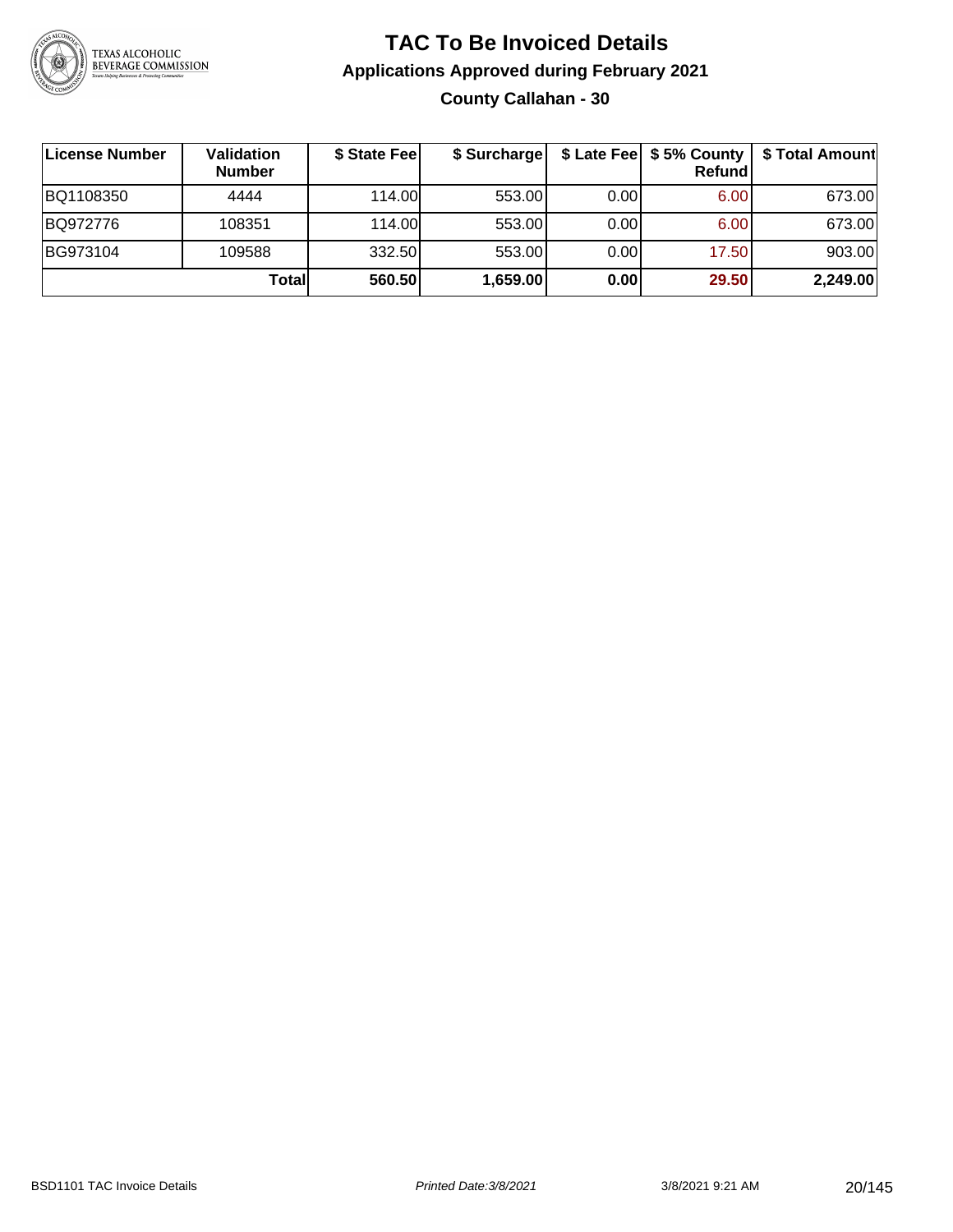

#### **TAC To Be Invoiced Details Applications Approved during February 2021 County Cameron - 31**

| <b>License Number</b> | <b>Validation</b><br><b>Number</b> | \$ State Fee | \$ Surcharge | \$ Late Fee | \$5% County<br><b>Refund</b> | \$ Total Amount |
|-----------------------|------------------------------------|--------------|--------------|-------------|------------------------------|-----------------|
| BG1108351             | 4300                               | 332.50       | 553.00       | 0.00        | 17.50                        | 903.00          |
| BG1108460             | 4386                               | 332.50       | 553.00       | 0.00        | 17.50                        | 903.00          |
| BQ1109680             | 4642                               | 114.00       | 553.00       | 0.00        | 6.00                         | 673.00          |
| BQ1109929             | 4694                               | 114.00       | 553.00       | 0.00        | 6.00                         | 673.00          |
| BQ1110485             | 4892                               | 114.00       | 553.00       | 0.00        | 6.00                         | 673.00          |
| BQ890580              | 104308                             | 114.00       | 553.00       | 0.00        | 6.00                         | 673.00          |
| BQ970811              | 108836                             | 114.00       | 553.00       | 0.00        | 6.00                         | 673.00          |
| BG1045713             | 109027                             | 332.50       | 553.00       | 0.00        | 17.50                        | 903.00          |
| BF896758              | 109893                             | 114.00       | 553.00       | 0.00        | 6.00                         | 673.00          |
| BG1044266             | 110616                             | 332.50       | 553.00       | 0.00        | 17.50                        | 903.00          |
| BL1044266             | 110616                             | 475.00       | 327.00       | 0.00        | 25.00                        | 827.00          |
| BF1045338             | 111279                             | 114.00       | 553.00       | 0.00        | 6.00                         | 673.00          |
| BG809449              | 507023                             | 332.50       | 553.00       | 0.00        | 17.50                        | 903.00          |
|                       | <b>Total</b>                       | 2,935.50     | 6,963.00     | 0.00        | 154.50                       | 10,053.00       |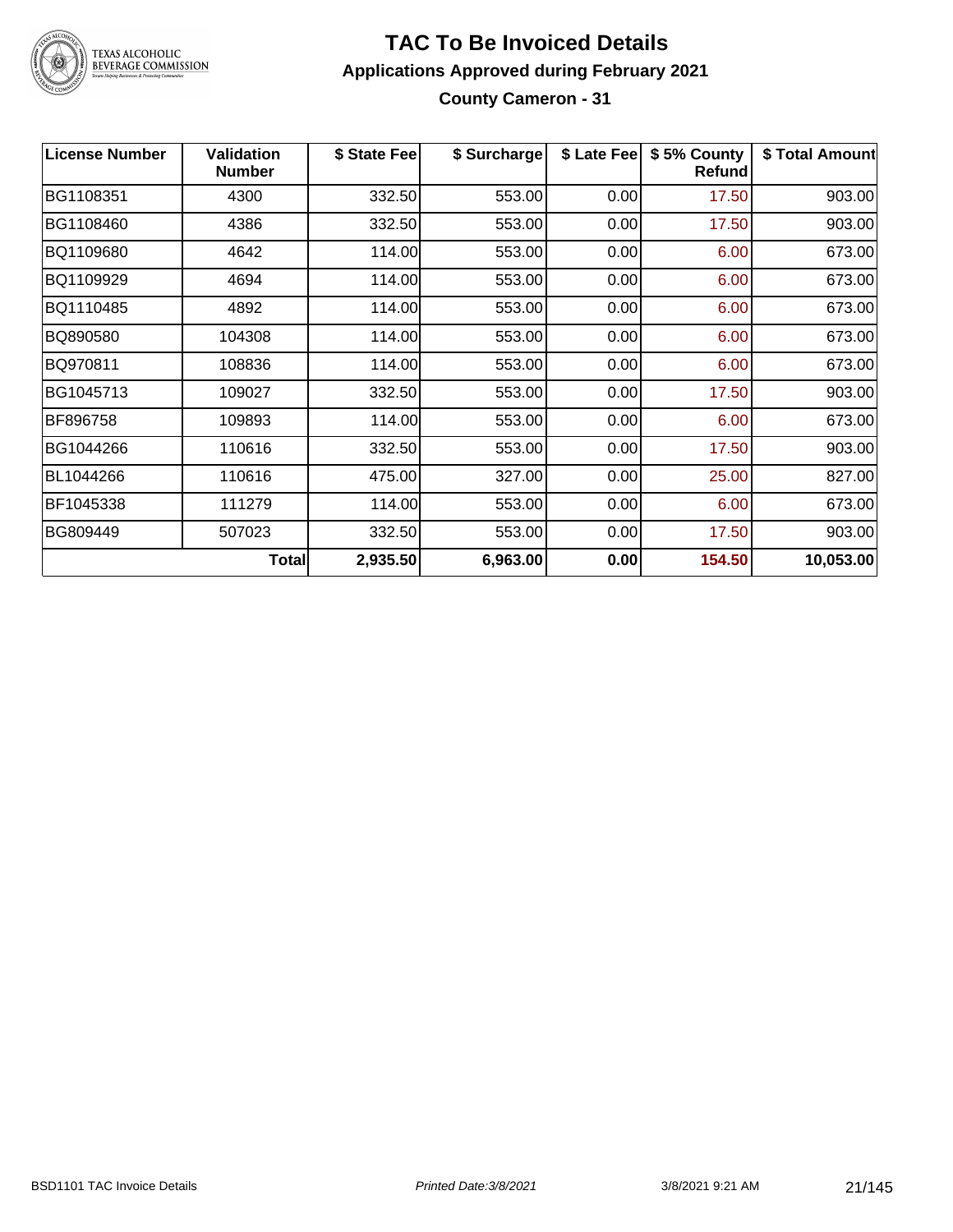

**County Camp - 32**

| License Number | Validation<br><b>Number</b> | \$ State Feel | \$ Surcharge |       | Refundl | \$ Late Fee   \$5% County   \$ Total Amount |
|----------------|-----------------------------|---------------|--------------|-------|---------|---------------------------------------------|
| BQ1109195      | 4461                        | 114.00        | 553.00       | 0.001 | 6.00    | 673.00                                      |
|                | Totall                      | <b>114.00</b> | 553.00       | 0.00  | 6.00    | 673.00                                      |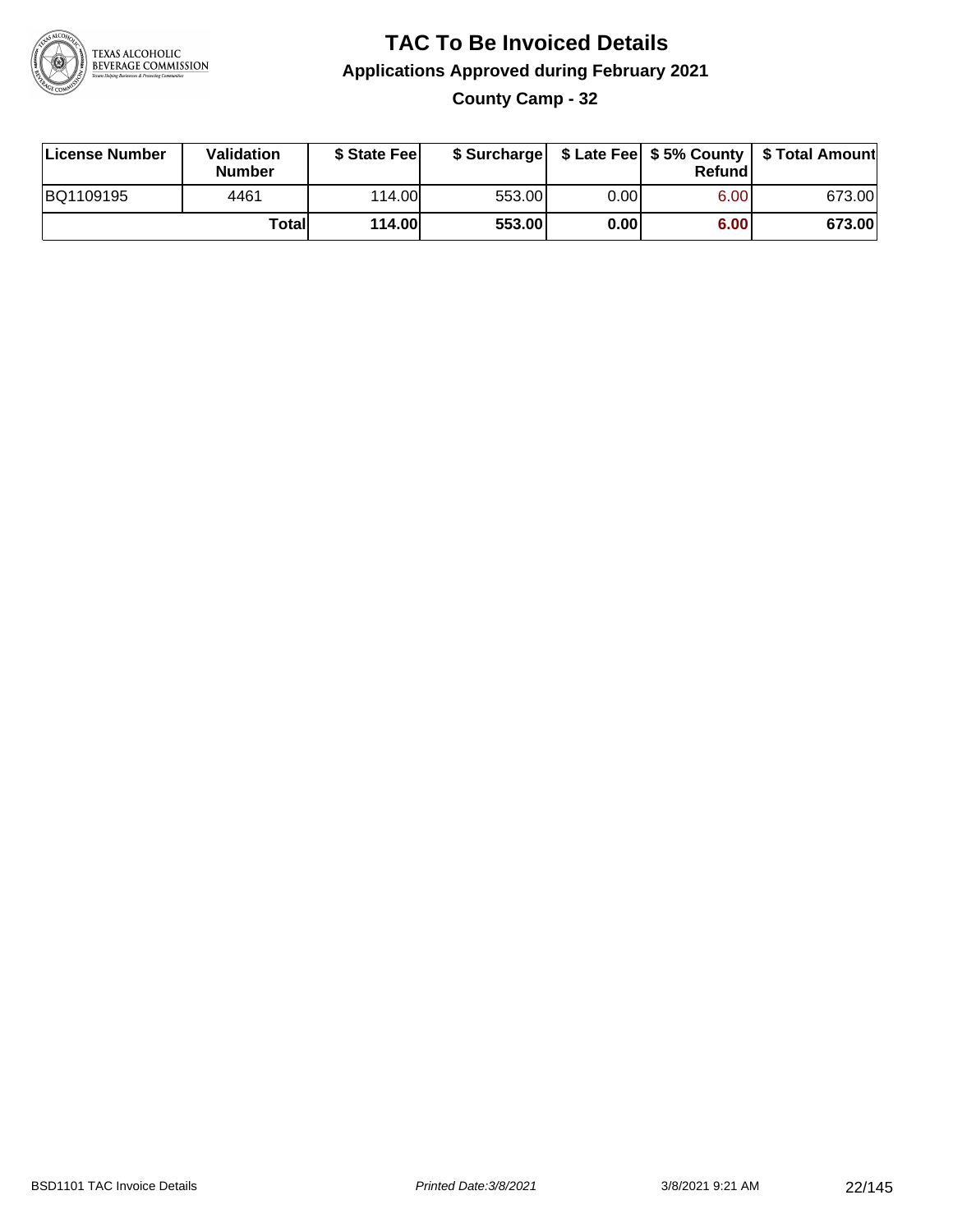

**County Carson - 33**

| License Number | Validation<br><b>Number</b> | \$ State Feel | \$ Surcharge |      | Refundl |        |
|----------------|-----------------------------|---------------|--------------|------|---------|--------|
| BQ899049       | 110407                      | 114.00        | 553.00       | 0.00 | 6.00    | 673.00 |
|                | Totall                      | <b>114.00</b> | 553.00       | 0.00 | 6.00    | 673.00 |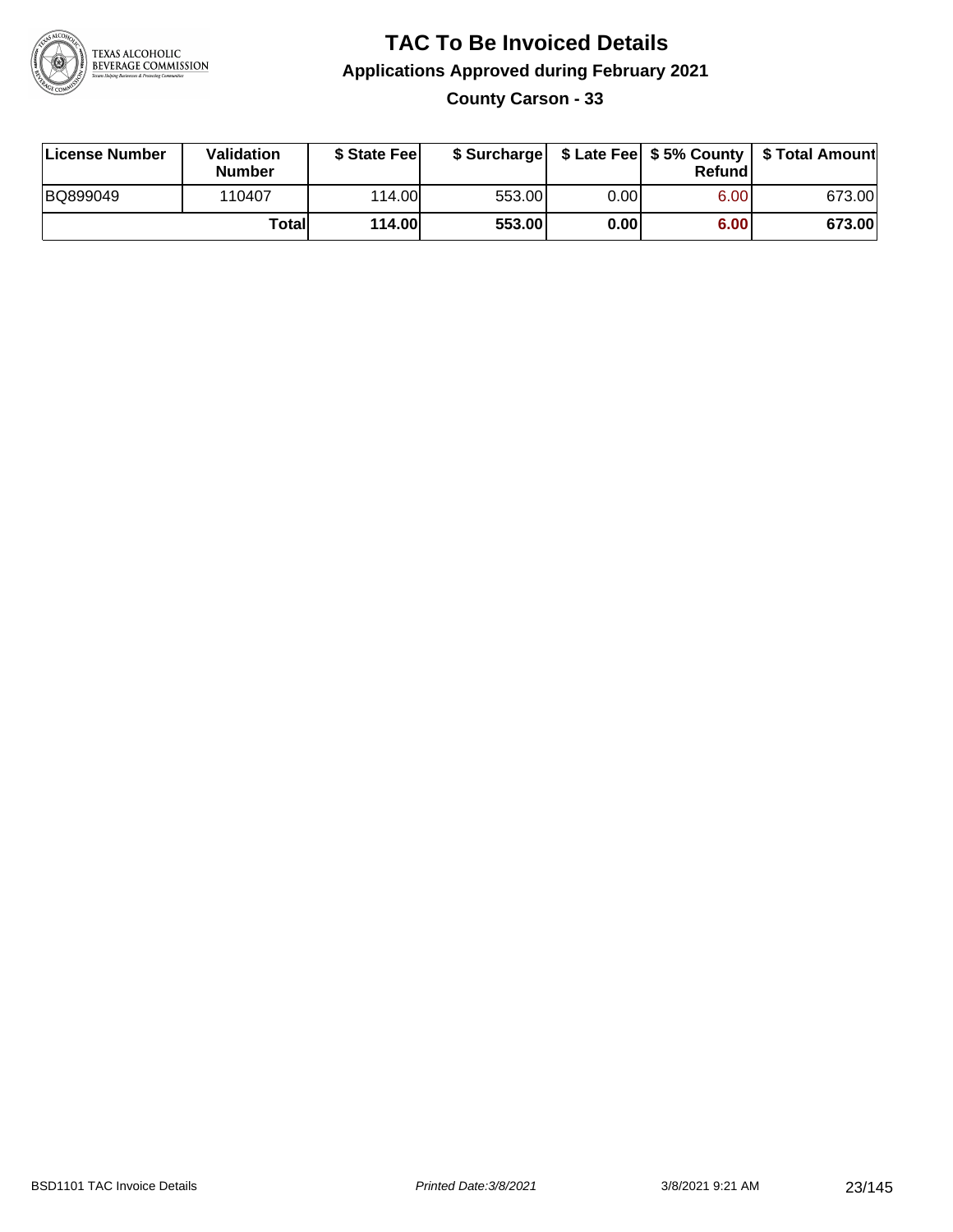

**County Cass - 34**

| License Number | Validation<br><b>Number</b> | \$ State Feel | \$ Surcharge |      | Refundl | \$ Late Fee   \$5% County   \$ Total Amount |
|----------------|-----------------------------|---------------|--------------|------|---------|---------------------------------------------|
| BQ968944       | 107269                      | 114.00        | 553.00       | 0.00 | 6.00    | 673.00                                      |
|                | Totall                      | <b>114.00</b> | 553.00       | 0.00 | 6.00    | 673.00                                      |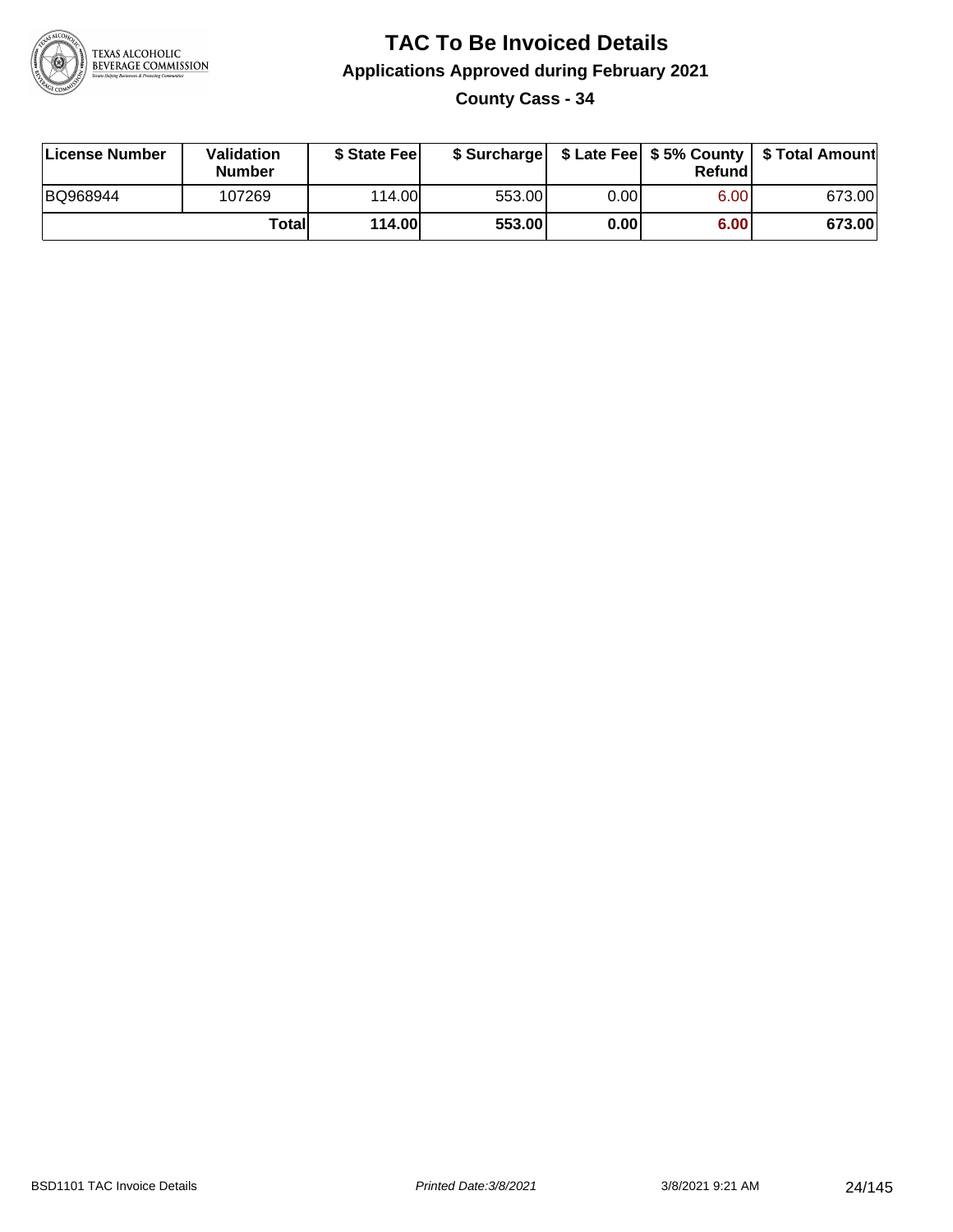

#### **TAC To Be Invoiced Details Applications Approved during February 2021 County Cherokee - 37**

| License Number | Validation<br><b>Number</b> | \$ State Fee |          |      | Refund | \$ Surcharge   \$ Late Fee   \$5% County   \$ Total Amount |
|----------------|-----------------------------|--------------|----------|------|--------|------------------------------------------------------------|
| BQ1110296      | 4837                        | 114.00L      | 553.00   | 0.00 | 6.00   | 673.00                                                     |
| BQ972774       | 107943                      | 114.00L      | 553.00   | 0.00 | 6.00   | 673.00                                                     |
|                | Totall                      | 228.00       | 1,106.00 | 0.00 | 12.00  | 1,346.00                                                   |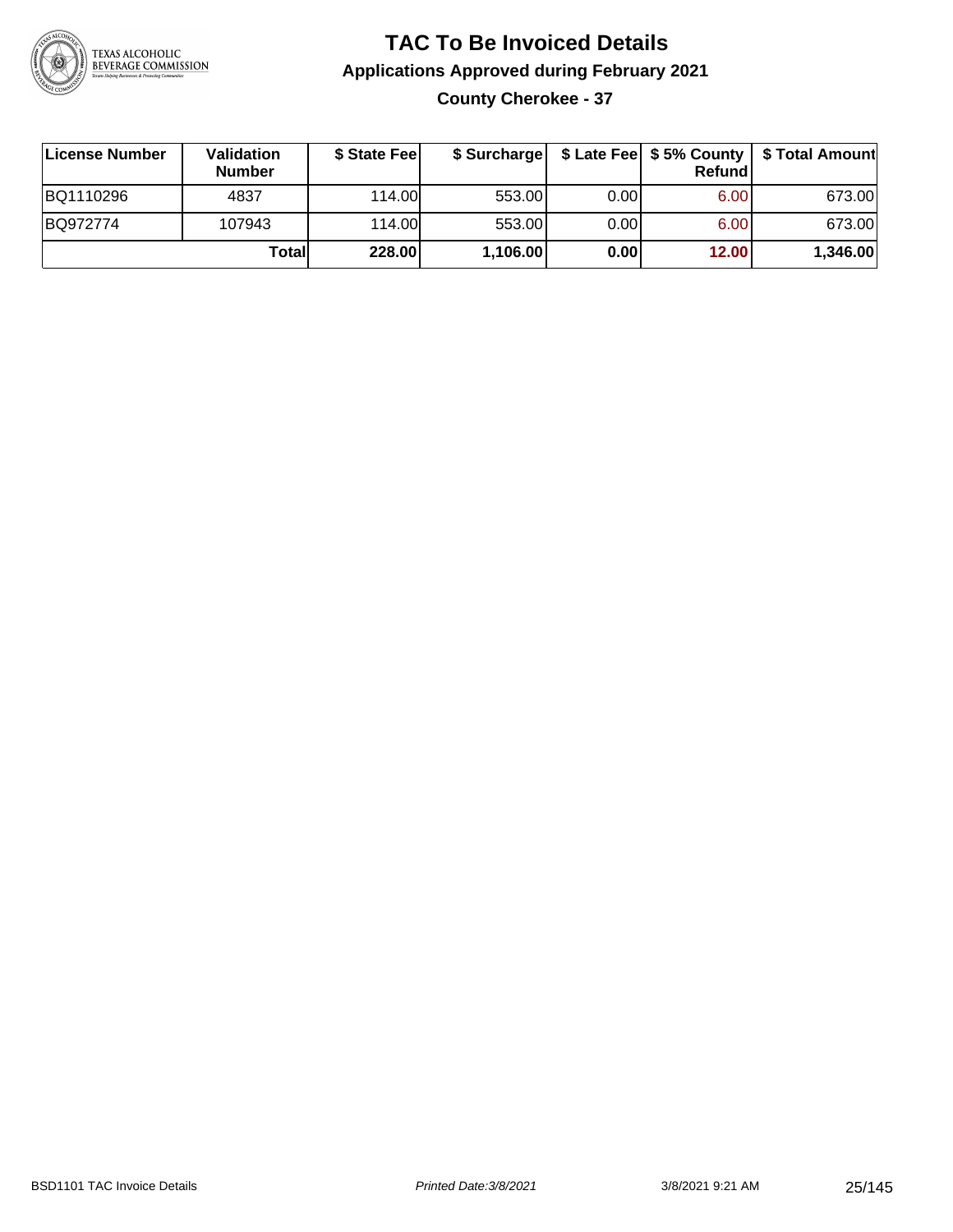

**County Clay - 39**

| License Number | Validation<br><b>Number</b> | \$ State Feel | \$ Surcharge |       | Refund | \$ Late Fee   \$5% County   \$ Total Amount |
|----------------|-----------------------------|---------------|--------------|-------|--------|---------------------------------------------|
| BQ829646       | 506100                      | 114.00        | 553.00       | 0.001 | 6.00   | 673.00                                      |
|                | Totall                      | 114.00        | 553.00       | 0.00  | 6.00   | 673.00                                      |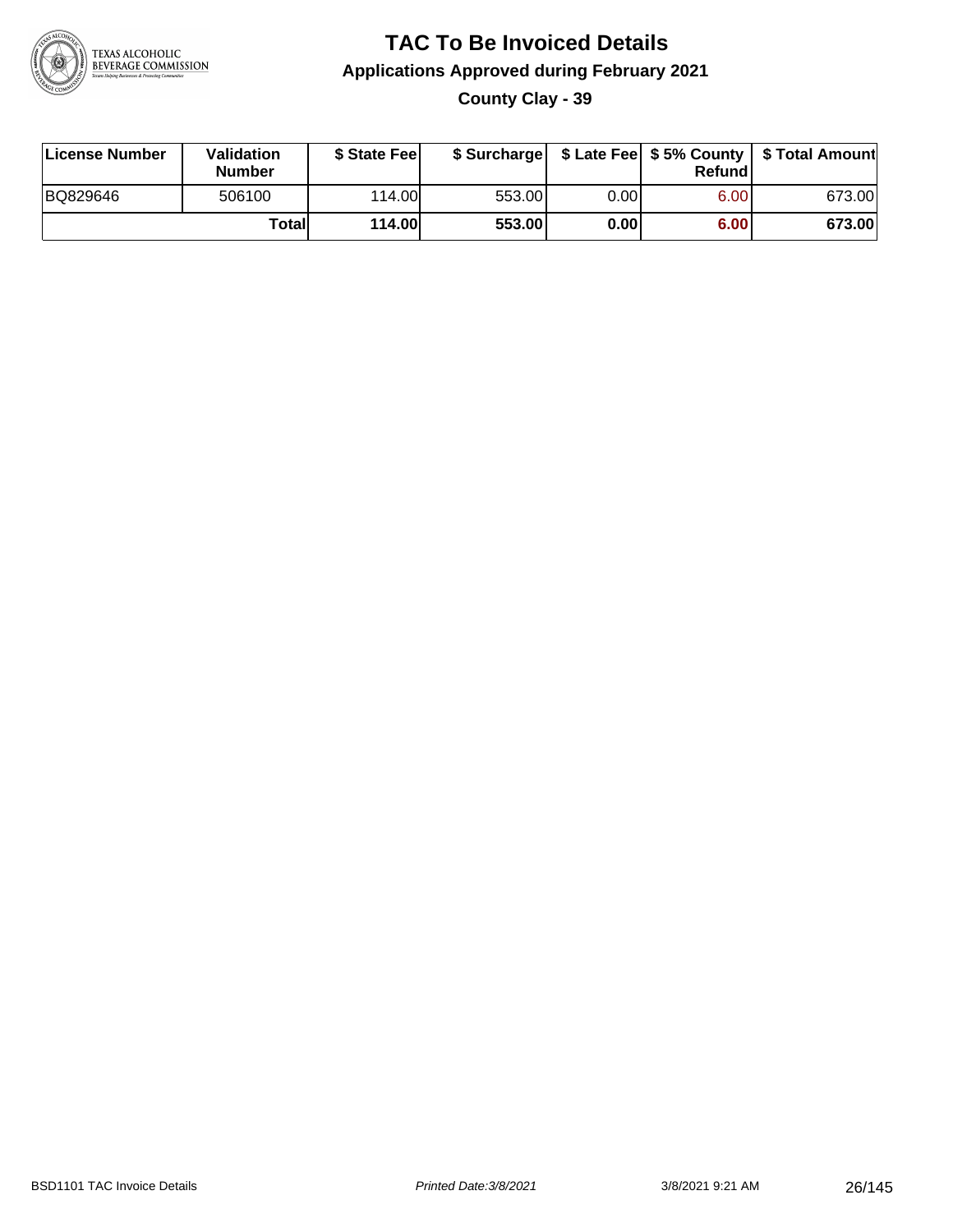

**County Coleman - 42**

| ∣License Number | <b>Validation</b><br><b>Number</b> | \$ State Fee |          |      | <b>Refund</b> | \$ Surcharge   \$ Late Fee   \$5% County   \$ Total Amount |
|-----------------|------------------------------------|--------------|----------|------|---------------|------------------------------------------------------------|
| BQ1109003       | 4440                               | 114.00L      | 553.00   | 0.00 | 6.00          | 673.00                                                     |
| BG964234        | 506669                             | 332.50       | 553.00   | 0.00 | 17.50         | 903.00                                                     |
|                 | Totall                             | 446.50       | 1,106.00 | 0.00 | 23.50         | 1,576.00                                                   |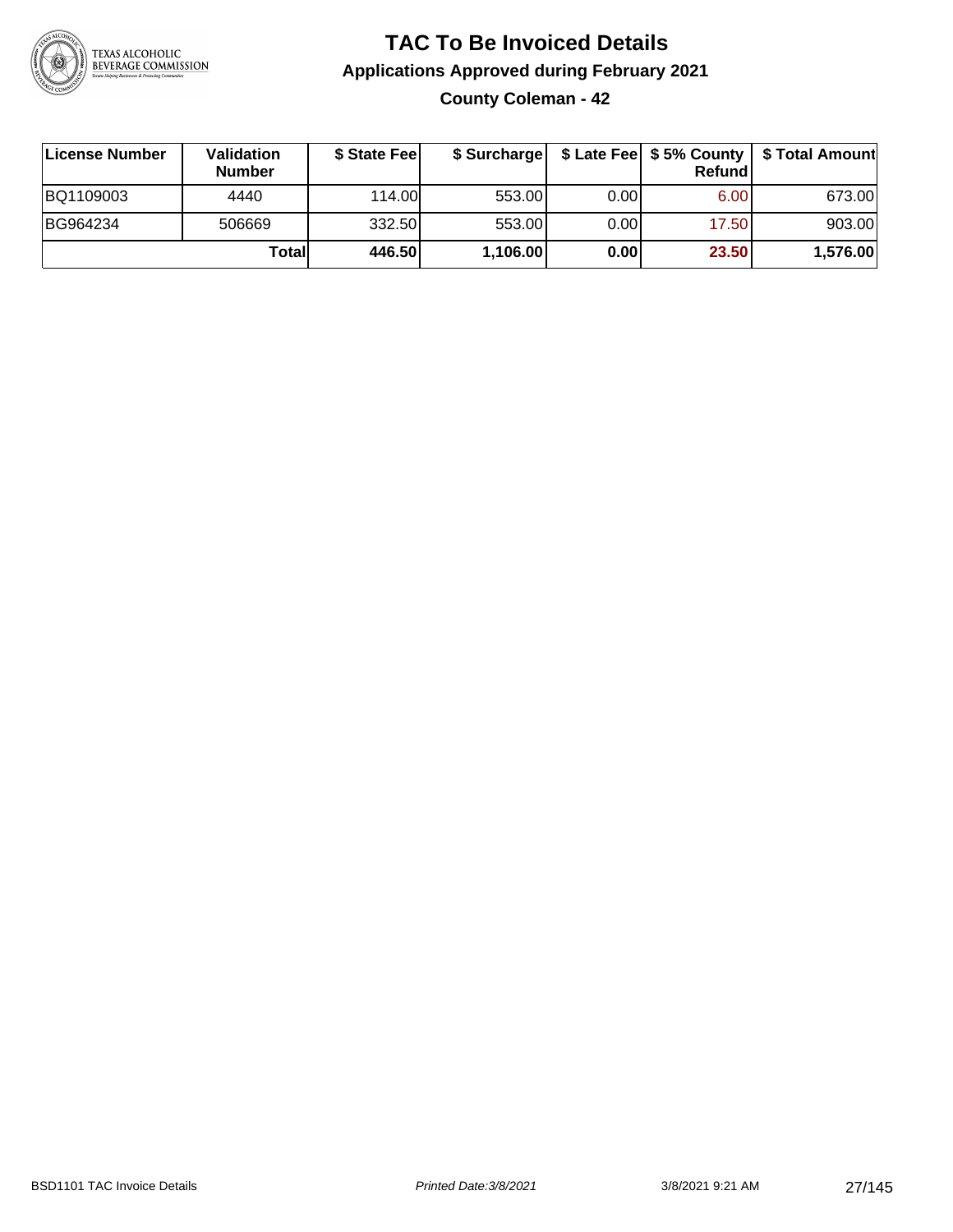

#### **TAC To Be Invoiced Details Applications Approved during February 2021 County Collin - 43**

| <b>License Number</b> | <b>Validation</b><br><b>Number</b> | \$ State Fee | \$ Surcharge |      | \$ Late Fee   \$5% County<br>Refund | \$ Total Amount |
|-----------------------|------------------------------------|--------------|--------------|------|-------------------------------------|-----------------|
| BF1108991             | 3958                               | 114.00       | 553.00       | 0.00 | 6.00                                | 673.00          |
| BQ1108537             | 4270                               | 114.00       | 553.00       | 0.00 | 6.00                                | 673.00          |
| BF1109263             | 4565                               | 114.00       | 553.00       | 0.00 | 6.00                                | 673.00          |
| BG1109190             | 4604                               | 332.50       | 553.00       | 0.00 | 17.50                               | 903.00          |
| BQ765334              | 107674                             | 114.00       | 553.00       | 0.00 | 6.00                                | 673.00          |
| BQ1043380             | 107871                             | 114.00       | 553.00       | 0.00 | 6.00                                | 673.00          |
| BG897201              | 107929                             | 332.50       | 553.00       | 0.00 | 17.50                               | 903.00          |
| BG1040829             | 108030                             | 332.50       | 553.00       | 0.00 | 17.50                               | 903.00          |
| BF1044893             | 108038                             | 114.00       | 553.00       | 0.00 | 6.00                                | 673.00          |
| BQ972731              | 108081                             | 114.00       | 553.00       | 0.00 | 6.00                                | 673.00          |
| BQ973179              | 108083                             | 114.00       | 553.00       | 0.00 | 6.00                                | 673.00          |
| BQ767661              | 108291                             | 114.00       | 553.00       | 0.00 | 6.00                                | 673.00          |
| BG1041715             | 108399                             | 332.50       | 553.00       | 0.00 | 17.50                               | 903.00          |
| BG1043009             | 108451                             | 332.50       | 553.00       | 0.00 | 17.50                               | 903.00          |
| BQ968725              | 108549                             | 114.00       | 553.00       | 0.00 | 6.00                                | 673.00          |
| BF1045664             | 108626                             | 114.00       | 553.00       | 0.00 | 6.00                                | 673.00          |
| BQ768167              | 108723                             | 114.00       | 553.00       | 0.00 | 6.00                                | 673.00          |
| BQ898048              | 108869                             | 114.00       | 553.00       | 0.00 | 6.00                                | 673.00          |
| BF1044991             | 108881                             | 114.00       | 553.00       | 0.00 | 6.00                                | 673.00          |
| BQ1045539             | 110492                             | 114.00       | 553.00       | 0.00 | 6.00                                | 673.00          |
| BF1043926             | 506165                             | 114.00       | 553.00       | 0.00 | 6.00                                | 673.00          |
|                       | <b>Total</b>                       | 3,486.50     | 11,613.00    | 0.00 | 183.50                              | 15,283.00       |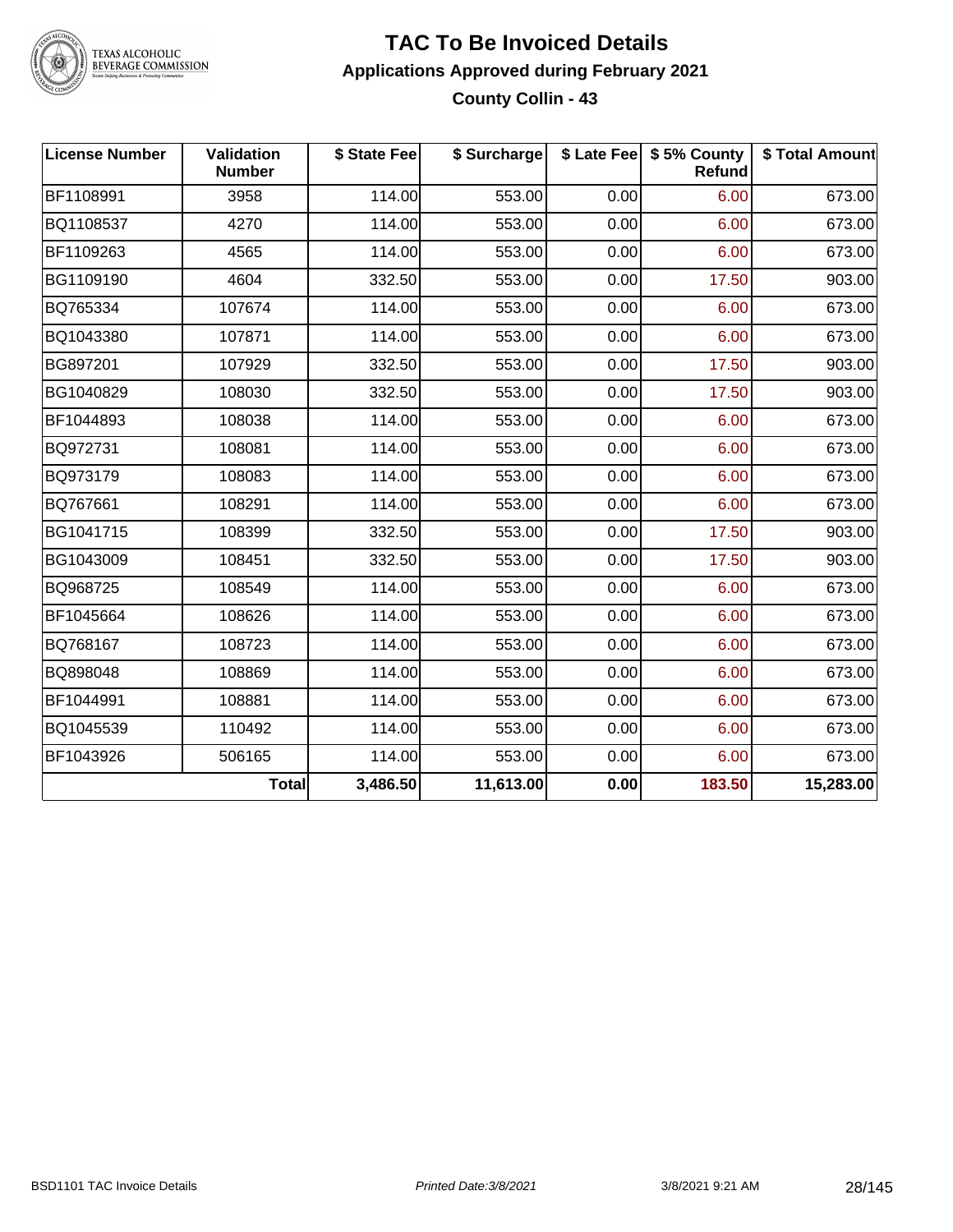

#### **TAC To Be Invoiced Details Applications Approved during February 2021 County Colorado - 45**

| License Number | <b>Validation</b><br><b>Number</b> | \$ State Fee | \$ Surcharge |       | \$ Late Fee   \$5% County  <br>Refundl | \$ Total Amount |
|----------------|------------------------------------|--------------|--------------|-------|----------------------------------------|-----------------|
| BG1109206      | 2699                               | 332.50       | 553.00       | 0.00  | 17.50                                  | 903.00          |
| BQ828319       | 106911                             | 114.00       | 553.00       | 0.001 | 6.00                                   | 673.00          |
| BQ832120       | 108370                             | 114.00       | 553.00       | 0.00  | 6.00                                   | 673.00          |
| BQ897303       | 108928                             | 114.00       | 553.00       | 0.00  | 6.00                                   | 673.00          |
|                | <b>Total</b>                       | 674.50       | 2,212.00     | 0.00  | 35.50                                  | 2,922.00        |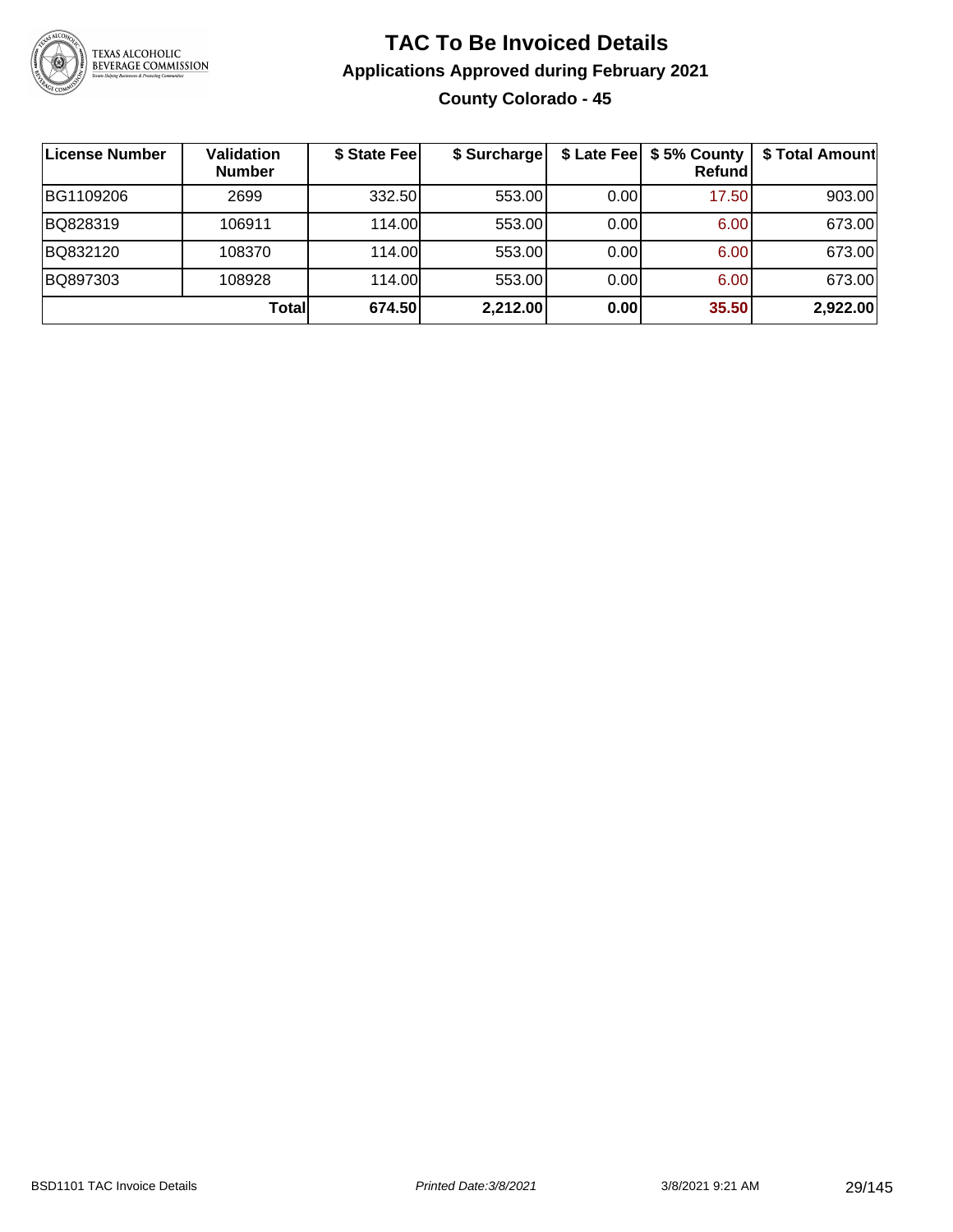

#### **TAC To Be Invoiced Details Applications Approved during February 2021 County Comal - 46**

| <b>License Number</b> | Validation<br><b>Number</b> | \$ State Fee | \$ Surcharge | \$ Late Fee | \$5% County<br>Refundl | \$ Total Amount |
|-----------------------|-----------------------------|--------------|--------------|-------------|------------------------|-----------------|
| BG1108535             | 1873                        | 332.50       | 553.00       | 0.00        | 17.50                  | 903.00          |
| BG1109454             | 4066                        | 332.50       | 553.00       | 0.00        | 17.50                  | 903.00          |
| BG895295              | 107750                      | 332.50       | 553.00       | 0.00        | 17.50                  | 903.00          |
| BP895295              | 107750                      | 950.00       | 426.00       | 0.00        | 50.00                  | 1,426.00        |
| BG768722              | 108600                      | 332.50       | 553.00       | 0.00        | 17.50                  | 903.00          |
| BQ971948              | 108743                      | 114.00       | 553.00       | 0.00        | 6.00                   | 673.00          |
|                       | <b>Total</b>                | 2,394.00     | 3,191.00     | 0.00        | 126.00                 | 5,711.00        |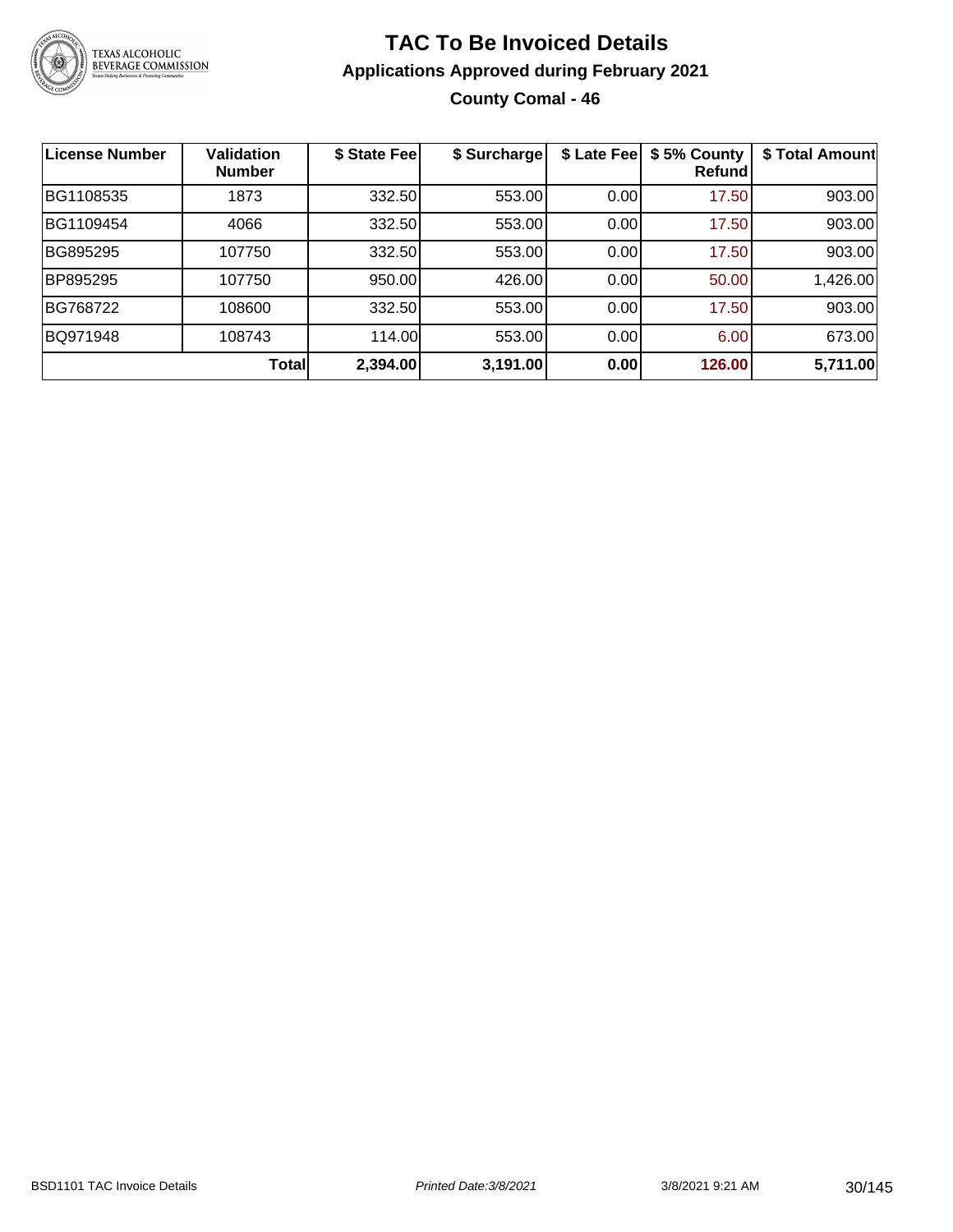

#### **TAC To Be Invoiced Details Applications Approved during February 2021 County Comanche - 47**

| Validation    | \$ State Fee |  | \$ Surcharge   \$ Late Fee   \$5% County   \$ |  |
|---------------|--------------|--|-----------------------------------------------|--|
| <b>Number</b> |              |  | Refundl                                       |  |

| License Number | <b>Validation</b><br><b>Number</b> | \$ State Feel |        |      | Refundl | \$ Surcharge   \$ Late Fee   \$5% County   \$ Total Amount |
|----------------|------------------------------------|---------------|--------|------|---------|------------------------------------------------------------|
| BF897466       | 108886                             | 114.00L       | 553.00 | 0.00 | 6.00    | 673.00                                                     |
|                | Totall                             | <b>114.00</b> | 553.00 | 0.00 | 6.00    | 673.00                                                     |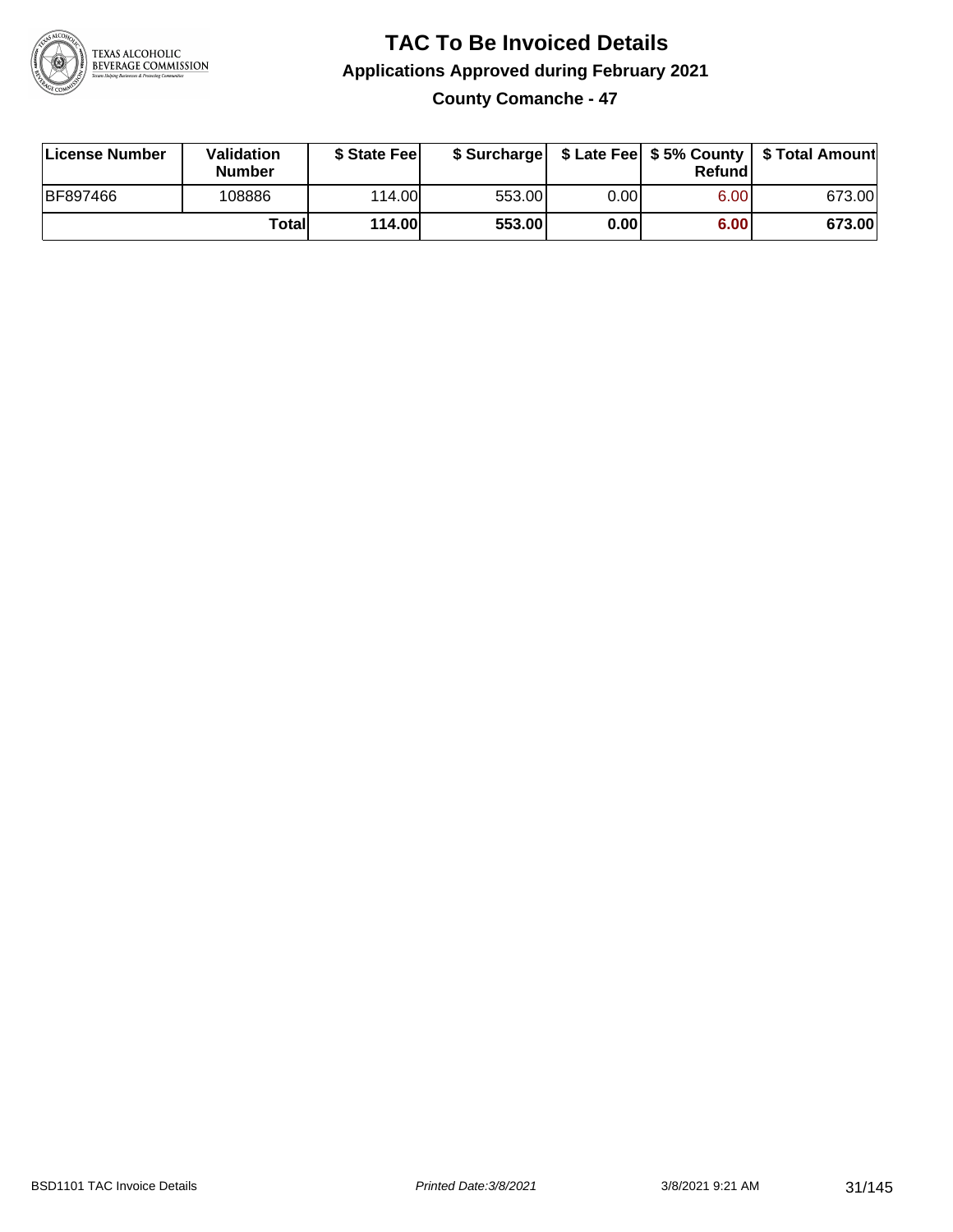

#### **TAC To Be Invoiced Details Applications Approved during February 2021 County Cooke - 49**

| License Number | <b>Validation</b><br><b>Number</b> | \$ State Fee | \$ Surcharge |      | \$ Late Fee   \$5% County  <br><b>Refund</b> | \$ Total Amount |
|----------------|------------------------------------|--------------|--------------|------|----------------------------------------------|-----------------|
| BF971325       | 107180                             | 114.00       | 553.00       | 0.00 | 6.00                                         | 673.00          |
| BF971327       | 107182                             | 114.00       | 553.00       | 0.00 | 6.00                                         | 673.00          |
| BF969372       | 107884                             | 114.00       | 553.00       | 0.00 | 6.00                                         | 673.00          |
| BF969517       | 107886                             | 114.00       | 553.00       | 0.00 | 6.00                                         | 673.00          |
|                | Total                              | 456.00       | 2,212.00     | 0.00 | 24.00                                        | 2,692.00        |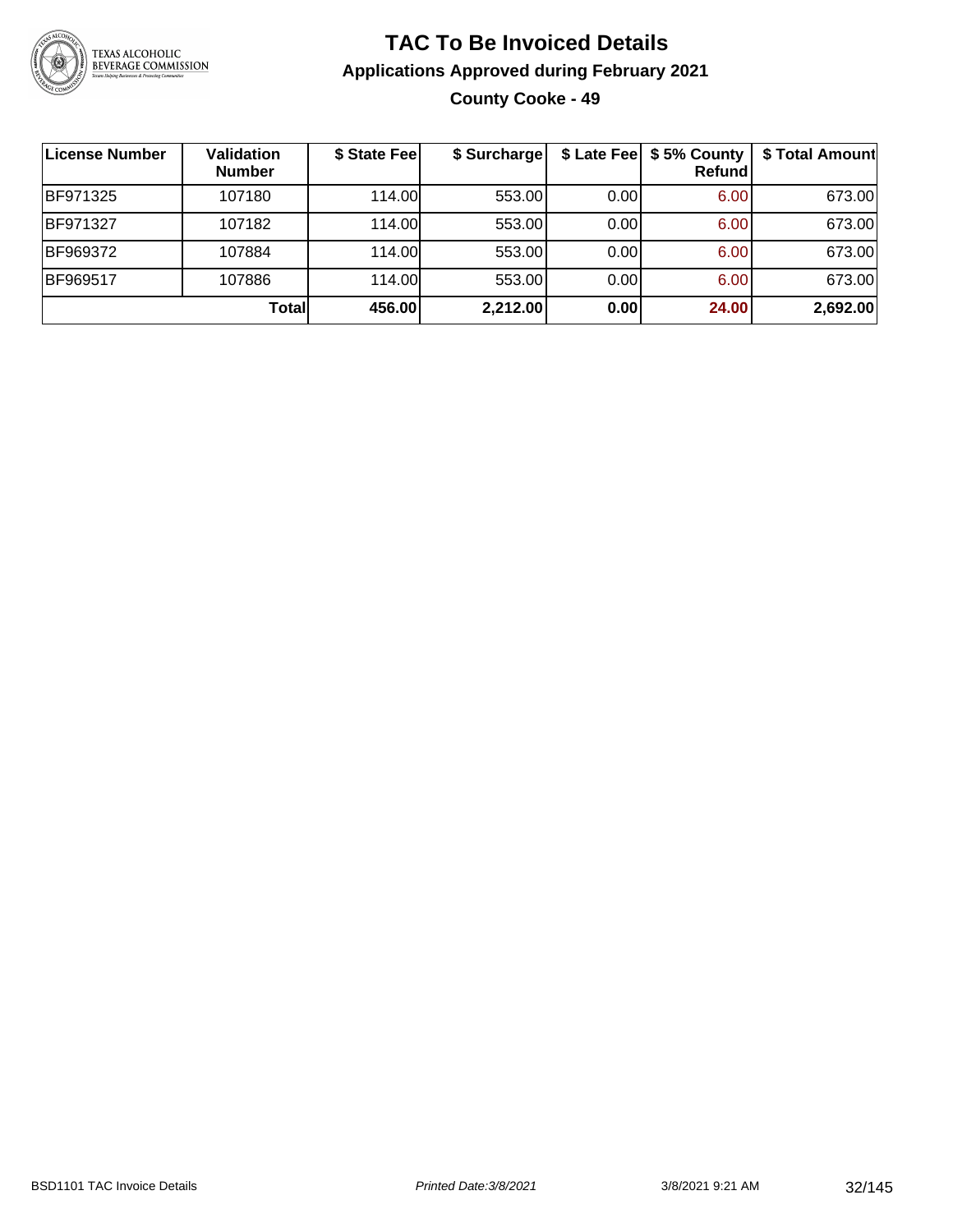

#### **TAC To Be Invoiced Details Applications Approved during February 2021 County Dallas - 57**

| <b>License Number</b> | Validation<br><b>Number</b> | \$ State Fee | \$ Surcharge |      | \$ Late Fee   \$5% County<br><b>Refund</b> | \$ Total Amount |
|-----------------------|-----------------------------|--------------|--------------|------|--------------------------------------------|-----------------|
| BF1108268             | 3289                        | 114.00       | 553.00       | 0.00 | 6.00                                       | 673.00          |
| BQ1108580             | 3921                        | 114.00       | 553.00       | 0.00 | 6.00                                       | 673.00          |
| BG1108389             | 3960                        | 1,900.00     | 553.00       | 0.00 | 100.00                                     | 2,553.00        |
| BQ1108090             | 3991                        | 114.00       | 553.00       | 0.00 | 6.00                                       | 673.00          |
| BQ1108810             | 4014                        | 114.00       | 553.00       | 0.00 | 6.00                                       | 673.00          |
| BG1109886             | 4159                        | 1,900.00     | 553.00       | 0.00 | 100.00                                     | 2,553.00        |
| BG1109149             | 4231                        | 1,900.00     | 553.00       | 0.00 | 100.00                                     | 2,553.00        |
| BQ1108456             | 4235                        | 114.00       | 553.00       | 0.00 | 6.00                                       | 673.00          |
| BQ1108303             | 4236                        | 114.00       | 553.00       | 0.00 | 6.00                                       | 673.00          |
| BG1109090             | 4254                        | 1,900.00     | 553.00       | 0.00 | 100.00                                     | 2,553.00        |
| BF1108279             | 4285                        | 114.00       | 553.00       | 0.00 | 6.00                                       | 673.00          |
| BQ1110084             | 4315                        | 114.00       | 553.00       | 0.00 | 6.00                                       | 673.00          |
| BA1109168             | 4414                        | 2,850.00     | 651.00       | 0.00 | 150.00                                     | 3,651.00        |
| BQ1109928             | 4463                        | 114.00       | 553.00       | 0.00 | 6.00                                       | 673.00          |
| BQ1109136             | 4500                        | 114.00       | 553.00       | 0.00 | 6.00                                       | 673.00          |
| BQ1110264             | 4534                        | 114.00       | 553.00       | 0.00 | 6.00                                       | 673.00          |
| BQ1109140             | 4540                        | 114.00       | 553.00       | 0.00 | 6.00                                       | 673.00          |
| BF1109936             | 4546                        | 114.00       | 553.00       | 0.00 | 6.00                                       | 673.00          |
| BQ1109675             | 4566                        | 114.00       | 553.00       | 0.00 | 6.00                                       | 673.00          |
| BG1109216             | 4579                        | 1,900.00     | 553.00       | 0.00 | 100.00                                     | 2,553.00        |
| BF1109753             | 4609                        | 114.00       | 553.00       | 0.00 | 6.00                                       | 673.00          |
| BG1109201             | 4652                        | 1,900.00     | 553.00       | 0.00 | 100.00                                     | 2,553.00        |
| BG1110228             | 4660                        | 1,900.00     | 553.00       | 0.00 | 100.00                                     | 2,553.00        |
| BG1109919             | 4799                        | 1,900.00     | 553.00       | 0.00 | 100.00                                     | 2,553.00        |
| BQ892038              | 105148                      | 114.00       | 553.00       | 0.00 | 6.00                                       | 673.00          |
| BQ764700              | 106422                      | 114.00       | 553.00       | 0.00 | 6.00                                       | 673.00          |
| BQ765852              | 106436                      | 114.00       | 553.00       | 0.00 | 6.00                                       | 673.00          |
| BQ968760              | 106447                      | 114.00       | 553.00       | 0.00 | 6.00                                       | 673.00          |
| BQ765964              | 106562                      | 114.00       | 553.00       | 0.00 | 6.00                                       | 673.00          |
| BG895091              | 106576                      | 1,425.00     | 553.00       | 0.00 | 75.00                                      | 2,053.00        |
| BQ766062              | 106602                      | 114.00       | 553.00       | 0.00 | 6.00                                       | 673.00          |
| BQ767090              | 107224                      | 114.00       | 553.00       | 0.00 | 6.00                                       | 673.00          |
| BQ767098              | 107224                      | 114.00       | 553.00       | 0.00 | 6.00                                       | 673.00          |
| BF1044215             | 107224                      | 114.00       | 553.00       | 0.00 | 6.00                                       | 673.00          |
| BG1040387             | 107235                      | 1,425.00     | 553.00       | 0.00 | 75.00                                      | 2,053.00        |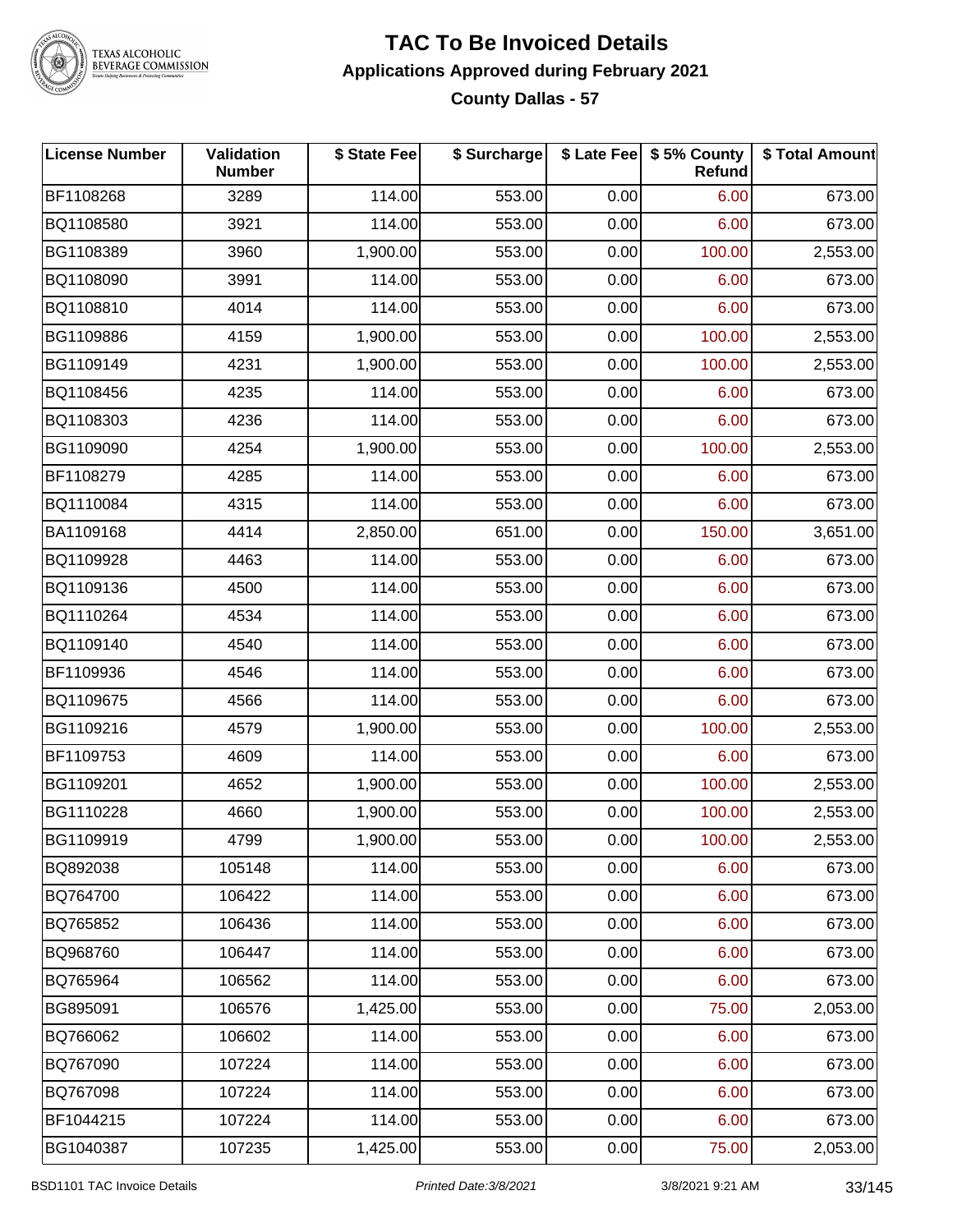| <b>License Number</b> | Validation<br><b>Number</b> | \$ State Fee | \$ Surcharge |      | \$ Late Fee   \$5% County<br>Refund | \$ Total Amount |
|-----------------------|-----------------------------|--------------|--------------|------|-------------------------------------|-----------------|
| BL1040387             | 107235                      | 475.00       | 327.00       | 0.00 | 25.00                               | 827.00          |
| BQ766770              | 107353                      | 114.00       | 553.00       | 0.00 | 6.00                                | 673.00          |
| BQ766650              | 107358                      | 114.00       | 553.00       | 0.00 | 6.00                                | 673.00          |
| BG1041385             | 107389                      | 1,425.00     | 553.00       | 0.00 | 75.00                               | 2,053.00        |
| BQ896748              | 107432                      | 114.00       | 553.00       | 0.00 | 6.00                                | 673.00          |
| BQ765437              | 107433                      | 114.00       | 553.00       | 0.00 | 6.00                                | 673.00          |
| BQ767053              | 107465                      | 114.00       | 553.00       | 0.00 | 6.00                                | 673.00          |
| BG967879              | 107507                      | 1,425.00     | 553.00       | 0.00 | 75.00                               | 2,053.00        |
| BL967879              | 107507                      | 475.00       | 327.00       | 0.00 | 25.00                               | 827.00          |
| BQ766955              | 107552                      | 114.00       | 553.00       | 0.00 | 6.00                                | 673.00          |
| BQ766211              | 107566                      | 114.00       | 553.00       | 0.00 | 6.00                                | 673.00          |
| BQ828655              | 107574                      | 114.00       | 553.00       | 0.00 | 6.00                                | 673.00          |
| BQ894696              | 107576                      | 114.00       | 553.00       | 0.00 | 6.00                                | 673.00          |
| BQ970475              | 107583                      | 114.00       | 553.00       | 0.00 | 6.00                                | 673.00          |
| BQ897951              | 107599                      | 114.00       | 553.00       | 0.00 | 6.00                                | 673.00          |
| BQ1044074             | 107627                      | 114.00       | 553.00       | 0.00 | 6.00                                | 673.00          |
| BG970755              | 107709                      | 1,425.00     | 553.00       | 0.00 | 75.00                               | 2,053.00        |
| BF765559              | 107712                      | 114.00       | 553.00       | 0.00 | 6.00                                | 673.00          |
| BQ970238              | 107734                      | 114.00       | 553.00       | 0.00 | 6.00                                | 673.00          |
| BQ895465              | 107754                      | 114.00       | 553.00       | 0.00 | 6.00                                | 673.00          |
| BQ766811              | 107778                      | 114.00       | 553.00       | 0.00 | 6.00                                | 673.00          |
| BQ767365              | 107796                      | 114.00       | 553.00       | 0.00 | 6.00                                | 673.00          |
| BQ767475              | 107828                      | 114.00       | 553.00       | 0.00 | 6.00                                | 673.00          |
| BQ767700              | 107864                      | 114.00       | 553.00       | 0.00 | 6.00                                | 673.00          |
| BQ767649              | 107866                      | 114.00       | 553.00       | 0.00 | 6.00                                | 673.00          |
| BQ830474              | 107870                      | 114.00       | 553.00       | 0.00 | 6.00                                | 673.00          |
| BQ765487              | 107902                      | 114.00       | 553.00       | 0.00 | 6.00                                | 673.00          |
| BQ896715              | 107909                      | 114.00       | 553.00       | 0.00 | 6.00                                | 673.00          |
| BQ768039              | 107945                      | 114.00       | 553.00       | 0.00 | 6.00                                | 673.00          |
| BF1044918             | 107946                      | 114.00       | 553.00       | 0.00 | 6.00                                | 673.00          |
| BQ1045022             | 107946                      | 114.00       | 553.00       | 0.00 | 6.00                                | 673.00          |
| BF1045111             | 107946                      | 114.00       | 553.00       | 0.00 | 6.00                                | 673.00          |
| BQ768041              | 107947                      | 114.00       | 553.00       | 0.00 | 6.00                                | 673.00          |
| BQ768037              | 107948                      | 114.00       | 553.00       | 0.00 | 6.00                                | 673.00          |
| BQ767654              | 108085                      | 114.00       | 553.00       | 0.00 | 6.00                                | 673.00          |
| BA830400              | 108109                      | 1,425.00     | 651.00       | 0.00 | 75.00                               | 2,151.00        |
| BQ828759              | 108122                      | 114.00       | 553.00       | 0.00 | 6.00                                | 673.00          |
| BQ831340              | 108159                      | 114.00       | 553.00       | 0.00 | 6.00                                | 673.00          |
| BQ895924              | 108208                      | 114.00       | 553.00       | 0.00 | 6.00                                | 673.00          |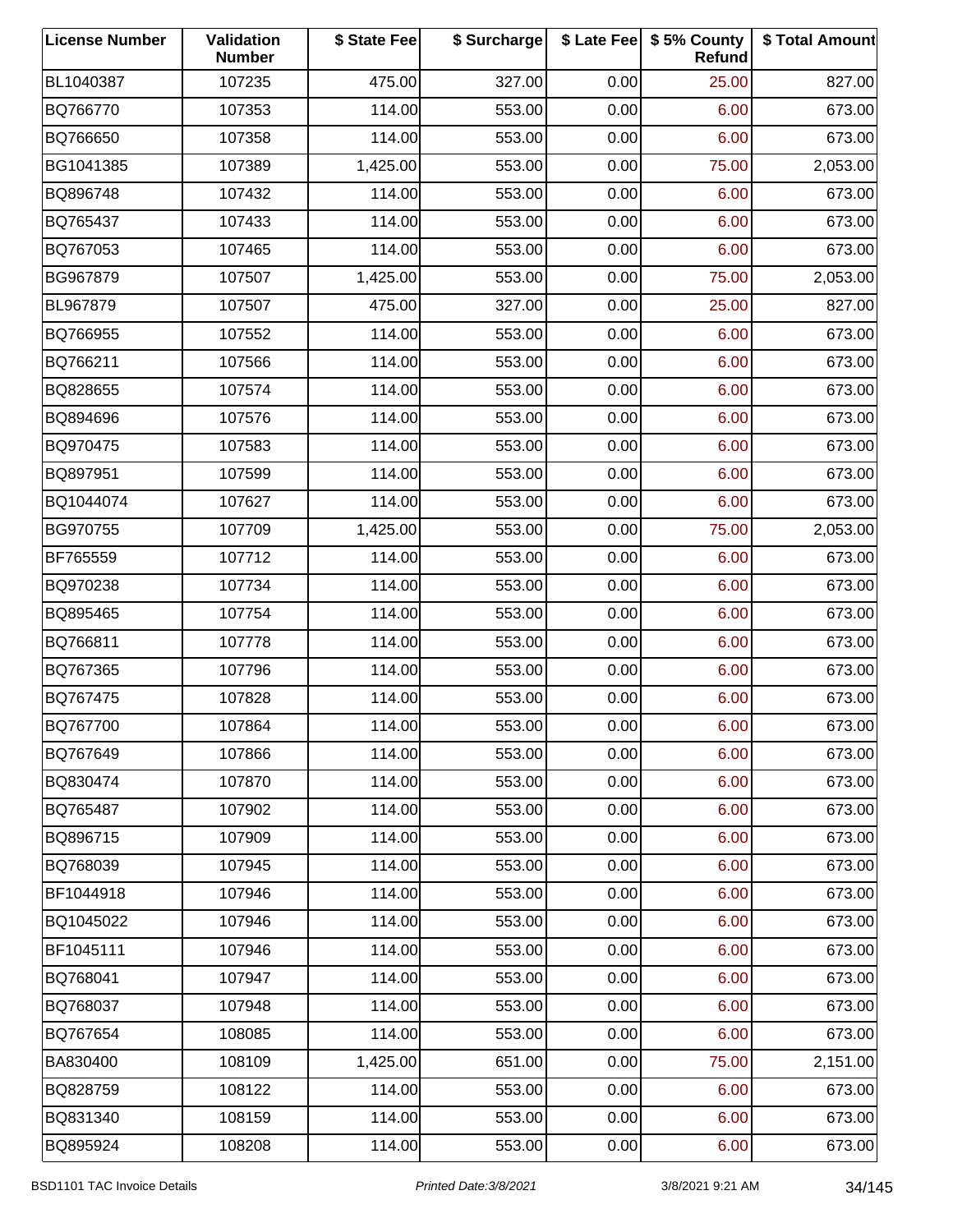| <b>License Number</b> | Validation<br><b>Number</b> | \$ State Fee | \$ Surcharge |        | \$ Late Fee   \$5% County<br>Refund | \$ Total Amount |
|-----------------------|-----------------------------|--------------|--------------|--------|-------------------------------------|-----------------|
| BQ767332              | 108285                      | 114.00       | 553.00       | 0.00   | 6.00                                | 673.00          |
| BQ898455              | 108304                      | 114.00       | 553.00       | 0.00   | 6.00                                | 673.00          |
| BQ767477              | 108311                      | 114.00       | 553.00       | 0.00   | 6.00                                | 673.00          |
| BQ1044675             | 108323                      | 114.00       | 553.00       | 0.00   | 6.00                                | 673.00          |
| BQ765231              | 108338                      | 114.00       | 553.00       | 0.00   | 6.00                                | 673.00          |
| BQ766957              | 108339                      | 114.00       | 553.00       | 0.00   | 6.00                                | 673.00          |
| BQ766958              | 108339                      | 114.00       | 553.00       | 0.00   | 6.00                                | 673.00          |
| BQ973750              | 108339                      | 114.00       | 553.00       | 0.00   | 6.00                                | 673.00          |
| BQ973751              | 108339                      | 114.00       | 553.00       | 0.00   | 6.00                                | 673.00          |
| BF832043              | 108354                      | 114.00       | 553.00       | 0.00   | 6.00                                | 673.00          |
| BF898532              | 108403                      | 114.00       | 553.00       | 0.00   | 6.00                                | 673.00          |
| BG968589              | 108469                      | 1,425.00     | 553.00       | 0.00   | 75.00                               | 2,053.00        |
| BG894788              | 108471                      | 1,425.00     | 553.00       | 0.00   | 75.00                               | 2,053.00        |
| BQ1044672             | 108529                      | 114.00       | 553.00       | 0.00   | 6.00                                | 673.00          |
| BQ832673              | 108622                      | 114.00       | 553.00       | 0.00   | 6.00                                | 673.00          |
| BF832695              | 108634                      | 114.00       | 553.00       | 0.00   | 6.00                                | 673.00          |
| BQ973807              | 108666                      | 114.00       | 553.00       | 0.00   | 6.00                                | 673.00          |
| BQ896840              | 108739                      | 114.00       | 553.00       | 0.00   | 6.00                                | 673.00          |
| BQ829321              | 108756                      | 114.00       | 553.00       | 0.00   | 6.00                                | 673.00          |
| BG895900              | 108814                      | 1,425.00     | 553.00       | 0.00   | 75.00                               | 2,053.00        |
| BQ767669              | 108869                      | 114.00       | 553.00       | 0.00   | 6.00                                | 673.00          |
| BQ767676              | 108869                      | 114.00       | 553.00       | 0.00   | 6.00                                | 673.00          |
| BQ767736              | 108869                      | 114.00       | 553.00       | 0.00   | 6.00                                | 673.00          |
| BQ768161              | 108869                      | 114.00       | 553.00       | 0.00   | 6.00                                | 673.00          |
| BQ768271              | 108869                      | 114.00       | 553.00       | 0.00   | 6.00                                | 673.00          |
| BQ768273              | 108869                      | 114.00       | 553.00       | 0.00   | 6.00                                | 673.00          |
| BQ768596              | 108869                      | 114.00       | 553.00       | 0.00   | 6.00                                | 673.00          |
| BQ767696              | 109047                      | 114.00       | 553.00       | 0.00   | 6.00                                | 673.00          |
| BQ768592              | 109100                      | 114.00       | 553.00       | 0.00   | 6.00                                | 673.00          |
| BQ767109              | 109946                      | 114.00       | 553.00       | 0.00   | 6.00                                | 673.00          |
| BQ898656              | 110344                      | 114.00       | 553.00       | 0.00   | 6.00                                | 673.00          |
| BQ1045694             | 110436                      | 114.00       | 553.00       | 0.00   | 6.00                                | 673.00          |
| BG959898              | 411636                      | 1,425.00     | 553.00       | 100.00 | 75.00                               | 2,153.00        |
| BQ766555              | 505793                      | 114.00       | 553.00       | 0.00   | 6.00                                | 673.00          |
| BQ828243              | 505864                      | 114.00       | 553.00       | 0.00   | 6.00                                | 673.00          |
| BG893786              | 505865                      | 1,425.00     | 553.00       | 0.00   | 75.00                               | 2,053.00        |
| BQ766554              | 505894                      | 114.00       | 553.00       | 0.00   | 6.00                                | 673.00          |
| BQ974415              | 505981                      | 114.00       | 553.00       | 0.00   | 6.00                                | 673.00          |
| BQ1045536             | 505990                      | 114.00       | 553.00       | 0.00   | 6.00                                | 673.00          |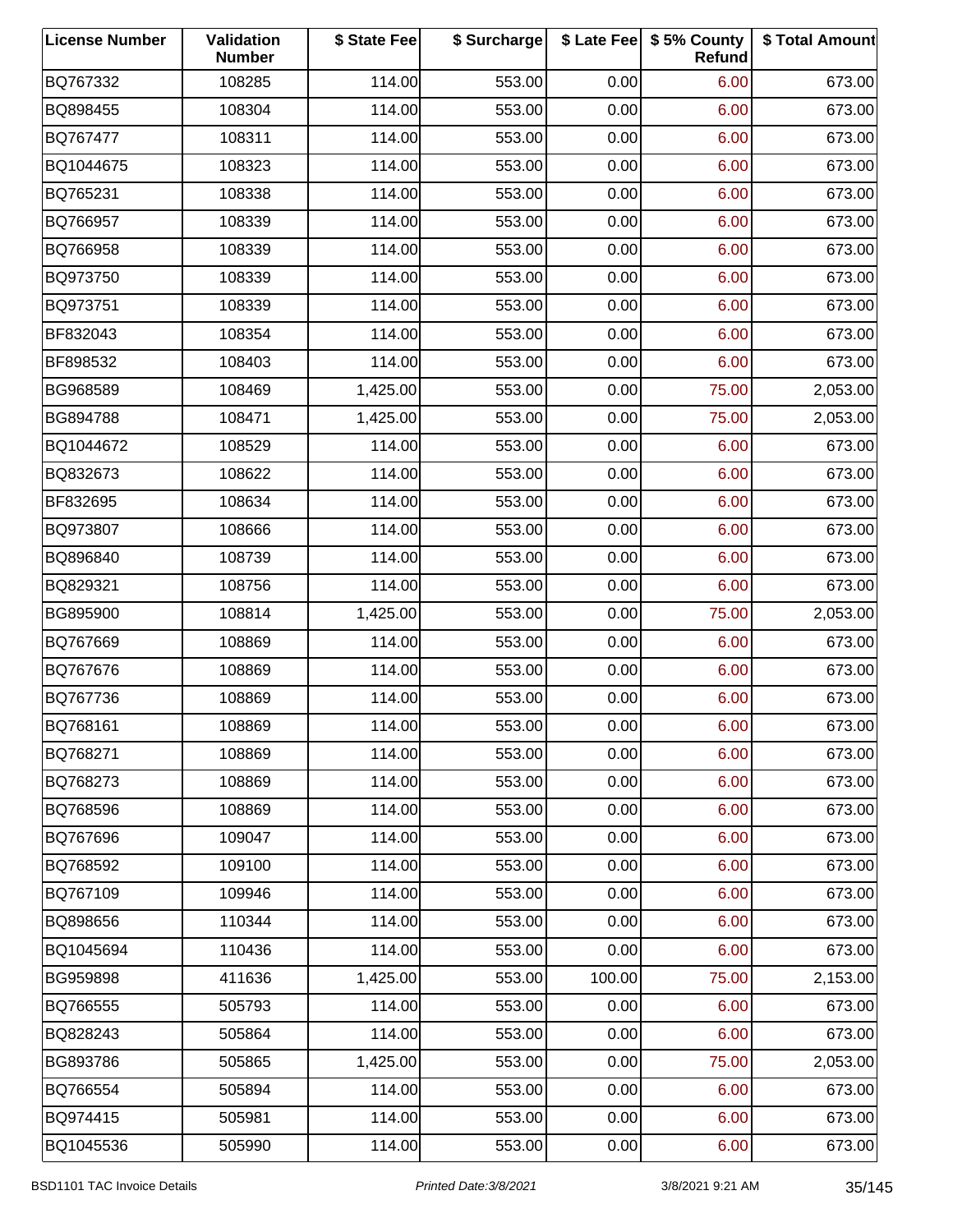| ∣License Number | Validation<br><b>Number</b> | \$ State Fee | \$ Surcharge |        | \$ Late Fee   \$5% County  <br>Refundl | \$ Total Amount |
|-----------------|-----------------------------|--------------|--------------|--------|----------------------------------------|-----------------|
| BF970332        | 506105                      | 114.00       | 553.00       | 0.001  | 6.00                                   | 673.00          |
| BQ1044456       | 506149                      | 114.00       | 553.00       | 0.00   | 6.00                                   | 673.00          |
| BQ831624        | 506231                      | 114.00       | 553.00       | 0.00   | 6.00                                   | 673.00          |
|                 | Total                       | 45,391.00    | 63,892.00    | 100.00 | 2,389.00                               | 111,772.00      |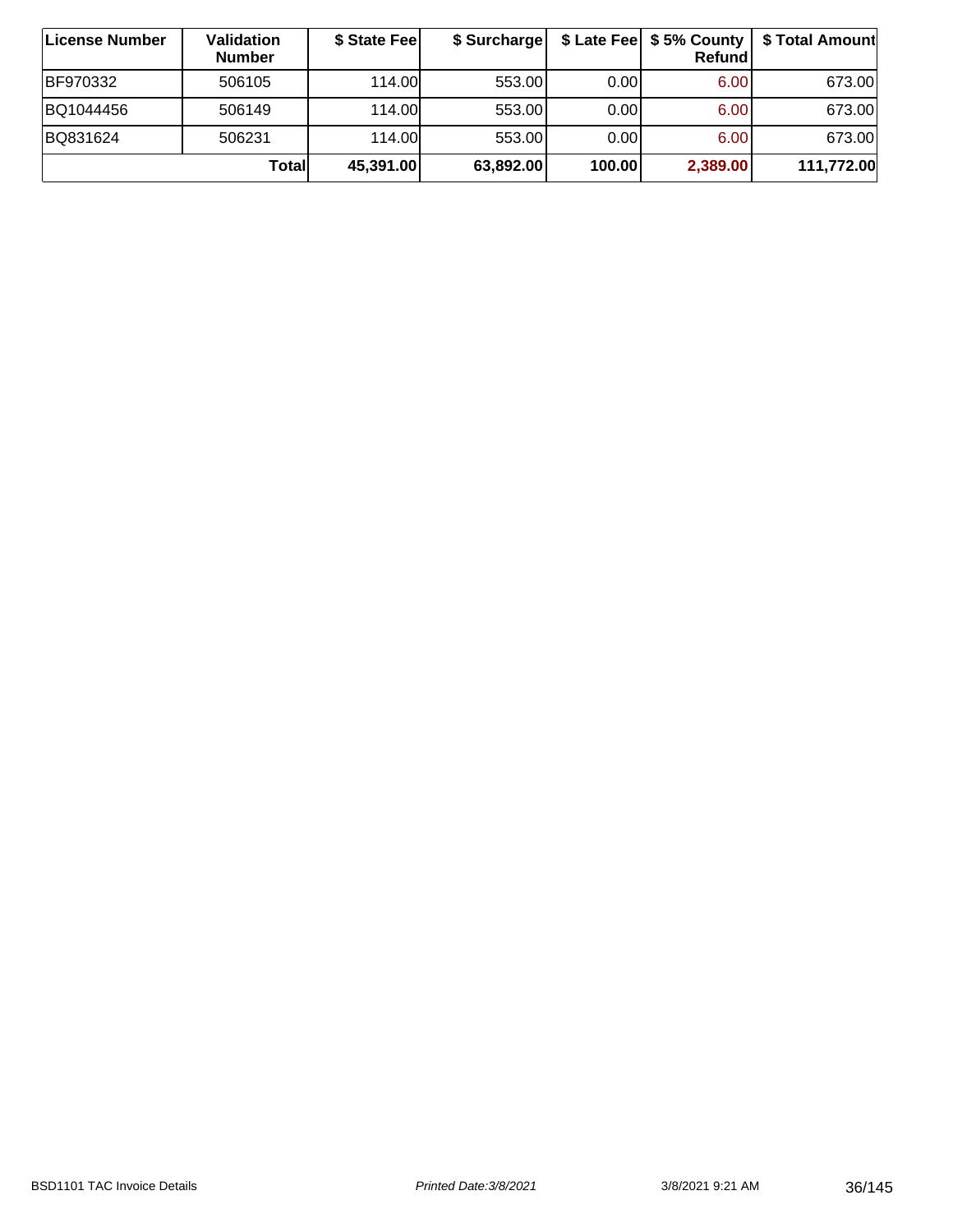

## **TAC To Be Invoiced Details Applications Approved during February 2021 County Deaf Smith - 59**

| License Number | <b>Validation</b><br><b>Number</b> | \$ State Feel |        |      | Refundl | \$ Surcharge   \$ Late Fee   \$5% County   \$ Total Amount |
|----------------|------------------------------------|---------------|--------|------|---------|------------------------------------------------------------|
| BF1045224      | 110621                             | 114.00        | 553.00 | 0.00 | 6.00    | 673.00                                                     |
|                | Totall                             | 114.00        | 553.00 | 0.00 | 6.00    | 673.00                                                     |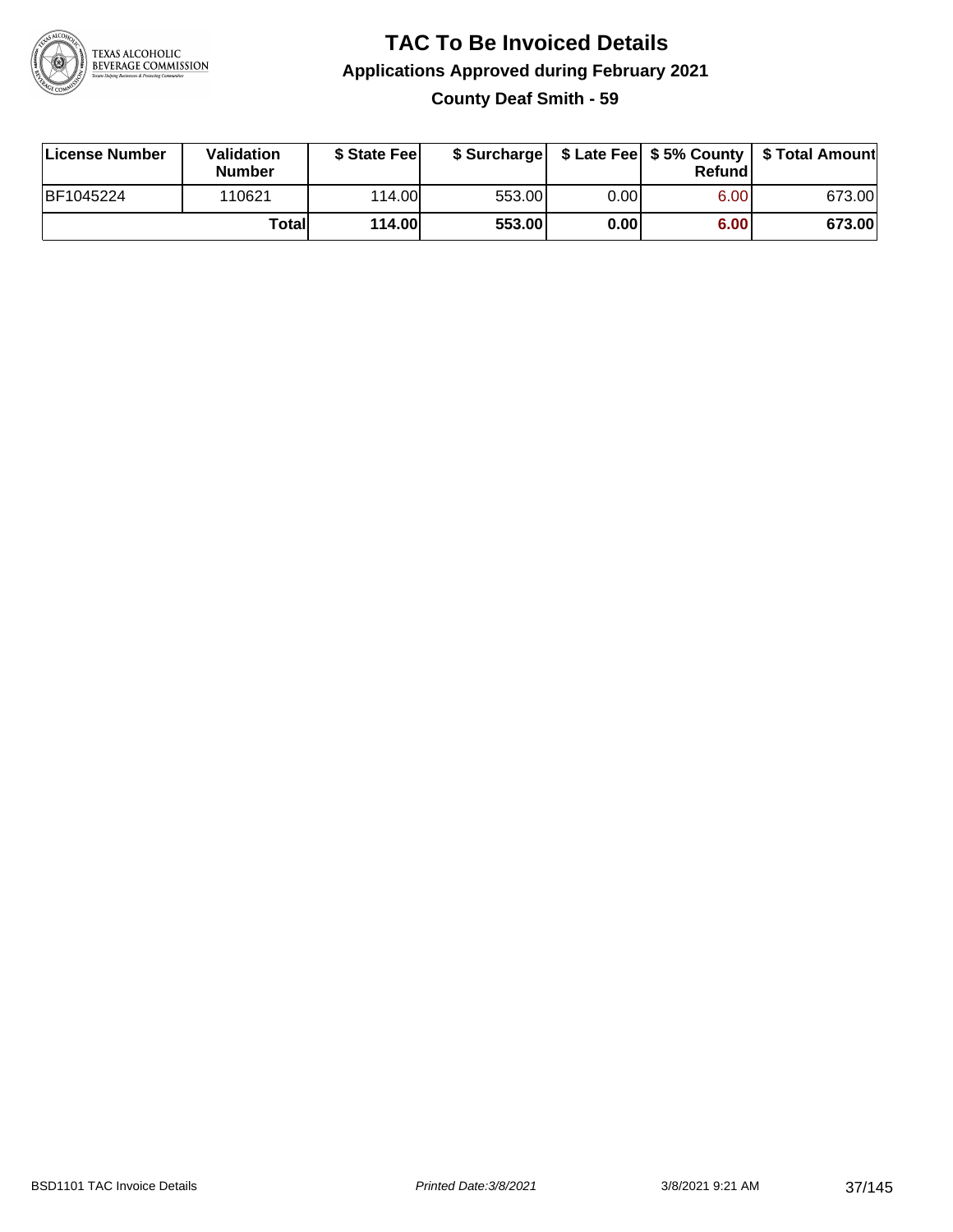

## **TAC To Be Invoiced Details Applications Approved during February 2021 County Denton - 61**

| <b>License Number</b> | <b>Validation</b><br><b>Number</b> | \$ State Fee | \$ Surcharge |      | \$ Late Fee   \$5% County<br><b>Refund</b> | \$ Total Amount |
|-----------------------|------------------------------------|--------------|--------------|------|--------------------------------------------|-----------------|
| BQ1109175             | 4233                               | 114.00       | 553.00       | 0.00 | 6.00                                       | 673.00          |
| BG1109331             | 4571                               | 332.50       | 553.00       | 0.00 | 17.50                                      | 903.00          |
| BP1109331             | 4571                               | 950.00       | 426.00       | 0.00 | 50.00                                      | 1,426.00        |
| BG1110300             | 4641                               | 332.50       | 553.00       | 0.00 | 17.50                                      | 903.00          |
| BG1110283             | 4738                               | 332.50       | 553.00       | 0.00 | 17.50                                      | 903.00          |
| BG1110575             | 4853                               | 332.50       | 553.00       | 0.00 | 17.50                                      | 903.00          |
| BG967878              | 107206                             | 332.50       | 553.00       | 0.00 | 17.50                                      | 903.00          |
| BQ971933              | 107599                             | 114.00       | 553.00       | 0.00 | 6.00                                       | 673.00          |
| BQ1044878             | 107599                             | 114.00       | 553.00       | 0.00 | 6.00                                       | 673.00          |
| BQ895515              | 107753                             | 114.00       | 553.00       | 0.00 | 6.00                                       | 673.00          |
| BG1041666             | 107892                             | 332.50       | 553.00       | 0.00 | 17.50                                      | 903.00          |
| BQ831739              | 107894                             | 114.00       | 553.00       | 0.00 | 6.00                                       | 673.00          |
| BF831715              | 108552                             | 114.00       | 553.00       | 0.00 | 6.00                                       | 673.00          |
| BQ833026              | 108792                             | 114.00       | 553.00       | 0.00 | 6.00                                       | 673.00          |
| BF832019              | 506865                             | 114.00       | 553.00       | 0.00 | 6.00                                       | 673.00          |
|                       | <b>Total</b>                       | 3,857.00     | 8,168.00     | 0.00 | 203.00                                     | 12,228.00       |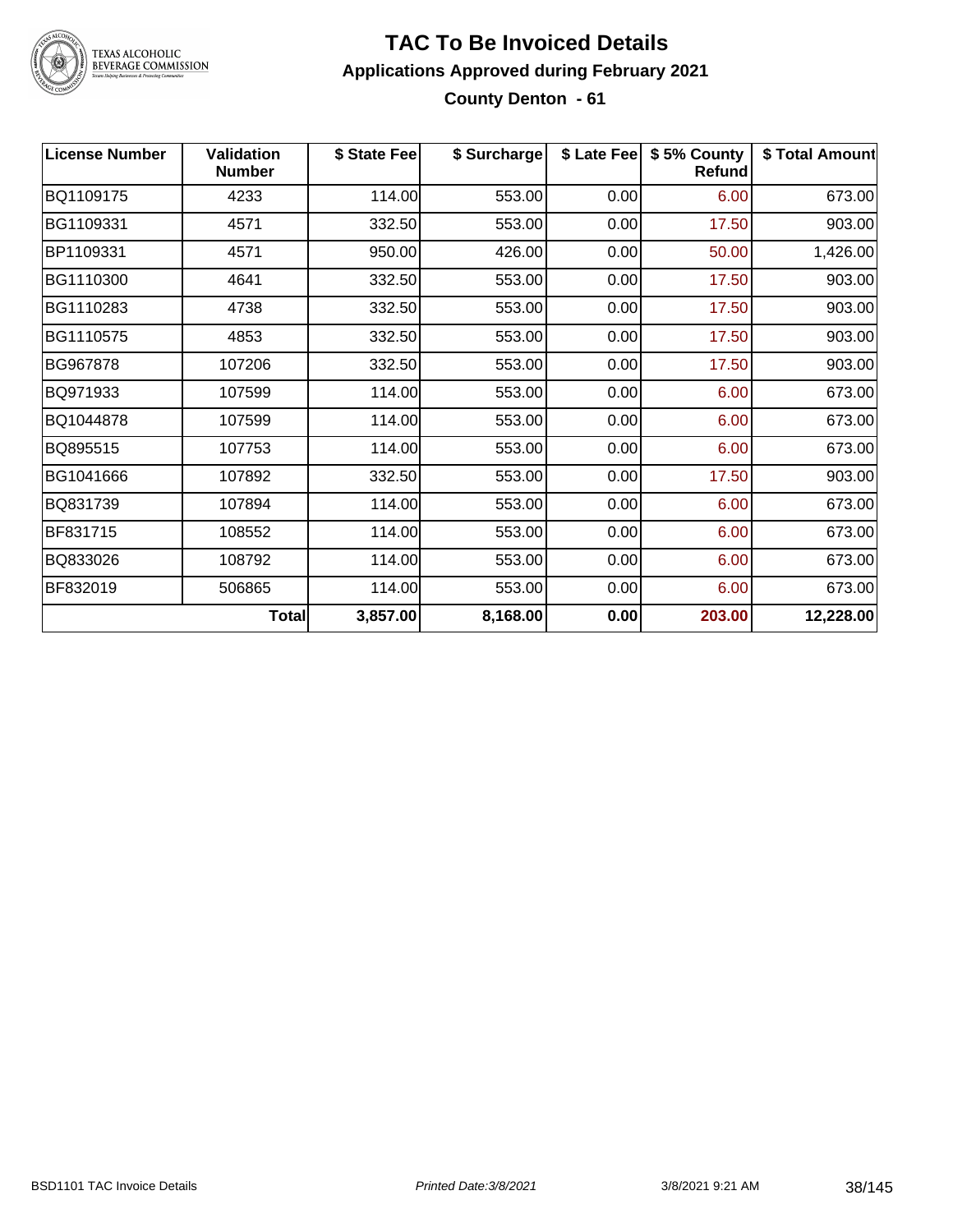

**County Dimmit - 64**

| License Number | Validation<br><b>Number</b> | \$ State Fee  | \$ Surcharge |       | Refund |        |
|----------------|-----------------------------|---------------|--------------|-------|--------|--------|
| BQ897873       | 109028                      | 114.00        | 553.00       | 0.001 | 6.00   | 673.00 |
|                | Totall                      | <b>114.00</b> | 553.00       | 0.00  | 6.00   | 673.00 |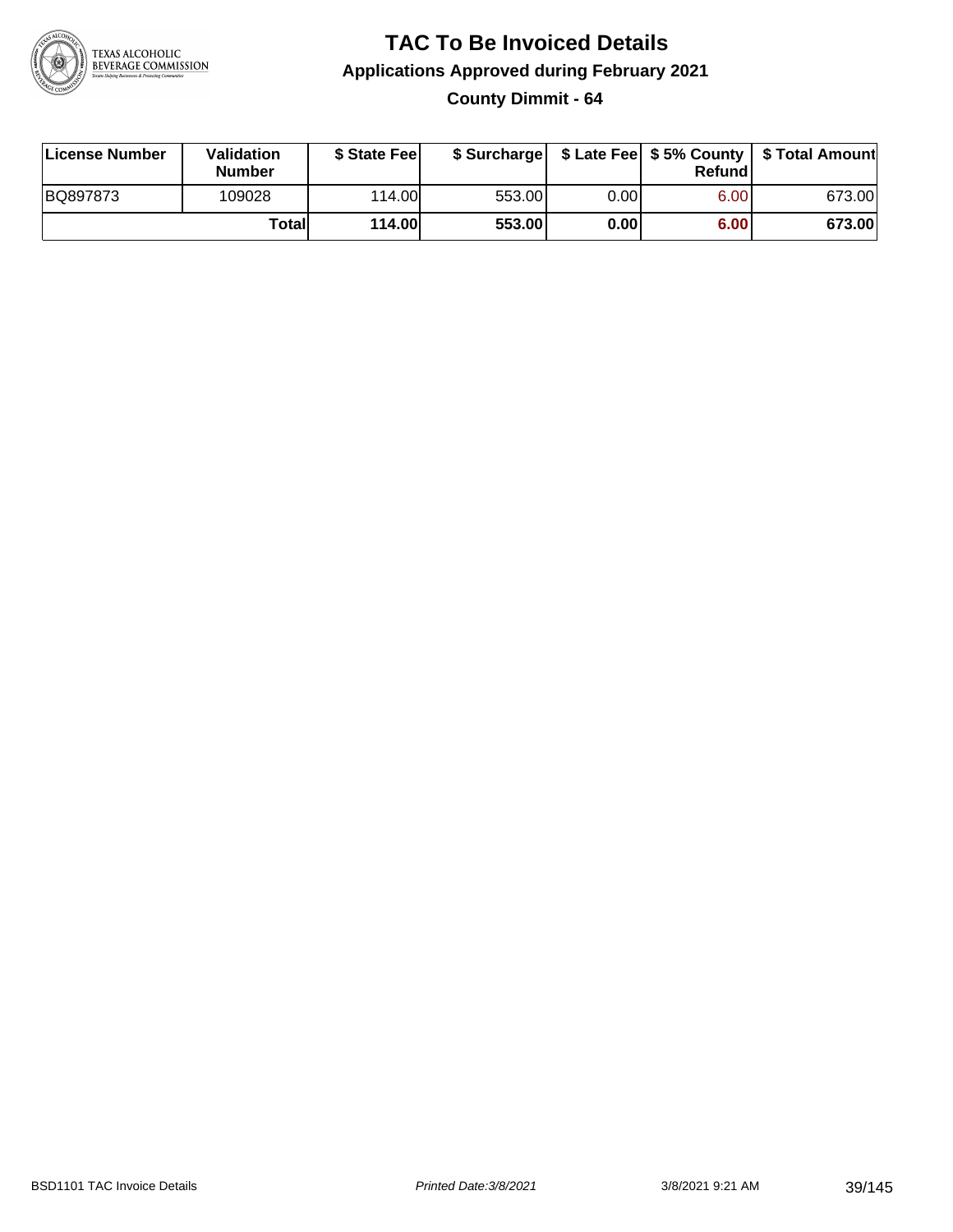

## **TAC To Be Invoiced Details Applications Approved during February 2021 County Eastland - 67**

| ∣License Number | Validation<br><b>Number</b> | \$ State Fee | \$ Surcharge |      | Refund | \$ Late Fee   \$5% County   \$ Total Amount |
|-----------------|-----------------------------|--------------|--------------|------|--------|---------------------------------------------|
| BQ831769        | 108253                      | 114.00L      | 553.00       | 0.00 | 6.00   | 673.00                                      |
| BQ1045203       | 111410                      | 114.00L      | 553.00       | 0.00 | 6.00   | 673.00                                      |
| BQ1045651       | 111811                      | 114.00L      | 553.00       | 0.00 | 6.00   | 673.00                                      |
|                 | Totall                      | 342.00       | 1,659.00     | 0.00 | 18.00  | 2,019.00                                    |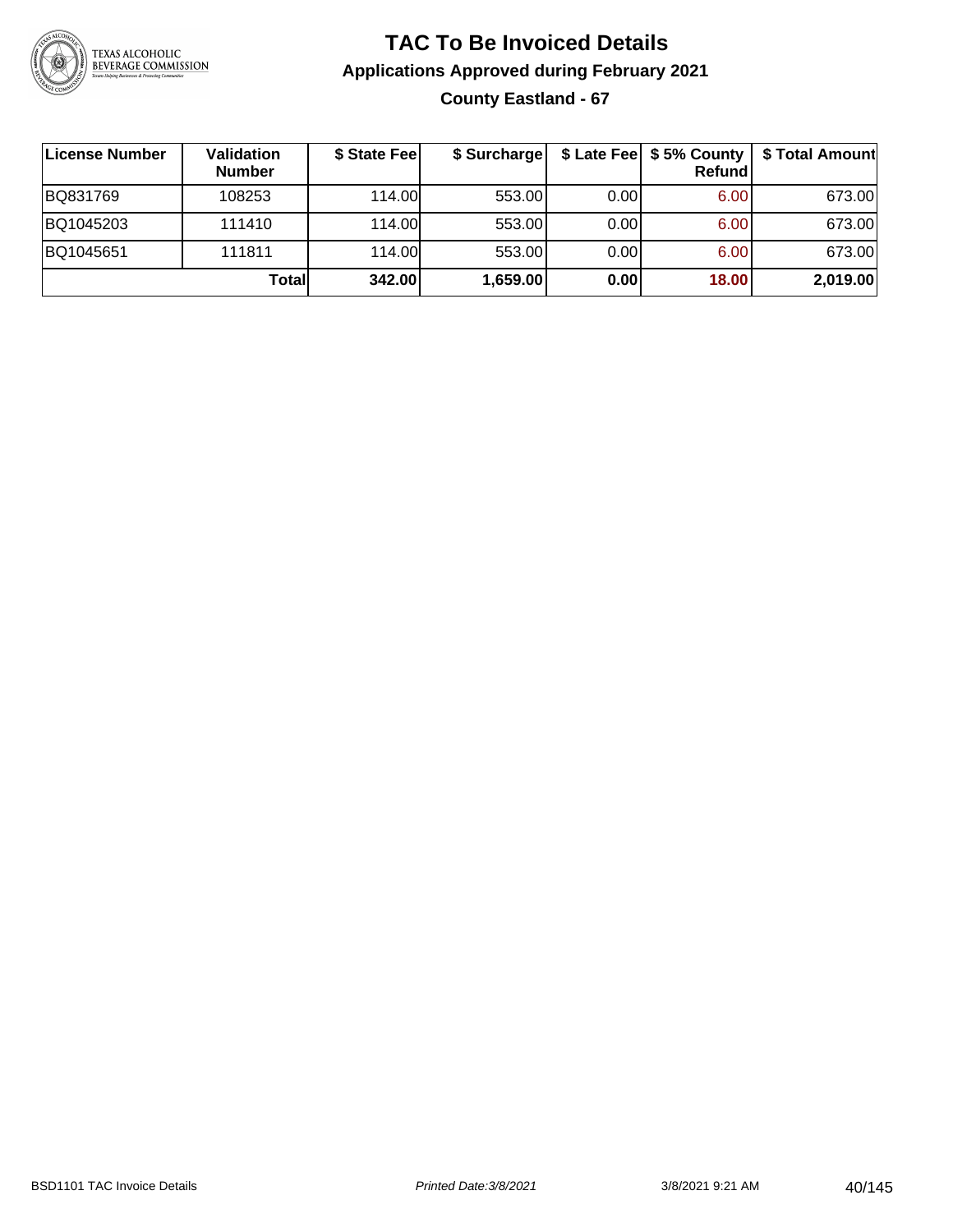

## **TAC To Be Invoiced Details Applications Approved during February 2021 County Ector - 68**

| License Number  | <b>Validation</b><br><b>Number</b> | \$ State Fee | \$ Surcharge | \$ Late Fee | \$5% County<br><b>Refund</b> | \$ Total Amount |
|-----------------|------------------------------------|--------------|--------------|-------------|------------------------------|-----------------|
| BG1109317       | 2913                               | 332.50       | 553.00       | 0.00        | 17.50                        | 903.00          |
| BQ1108993       | 4629                               | 114.00       | 553.00       | 0.00        | 6.00                         | 673.00          |
| BQ1110393       | 4742                               | 114.00       | 553.00       | 0.00        | 6.00                         | 673.00          |
| BG768200        | 110106                             | 332.50       | 553.00       | 0.00        | 17.50                        | 903.00          |
| <b>BL768200</b> | 110106                             | 475.00       | 327.00       | 0.00        | 25.00                        | 827.00          |
| BQ831465        | 110303                             | 114.00       | 553.00       | 0.00        | 6.00                         | 673.00          |
| BQ831468        | 110303                             | 114.00       | 553.00       | 0.00        | 6.00                         | 673.00          |
| BQ831470        | 110303                             | 114.00       | 553.00       | 0.00        | 6.00                         | 673.00          |
|                 | <b>Total</b>                       | 1,710.00     | 4,198.00     | 0.00        | 90.00                        | 5,998.00        |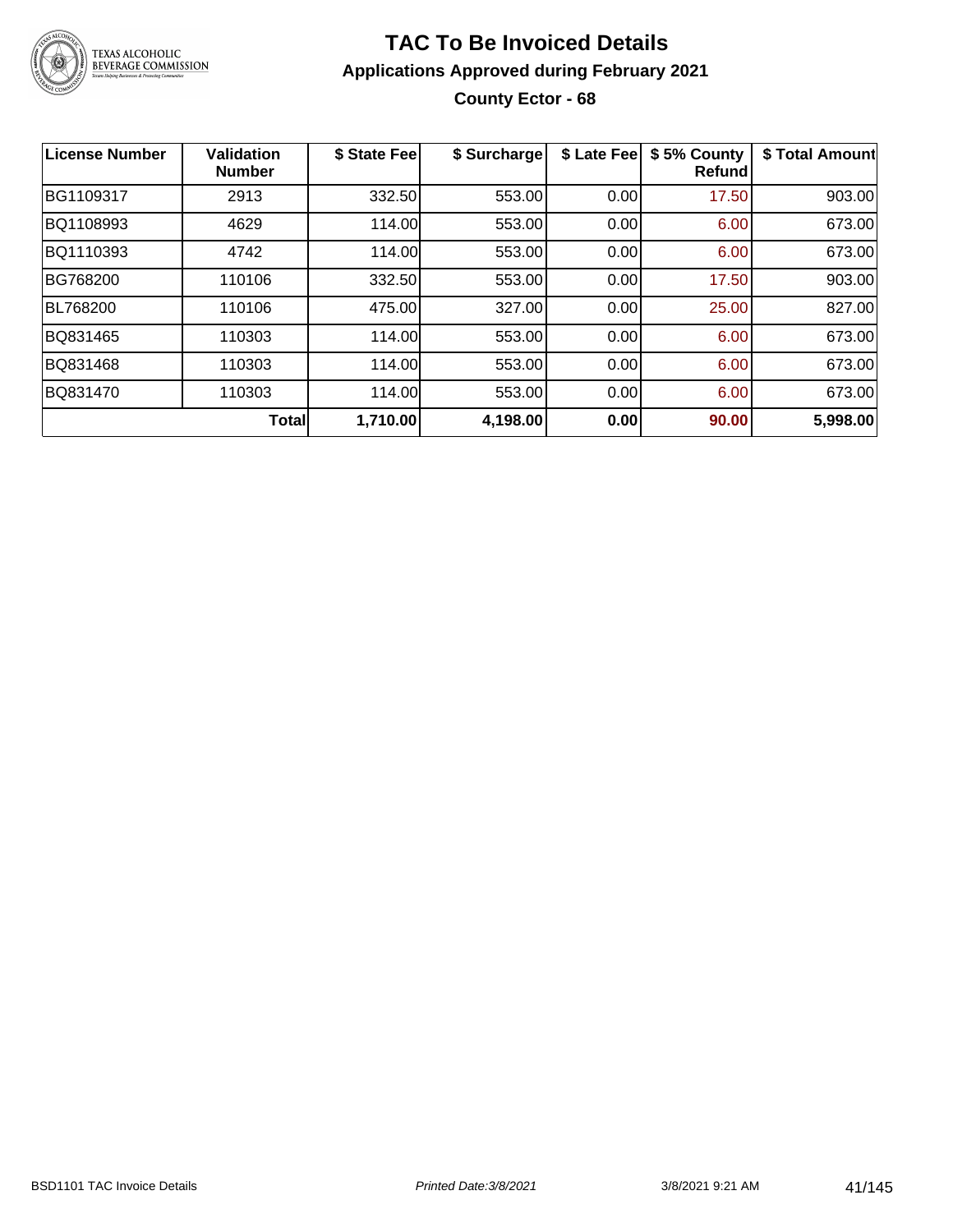

## **TAC To Be Invoiced Details Applications Approved during February 2021 County Ellis - 70**

| <b>License Number</b> | <b>Validation</b><br><b>Number</b> | \$ State Fee | \$ Surcharge | \$ Late Fee | \$5% County<br>Refund | \$ Total Amount |
|-----------------------|------------------------------------|--------------|--------------|-------------|-----------------------|-----------------|
| BF1109829             | 4104                               | 114.00       | 553.00       | 0.00        | 6.00                  | 673.00          |
| BQ1108438             | 4272                               | 114.00       | 553.00       | 0.00        | 6.00                  | 673.00          |
| BF1110582             | 4780                               | 114.00       | 553.00       | 0.00        | 6.00                  | 673.00          |
| BG960525              | 101843                             | 332.50       | 553.00       | 0.00        | 17.50                 | 903.00          |
| BQ828241              | 106433                             | 114.00       | 553.00       | 0.00        | 6.00                  | 673.00          |
| BQ829293              | 106581                             | 114.00       | 553.00       | 0.00        | 6.00                  | 673.00          |
| BG969156              | 107267                             | 332.50       | 553.00       | 0.00        | 17.50                 | 903.00          |
| BF1043139             | 108628                             | 114.00       | 553.00       | 0.00        | 6.00                  | 673.00          |
| BQ896837              | 108764                             | 114.00       | 553.00       | 0.00        | 6.00                  | 673.00          |
|                       | Total                              | 1,463.00     | 4,977.00     | 0.00        | 77.00                 | 6,517.00        |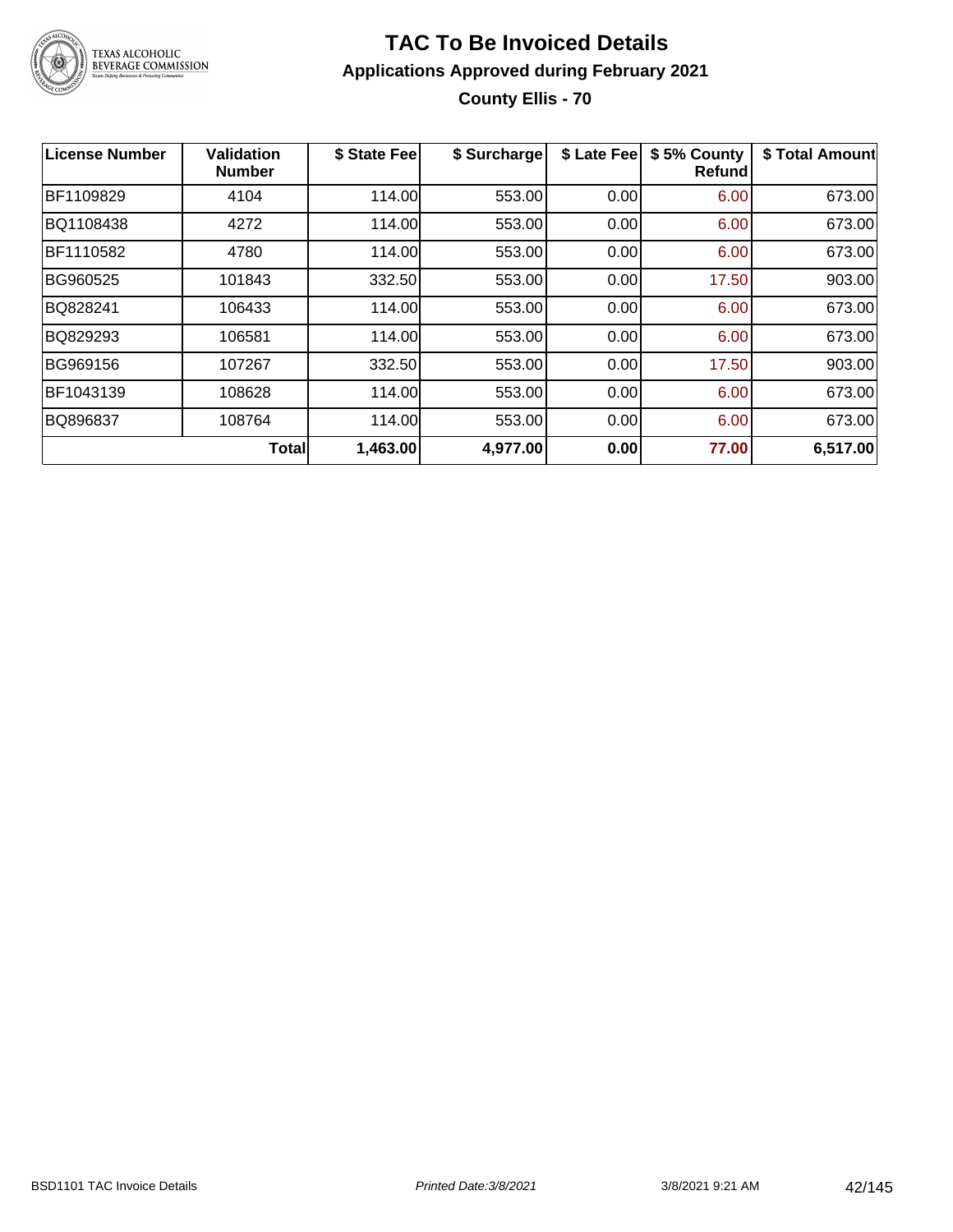

## **TAC To Be Invoiced Details Applications Approved during February 2021 County El Paso - 71**

| <b>License Number</b> | Validation<br><b>Number</b> | \$ State Fee | \$ Surcharge |        | \$ Late Fee   \$5% County  <br><b>Refund</b> | \$ Total Amount |
|-----------------------|-----------------------------|--------------|--------------|--------|----------------------------------------------|-----------------|
| BG1108022             | 3286                        | 332.50       | 553.00       | 0.00   | 17.50                                        | 903.00          |
| BG1109134             | 4160                        | 332.50       | 553.00       | 0.00   | 17.50                                        | 903.00          |
| BG1108126             | 4260                        | 332.50       | 553.00       | 0.00   | 17.50                                        | 903.00          |
| BG1108356             | 4361                        | 332.50       | 553.00       | 0.00   | 17.50                                        | 903.00          |
| BQ1109076             | 4735                        | 114.00       | 553.00       | 0.00   | 6.00                                         | 673.00          |
| BG1043558             | 108371                      | 332.50       | 553.00       | 0.00   | 17.50                                        | 903.00          |
| BQ831302              | 108899                      | 114.00       | 553.00       | 0.00   | 6.00                                         | 673.00          |
| BG1045006             | 109996                      | 332.50       | 553.00       | 0.00   | 17.50                                        | 903.00          |
| BP1045006             | 109996                      | 950.00       | 426.00       | 0.00   | 50.00                                        | 1,426.00        |
| BQ898662              | 110288                      | 114.00       | 553.00       | 0.00   | 6.00                                         | 673.00          |
| BQ898655              | 110315                      | 114.00       | 553.00       | 0.00   | 6.00                                         | 673.00          |
| BQ898660              | 110316                      | 114.00       | 553.00       | 0.00   | 6.00                                         | 673.00          |
| BQ898635              | 110322                      | 114.00       | 553.00       | 0.00   | 6.00                                         | 673.00          |
| BG896867              | 111510                      | 332.50       | 553.00       | 100.00 | 17.50                                        | 1,003.00        |
| BG953352              | 502561                      | 332.50       | 553.00       | 0.00   | 17.50                                        | 903.00          |
| BQ897834              | 505600                      | 114.00       | 553.00       | 0.00   | 6.00                                         | 673.00          |
| BQ834302              | 506833                      | 114.00       | 553.00       | 0.00   | 6.00                                         | 673.00          |
| BG1042536             | 507155                      | 332.50       | 553.00       | 0.00   | 17.50                                        | 903.00          |
| BG766702              | 507270                      | 332.50       | 553.00       | 0.00   | 17.50                                        | 903.00          |
| BL766702              | 507270                      | 475.00       | 327.00       | 0.00   | 25.00                                        | 827.00          |
|                       | <b>Total</b>                | 5,662.00     | 10,707.00    | 100.00 | 298.00                                       | 16,767.00       |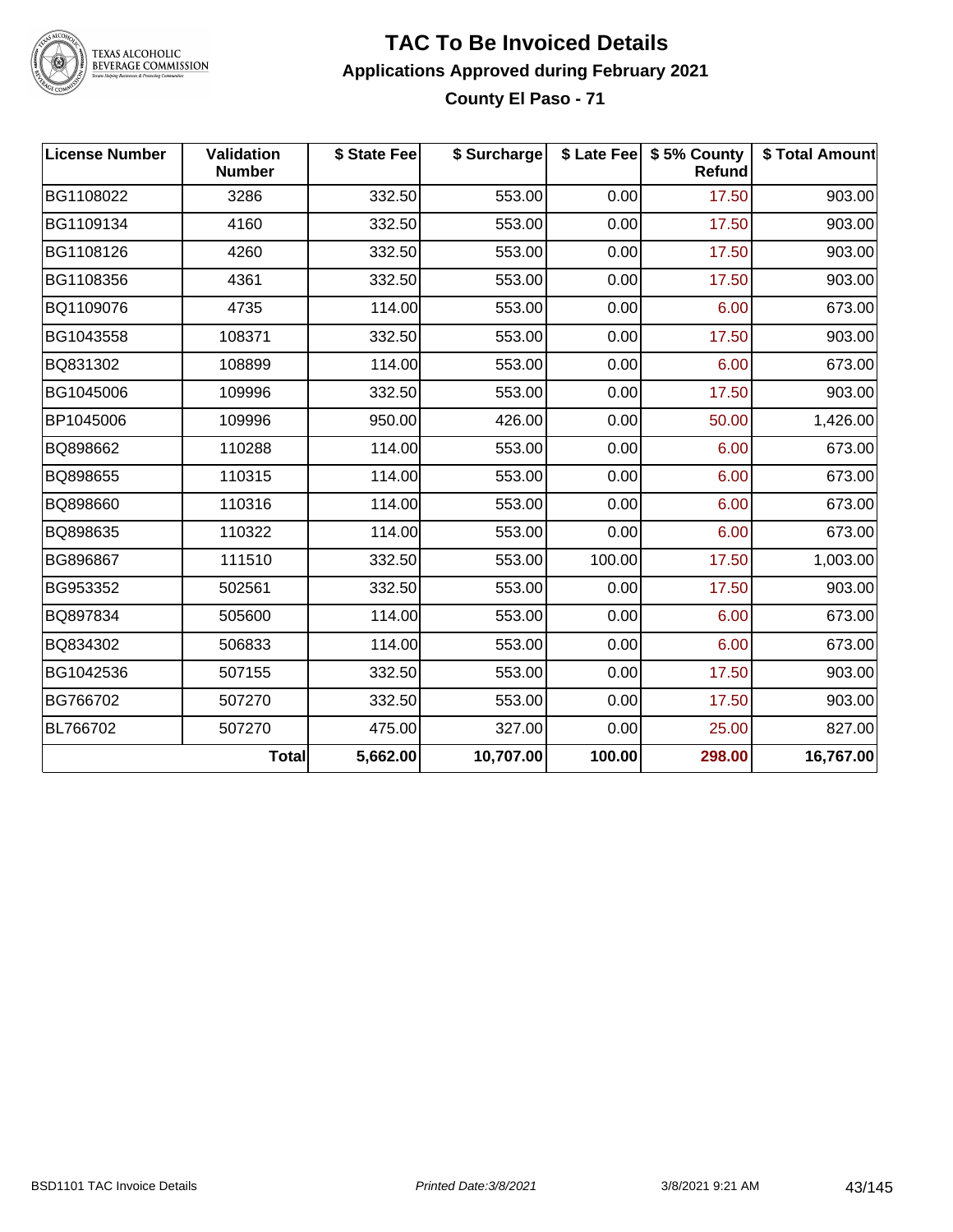

**County Falls - 73**

| License Number | <b>Validation</b><br><b>Number</b> | \$ State Feel | \$ Surcharge |       | Refundl | \$ Late Fee   \$5% County   \$ Total Amount |
|----------------|------------------------------------|---------------|--------------|-------|---------|---------------------------------------------|
| BQ1108461      | 3223                               | 114.00L       | 553.00       | 0.001 | 6.00    | 673.00                                      |
|                | Totall                             | <b>114.00</b> | 553.00       | 0.00  | 6.00    | 673.00                                      |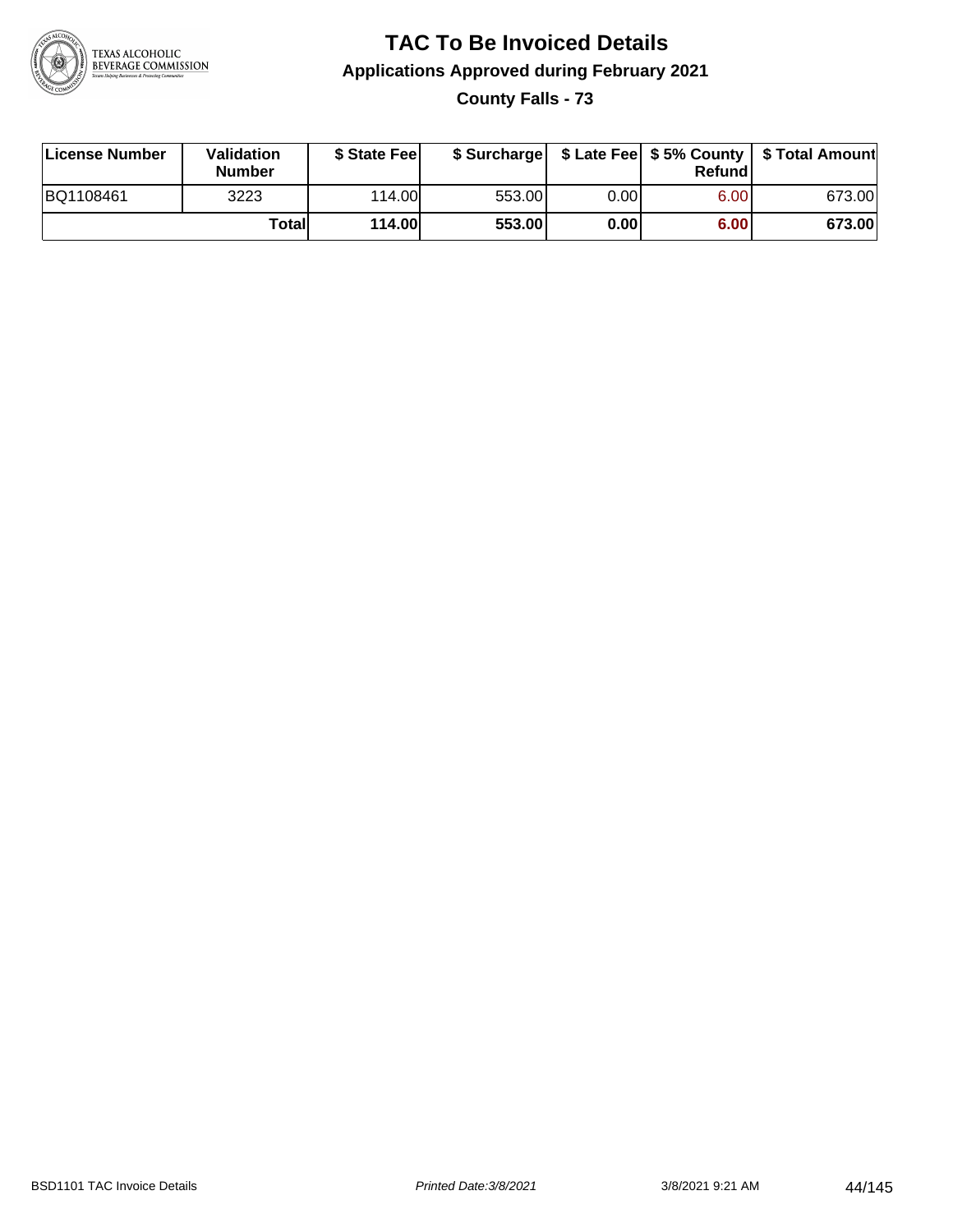

**County Fannin - 74**

| License Number | <b>Validation</b><br><b>Number</b> | \$ State Fee | \$ Surcharge |       | Refundl | \$ Late Fee   \$5% County   \$ Total Amount |
|----------------|------------------------------------|--------------|--------------|-------|---------|---------------------------------------------|
| BQ1109188      | 4418                               | 114.00       | 553.00       | 0.001 | 6.00    | 673.00                                      |
| BQ1043832      | 108485                             | 114.00       | 553.00       | 0.001 | 6.00    | 673.00                                      |
|                | Totall                             | 228.00       | 1,106.00     | 0.00  | 12.00   | 1,346.00                                    |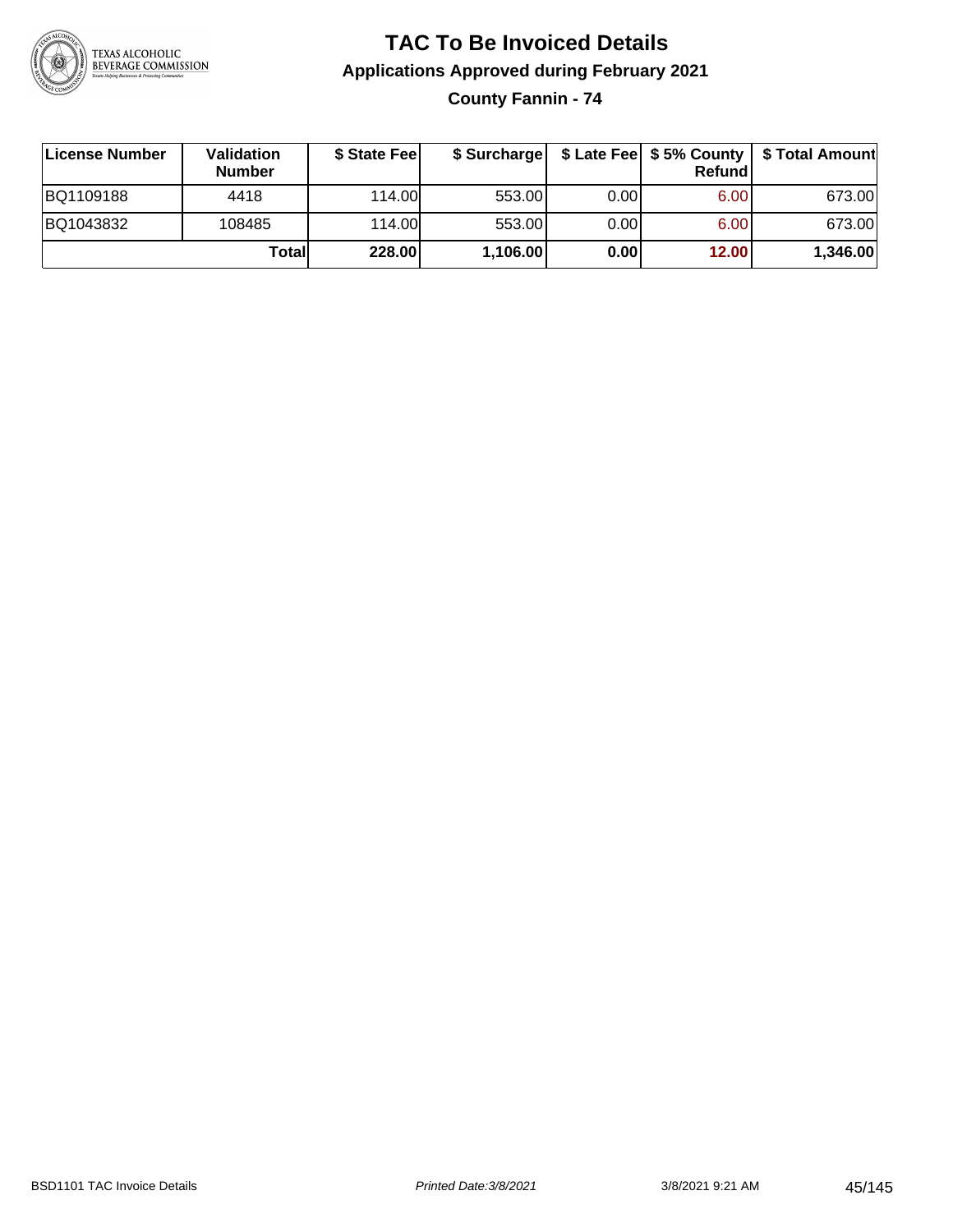

## **TAC To Be Invoiced Details Applications Approved during February 2021 County Fayette - 75**

| License Number | Validation<br><b>Number</b> | \$ State Fee | \$ Surcharge |      | \$ Late Fee   \$5% County  <br>Refundl | \$ Total Amount |
|----------------|-----------------------------|--------------|--------------|------|----------------------------------------|-----------------|
| BQ1110343      | 3943                        | 114.00       | 553.00       | 0.00 | 6.00 <sub>1</sub>                      | 673.00          |
| BG966431       | 106123                      | 332.50       | 553.00       | 0.00 | 17.50                                  | 903.00          |
| BG968272       | 108260                      | 332.50       | 553.00       | 0.00 | 17.50                                  | 903.00          |
|                | Totall                      | 779.00       | 1,659.00     | 0.00 | 41.00                                  | 2,479.00        |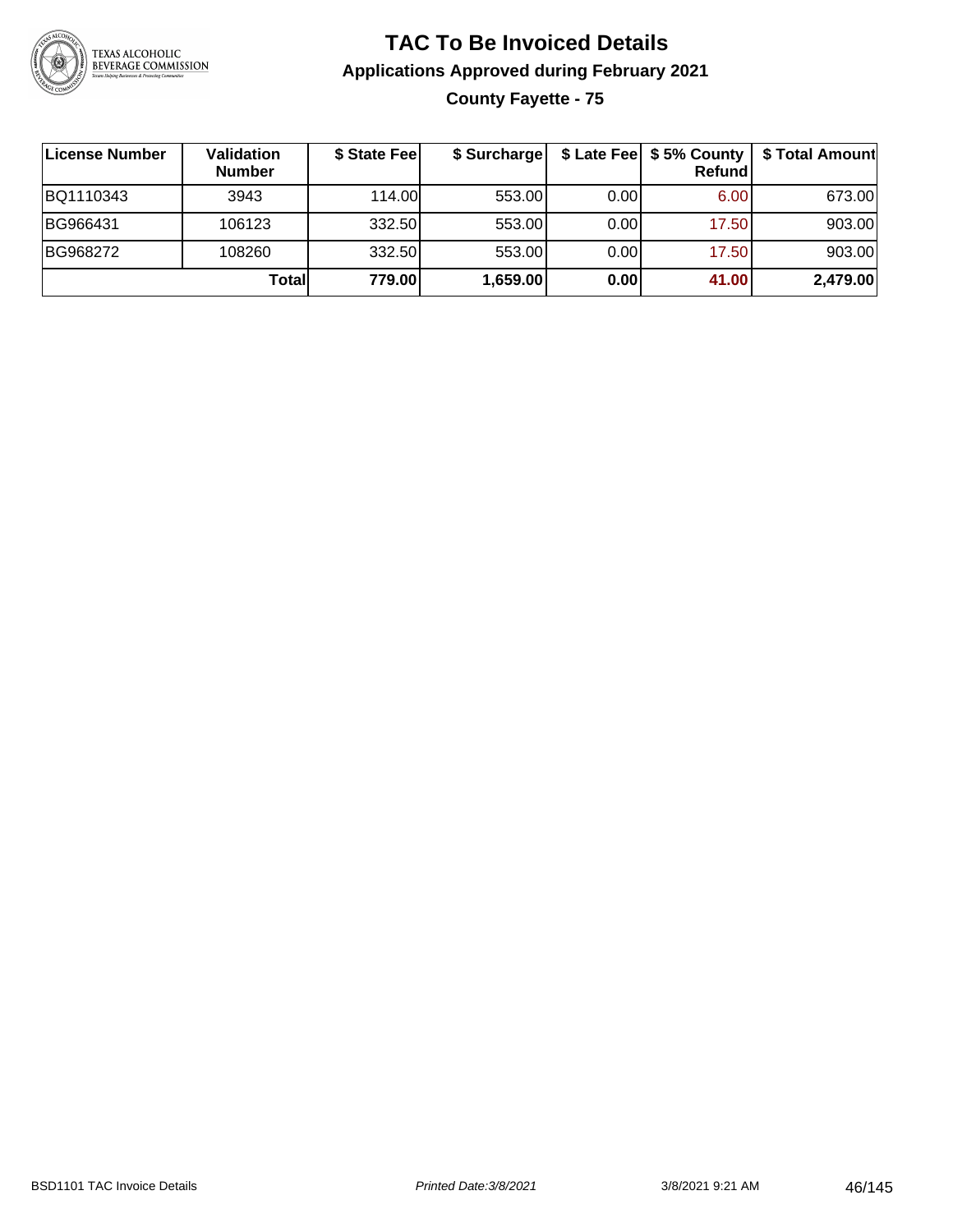

## **TAC To Be Invoiced Details Applications Approved during February 2021 County Fort Bend - 79**

| <b>License Number</b> | <b>Validation</b><br><b>Number</b> | \$ State Fee | \$ Surcharge |      | \$ Late Fee   \$5% County<br><b>Refund</b> | \$ Total Amount |
|-----------------------|------------------------------------|--------------|--------------|------|--------------------------------------------|-----------------|
| BQ1110388             | 3748                               | 114.00       | 553.00       | 0.00 | 6.00                                       | 673.00          |
| BQ1109254             | 3822                               | 114.00       | 553.00       | 0.00 | 6.00                                       | 673.00          |
| BF1110036             | 4402                               | 114.00       | 553.00       | 0.00 | 6.00                                       | 673.00          |
| BG1109984             | 4421                               | 332.50       | 553.00       | 0.00 | 17.50                                      | 903.00          |
| BQ890182              | 102521                             | 114.00       | 553.00       | 0.00 | 6.00                                       | 673.00          |
| BG896249              | 107505                             | 332.50       | 553.00       | 0.00 | 17.50                                      | 903.00          |
| BL896249              | 107505                             | 475.00       | 327.00       | 0.00 | 25.00                                      | 827.00          |
| BQ830717              | 107535                             | 114.00       | 553.00       | 0.00 | 6.00                                       | 673.00          |
| BG764906              | 107758                             | 332.50       | 553.00       | 0.00 | 17.50                                      | 903.00          |
| BF895393              | 107970                             | 114.00       | 553.00       | 0.00 | 6.00                                       | 673.00          |
| BG820268              | 503804                             | 332.50       | 553.00       | 0.00 | 17.50                                      | 903.00          |
| BQ890080              | 503912                             | 114.00       | 553.00       | 0.00 | 6.00                                       | 673.00          |
| BF963732              | 504035                             | 114.00       | 553.00       | 0.00 | 6.00                                       | 673.00          |
| BG764838              | 505997                             | 332.50       | 553.00       | 0.00 | 17.50                                      | 903.00          |
| BG1041436             | 507275                             | 332.50       | 553.00       | 0.00 | 17.50                                      | 903.00          |
|                       | <b>Total</b>                       | 3,382.00     | 8,069.00     | 0.00 | 178.00                                     | 11,629.00       |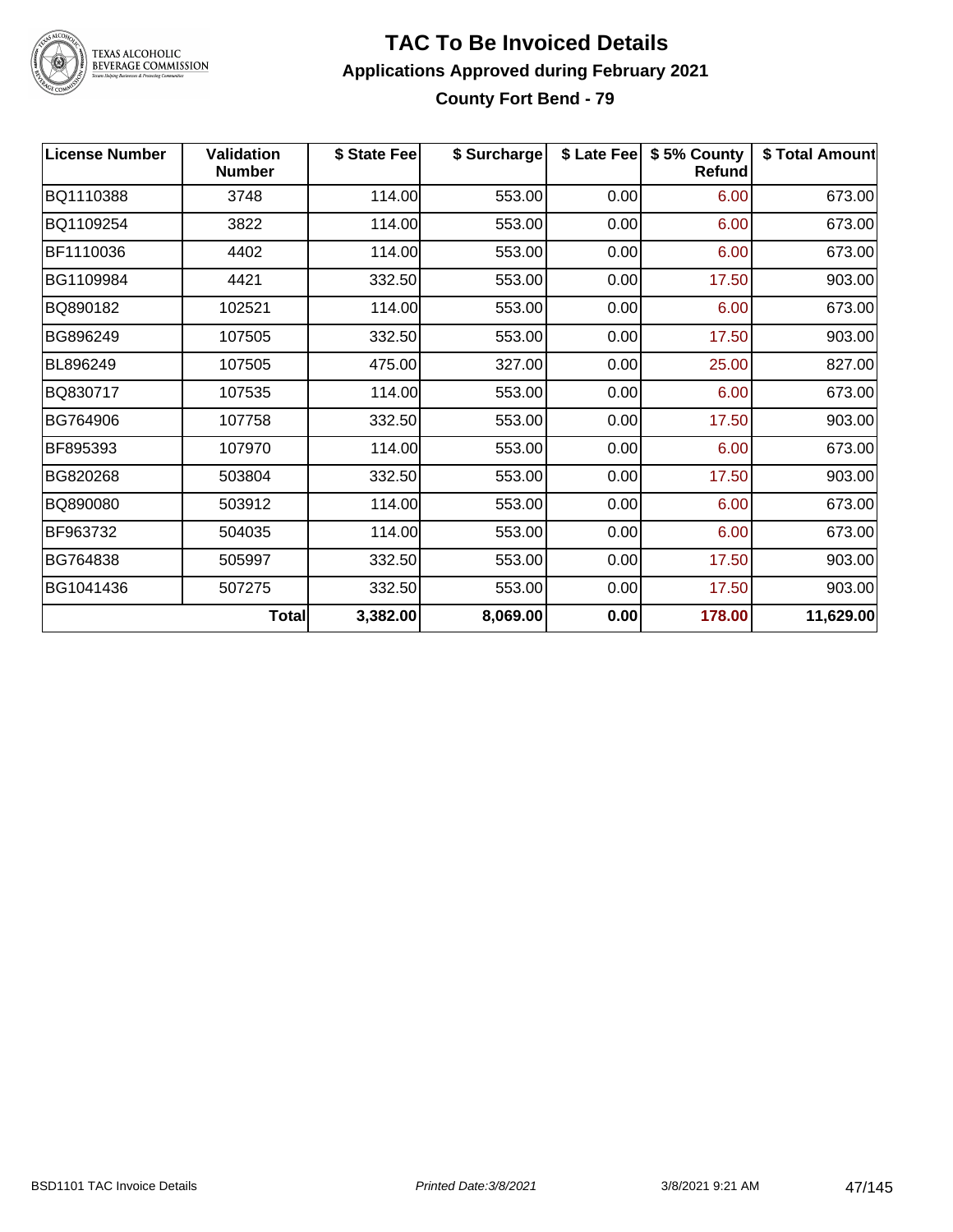

**County Freestone - 81**

| License Number | Validation<br><b>Number</b> | \$ State Fee | \$ Surcharge |      | Refundl | \$ Late Fee   \$5% County   \$ Total Amount |
|----------------|-----------------------------|--------------|--------------|------|---------|---------------------------------------------|
| BQ1108675      | 3654                        | 114.00       | 553.00       | 0.00 | 6.00    | 673.00                                      |
| BQ1108563      | 3655                        | 114.00       | 553.00       | 0.00 | 6.00    | 673.00                                      |
| BQ1108584      | 3656                        | 114.00L      | 553.00       | 0.00 | 6.00    | 673.00                                      |
|                | Totall                      | 342.00       | 1,659.00     | 0.00 | 18.00   | 2,019.00                                    |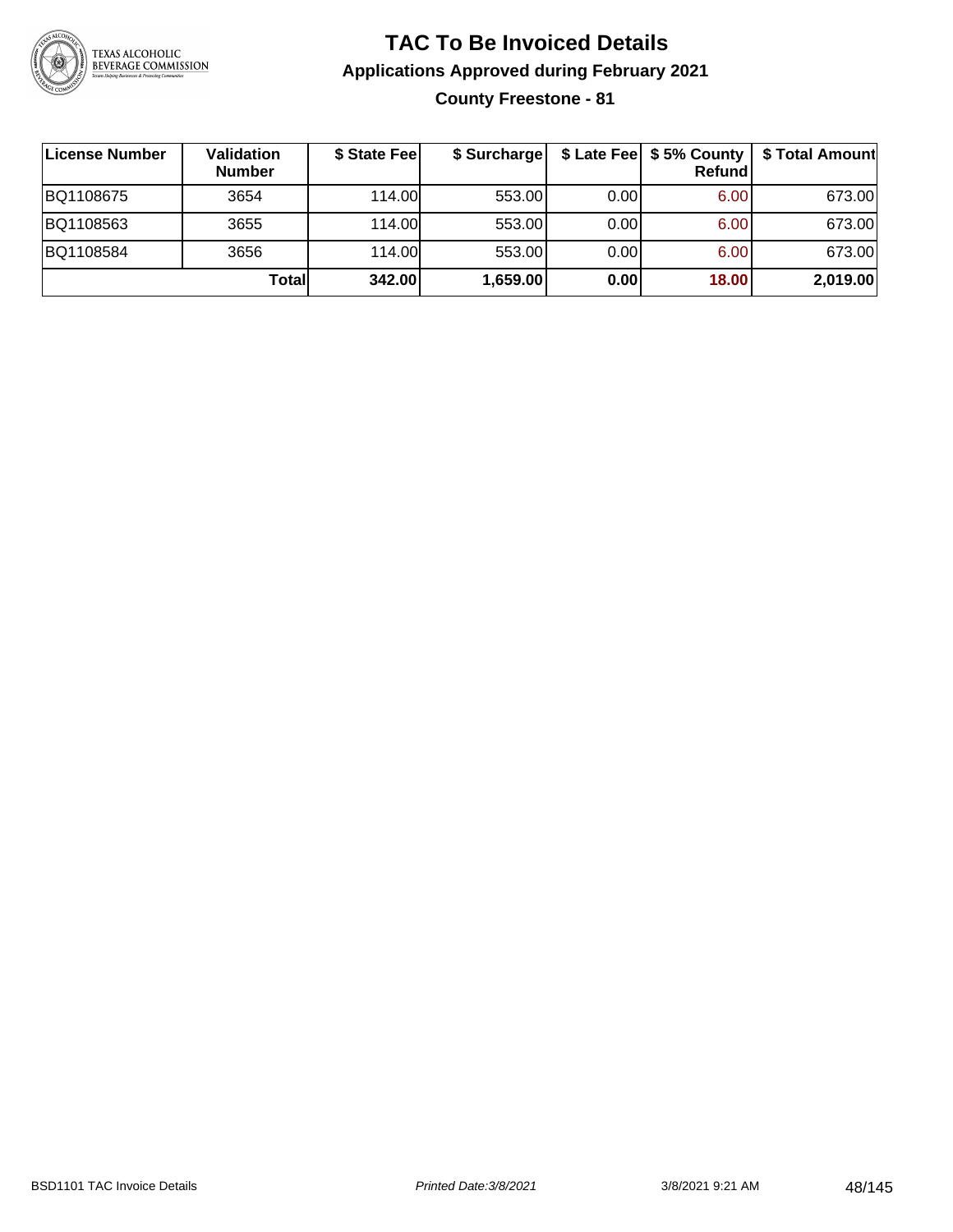

## **TAC To Be Invoiced Details Applications Approved during February 2021 County Frio - 82**

| License Number | Validation<br>Number | \$ State Fee |        |       | Refundl | \$ Surcharge   \$ Late Fee   \$5% County   \$ Total Amount |
|----------------|----------------------|--------------|--------|-------|---------|------------------------------------------------------------|
| BG1109561      | 4588                 | 332.50       | 553.00 | 0.001 | 17.50   | 903.00                                                     |
|                | Totall               | 332.50       | 553.00 | 0.00  | 17.50   | 903.00                                                     |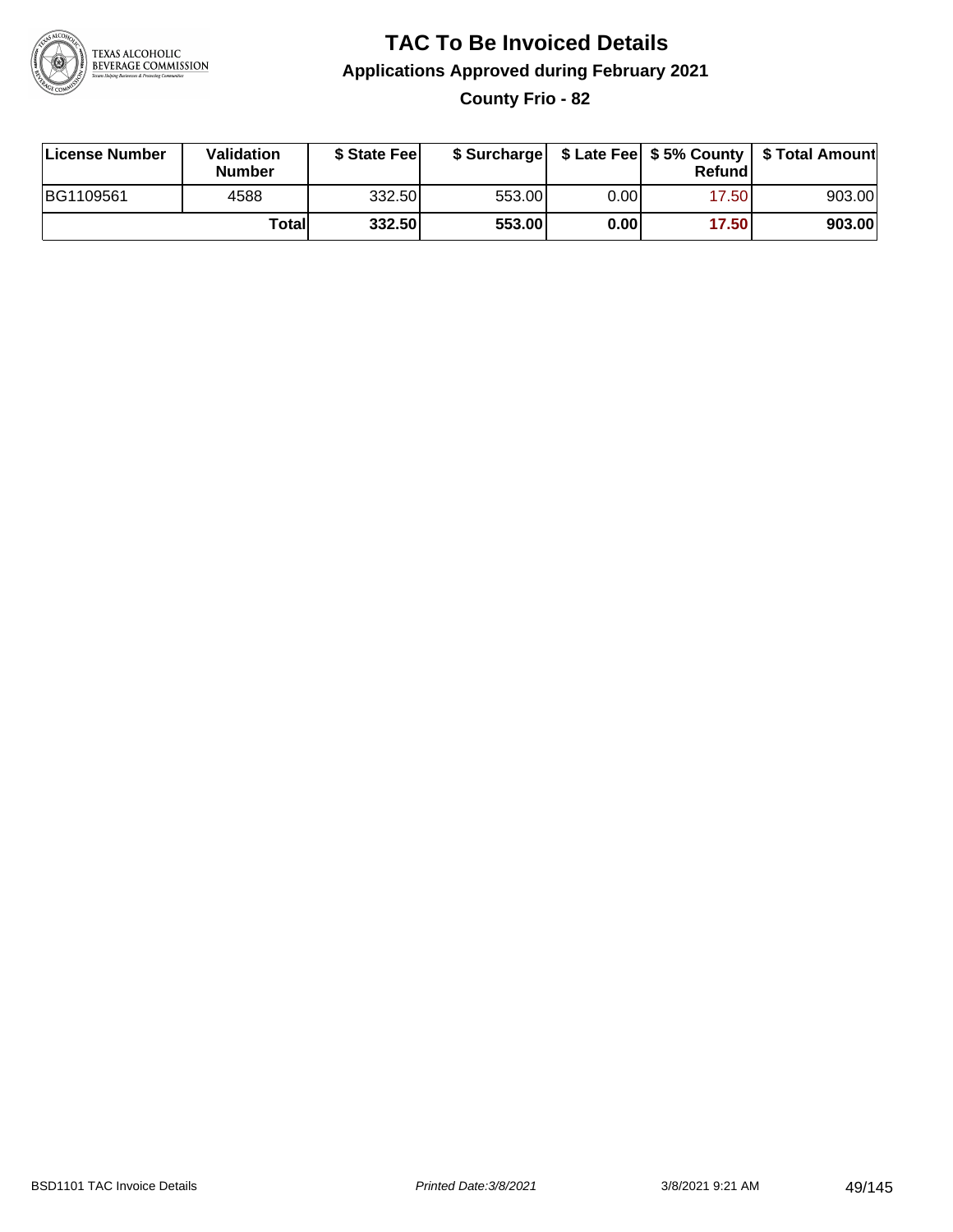

## **TAC To Be Invoiced Details Applications Approved during February 2021 County Galveston - 84**

| <b>License Number</b> | <b>Validation</b><br><b>Number</b> | \$ State Fee | \$ Surcharge |      | \$ Late Fee   \$5% County<br><b>Refund</b> | \$ Total Amount |
|-----------------------|------------------------------------|--------------|--------------|------|--------------------------------------------|-----------------|
| BQ1108167             | 2802                               | 114.00       | 553.00       | 0.00 | 6.00                                       | 673.00          |
| BF1109874             | 4109                               | 114.00       | 553.00       | 0.00 | 6.00                                       | 673.00          |
| BF1110094             | 4590                               | 114.00       | 553.00       | 0.00 | 6.00                                       | 673.00          |
| BQ1110116             | 4830                               | 114.00       | 553.00       | 0.00 | 6.00                                       | 673.00          |
| BG1110266             | 4925                               | 332.50       | 553.00       | 0.00 | 17.50                                      | 903.00          |
| BQ761541              | 102854                             | 114.00       | 553.00       | 0.00 | 6.00                                       | 673.00          |
| BF968093              | 106321                             | 114.00       | 553.00       | 0.00 | 6.00                                       | 673.00          |
| BQ971237              | 107183                             | 114.00       | 553.00       | 0.00 | 6.00                                       | 673.00          |
| BG766539              | 107580                             | 332.50       | 553.00       | 0.00 | 17.50                                      | 903.00          |
| BQ971712              | 107626                             | 114.00       | 553.00       | 0.00 | 6.00                                       | 673.00          |
| BG968759              | 107775                             | 332.50       | 553.00       | 0.00 | 17.50                                      | 903.00          |
| BG765108              | 108045                             | 332.50       | 553.00       | 0.00 | 17.50                                      | 903.00          |
| BQ898618              | 108523                             | 114.00       | 553.00       | 0.00 | 6.00                                       | 673.00          |
| BG973722              | 108660                             | 332.50       | 553.00       | 0.00 | 17.50                                      | 903.00          |
| BQ973083              | 108789                             | 114.00       | 553.00       | 0.00 | 6.00                                       | 673.00          |
| BF1045341             | 108793                             | 114.00       | 553.00       | 0.00 | 6.00                                       | 673.00          |
| BG897747              | 109306                             | 332.50       | 553.00       | 0.00 | 17.50                                      | 903.00          |
| BF970409              | 505795                             | 114.00       | 553.00       | 0.00 | 6.00                                       | 673.00          |
|                       | <b>Total</b>                       | 3,363.00     | 9,954.00     | 0.00 | 177.00                                     | 13,494.00       |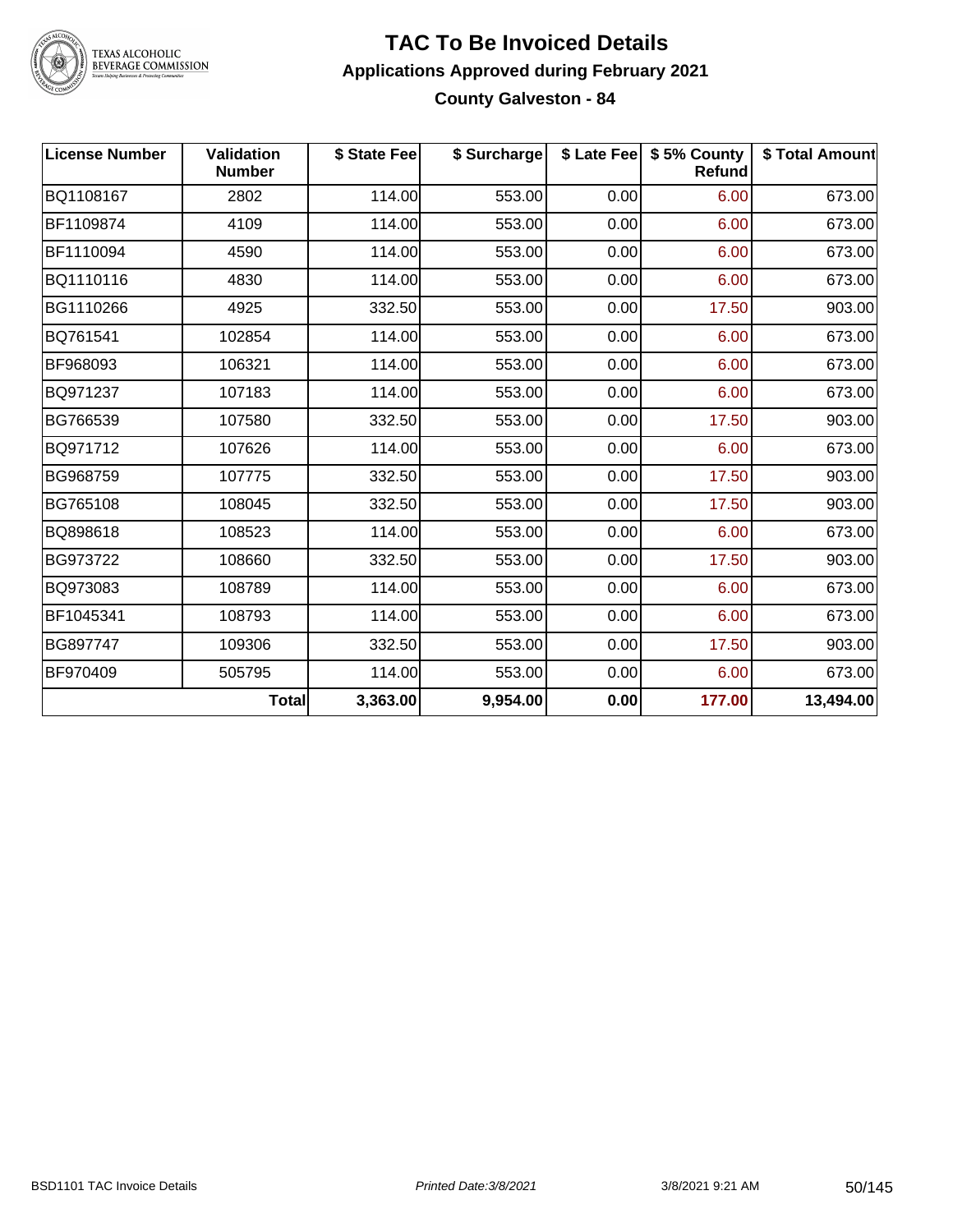

## **TAC To Be Invoiced Details Applications Approved during February 2021 County Gillespie - 86**

| License Number | <b>Validation</b><br><b>Number</b> | \$ State Feel |        |      | Refund | \$ Surcharge   \$ Late Fee   \$5% County   \$ Total Amount |
|----------------|------------------------------------|---------------|--------|------|--------|------------------------------------------------------------|
| BG1043216      | 108167                             | 332.50l       | 553.00 | 0.00 | 17.50  | 903.00                                                     |
|                | Totall                             | 332.50        | 553.00 | 0.00 | 17.50  | 903.00                                                     |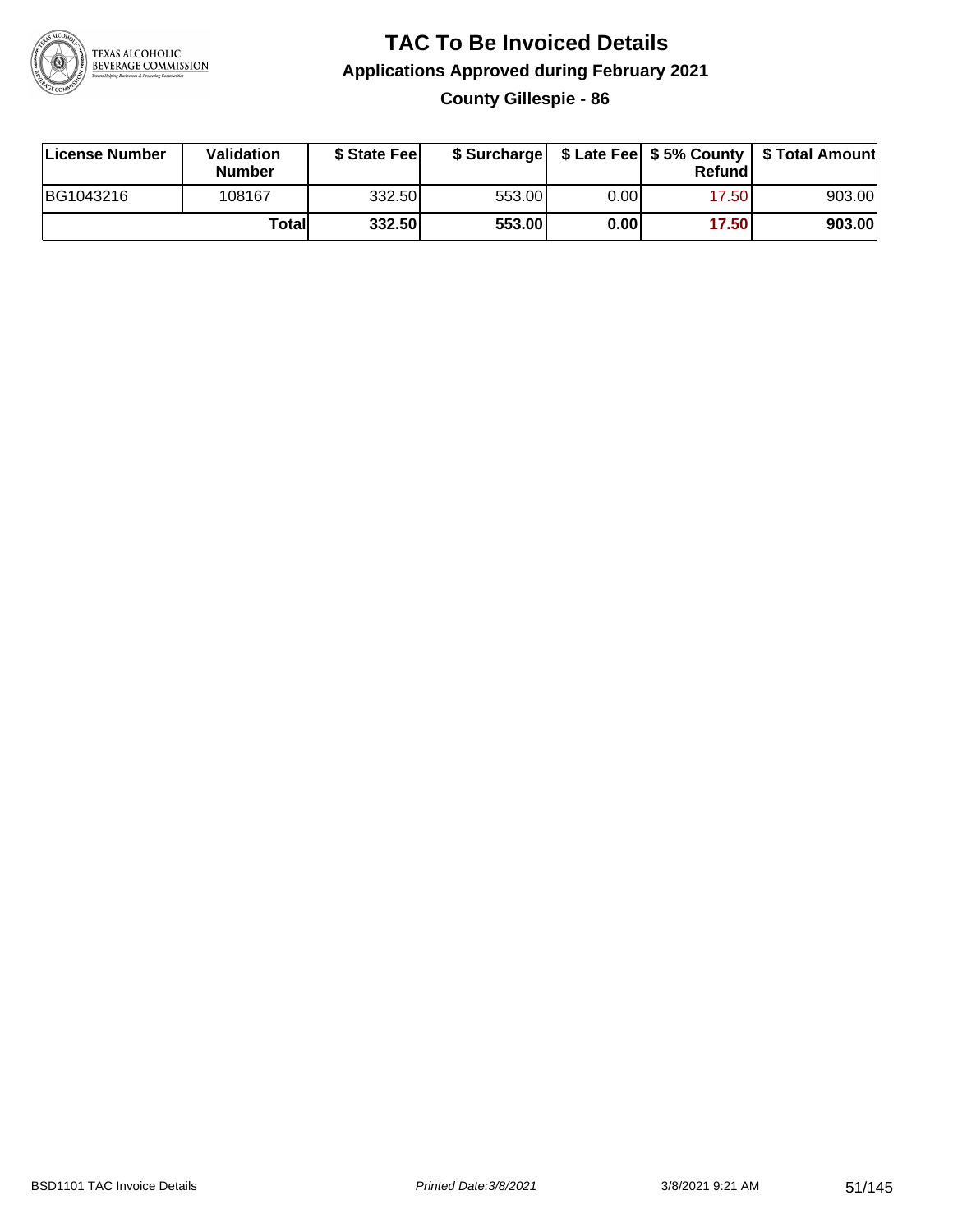

## **TAC To Be Invoiced Details Applications Approved during February 2021 County Glasscock - 87**

| <b>License Number</b> | Validation<br><b>Number</b> | \$ State Fee |        |       | Refund | \$ Surcharge   \$ Late Fee   \$5% County   \$ Total Amount |
|-----------------------|-----------------------------|--------------|--------|-------|--------|------------------------------------------------------------|
| BF1044183             | 110331                      | 114.00L      | 553.00 | 0.001 | 6.00   | 673.00                                                     |
|                       | Totall                      | 114.00       | 553.00 | 0.00  | 6.00   | 673.00                                                     |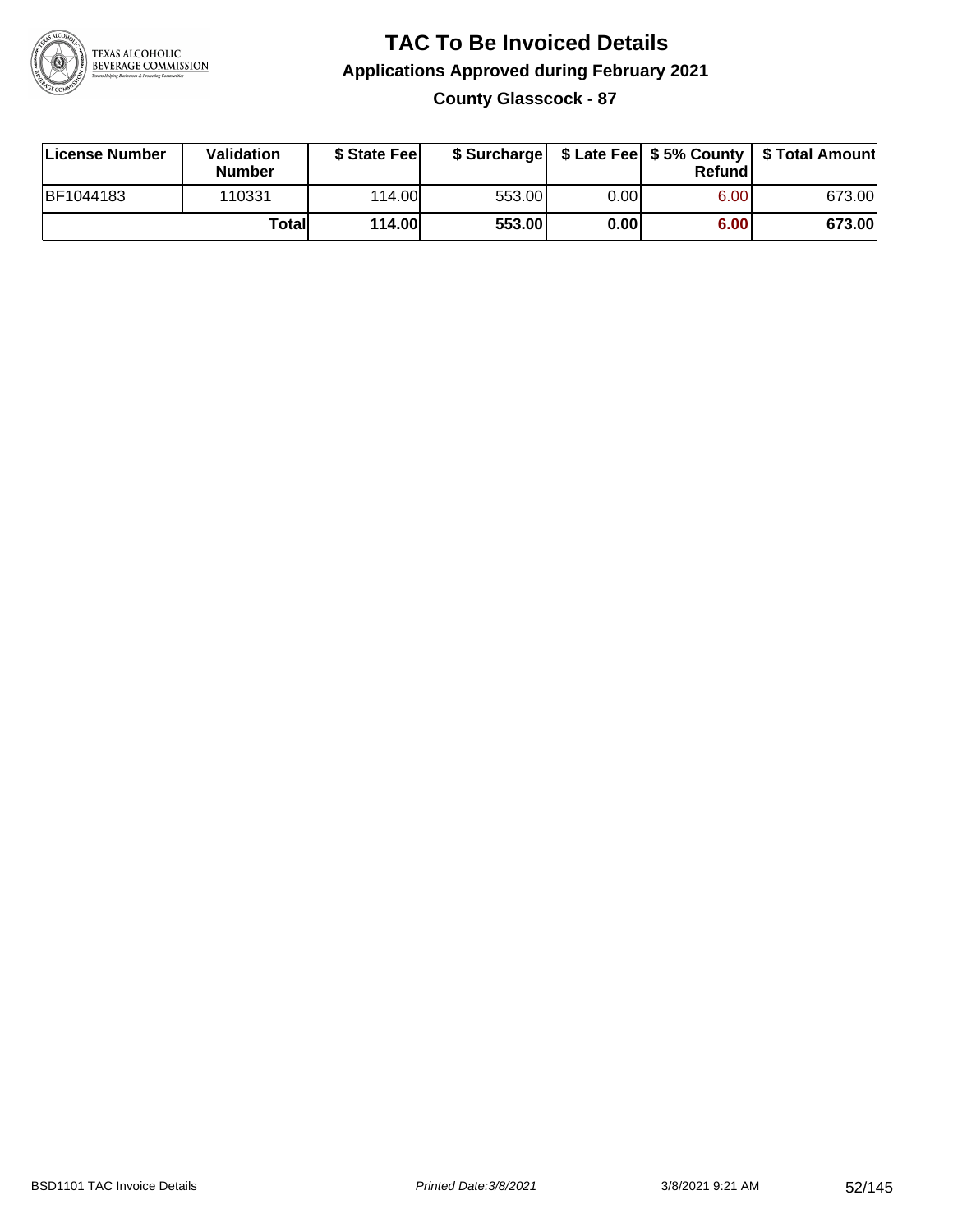

## **TAC To Be Invoiced Details Applications Approved during February 2021 County Gray - 90**

| License Number | <b>Validation</b><br><b>Number</b> | \$ State Fee | \$ Surcharge |        | <b>Refund</b> | \$ Late Fee   \$5% County   \$ Total Amount |
|----------------|------------------------------------|--------------|--------------|--------|---------------|---------------------------------------------|
| BG897015       | 111040                             | 332.50       | 553.00       | 100.00 | 17.50         | 1,003.00                                    |
| BG1031574      | 501567                             | 332.50       | 553.00       | 0.00   | 17.50         | 903.00                                      |
|                | Totall                             | 665.00       | 1,106.00     | 100.00 | 35.00         | 1,906.00                                    |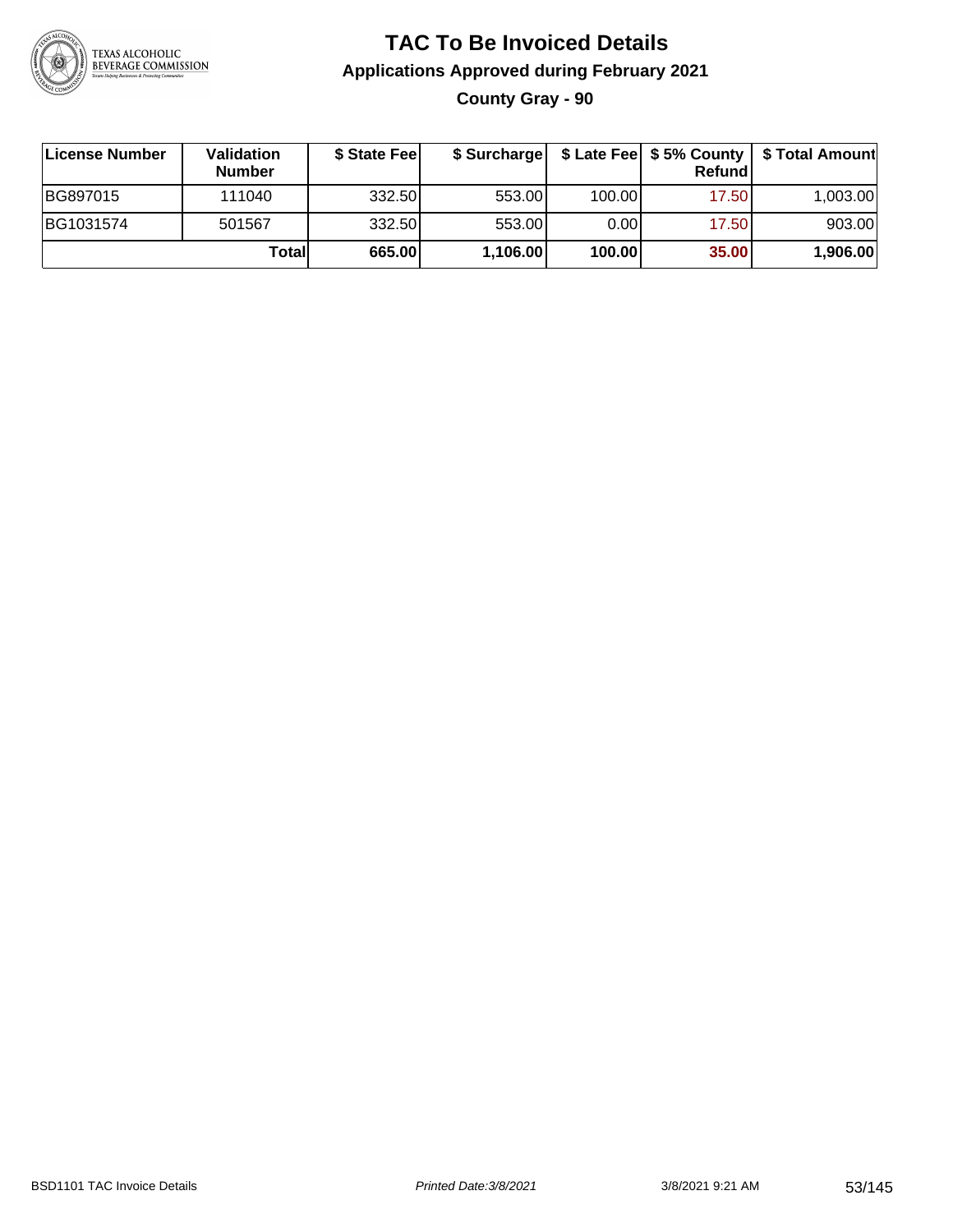

## **TAC To Be Invoiced Details Applications Approved during February 2021 County Grayson - 91**

| License Number | Validation<br><b>Number</b> | \$ State Fee | \$ Surcharge | \$ Late Fee | \$5% County<br><b>Refund</b> | \$ Total Amount |
|----------------|-----------------------------|--------------|--------------|-------------|------------------------------|-----------------|
| BF1109034      | 4415                        | 114.00       | 553.00       | 0.00        | 6.00                         | 673.00          |
| BG1109920      | 4516                        | 332.50       | 553.00       | 0.00        | 17.50                        | 903.00          |
| BG1109566      | 4584                        | 332.50       | 553.00       | 0.00        | 17.50                        | 903.00          |
| BQ1043691      | 107243                      | 114.00       | 553.00       | 0.00        | 6.00                         | 673.00          |
| BG1043385      | 107685                      | 332.50       | 553.00       | 0.00        | 17.50                        | 903.00          |
| BG971594       | 108003                      | 332.50       | 553.00       | 0.00        | 17.50                        | 903.00          |
| BP971594       | 108003                      | 950.00       | 426.00       | 0.00        | 50.00                        | 1,426.00        |
| BG971598       | 108003                      | 332.50       | 553.00       | 0.00        | 17.50                        | 903.00          |
| BP971598       | 108003                      | 950.00       | 426.00       | 0.00        | 50.00                        | 1,426.00        |
| BQ972530       | 109070                      | 114.00       | 553.00       | 0.00        | 6.00                         | 673.00          |
|                | Total∣                      | 3,904.50     | 5,276.00     | 0.00        | 205.50                       | 9,386.00        |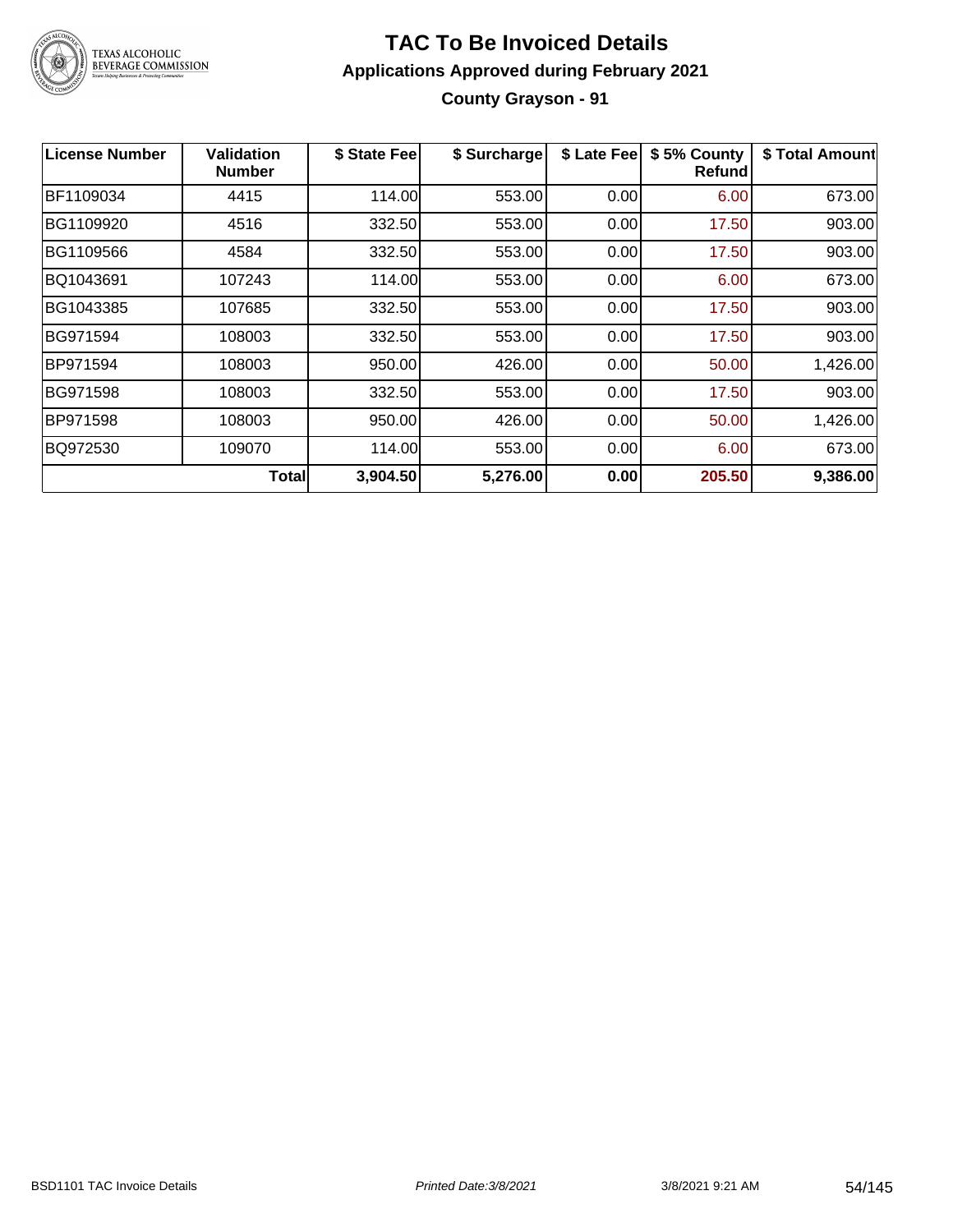

**County Grimes - 93**

| License Number | Validation<br><b>Number</b> | \$ State Fee  | \$ Surcharge |      | Refund | \$ Late Fee   \$5% County   \$ Total Amount |
|----------------|-----------------------------|---------------|--------------|------|--------|---------------------------------------------|
| BQ895729       | 107372                      | 114.00        | 553.00       | 0.00 | 6.00   | 673.00                                      |
|                | Totall                      | <b>114.00</b> | 553.00       | 0.00 | 6.00   | 673.00                                      |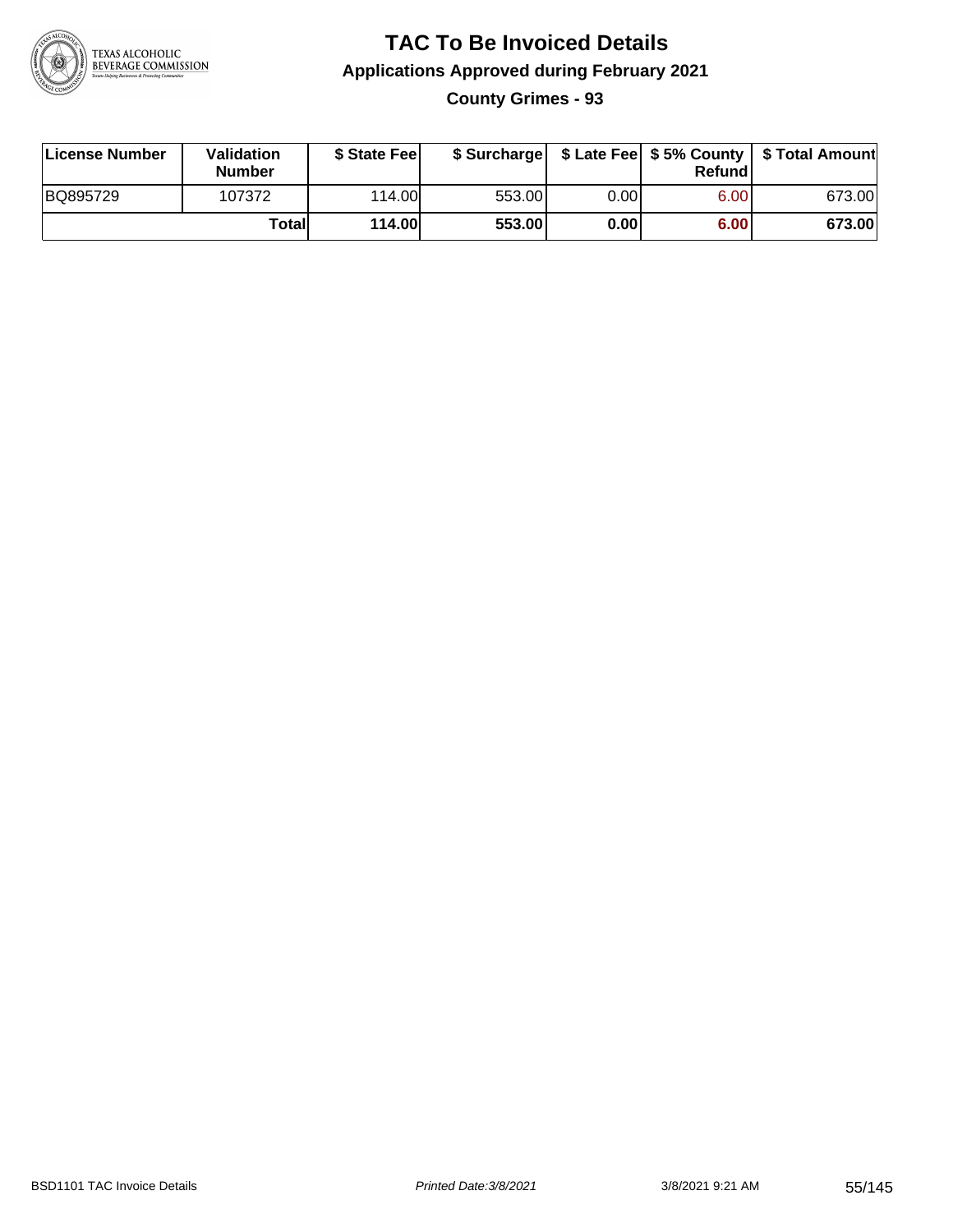

## **TAC To Be Invoiced Details Applications Approved during February 2021 County Guadalupe - 94**

| License Number | <b>Validation</b><br><b>Number</b> | \$ State Feel | \$ Surcharge |      | Refund | \$ Late Fee   \$5% County   \$ Total Amount |
|----------------|------------------------------------|---------------|--------------|------|--------|---------------------------------------------|
| BQ1044855      | 107599                             | 114.00L       | 553.00       | 0.00 | 6.00   | 673.00                                      |
| BG1043928      | 506693                             | 332.50        | 553.00       | 0.00 | 17.50  | 903.00                                      |
|                | Totall                             | 446.50        | 1,106.00     | 0.00 | 23.50  | 1,576.00                                    |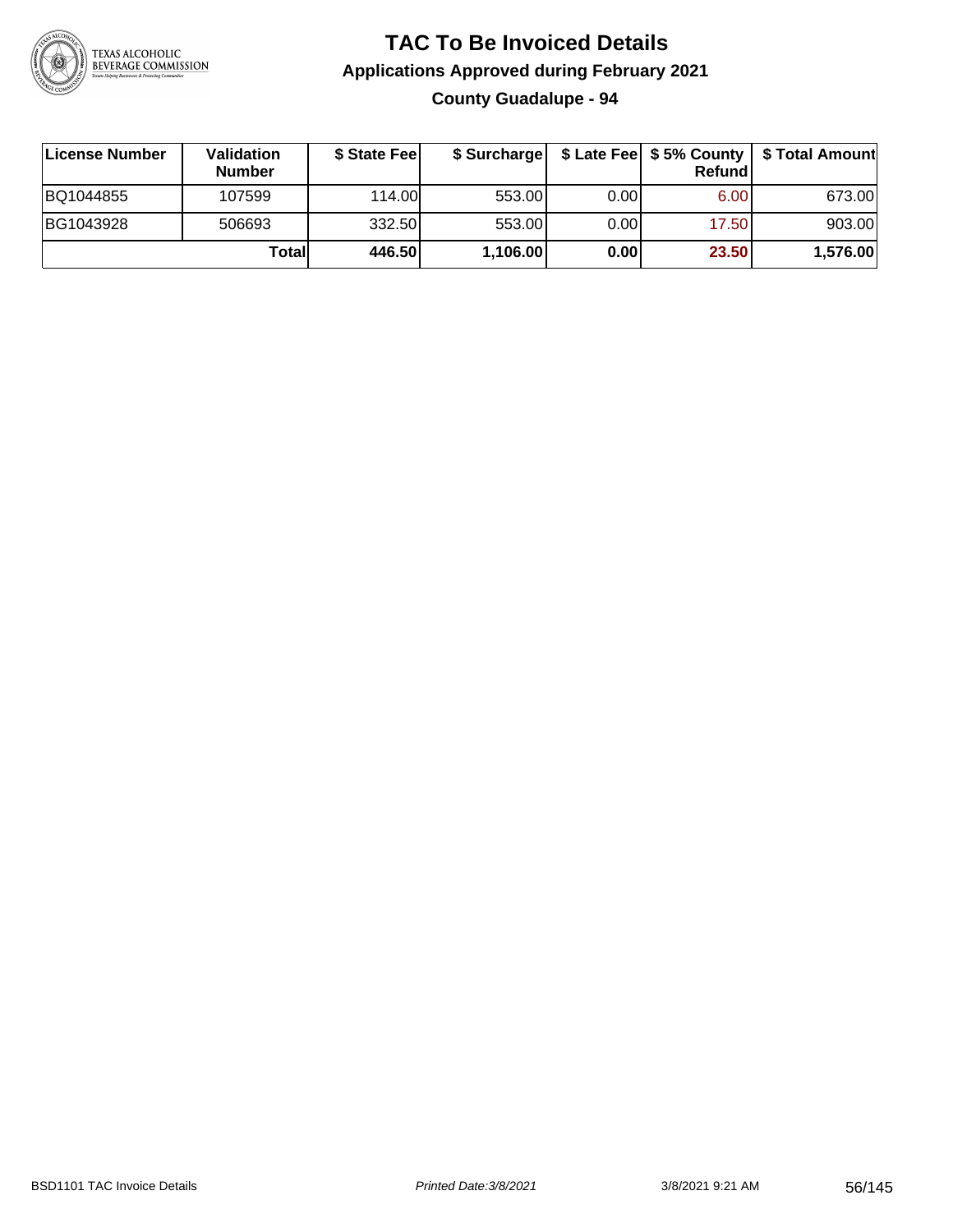

**County Hale - 95**

| License Number | Validation<br><b>Number</b> | \$ State Fee  | \$ Surcharge |      | Refundl | \$ Late Fee   \$5% County   \$ Total Amount |
|----------------|-----------------------------|---------------|--------------|------|---------|---------------------------------------------|
| BQ831972       | 111448                      | 114.00        | 553.00       | 0.00 | 6.00    | 673.00                                      |
|                | Totall                      | <b>114.00</b> | 553.00       | 0.00 | 6.00    | 673.00                                      |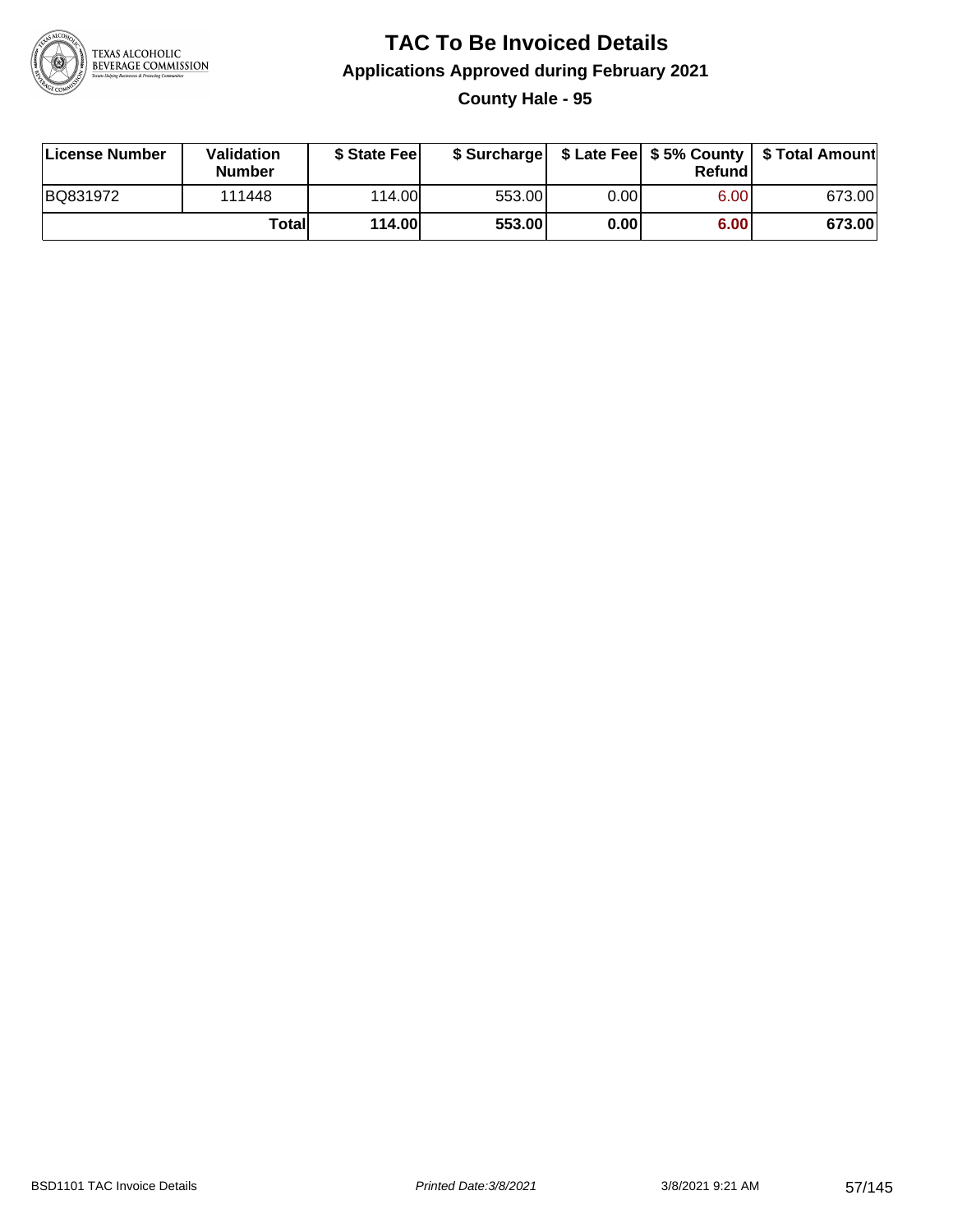

**County Hardeman - 99**

| License Number | Validation<br><b>Number</b> | \$ State Fee  | \$ Surcharge |      | Refundl | \$ Late Fee   \$5% County   \$ Total Amount |
|----------------|-----------------------------|---------------|--------------|------|---------|---------------------------------------------|
| BQ1045321      | 111059                      | 114.00        | 553.00       | 0.00 | 6.00    | 673.00                                      |
|                | Totall                      | <b>114.00</b> | 553.00       | 0.00 | 6.00    | 673.00                                      |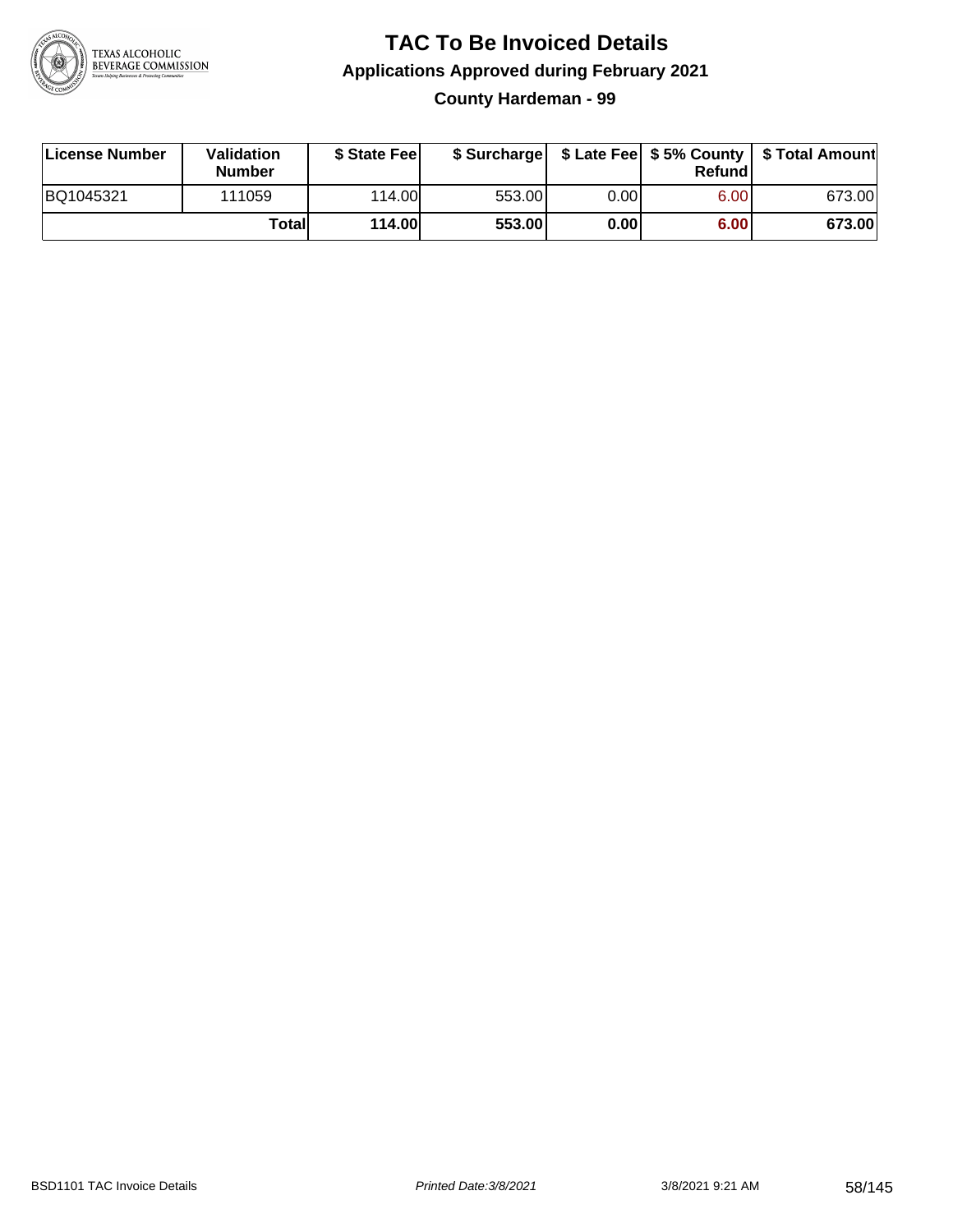

## **TAC To Be Invoiced Details Applications Approved during February 2021 County Hardin - 100**

| <b>License Number</b> | <b>Validation</b><br><b>Number</b> | \$ State Fee | \$ Surcharge | \$ Late Fee | \$5% County<br><b>Refund</b> | \$ Total Amount |
|-----------------------|------------------------------------|--------------|--------------|-------------|------------------------------|-----------------|
| BQ1108262             | 3354                               | 114.00       | 553.00       | 0.00        | 6.00                         | 673.00          |
| BQ828216              | 107305                             | 114.00       | 553.00       | 0.00        | 6.00                         | 673.00          |
| BF765124              | 107309                             | 114.00       | 553.00       | 0.00        | 6.00                         | 673.00          |
| BF894872              | 107309                             | 114.00       | 553.00       | 0.00        | 6.00                         | 673.00          |
| BQ828917              | 107459                             | 114.00       | 553.00       | 0.00        | 6.00                         | 673.00          |
| BG827607              | 107469                             | 332.50       | 553.00       | 0.00        | 17.50                        | 903.00          |
| BQ970059              | 107592                             | 114.00       | 553.00       | 0.00        | 6.00                         | 673.00          |
| BG896546              | 107740                             | 332.50       | 553.00       | 0.00        | 17.50                        | 903.00          |
| BQ897145              | 108867                             | 114.00       | 553.00       | 0.00        | 6.00                         | 673.00          |
|                       | <b>Total</b>                       | 1,463.00     | 4,977.00     | 0.00        | 77.00                        | 6,517.00        |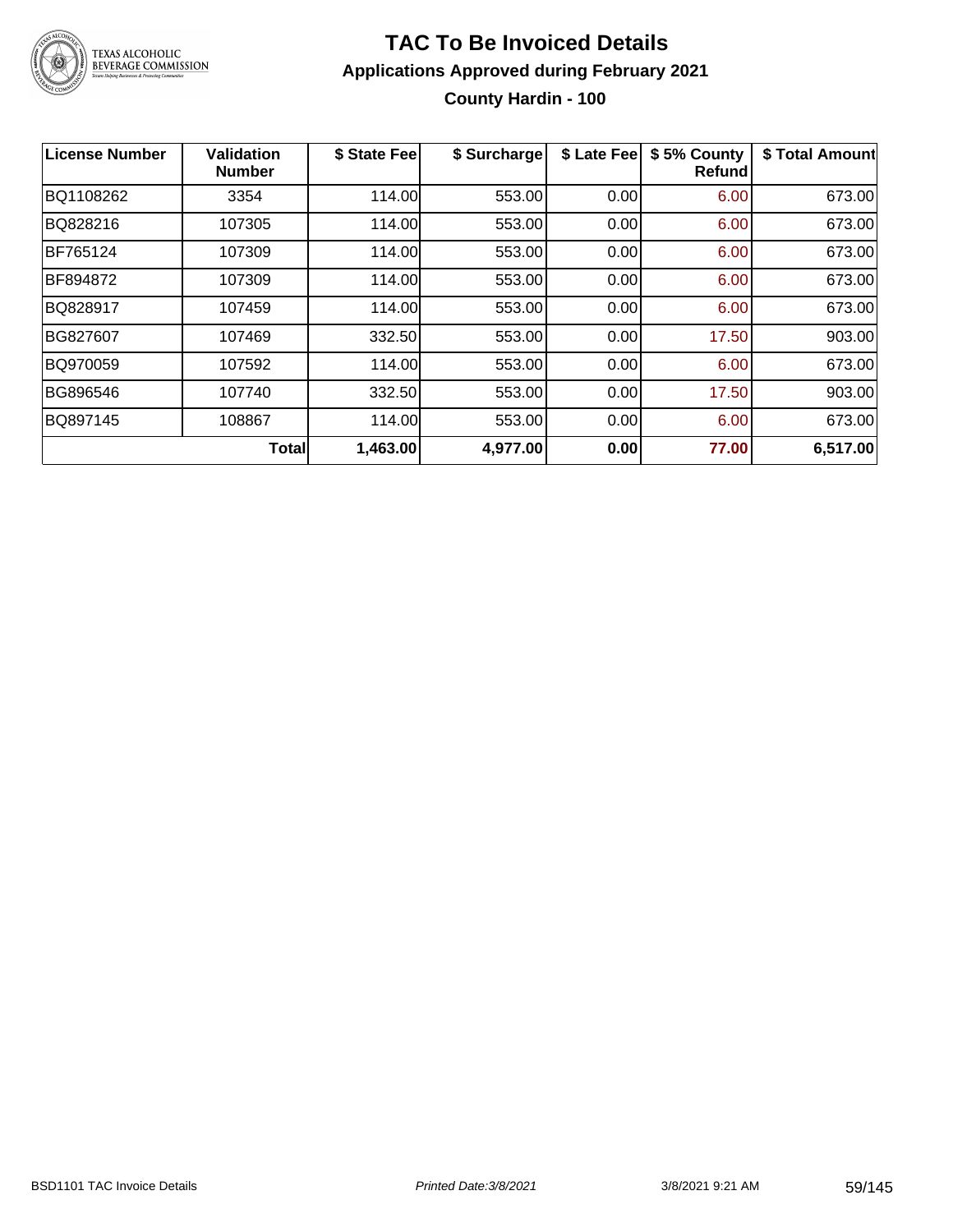

## **TAC To Be Invoiced Details Applications Approved during February 2021 County Harris - 101**

| <b>License Number</b> | <b>Validation</b><br><b>Number</b> | \$ State Fee | \$ Surcharge |      | \$ Late Fee   \$5% County<br>Refund | \$ Total Amount |
|-----------------------|------------------------------------|--------------|--------------|------|-------------------------------------|-----------------|
| BQ1108398             | 1285                               | 114.00       | 553.00       | 0.00 | 6.00                                | 673.00          |
| BQ1109342             | 2127                               | 114.00       | 553.00       | 0.00 | 6.00                                | 673.00          |
| BG1108496             | 2655                               | 1,900.00     | 553.00       | 0.00 | 100.00                              | 2,553.00        |
| BF1108137             | 2757                               | 114.00       | 553.00       | 0.00 | 6.00                                | 673.00          |
| BG1108357             | 2800                               | 1,900.00     | 553.00       | 0.00 | 100.00                              | 2,553.00        |
| BG1108841             | 2814                               | 1,900.00     | 553.00       | 0.00 | 100.00                              | 2,553.00        |
| BG1109401             | 2948                               | 1,900.00     | 553.00       | 0.00 | 100.00                              | 2,553.00        |
| BQ1109224             | 2973                               | 114.00       | 553.00       | 0.00 | 6.00                                | 673.00          |
| BQ1110387             | 3208                               | 114.00       | 553.00       | 0.00 | 6.00                                | 673.00          |
| BF1108825             | 3228                               | 114.00       | 553.00       | 0.00 | 6.00                                | 673.00          |
| BG1108403             | 3369                               | 1,900.00     | 553.00       | 0.00 | 100.00                              | 2,553.00        |
| BL1108403             | 3369                               | 475.00       | 327.00       | 0.00 | 25.00                               | 827.00          |
| BF1108453             | 3428                               | 114.00       | 553.00       | 0.00 | 6.00                                | 673.00          |
| BQ1108842             | 3429                               | 114.00       | 553.00       | 0.00 | 6.00                                | 673.00          |
| BF1108128             | 3430                               | 114.00       | 553.00       | 0.00 | 6.00                                | 673.00          |
| BQ1109337             | 3431                               | 114.00       | 553.00       | 0.00 | 6.00                                | 673.00          |
| BQ1109615             | 3551                               | 114.00       | 553.00       | 0.00 | 6.00                                | 673.00          |
| BG1108348             | 3554                               | 1,900.00     | 553.00       | 0.00 | 100.00                              | 2,553.00        |
| BQ1109220             | 3631                               | 114.00       | 553.00       | 0.00 | 6.00                                | 673.00          |
| BG1109199             | 3697                               | 1,900.00     | 553.00       | 0.00 | 100.00                              | 2,553.00        |
| BL1109199             | 3697                               | 475.00       | 327.00       | 0.00 | 25.00                               | 827.00          |
| BG1109186             | 3738                               | 1,900.00     | 553.00       | 0.00 | 100.00                              | 2,553.00        |
| BF1109308             | 3746                               | 114.00       | 553.00       | 0.00 | 6.00                                | 673.00          |
| BG540409              | 3803                               | 1,425.00     | 553.00       | 0.00 | 75.00                               | 2,053.00        |
| BL540409              | 3803                               | 475.00       | 327.00       | 0.00 | 25.00                               | 827.00          |
| BG967843              | 3859                               | 1,425.00     | 553.00       | 0.00 | 75.00                               | 2,053.00        |
| BF1110342             | 3877                               | 114.00       | 553.00       | 0.00 | 6.00                                | 673.00          |
| BQ1108617             | 3980                               | 114.00       | 553.00       | 0.00 | 6.00                                | 673.00          |
| BF1108819             | 3996                               | 114.00       | 553.00       | 0.00 | 6.00                                | 673.00          |
| BQ1108305             | 3998                               | 114.00       | 553.00       | 0.00 | 6.00                                | 673.00          |
| BQ1108498             | 3999                               | 114.00       | 553.00       | 0.00 | 6.00                                | 673.00          |
| BQ1110294             | 4004                               | 114.00       | 553.00       | 0.00 | 6.00                                | 673.00          |
| BQ1109345             | 4106                               | 114.00       | 553.00       | 0.00 | 6.00                                | 673.00          |
| BF1109172             | 4196                               | 114.00       | 553.00       | 0.00 | 6.00                                | 673.00          |
| BF1108209             | 4199                               | 114.00       | 553.00       | 0.00 | 6.00                                | 673.00          |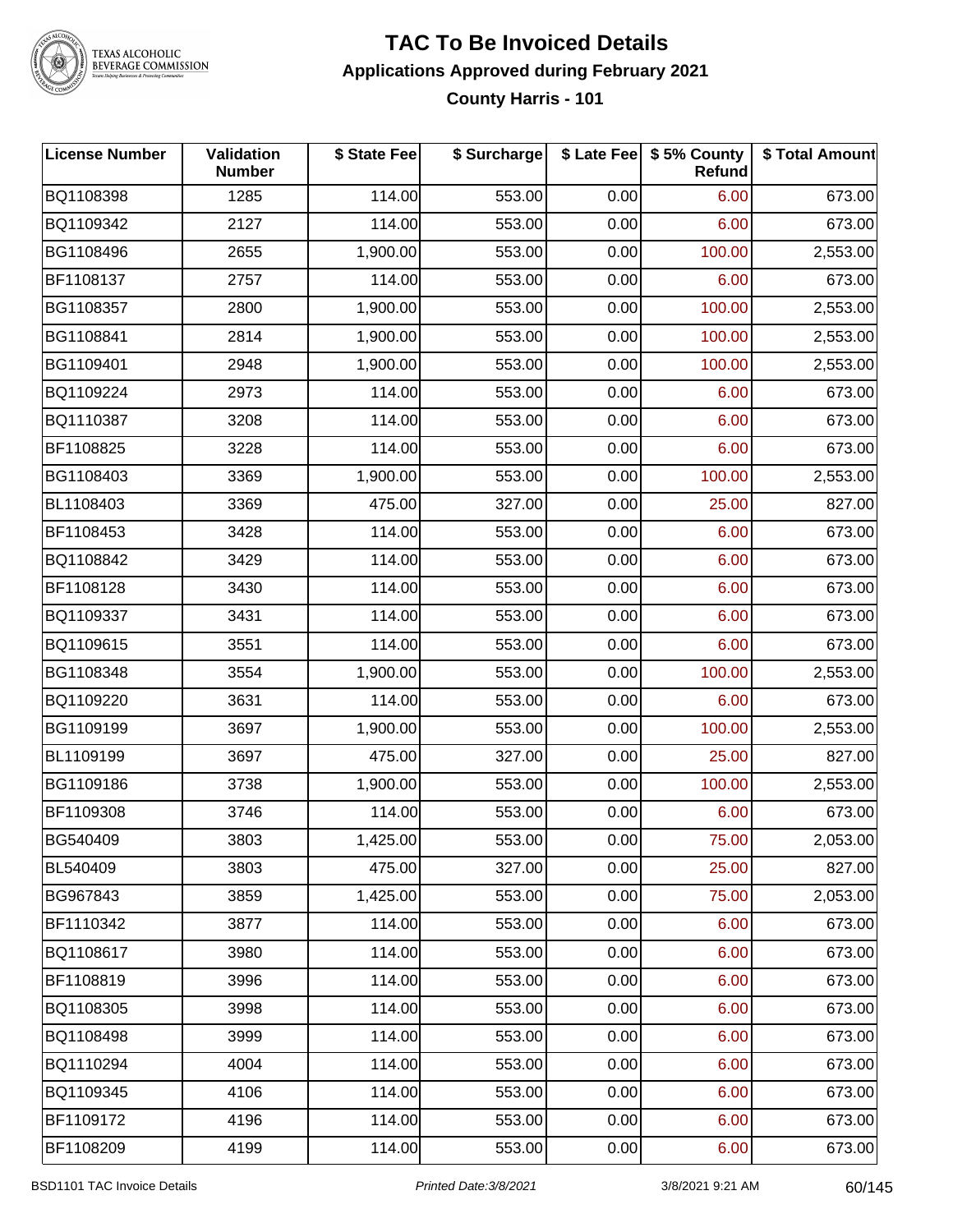| <b>License Number</b> | Validation<br><b>Number</b> | \$ State Fee | \$ Surcharge |        | \$ Late Fee   \$5% County<br>Refund | \$ Total Amount |
|-----------------------|-----------------------------|--------------|--------------|--------|-------------------------------------|-----------------|
| BG1109771             | 4201                        | 1,900.00     | 553.00       | 0.00   | 100.00                              | 2,553.00        |
| BF1108997             | 4206                        | 114.00       | 553.00       | 0.00   | 6.00                                | 673.00          |
| BF1108307             | 4207                        | 114.00       | 553.00       | 0.00   | 6.00                                | 673.00          |
| BG1109338             | 4307                        | 1,900.00     | 553.00       | 0.00   | 100.00                              | 2,553.00        |
| BQ1109038             | 4327                        | 114.00       | 553.00       | 0.00   | 6.00                                | 673.00          |
| BG1109001             | 4341                        | 1,900.00     | 553.00       | 0.00   | 100.00                              | 2,553.00        |
| BQ1108202             | 4403                        | 114.00       | 553.00       | 0.00   | 6.00                                | 673.00          |
| BQ1110119             | 4404                        | 114.00       | 553.00       | 0.00   | 6.00                                | 673.00          |
| BF1108803             | 4424                        | 114.00       | 553.00       | 0.00   | 6.00                                | 673.00          |
| BQ1109232             | 4427                        | 114.00       | 553.00       | 0.00   | 6.00                                | 673.00          |
| BG1110096             | 4504                        | 1,900.00     | 553.00       | 0.00   | 100.00                              | 2,553.00        |
| BQ1109245             | 4556                        | 114.00       | 553.00       | 0.00   | 6.00                                | 673.00          |
| BG1109820             | 4589                        | 1,900.00     | 553.00       | 0.00   | 100.00                              | 2,553.00        |
| BG1110056             | 4617                        | 1,900.00     | 553.00       | 0.00   | 100.00                              | 2,553.00        |
| BF1109871             | 4665                        | 114.00       | 553.00       | 0.00   | 6.00                                | 673.00          |
| BQ1109322             | 4728                        | 114.00       | 553.00       | 0.00   | 6.00                                | 673.00          |
| BQ1108407             | 4733                        | 114.00       | 553.00       | 0.00   | 6.00                                | 673.00          |
| BQ1110567             | 4736                        | 114.00       | 553.00       | 0.00   | 6.00                                | 673.00          |
| BQ1109998             | 4757                        | 114.00       | 553.00       | 0.00   | 6.00                                | 673.00          |
| BQ1109791             | 4775                        | 114.00       | 553.00       | 0.00   | 6.00                                | 673.00          |
| BF1109426             | 4789                        | 114.00       | 553.00       | 0.00   | 6.00                                | 673.00          |
| BF1110340             | 4822                        | 114.00       | 553.00       | 0.00   | 6.00                                | 673.00          |
| BQ1110117             | 4863                        | 114.00       | 553.00       | 0.00   | 6.00                                | 673.00          |
| BQ1110306             | 4870                        | 114.00       | 553.00       | 0.00   | 6.00                                | 673.00          |
| BF1109621             | 4889                        | 114.00       | 553.00       | 0.00   | 6.00                                | 673.00          |
| BF1110062             | 4917                        | 114.00       | 553.00       | 0.00   | 6.00                                | 673.00          |
| BG1110277             | 4924                        | 1,900.00     | 553.00       | 0.00   | 100.00                              | 2,553.00        |
| BF1110243             | 4964                        | 114.00       | 553.00       | 0.00   | 6.00                                | 673.00          |
| BQ1110493             | 5128                        | 114.00       | 553.00       | 0.00   | 6.00                                | 673.00          |
| BQ1110449             | 5150                        | 114.00       | 553.00       | 0.00   | 6.00                                | 673.00          |
| BQ887205              | 102550                      | 114.00       | 553.00       | 0.00   | 6.00                                | 673.00          |
| BQ963885              | 102553                      | 114.00       | 553.00       | 0.00   | 6.00                                | 673.00          |
| BQ889953              | 102699                      | 114.00       | 553.00       | 0.00   | 6.00                                | 673.00          |
| BG1034313             | 102874                      | 1,425.00     | 553.00       | 0.00   | 75.00                               | 2,053.00        |
| BQ762340              | 102894                      | 114.00       | 553.00       | 0.00   | 6.00                                | 673.00          |
| BQ825871              | 102895                      | 114.00       | 553.00       | 0.00   | 6.00                                | 673.00          |
| BG889817              | 104737                      | 1,425.00     | 553.00       | 100.00 | 75.00                               | 2,153.00        |
| BL889817              | 104737                      | 475.00       | 327.00       | 100.00 | 25.00                               | 927.00          |
| BF891346              | 105258                      | 114.00       | 553.00       | 0.00   | 6.00                                | 673.00          |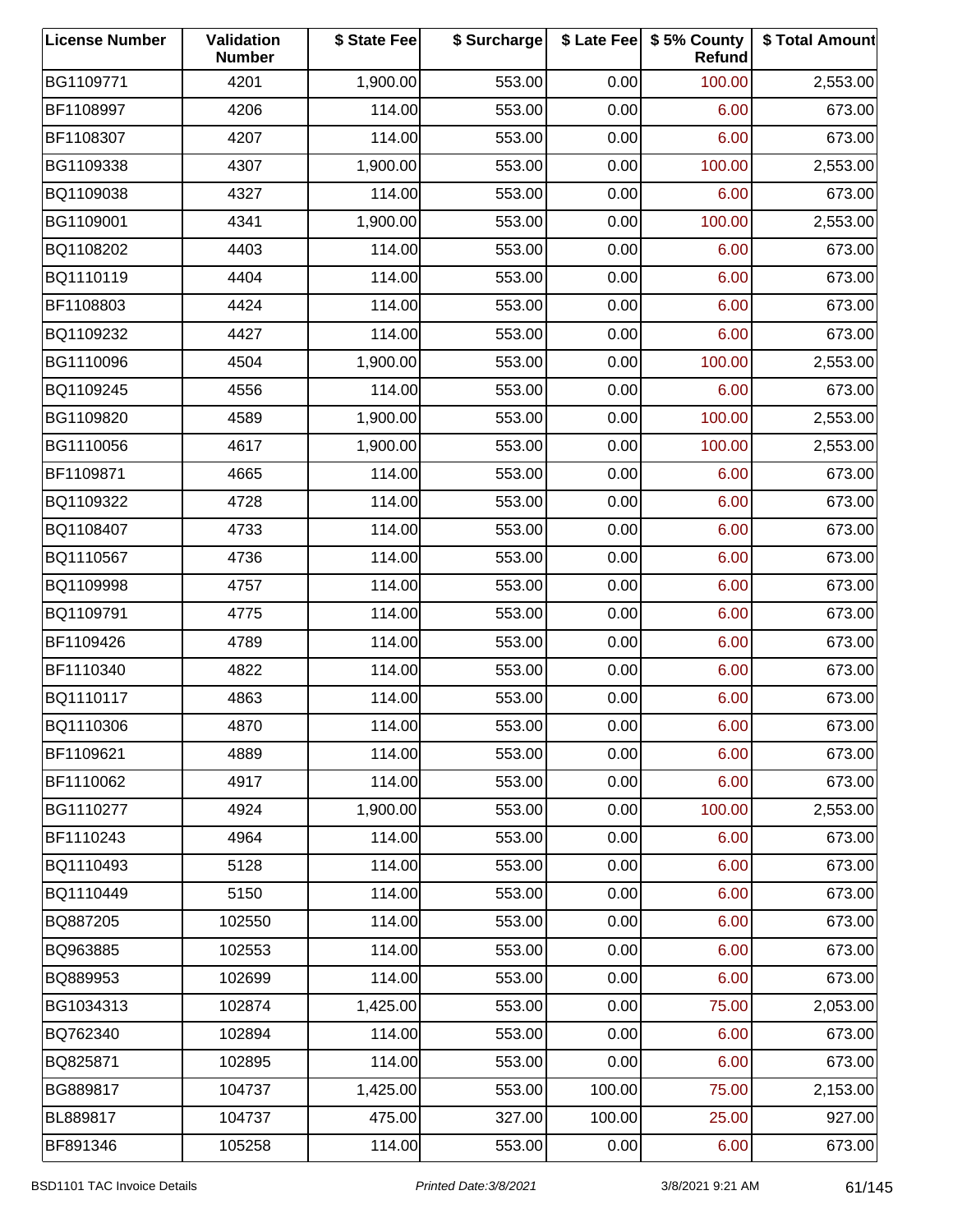| <b>License Number</b> | Validation<br><b>Number</b> | \$ State Fee | \$ Surcharge |        | \$ Late Fee   \$5% County<br>Refund | \$ Total Amount |
|-----------------------|-----------------------------|--------------|--------------|--------|-------------------------------------|-----------------|
| BQ966113              | 105660                      | 114.00       | 553.00       | 0.00   | 6.00                                | 673.00          |
| BQ1042122             | 105796                      | 114.00       | 553.00       | 0.00   | 6.00                                | 673.00          |
| BG969089              | 105854                      | 1,425.00     | 553.00       | 0.00   | 75.00                               | 2,053.00        |
| BQ896496              | 106824                      | 114.00       | 553.00       | 0.00   | 6.00                                | 673.00          |
| BQ1043656             | 106829                      | 114.00       | 553.00       | 0.00   | 6.00                                | 673.00          |
| BQ896489              | 106913                      | 114.00       | 553.00       | 0.00   | 6.00                                | 673.00          |
| BF895635              | 106931                      | 114.00       | 553.00       | 0.00   | 6.00                                | 673.00          |
| BQ1042965             | 106995                      | 114.00       | 553.00       | 0.00   | 6.00                                | 673.00          |
| BQ826893              | 106998                      | 114.00       | 553.00       | 100.00 | 6.00                                | 773.00          |
| BF829817              | 107062                      | 114.00       | 553.00       | 0.00   | 6.00                                | 673.00          |
| BG966720              | 107104                      | 1,425.00     | 553.00       | 100.00 | 75.00                               | 2,153.00        |
| BF766766              | 107138                      | 114.00       | 553.00       | 0.00   | 6.00                                | 673.00          |
| BG1041453             | 107270                      | 1,425.00     | 553.00       | 0.00   | 75.00                               | 2,053.00        |
| BF893797              | 107307                      | 114.00       | 553.00       | 0.00   | 6.00                                | 673.00          |
| BF827240              | 107345                      | 114.00       | 553.00       | 100.00 | 6.00                                | 773.00          |
| BG967807              | 107399                      | 1,425.00     | 553.00       | 0.00   | 75.00                               | 2,053.00        |
| BG826777              | 107435                      | 1,425.00     | 553.00       | 100.00 | 75.00                               | 2,153.00        |
| BG1041922             | 107448                      | 1,425.00     | 553.00       | 0.00   | 75.00                               | 2,053.00        |
| BG1041790             | 107449                      | 1,425.00     | 553.00       | 0.00   | 75.00                               | 2,053.00        |
| BF897564              | 107506                      | 114.00       | 553.00       | 0.00   | 6.00                                | 673.00          |
| BF897546              | 107561                      | 114.00       | 553.00       | 0.00   | 6.00                                | 673.00          |
| BF1041238             | 107596                      | 114.00       | 553.00       | 0.00   | 6.00                                | 673.00          |
| BF1041368             | 107609                      | 114.00       | 553.00       | 0.00   | 6.00                                | 673.00          |
| BQ765156              | 107692                      | 114.00       | 553.00       | 0.00   | 6.00                                | 673.00          |
| BQ765157              | 107692                      | 114.00       | 553.00       | 0.00   | 6.00                                | 673.00          |
| BQ765163              | 107692                      | 114.00       | 553.00       | 0.00   | 6.00                                | 673.00          |
| BQ765316              | 107692                      | 114.00       | 553.00       | 0.00   | 6.00                                | 673.00          |
| BQ767188              | 107692                      | 114.00       | 553.00       | 0.00   | 6.00                                | 673.00          |
| BG968611              | 107736                      | 1,425.00     | 553.00       | 0.00   | 75.00                               | 2,053.00        |
| BQ972631              | 107747                      | 114.00       | 553.00       | 0.00   | 6.00                                | 673.00          |
| BG968734              | 107903                      | 1,425.00     | 553.00       | 0.00   | 75.00                               | 2,053.00        |
| BG968804              | 107937                      | 1,425.00     | 553.00       | 0.00   | 75.00                               | 2,053.00        |
| BQ1042215             | 107938                      | 114.00       | 553.00       | 0.00   | 6.00                                | 673.00          |
| BQ898195              | 107988                      | 114.00       | 553.00       | 0.00   | 6.00                                | 673.00          |
| BF972086              | 108008                      | 114.00       | 553.00       | 0.00   | 6.00                                | 673.00          |
| BQ971592              | 108012                      | 114.00       | 553.00       | 0.00   | 6.00                                | 673.00          |
| BG968283              | 108035                      | 1,425.00     | 553.00       | 0.00   | 75.00                               | 2,053.00        |
| BF972394              | 108051                      | 114.00       | 553.00       | 0.00   | 6.00                                | 673.00          |
| BG1044320             | 108055                      | 1,425.00     | 553.00       | 0.00   | 75.00                               | 2,053.00        |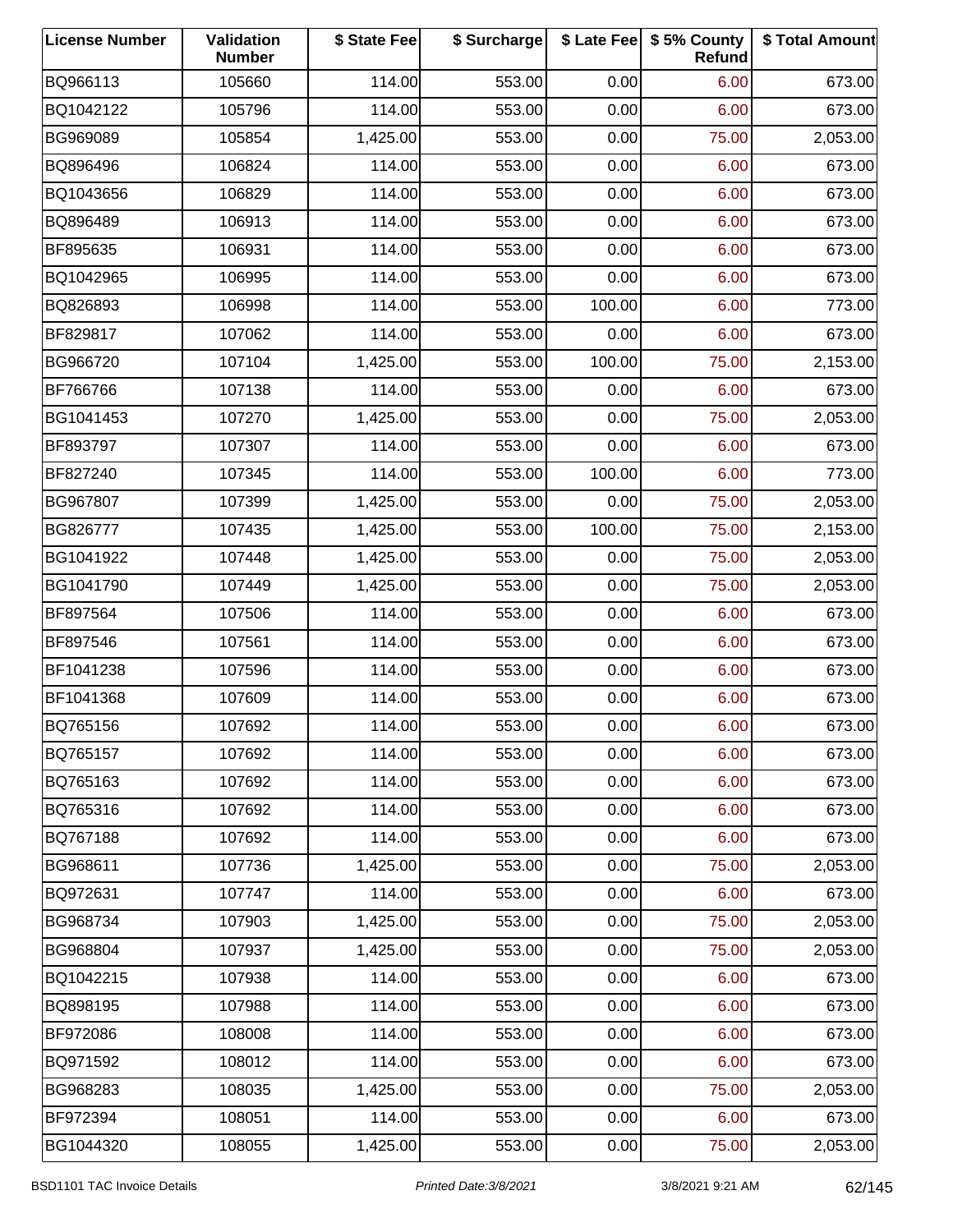| <b>License Number</b> | Validation<br><b>Number</b> | \$ State Fee | \$ Surcharge |        | \$ Late Fee   \$5% County<br>Refund | \$ Total Amount |
|-----------------------|-----------------------------|--------------|--------------|--------|-------------------------------------|-----------------|
| BF971334              | 108074                      | 114.00       | 553.00       | 0.00   | 6.00                                | 673.00          |
| BB1043663             | 108243                      | 570.00       | 701.00       | 0.00   | 30.00                               | 1,301.00        |
| BE765392              | 108257                      | 1,425.00     | 553.00       | 0.00   | 75.00                               | 2,053.00        |
| BQ1044781             | 108262                      | 114.00       | 553.00       | 0.00   | 6.00                                | 673.00          |
| BQ973174              | 108297                      | 114.00       | 553.00       | 0.00   | 6.00                                | 673.00          |
| BQ972843              | 108300                      | 114.00       | 553.00       | 0.00   | 6.00                                | 673.00          |
| BG972889              | 108322                      | 1,425.00     | 553.00       | 0.00   | 75.00                               | 2,053.00        |
| BG1041531             | 108352                      | 1,425.00     | 553.00       | 0.00   | 75.00                               | 2,053.00        |
| BQ895966              | 108374                      | 114.00       | 553.00       | 0.00   | 6.00                                | 673.00          |
| BG968660              | 108396                      | 1,425.00     | 553.00       | 0.00   | 75.00                               | 2,053.00        |
| BQ1042007             | 108411                      | 114.00       | 553.00       | 0.00   | 6.00                                | 673.00          |
| BG764416              | 108531                      | 1,425.00     | 553.00       | 100.00 | 75.00                               | 2,153.00        |
| BQ832257              | 108541                      | 114.00       | 553.00       | 0.00   | 6.00                                | 673.00          |
| BQ898638              | 108550                      | 114.00       | 553.00       | 0.00   | 6.00                                | 673.00          |
| BG1043373             | 108598                      | 1,425.00     | 553.00       | 0.00   | 75.00                               | 2,053.00        |
| BG969033              | 108601                      | 1,425.00     | 553.00       | 0.00   | 75.00                               | 2,053.00        |
| BQ895017              | 108672                      | 114.00       | 553.00       | 0.00   | 6.00                                | 673.00          |
| BG768455              | 108693                      | 1,425.00     | 553.00       | 0.00   | 75.00                               | 2,053.00        |
| BQ898760              | 108725                      | 114.00       | 553.00       | 0.00   | 6.00                                | 673.00          |
| BQ1045652             | 108726                      | 114.00       | 553.00       | 0.00   | 6.00                                | 673.00          |
| BQ1045659             | 108727                      | 114.00       | 553.00       | 0.00   | 6.00                                | 673.00          |
| BQ1045053             | 108732                      | 114.00       | 553.00       | 0.00   | 6.00                                | 673.00          |
| BQ766531              | 108757                      | 114.00       | 553.00       | 0.00   | 6.00                                | 673.00          |
| BQ1044649             | 108773                      | 114.00       | 553.00       | 0.00   | 6.00                                | 673.00          |
| BQ1044668             | 108774                      | 114.00       | 553.00       | 0.00   | 6.00                                | 673.00          |
| BQ828819              | 108775                      | 114.00       | 553.00       | 0.00   | 6.00                                | 673.00          |
| BF972342              | 108780                      | 114.00       | 553.00       | 0.00   | 6.00                                | 673.00          |
| BF1044988             | 108787                      | 114.00       | 553.00       | 0.00   | 6.00                                | 673.00          |
| BQ898881              | 108861                      | 114.00       | 553.00       | 0.00   | 6.00                                | 673.00          |
| BQ896015              | 109470                      | 114.00       | 553.00       | 0.00   | 6.00                                | 673.00          |
| BG969089              | 110353                      | 1,425.00     | 553.00       | 0.00   | 75.00                               | 2,053.00        |
| BF963741              | 503397                      | 114.00       | 553.00       | 0.00   | 6.00                                | 673.00          |
| BQ958350              | 503789                      | 114.00       | 553.00       | 0.00   | 6.00                                | 673.00          |
| BG819175              | 504012                      | 1,425.00     | 553.00       | 100.00 | 75.00                               | 2,153.00        |
| BG1029753             | 504414                      | 1,425.00     | 553.00       | 0.00   | 75.00                               | 2,053.00        |
| BL1029753             | 504414                      | 475.00       | 327.00       | 0.00   | 25.00                               | 827.00          |
| BG1043909             | 505553                      | 1,425.00     | 553.00       | 0.00   | 75.00                               | 2,053.00        |
| BQ893460              | 505663                      | 114.00       | 553.00       | 0.00   | 6.00                                | 673.00          |
| BG1040871             | 505670                      | 1,425.00     | 553.00       | 0.00   | 75.00                               | 2,053.00        |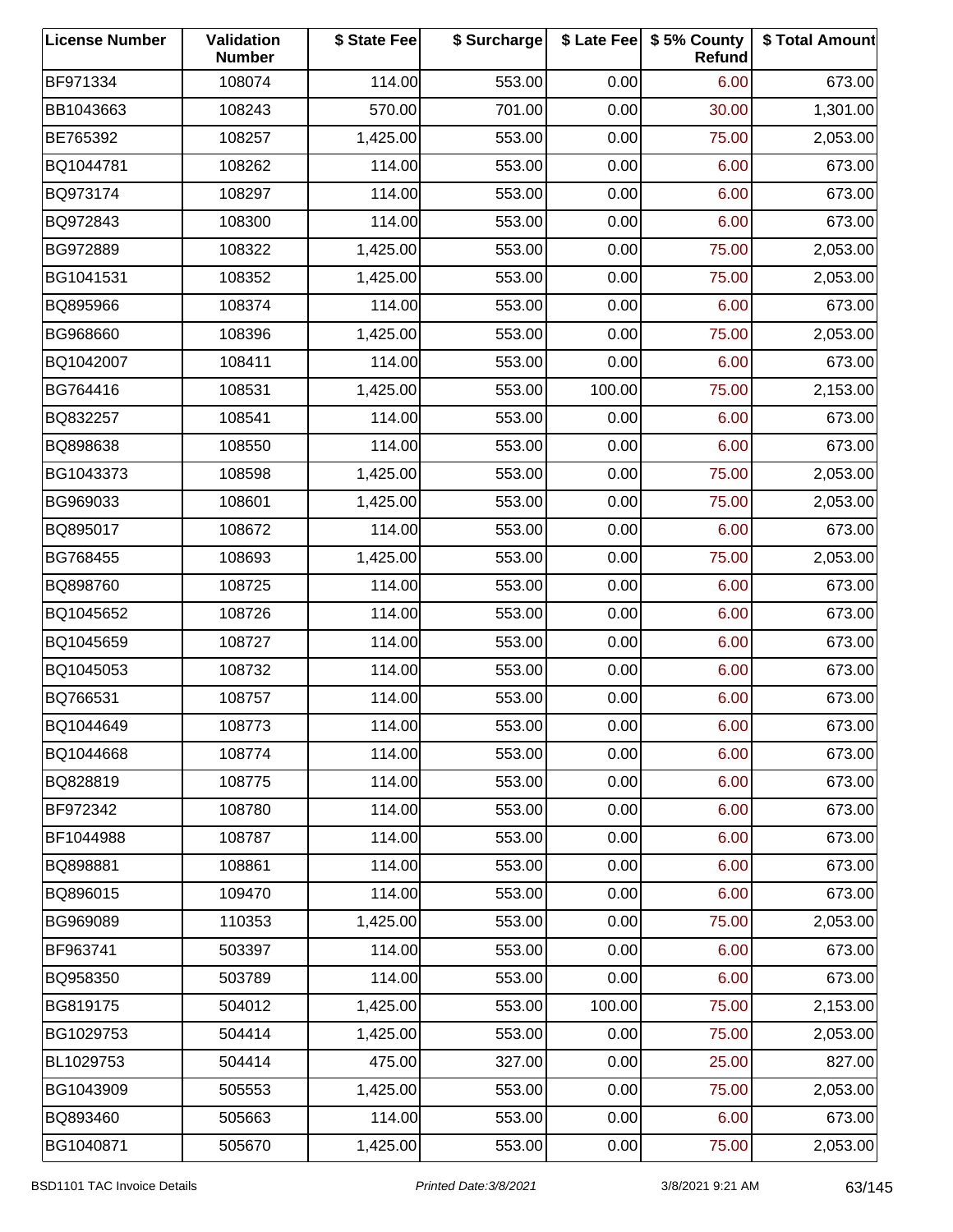| <b>License Number</b> | <b>Validation</b><br><b>Number</b> | \$ State Fee | \$ Surcharge | \$ Late Fee | \$5% County<br>Refund | <b>\$Total Amount</b> |
|-----------------------|------------------------------------|--------------|--------------|-------------|-----------------------|-----------------------|
| BG1040399             | 505758                             | 1,425.00     | 553.00       | 0.00        | 75.00                 | 2,053.00              |
| BL1040399             | 505758                             | 475.00       | 327.00       | 0.00        | 25.00                 | 827.00                |
| BQ893790              | 505859                             | 114.00       | 553.00       | 0.00        | 6.00                  | 673.00                |
| BQ829977              | 505871                             | 114.00       | 553.00       | 0.00        | 6.00                  | 673.00                |
| BE456666              | 505910                             | 1,425.00     | 553.00       | 0.00        | 75.00                 | 2,053.00              |
| BQ897516              | 505945                             | 114.00       | 553.00       | 0.00        | 6.00                  | 673.00                |
| BQ1045561             | 506038                             | 114.00       | 553.00       | 0.00        | 6.00                  | 673.00                |
| BG894853              | 506097                             | 1,425.00     | 553.00       | 0.00        | 75.00                 | 2,053.00              |
| BG894418              | 506107                             | 1,425.00     | 553.00       | 0.00        | 75.00                 | 2,053.00              |
| BG1041598             | 506153                             | 1,425.00     | 553.00       | 0.00        | 75.00                 | 2,053.00              |
| BQ831551              | 506180                             | 114.00       | 553.00       | 0.00        | 6.00                  | 673.00                |
| BG1039531             | 506636                             | 1,425.00     | 553.00       | 0.00        | 75.00                 | 2,053.00              |
| BG1032623             | 506775                             | 1,425.00     | 553.00       | 0.00        | 75.00                 | 2,053.00              |
| BG819498              | 506906                             | 1,425.00     | 553.00       | 0.00        | 75.00                 | 2,053.00              |
| BG699092              | 517035                             | 1,425.00     | 553.00       | 0.00        | 75.00                 | 2,053.00              |
| BL699092              | 517035                             | 475.00       | 327.00       | 0.00        | 25.00                 | 827.00                |
|                       | Total                              | 98,743.00    | 91,470.00    | 800.00      | 5,197.00              | 196,210.00            |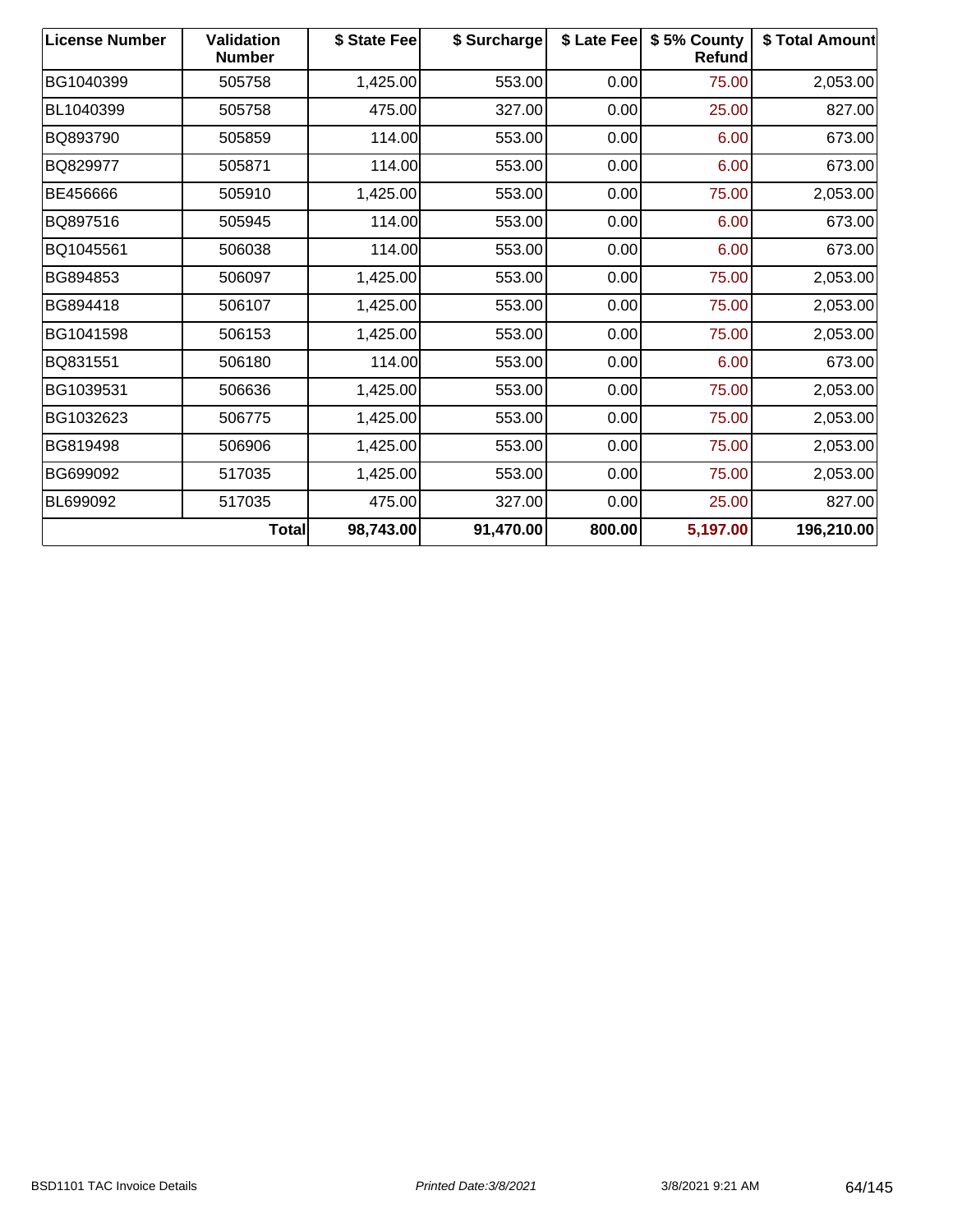

**County Harrison - 102**

| ∣License Number | Validation<br><b>Number</b> | \$ State Fee | \$ Surcharge |       | Refundl | \$ Late Fee   \$5% County   \$ Total Amount |
|-----------------|-----------------------------|--------------|--------------|-------|---------|---------------------------------------------|
| BQ1110337       | 5042                        | 114.00       | 553.00       | 0.001 | 6.00    | 673.00                                      |
| BQ970794        | 107355                      | 114.00       | 553.00       | 0.001 | 6.00    | 673.00                                      |
|                 | Totall                      | 228.00       | 1,106.00     | 0.00  | 12.00   | 1,346.00                                    |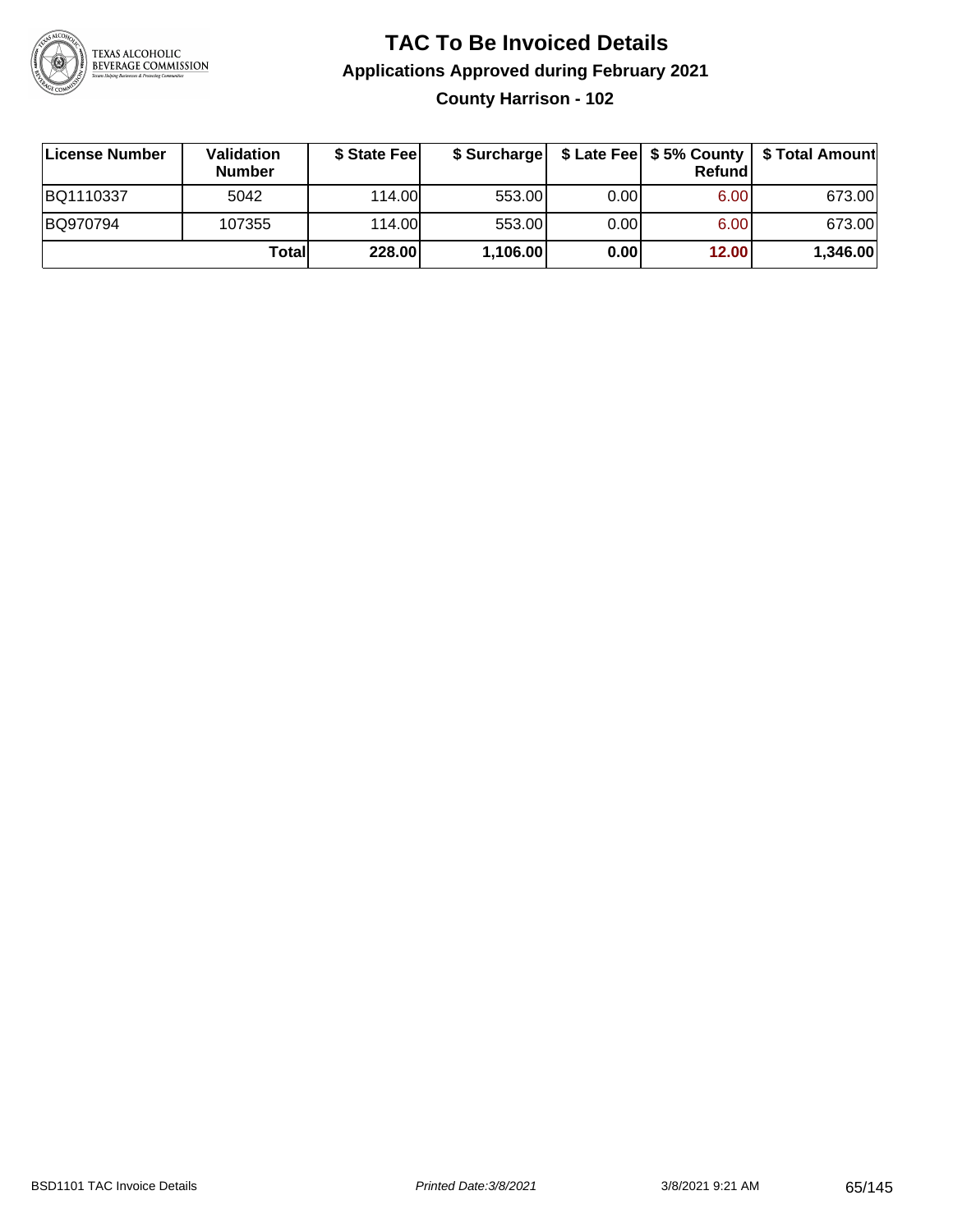

## **TAC To Be Invoiced Details Applications Approved during February 2021 County Hays - 105**

| License Number | Validation<br><b>Number</b> | \$ State Fee | \$ Surcharge |      | \$ Late Fee   \$5% County<br><b>Refund</b> | \$ Total Amount |
|----------------|-----------------------------|--------------|--------------|------|--------------------------------------------|-----------------|
| BQ1109877      | 3773                        | 114.00       | 553.00       | 0.00 | 6.00                                       | 673.00          |
| BQ1031209      | 101269                      | 114.00       | 553.00       | 0.00 | 6.00                                       | 673.00          |
| BQ765218       | 107456                      | 114.00L      | 553.00       | 0.00 | 6.00                                       | 673.00          |
| BQ766956       | 108076                      | 114.00       | 553.00       | 0.00 | 6.00                                       | 673.00          |
|                | Totall                      | 456.00       | 2,212.00     | 0.00 | 24.00                                      | 2,692.00        |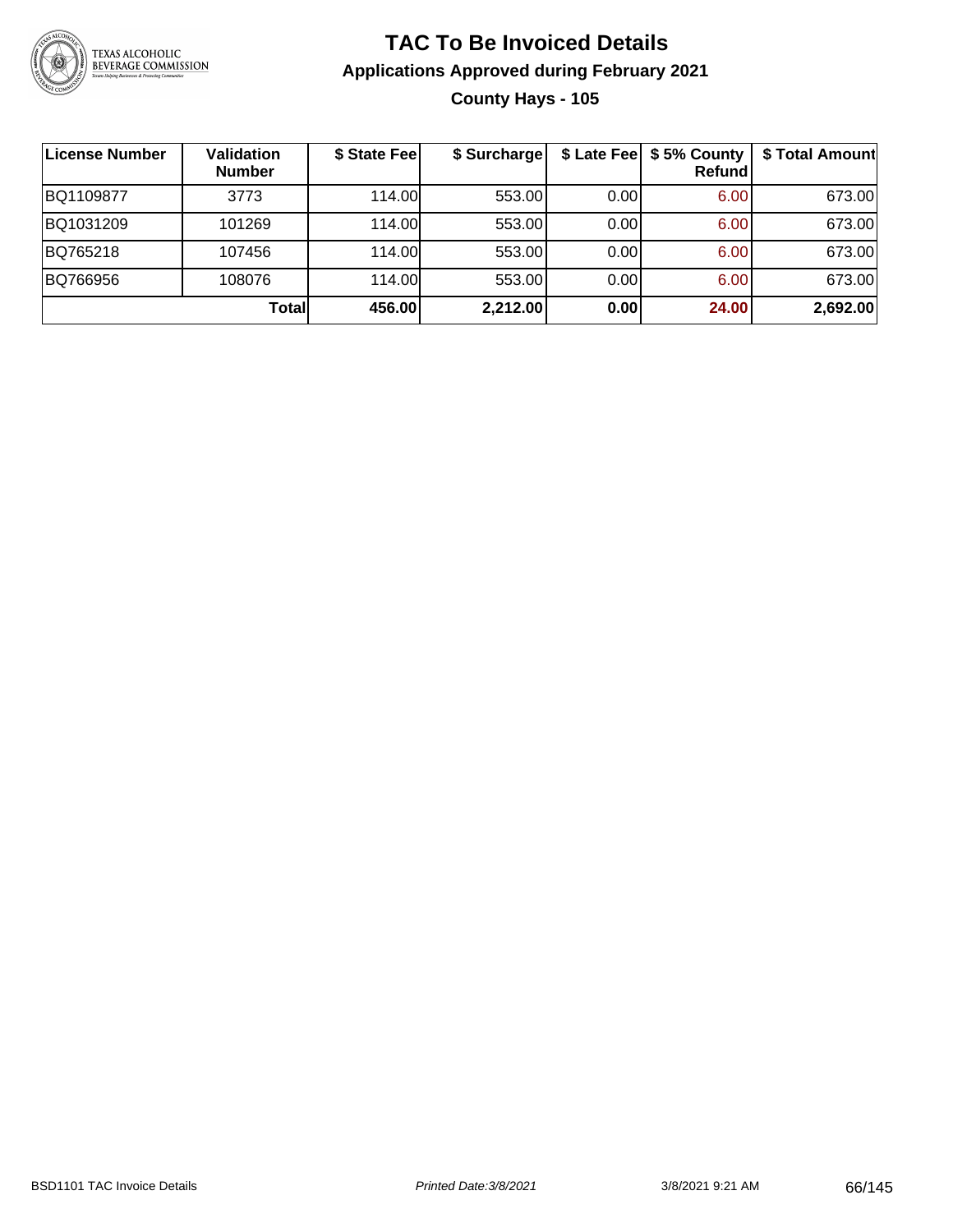

## **TAC To Be Invoiced Details Applications Approved during February 2021 County Henderson - 107**

| License Number | <b>Validation</b><br><b>Number</b> | \$ State Fee | \$ Surcharge | \$ Late Fee | \$5% County<br>Refund | \$ Total Amount |
|----------------|------------------------------------|--------------|--------------|-------------|-----------------------|-----------------|
| BF1108322      | 4324                               | 114.00       | 553.00       | 0.00        | 6.00                  | 673.00          |
| BG1109335      | 4342                               | 332.50       | 553.00       | 0.00        | 17.50                 | 903.00          |
| BQ970915       | 108466                             | 114.00       | 553.00       | 0.00        | 6.00                  | 673.00          |
| BQ898884       | 110392                             | 114.00       | 553.00       | 0.00        | 6.00                  | 673.00          |
| BQ973185       | 506161                             | 114.00       | 553.00       | 0.00        | 6.00                  | 673.00          |
|                | Total                              | 788.50       | 2,765.00     | 0.00        | 41.50                 | 3,595.00        |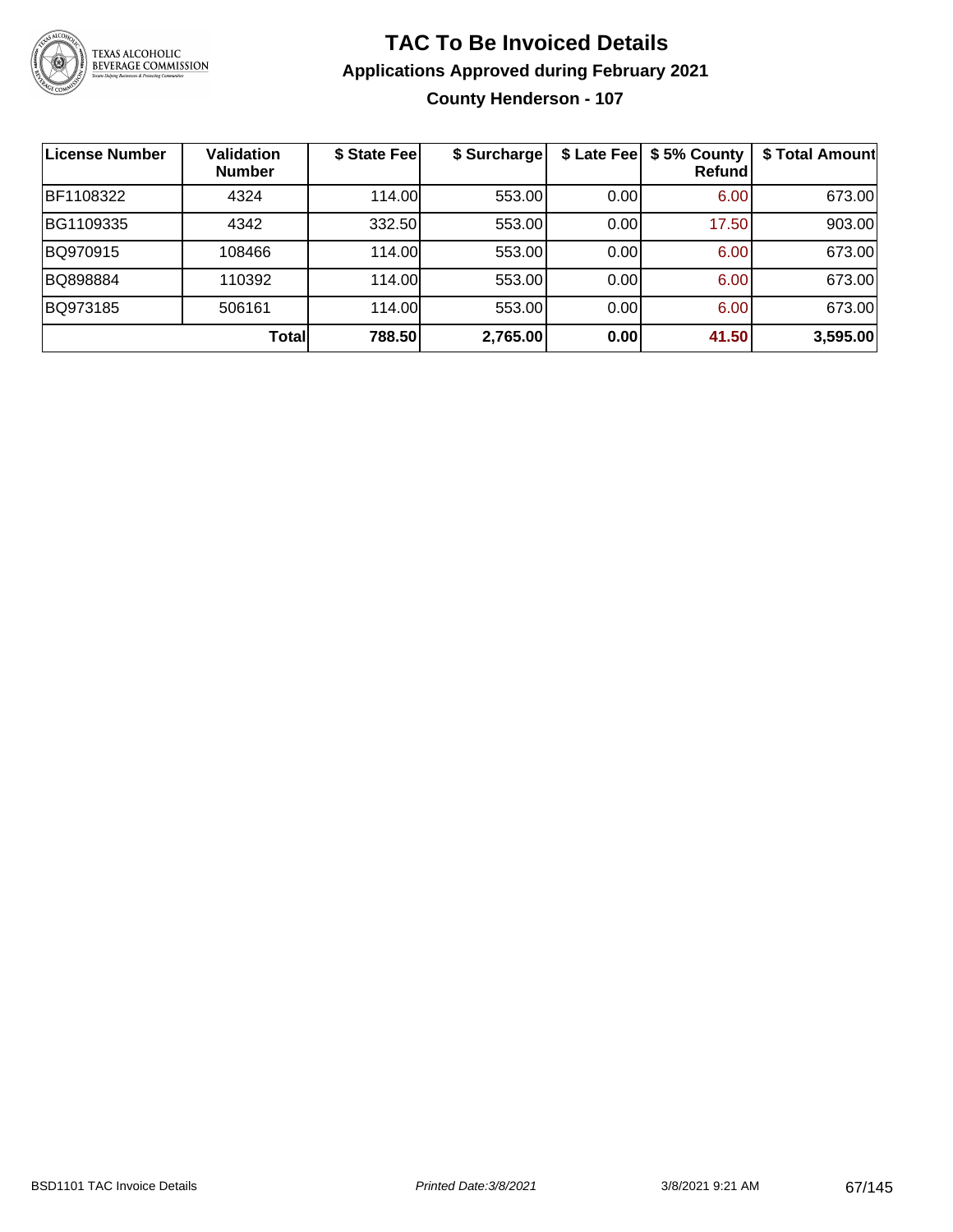

## **TAC To Be Invoiced Details Applications Approved during February 2021 County Hidalgo - 108**

| <b>License Number</b> | Validation<br><b>Number</b> | \$ State Fee | \$ Surcharge |        | \$ Late Fee   \$5% County<br>Refund | \$ Total Amount |
|-----------------------|-----------------------------|--------------|--------------|--------|-------------------------------------|-----------------|
| BG1108556             | 1054                        | 332.50       | 553.00       | 0.00   | 17.50                               | 903.00          |
| BG1109473             | 4183                        | 332.50       | 553.00       | 0.00   | 17.50                               | 903.00          |
| BG1109042             | 4279                        | 332.50       | 553.00       | 0.00   | 17.50                               | 903.00          |
| BG1108630             | 4283                        | 332.50       | 553.00       | 0.00   | 17.50                               | 903.00          |
| BQ1108045             | 4286                        | 114.00       | 553.00       | 0.00   | 6.00                                | 673.00          |
| BG1108174             | 4308                        | 332.50       | 553.00       | 0.00   | 17.50                               | 903.00          |
| BQ1108196             | 4311                        | 114.00       | 553.00       | 0.00   | 6.00                                | 673.00          |
| BQ1109236             | 4450                        | 114.00       | 553.00       | 0.00   | 6.00                                | 673.00          |
| BG1108588             | 4487                        | 332.50       | 553.00       | 0.00   | 17.50                               | 903.00          |
| BQ1109250             | 4499                        | 114.00       | 553.00       | 0.00   | 6.00                                | 673.00          |
| BF1109157             | 4553                        | 114.00       | 553.00       | 0.00   | 6.00                                | 673.00          |
| BF1108700             | 4615                        | 114.00       | 553.00       | 0.00   | 6.00                                | 673.00          |
| BG1109405             | 4732                        | 332.50       | 553.00       | 0.00   | 17.50                               | 903.00          |
| BL1109405             | 4732                        | 475.00       | 327.00       | 0.00   | 25.00                               | 827.00          |
| BQ1110097             | 4776                        | 114.00       | 553.00       | 0.00   | 6.00                                | 673.00          |
| BQ1110086             | 4806                        | 114.00       | 553.00       | 0.00   | 6.00                                | 673.00          |
| BG1109757             | 4854                        | 332.50       | 553.00       | 0.00   | 17.50                               | 903.00          |
| BG1110602             | 4947                        | 332.50       | 553.00       | 0.00   | 17.50                               | 903.00          |
| BQ899222              | 109000                      | 114.00       | 553.00       | 0.00   | 6.00                                | 673.00          |
| BQ897876              | 109023                      | 114.00       | 553.00       | 0.00   | 6.00                                | 673.00          |
| BQ832485              | 109418                      | 114.00       | 553.00       | 0.00   | 6.00                                | 673.00          |
| BQ898285              | 110275                      | 114.00       | 553.00       | 0.00   | 6.00                                | 673.00          |
| BG1045517             | 110442                      | 332.50       | 553.00       | 0.00   | 17.50                               | 903.00          |
| BF1044259             | 110571                      | 114.00       | 553.00       | 0.00   | 6.00                                | 673.00          |
| BG972540              | 110761                      | 332.50       | 553.00       | 0.00   | 17.50                               | 903.00          |
| BQ1045726             | 111092                      | 114.00       | 553.00       | 0.00   | 6.00                                | 673.00          |
| BG829984              | 111789                      | 332.50       | 553.00       | 100.00 | 17.50                               | 1,003.00        |
| BF898115              | 111906                      | 114.00       | 553.00       | 100.00 | 6.00                                | 773.00          |
| BQ1045771             | 111976                      | 114.00       | 553.00       | 0.00   | 6.00                                | 673.00          |
| BQ768076              | 507022                      | 114.00       | 553.00       | 0.00   | 6.00                                | 673.00          |
| BQ768080              | 507165                      | 114.00       | 553.00       | 0.00   | 6.00                                | 673.00          |
| BG559819              | 514655                      | 332.50       | 553.00       | 0.00   | 17.50                               | 903.00          |
|                       | Total                       | 6,849.50     | 17,470.00    | 200.00 | 360.50                              | 24,880.00       |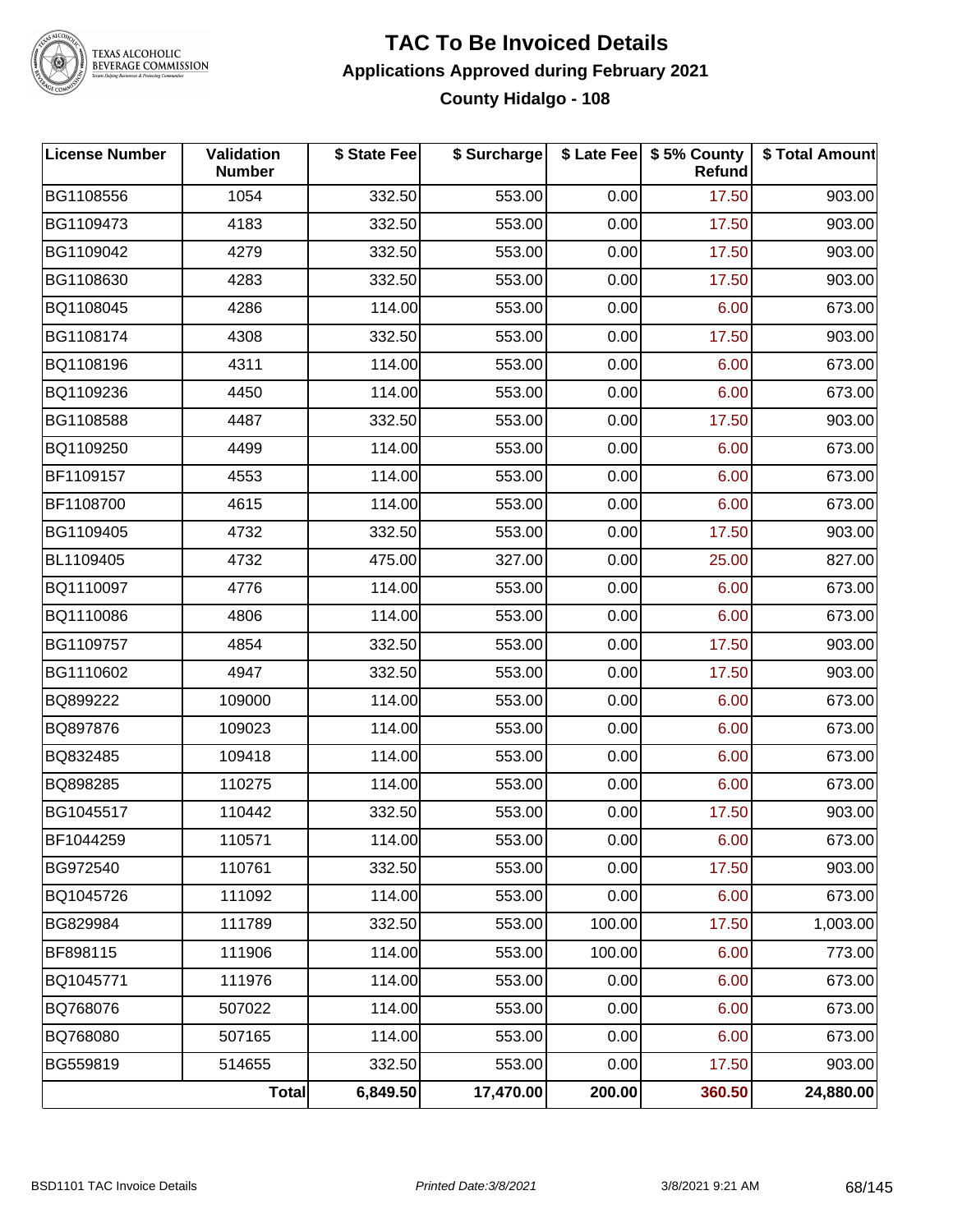

## **TAC To Be Invoiced Details Applications Approved during February 2021 County Hill - 109**

| License Number | <b>Validation</b><br><b>Number</b> | \$ State Fee | \$ Surcharge |      | <b>Refund</b> | \$ Late Fee   \$5% County   \$ Total Amount |
|----------------|------------------------------------|--------------|--------------|------|---------------|---------------------------------------------|
| BQ969744       | 107092                             | 114.00L      | 553.00       | 0.00 | 6.00          | 673.00                                      |
| BQ968933       | 107117                             | 114.00L      | 553.00       | 0.00 | 6.00          | 673.00                                      |
|                | Totall                             | 228.00       | 1,106.00     | 0.00 | 12.00         | 1,346.00                                    |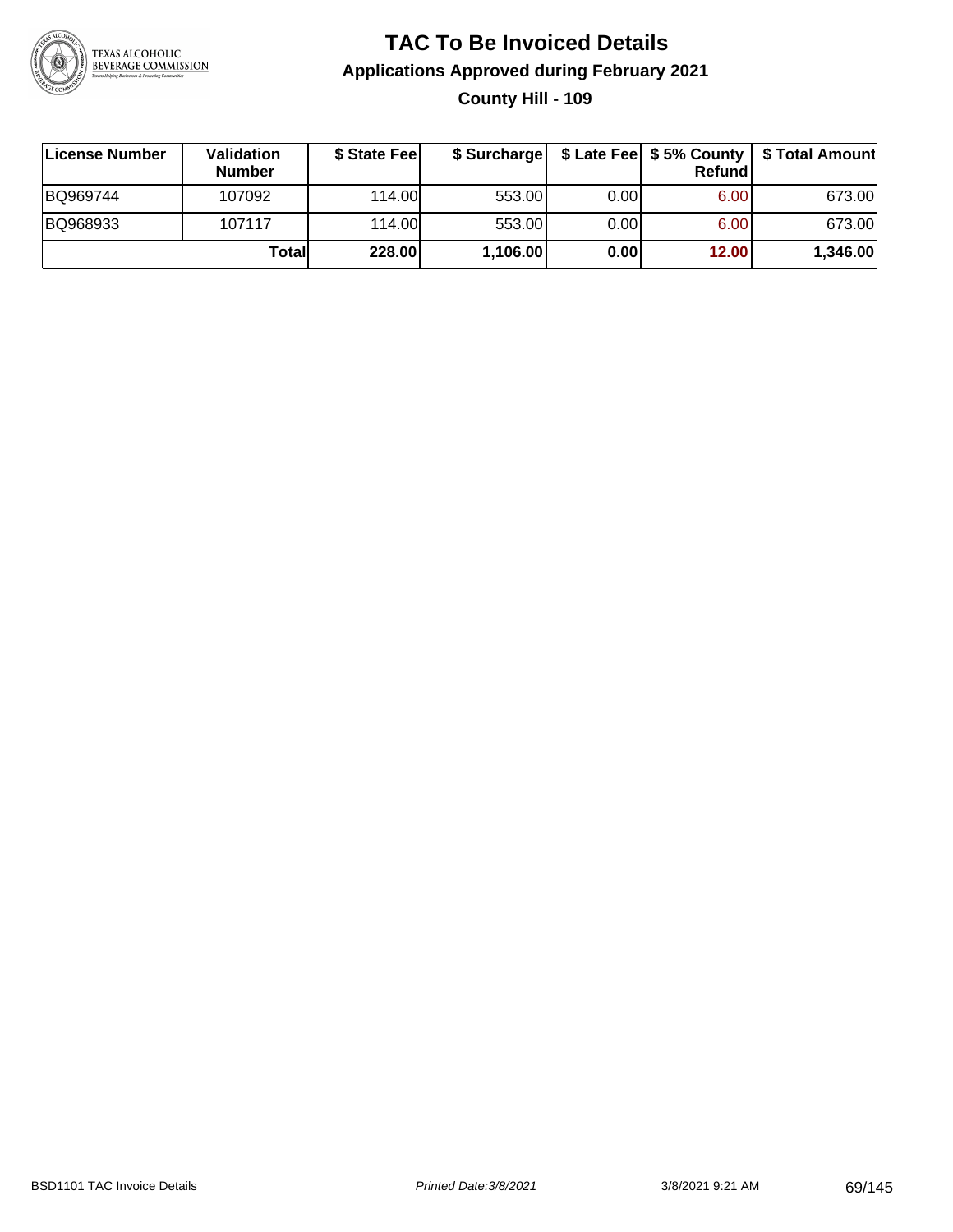

## **TAC To Be Invoiced Details Applications Approved during February 2021 County Hockley - 110**

| License Number | Validation<br><b>Number</b> | \$ State Fee |          |       | <b>Refund</b> | \$ Surcharge   \$ Late Fee   \$5% County   \$ Total Amount |
|----------------|-----------------------------|--------------|----------|-------|---------------|------------------------------------------------------------|
| BQ1110123      | 4785                        | 114.00       | 553.00   | 0.001 | 6.00          | 673.00                                                     |
| BQ974056       | 109946                      | 114.00       | 553.00   | 0.00  | 6.00          | 673.00                                                     |
|                | Totall                      | 228.00       | 1,106.00 | 0.00  | 12.00         | 1,346.00                                                   |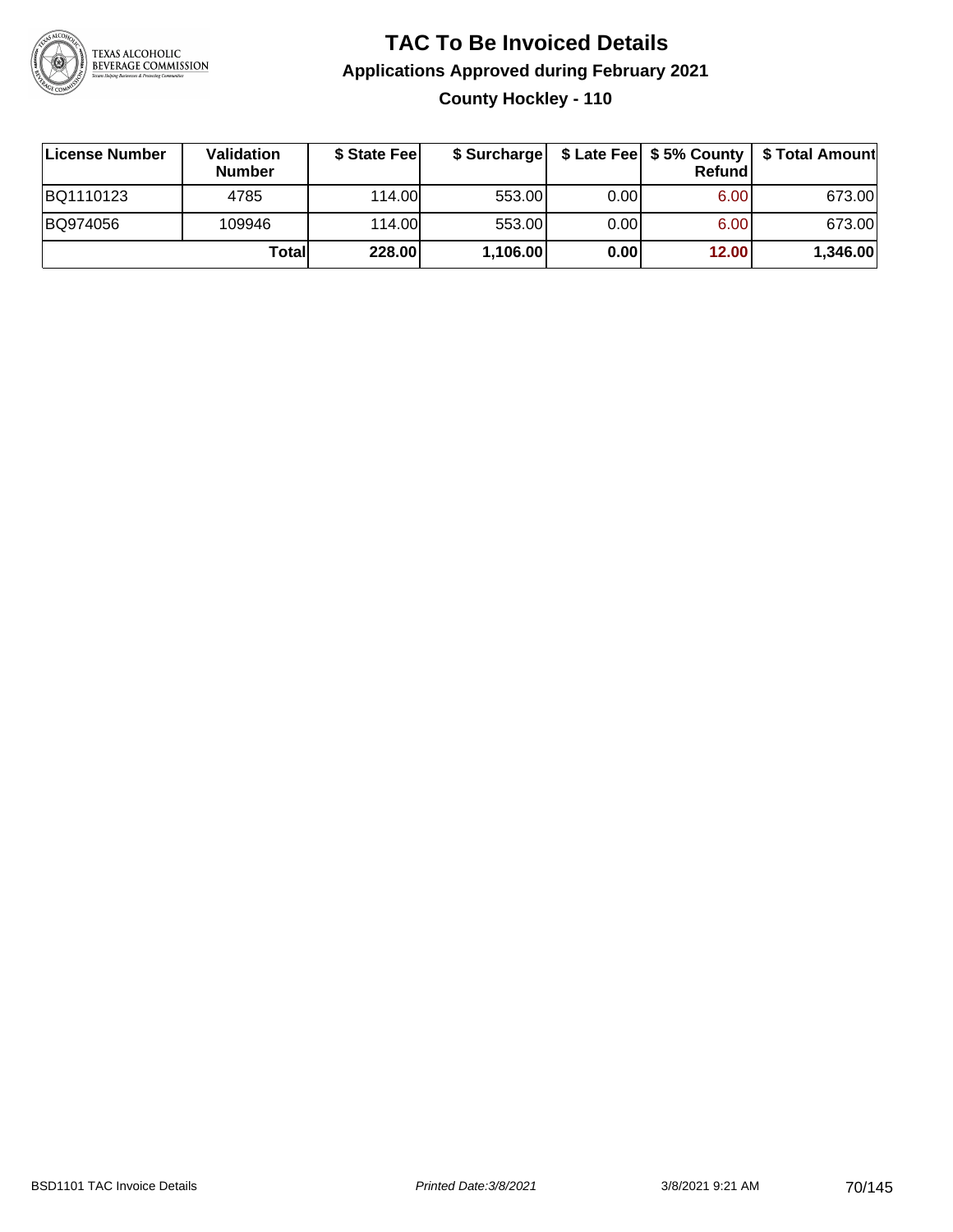

## **TAC To Be Invoiced Details Applications Approved during February 2021 County Hood - 111**

| License Number | Validation<br><b>Number</b> | \$ State Feel |        |       | Refund | \$ Surcharge   \$ Late Fee   \$5% County   \$ Total Amount |
|----------------|-----------------------------|---------------|--------|-------|--------|------------------------------------------------------------|
| BQ829467       | 107771                      | 114.00        | 553.00 | 0.001 | 6.00   | 673.00                                                     |
|                | Totall                      | 114.00        | 553.00 | 0.00  | 6.00   | 673.00                                                     |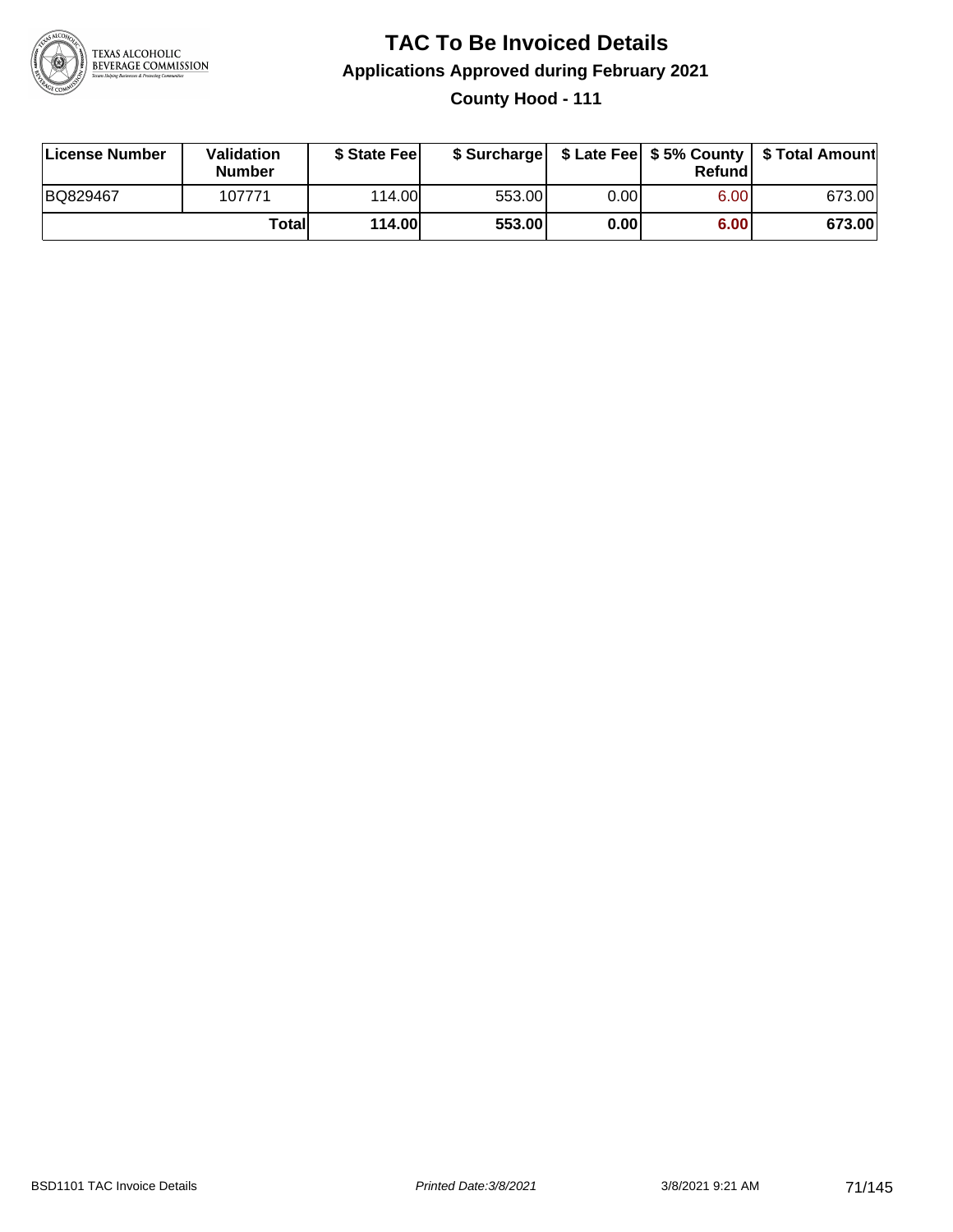

## **TAC To Be Invoiced Details Applications Approved during February 2021 County Howard - 114**

| License Number | Validation<br><b>Number</b> | \$ State Fee | \$ Surcharge |      | \$ Late Fee   \$5% County<br>Refundl | \$ Total Amount |
|----------------|-----------------------------|--------------|--------------|------|--------------------------------------|-----------------|
| BQ1108179      | 4238                        | 114.00       | 553.00       | 0.00 | 6.00                                 | 673.00          |
| BQ831472       | 110303                      | 114.00       | 553.00       | 0.00 | 6.00                                 | 673.00          |
| BQ831474       | 110303                      | 114.00       | 553.00       | 0.00 | 6.00                                 | 673.00          |
|                | Totall                      | 342.00       | 1,659.00     | 0.00 | 18.00                                | 2,019.00        |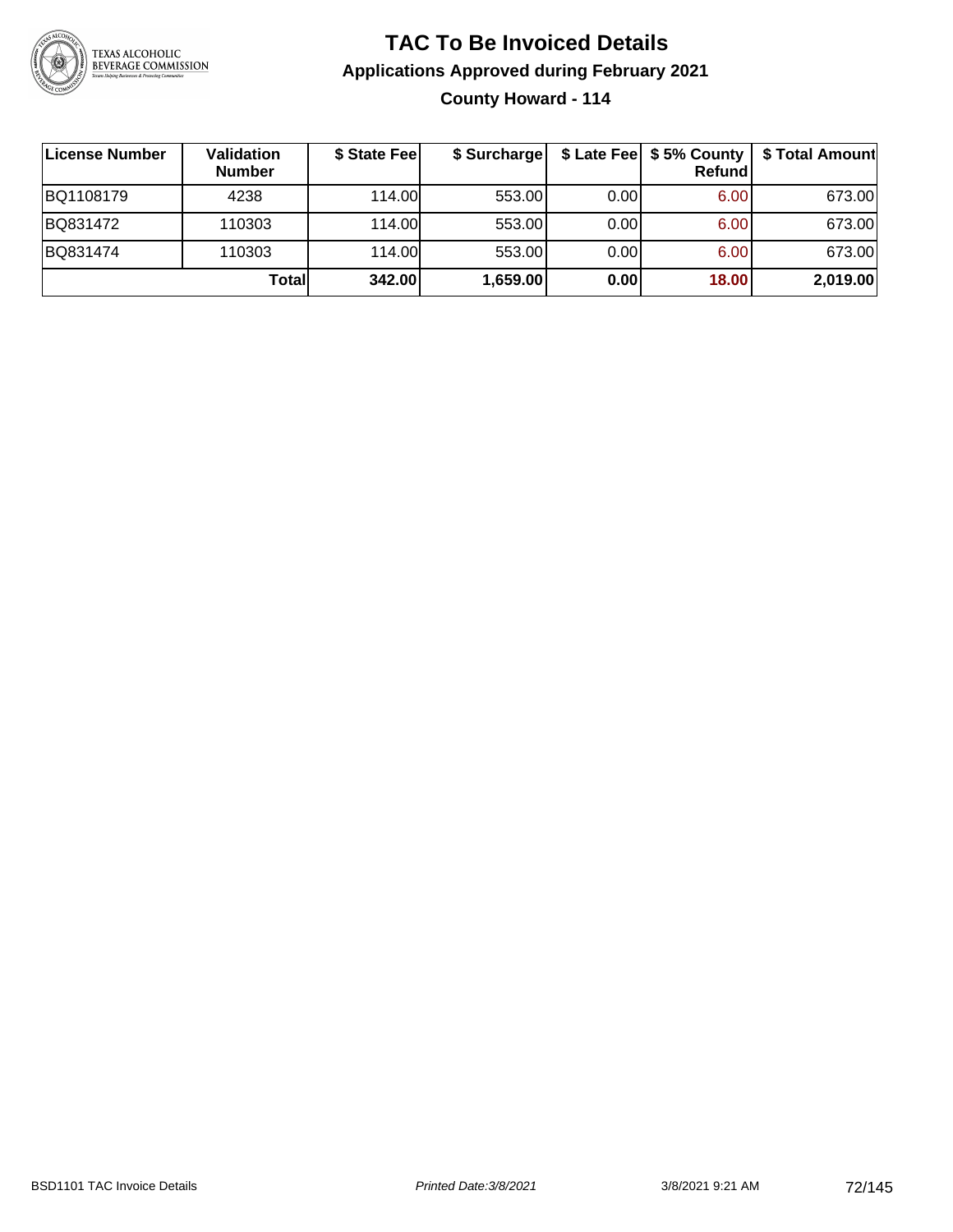

#### **TAC To Be Invoiced Details Applications Approved during February 2021 County Hunt - 116**

| License Number  | Validation<br><b>Number</b> | \$ State Fee | \$ Surcharge |      | \$ Late Fee   \$5% County<br><b>Refund</b> | \$ Total Amount |
|-----------------|-----------------------------|--------------|--------------|------|--------------------------------------------|-----------------|
| BG1110054       | 4362                        | 332.50       | 553.00       | 0.00 | 17.50                                      | 903.00          |
| <b>BF973948</b> | 108649                      | 114.00       | 553.00       | 0.00 | 6.00                                       | 673.00          |
| BF973944        | 108650                      | 114.00L      | 553.00       | 0.00 | 6.00                                       | 673.00          |
| BG1040606       | 505937                      | 332.50       | 553.00       | 0.00 | 17.50                                      | 903.00          |
|                 | Totall                      | 893.00       | 2,212.00     | 0.00 | 47.00                                      | 3,152.00        |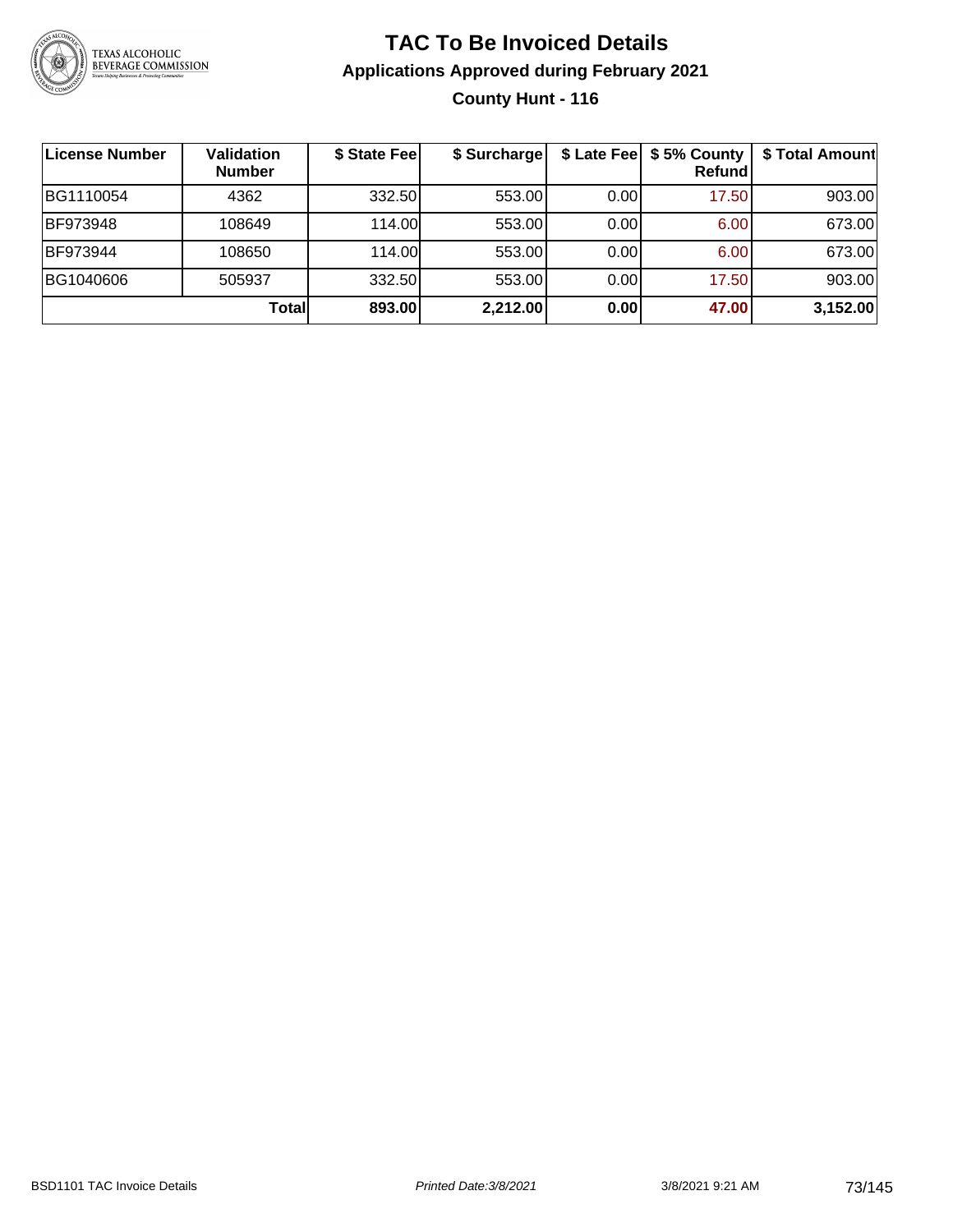

**County Hutchinson - 117**

| License Number | <b>Validation</b><br><b>Number</b> | \$ State Fee  | \$ Surcharge |      | Refundl |        |
|----------------|------------------------------------|---------------|--------------|------|---------|--------|
| BF1109000      | 4343                               | 114.00        | 553.00       | 0.00 | 6.00    | 673.00 |
|                | Totall                             | <b>114.00</b> | 553.00       | 0.00 | 6.00    | 673.00 |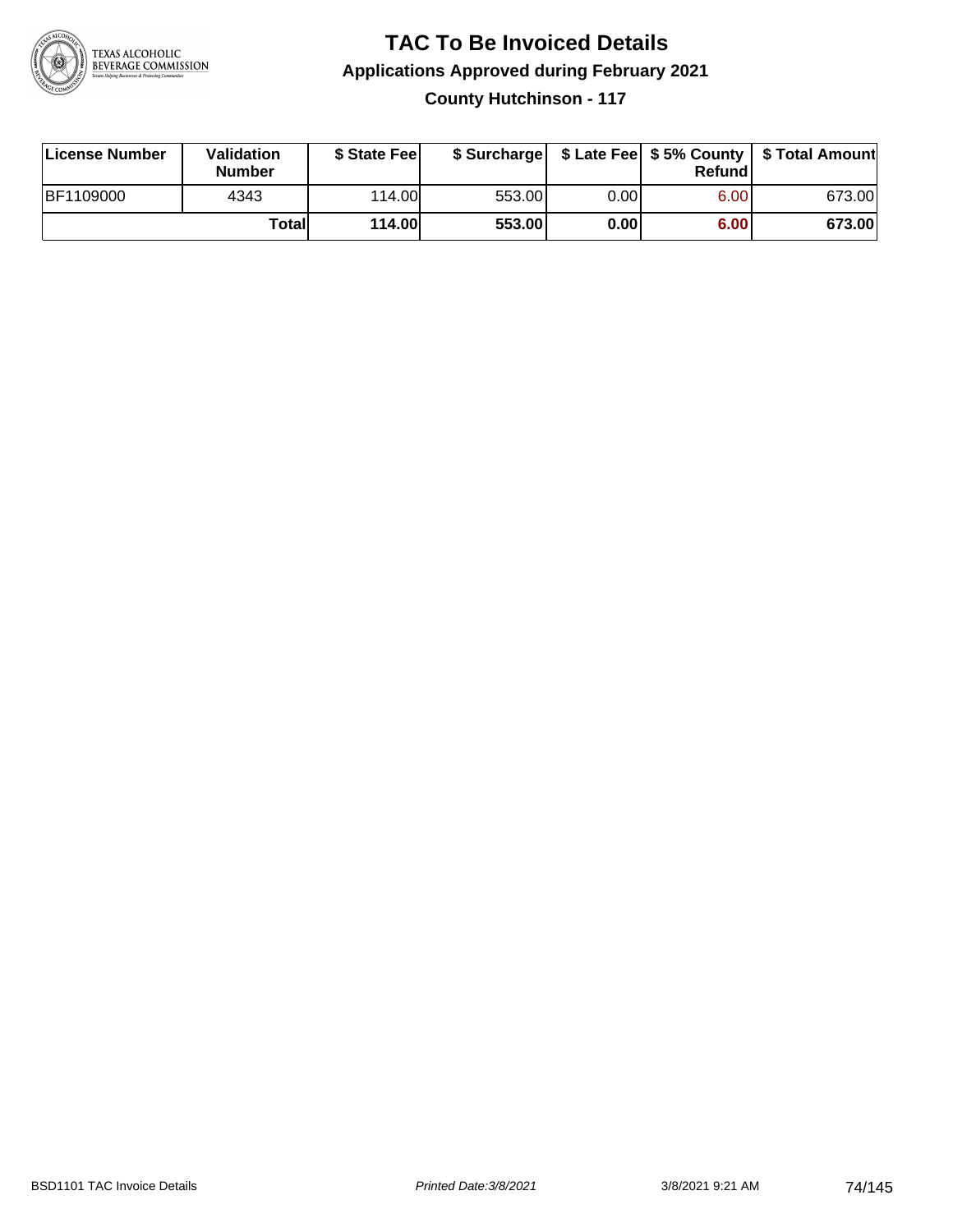

#### **TAC To Be Invoiced Details Applications Approved during February 2021 County Jack - 119**

| License Number | Validation<br><b>Number</b> | \$ State Feel |        |       | Refund | \$ Surcharge   \$ Late Fee   \$5% County   \$ Total Amount |
|----------------|-----------------------------|---------------|--------|-------|--------|------------------------------------------------------------|
| BQ969453       | 107436                      | 114.00L       | 553.00 | 0.001 | 6.00   | 673.00                                                     |
|                | Totall                      | 114.00        | 553.00 | 0.00  | 6.00   | 673.00                                                     |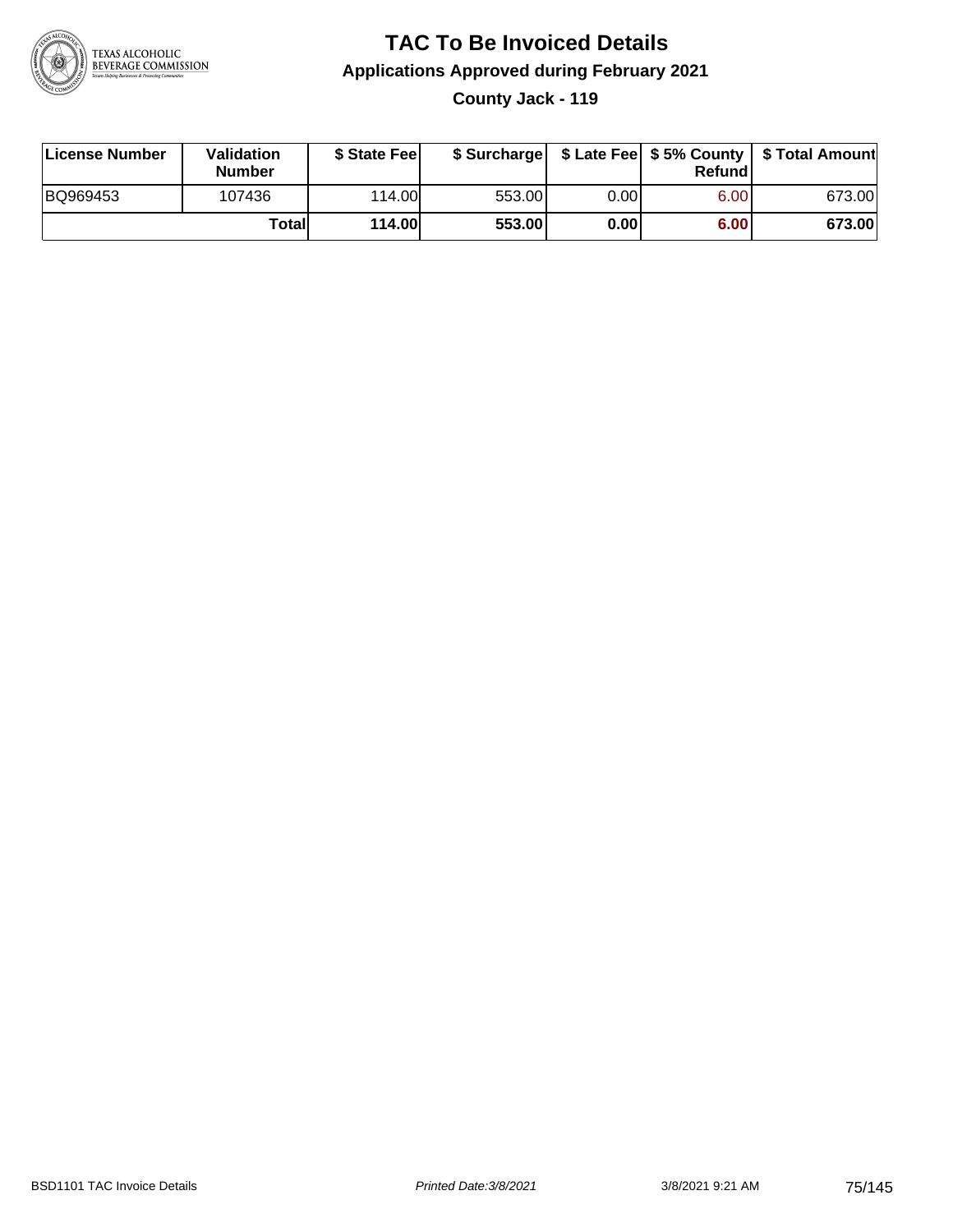

**County Jasper - 121**

| License Number | Validation<br><b>Number</b> | \$ State Fee | \$ Surcharge | \$ Late Fee | \$5% County<br>Refundl | \$ Total Amount |
|----------------|-----------------------------|--------------|--------------|-------------|------------------------|-----------------|
| BQ896239       | 107042                      | 114.00       | 553.00       | 0.00        | 6.00                   | 673.00          |
| BQ1043812      | 107223                      | 114.00       | 553.00       | 0.00        | 6.00                   | 673.00          |
| BQ1043873      | 107401                      | 114.00       | 553.00       | 0.00        | 6.00                   | 673.00          |
| BQ1043859      | 107403                      | 114.00       | 553.00       | 0.00        | 6.00                   | 673.00          |
| BQ1043902      | 107404                      | 114.00       | 553.00       | 0.00        | 6.00                   | 673.00          |
| BQ1044051      | 107405                      | 114.00       | 553.00       | 0.00        | 6.00                   | 673.00          |
| BQ1043912      | 107780                      | 114.00       | 553.00       | 0.00        | 6.00                   | 673.00          |
| BQ767666       | 108126                      | 114.00       | 553.00       | 0.00        | 6.00                   | 673.00          |
| BQ1044985      | 108747                      | 114.00       | 553.00       | 0.00        | 6.00                   | 673.00          |
|                | Total                       | 1,026.00     | 4,977.00     | 0.00        | 54.00                  | 6,057.00        |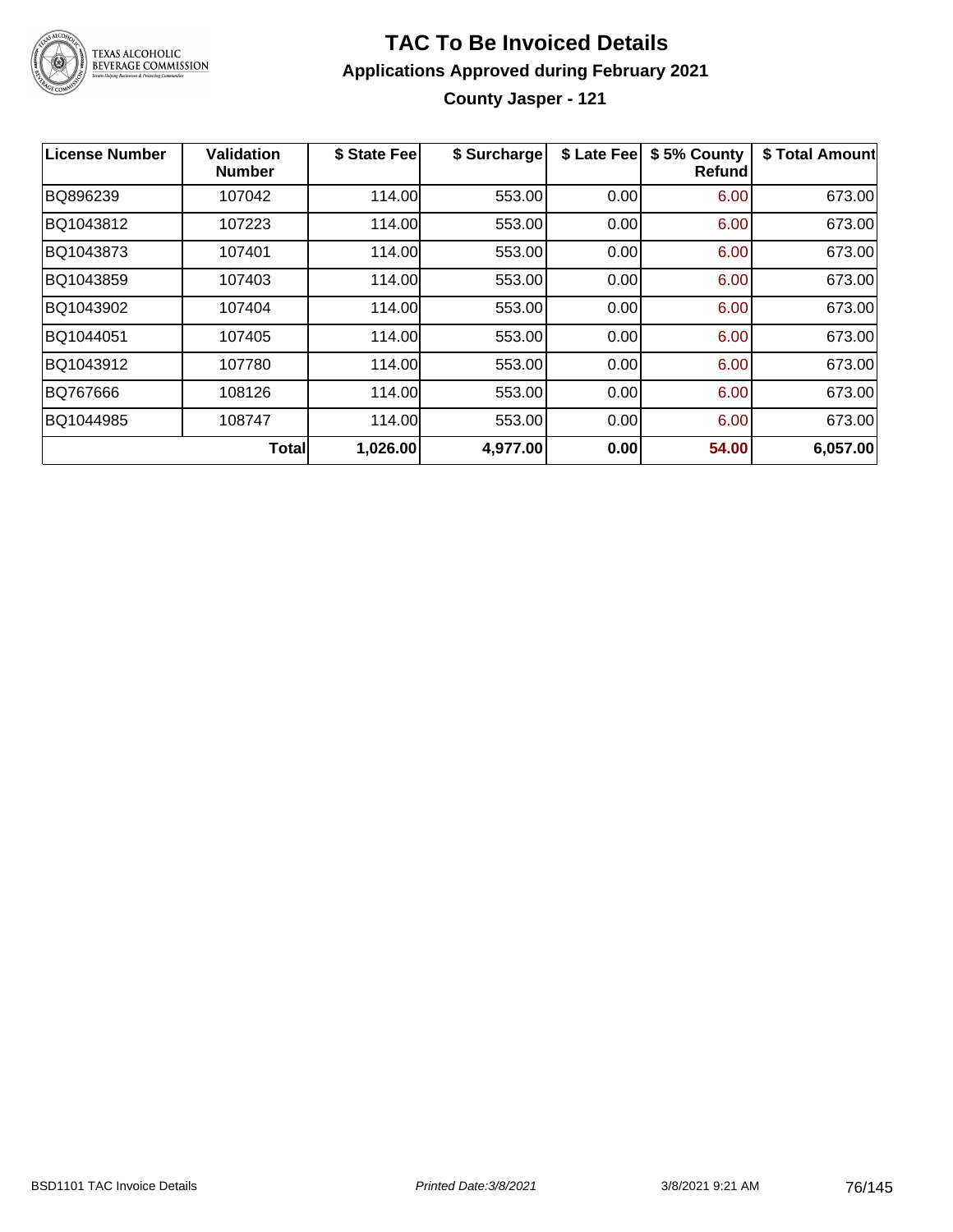

TEXAS ALCOHOLIC<br>BEVERAGE COMMISSION

#### **TAC To Be Invoiced Details Applications Approved during February 2021 County Jefferson - 123**

| <b>License Number</b> | <b>Validation</b><br><b>Number</b> | \$ State Fee | \$ Surcharge | \$ Late Fee | \$5% County<br>Refundl | \$ Total Amount |
|-----------------------|------------------------------------|--------------|--------------|-------------|------------------------|-----------------|
| BQ1110156             | 3211                               | 114.00       | 553.00       | 0.00        | 6.00                   | 673.00          |
| BF1109462             | 3253                               | 114.00       | 553.00       | 0.00        | 6.00                   | 673.00          |
| BG1109548             | 4217                               | 332.50       | 553.00       | 0.00        | 17.50                  | 903.00          |
| BF967830              | 107303                             | 114.00       | 553.00       | 0.00        | 6.00                   | 673.00          |
| BQ1041721             | 107306                             | 114.00       | 553.00       | 0.00        | 6.00                   | 673.00          |
| BG1041746             | 107632                             | 332.50       | 553.00       | 0.00        | 17.50                  | 903.00          |
| BQ897520              | 107781                             | 114.00       | 553.00       | 0.00        | 6.00                   | 673.00          |
| BQ897789              | 108251                             | 114.00       | 553.00       | 0.00        | 6.00                   | 673.00          |
| BQ768610              | 108878                             | 114.00       | 553.00       | 0.00        | 6.00                   | 673.00          |
| BG1109411             | 411609                             | 332.50       | 553.00       | 0.00        | 17.50                  | 903.00          |
| BG765134              | 505920                             | 332.50       | 553.00       | 0.00        | 17.50                  | 903.00          |
| BQ969383              | 505977                             | 114.00       | 553.00       | 0.00        | 6.00                   | 673.00          |
|                       | <b>Total</b>                       | 2,242.00     | 6,636.00     | 0.00        | 118.00                 | 8,996.00        |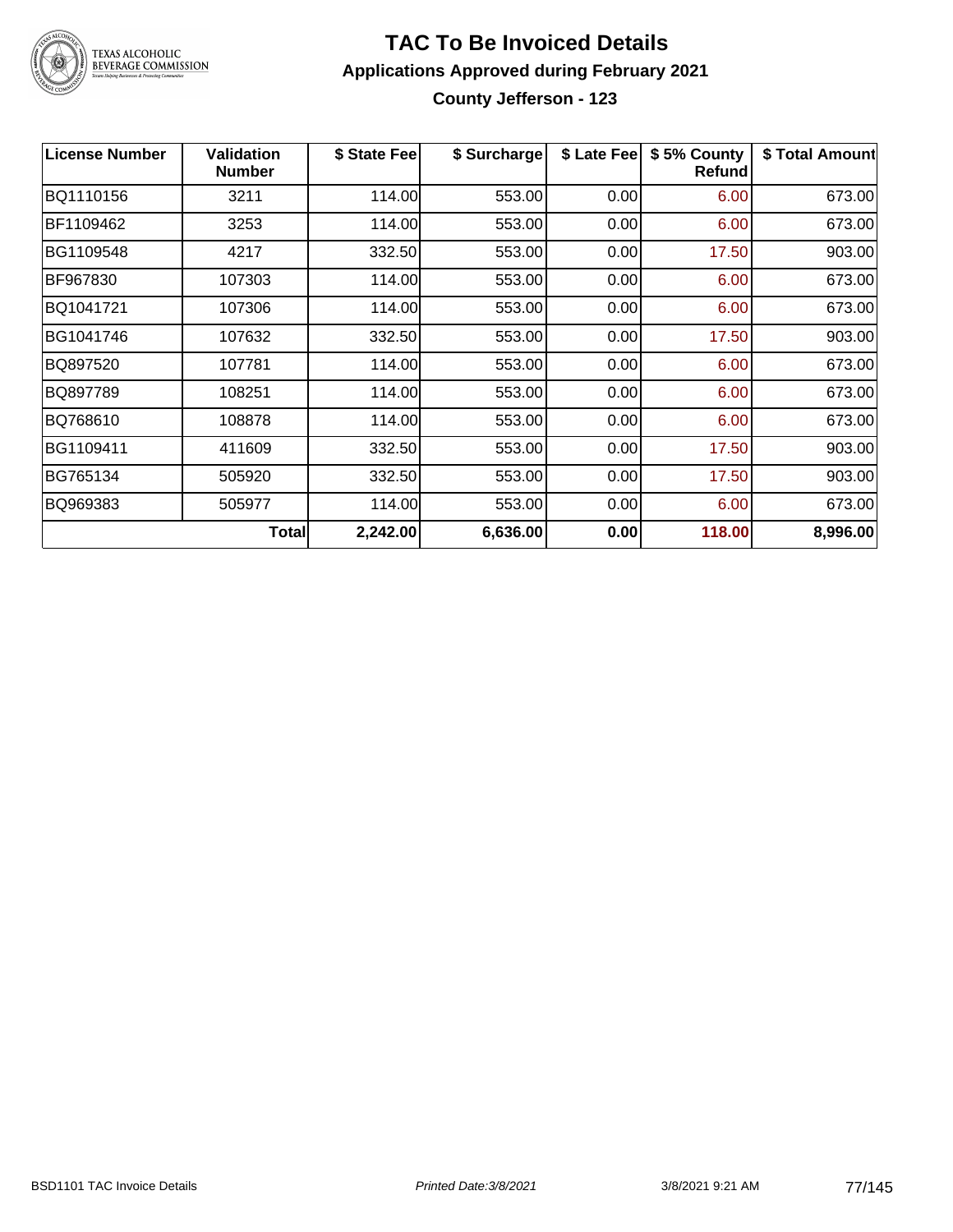

**County Jim Wells - 125**

| License Number | Validation<br><b>Number</b> | \$ State Feel | \$ Surcharge |       | Refundl | \$ Late Fee   \$5% County   \$ Total Amount |
|----------------|-----------------------------|---------------|--------------|-------|---------|---------------------------------------------|
| BG1108800      | 4635                        | 332.50        | 553.00       | 0.001 | 17.50   | 903.00                                      |
| BG830026       | 109941                      | 332.50        | 553.00       | 0.001 | 17.50   | 903.00                                      |
| BG720497       | 506656                      | 332.50        | 553.00       | 0.001 | 17.50   | 903.00                                      |
|                | Totall                      | 997.50        | 1,659.00     | 0.00  | 52.50   | 2,709.00                                    |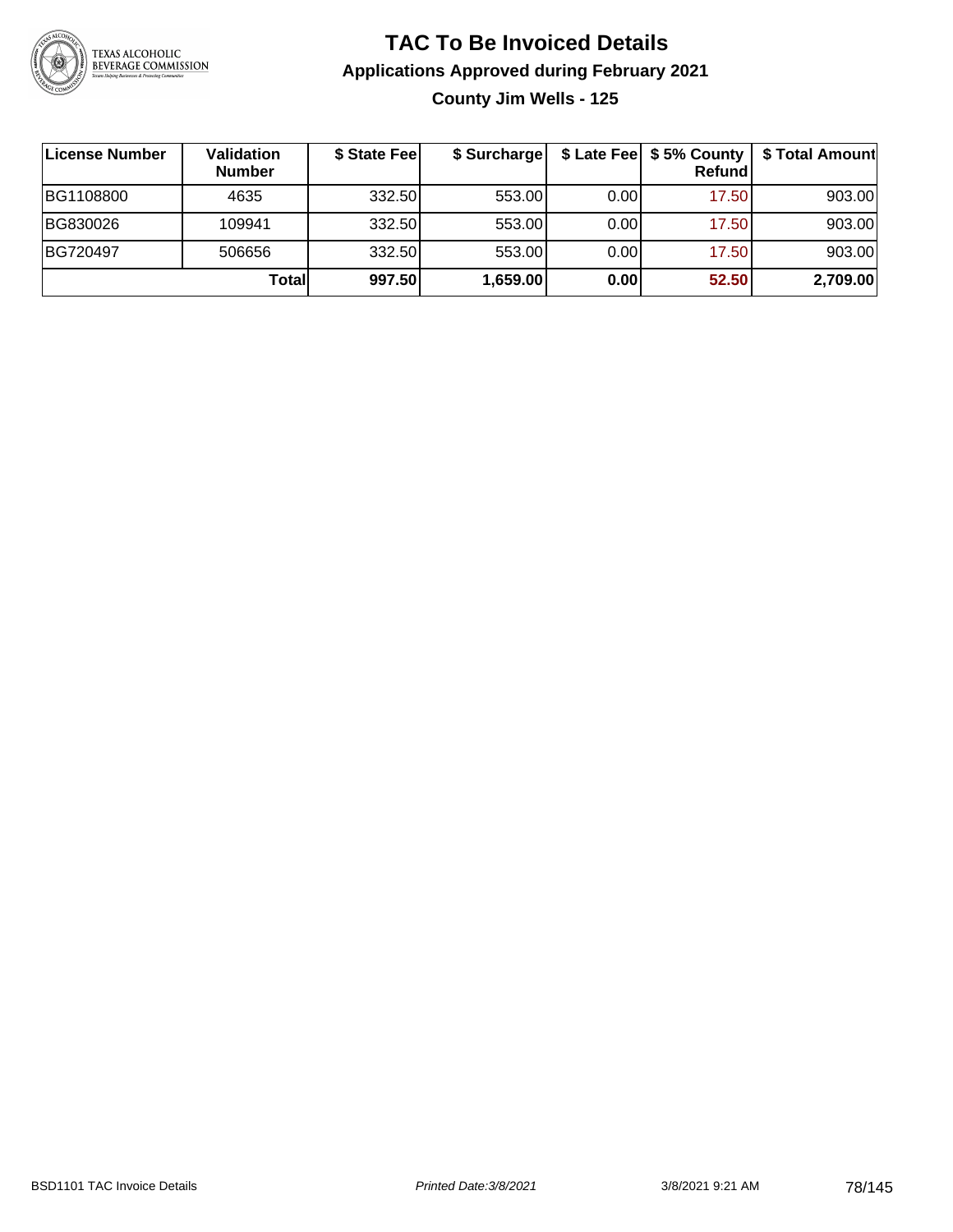

#### **TAC To Be Invoiced Details Applications Approved during February 2021 County Johnson - 126**

| License Number  | <b>Validation</b><br><b>Number</b> | \$ State Fee | \$ Surcharge |        | \$ Late Fee   \$5% County<br><b>Refund</b> | \$ Total Amount |
|-----------------|------------------------------------|--------------|--------------|--------|--------------------------------------------|-----------------|
| BQ1109135       | 4189                               | 114.00       | 553.00       | 0.00   | 6.00                                       | 673.00          |
| BG1110099       | 4549                               | 332.50       | 553.00       | 0.00   | 17.50                                      | 903.00          |
| BQ829352        | 107428                             | 114.00       | 553.00       | 0.00   | 6.00                                       | 673.00          |
| BG1042801       | 107774                             | 332.50       | 553.00       | 0.00   | 17.50                                      | 903.00          |
| <b>BG871347</b> | 404752                             | 332.50       | 553.00       | 100.00 | 17.50                                      | 1,003.00        |
|                 | Total                              | 1,225.50     | 2,765.00     | 100.00 | 64.50                                      | 4,155.00        |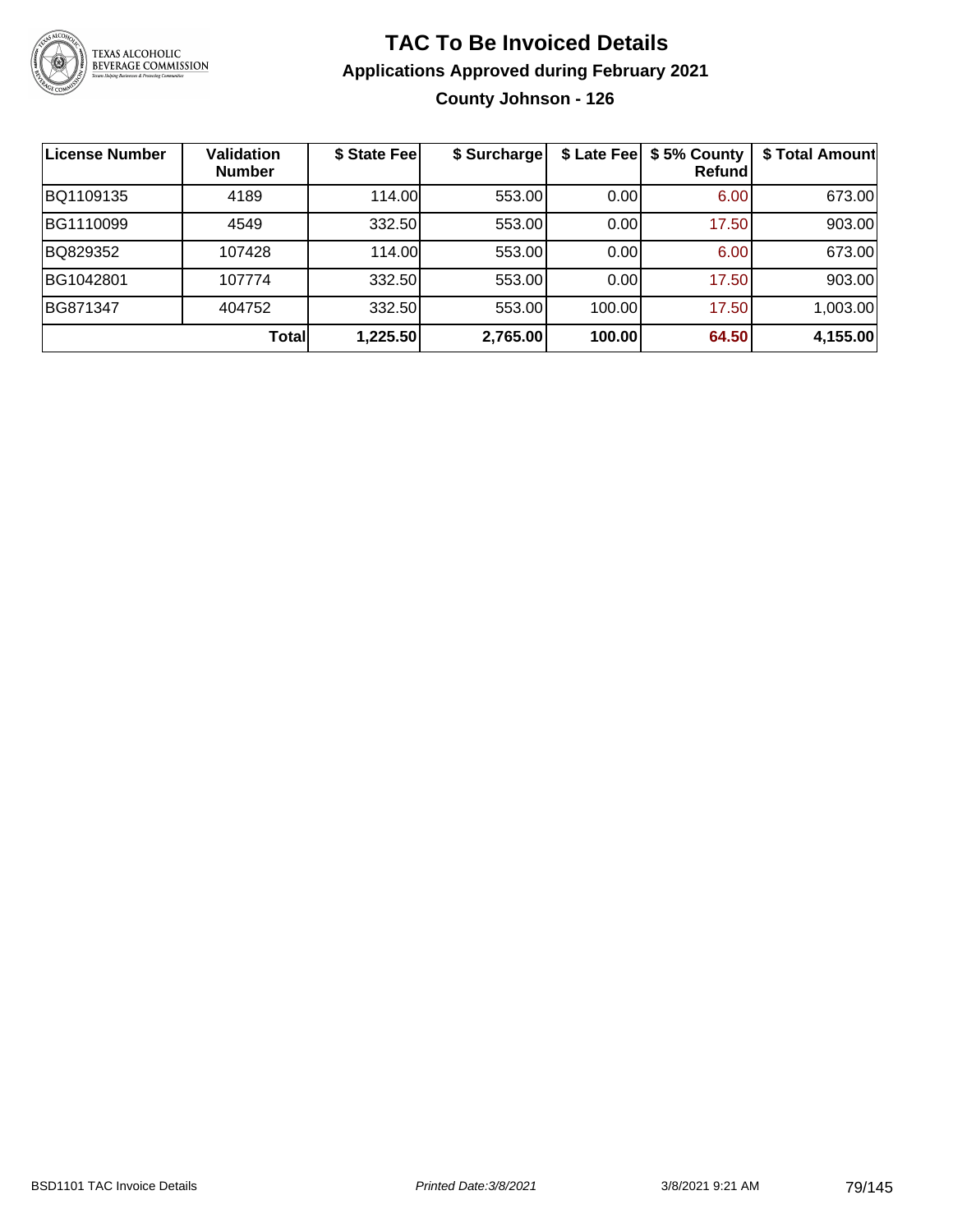

**County Jones - 127**

| License Number | Validation<br><b>Number</b> | \$ State Fee  | \$ Surcharge |      | Refundl |        |
|----------------|-----------------------------|---------------|--------------|------|---------|--------|
| BQ831177       | 108214                      | 114.00        | 553.00       | 0.00 | 6.00    | 673.00 |
|                | Totall                      | <b>114.00</b> | 553.00       | 0.00 | 6.00    | 673.00 |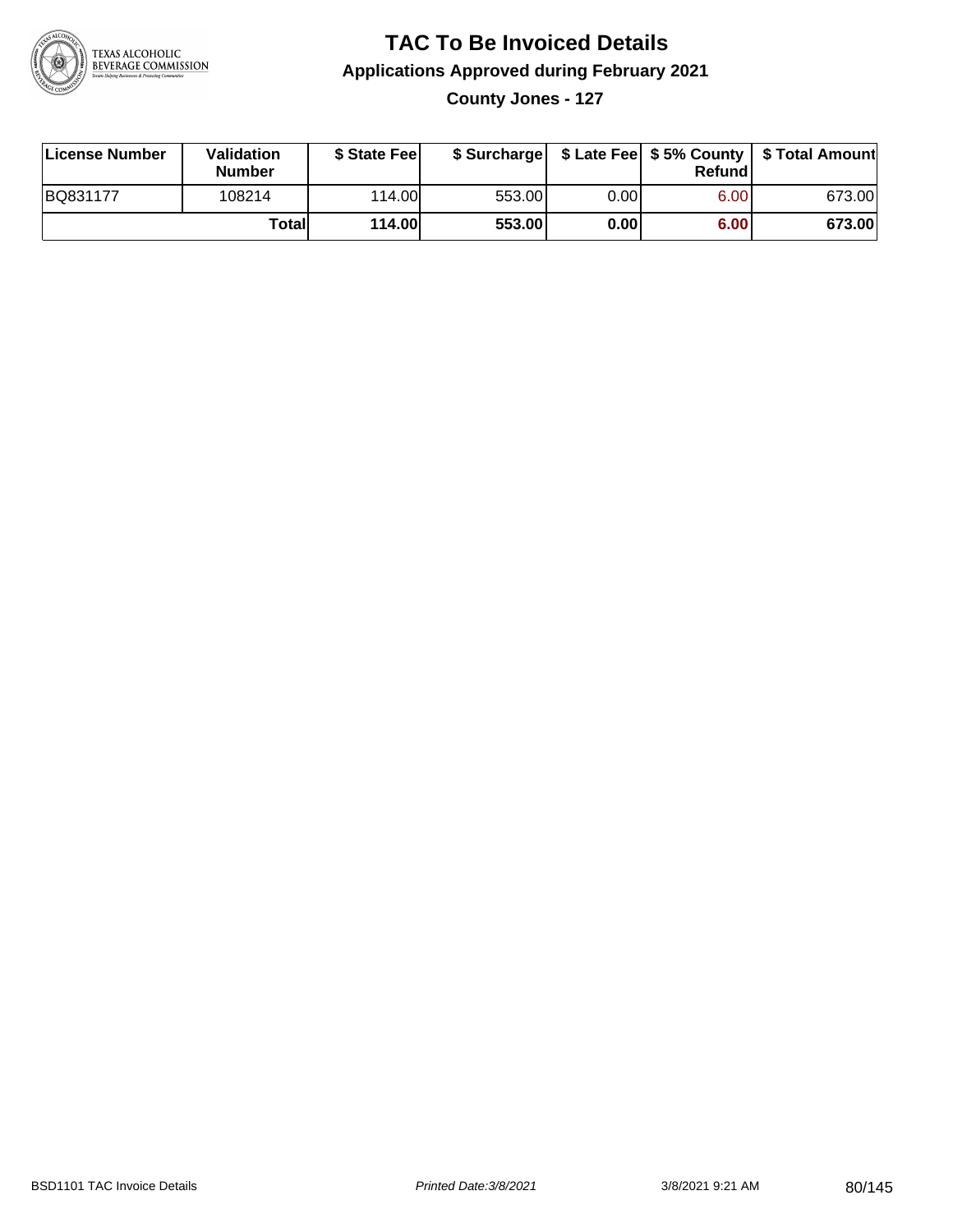

#### **TAC To Be Invoiced Details Applications Approved during February 2021 County Kaufman - 129**

| License Number | <b>Validation</b><br><b>Number</b> | \$ State Fee | \$ Surcharge |       | \$ Late Fee   \$5% County  <br><b>Refund</b> | \$ Total Amount |
|----------------|------------------------------------|--------------|--------------|-------|----------------------------------------------|-----------------|
| BQ897128       | 107572                             | 114.00       | 553.00       | 0.00  | 6.00                                         | 673.00          |
| BF968744       | 107687                             | 114.00       | 553.00       | 0.00  | 6.00                                         | 673.00          |
| BQ898232       | 107855                             | 114.00       | 553.00       | 0.001 | 6.00                                         | 673.00          |
| BG1042257      | 108800                             | 332.50       | 553.00       | 0.00  | 17.50                                        | 903.00          |
|                | <b>Total</b>                       | 674.50       | 2,212.00     | 0.00  | 35.50                                        | 2,922.00        |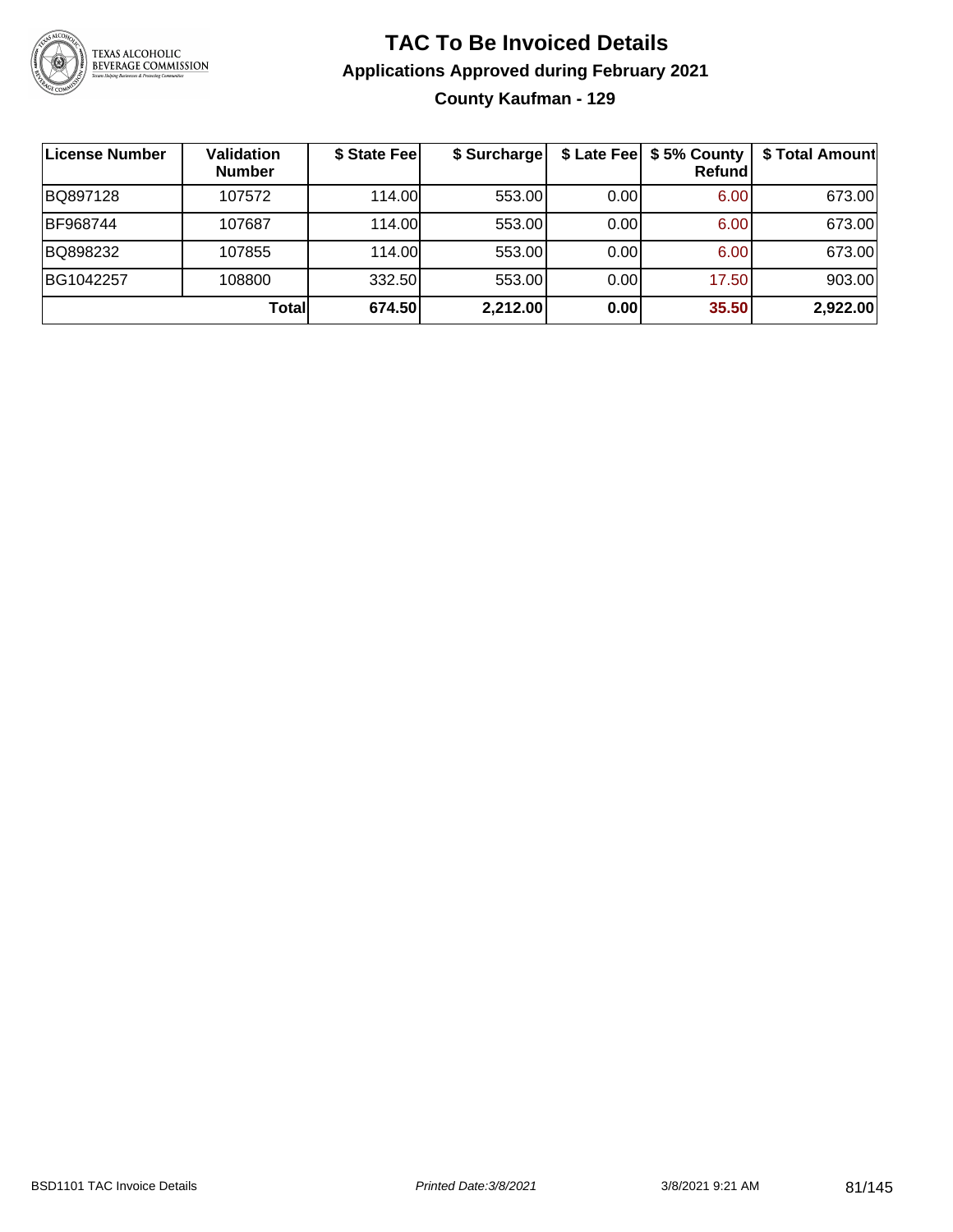

#### **TAC To Be Invoiced Details Applications Approved during February 2021 County Kendall - 130**

| License Number | Validation<br><b>Number</b> | \$ State Fee | \$ Surcharge |        | Refundl | \$ Late Fee   \$5% County   \$ Total Amount |
|----------------|-----------------------------|--------------|--------------|--------|---------|---------------------------------------------|
| BG1109683      | 3621                        | 332.50       | 553.00       | 0.001  | 17.50   | 903.00                                      |
| BG829210       | 109041                      | 332.50       | 553.00       | 0.00   | 17.50   | 903.00                                      |
| BG958998       | 502388                      | 332.50       | 553.00       | 100.00 | 17.50   | 1,003.00                                    |
|                | Totall                      | 997.50       | 1,659.00     | 100.00 | 52.50   | 2,809.00                                    |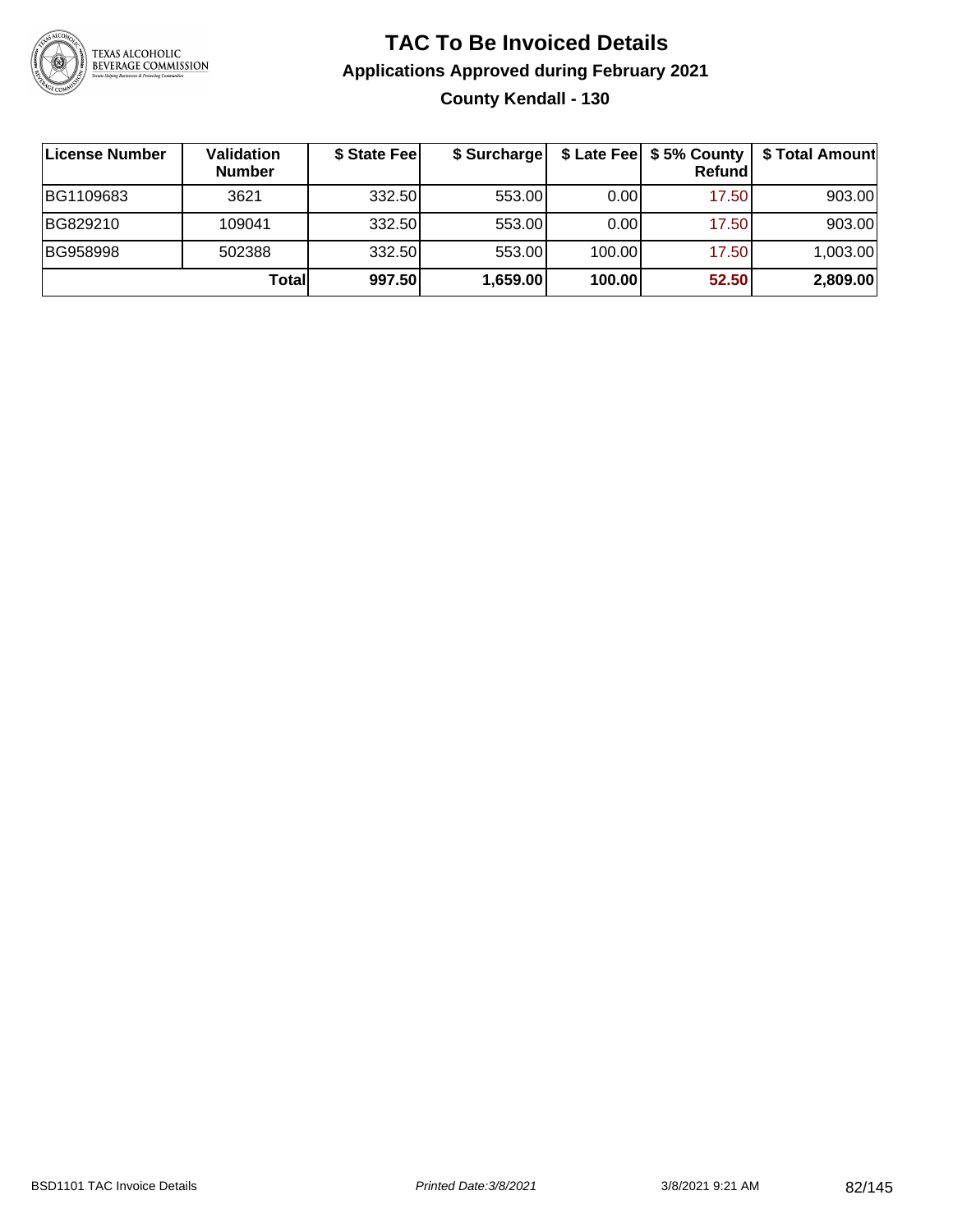

#### **TAC To Be Invoiced Details Applications Approved during February 2021 County Kerr - 133**

| License Number | <b>Validation</b><br><b>Number</b> | \$ State Fee | \$ Surcharge |      | \$ Late Fee   \$5% County<br><b>Refund</b> | \$ Total Amount |
|----------------|------------------------------------|--------------|--------------|------|--------------------------------------------|-----------------|
| BG1110439      | 3846                               | 332.50       | 553.00       | 0.00 | 17.50                                      | 903.00          |
| BE765158       | 108057                             | 285.00       | 553.00       | 0.00 | 15.00                                      | 853.00          |
| BG832114       | 108776                             | 332.50       | 553.00       | 0.00 | 17.50                                      | 903.00          |
| BE1045310      | 108927                             | 285.00       | 553.00       | 0.00 | 15.00                                      | 853.00          |
|                | Total                              | 1,235.00     | 2,212.00     | 0.00 | 65.00                                      | 3,512.00        |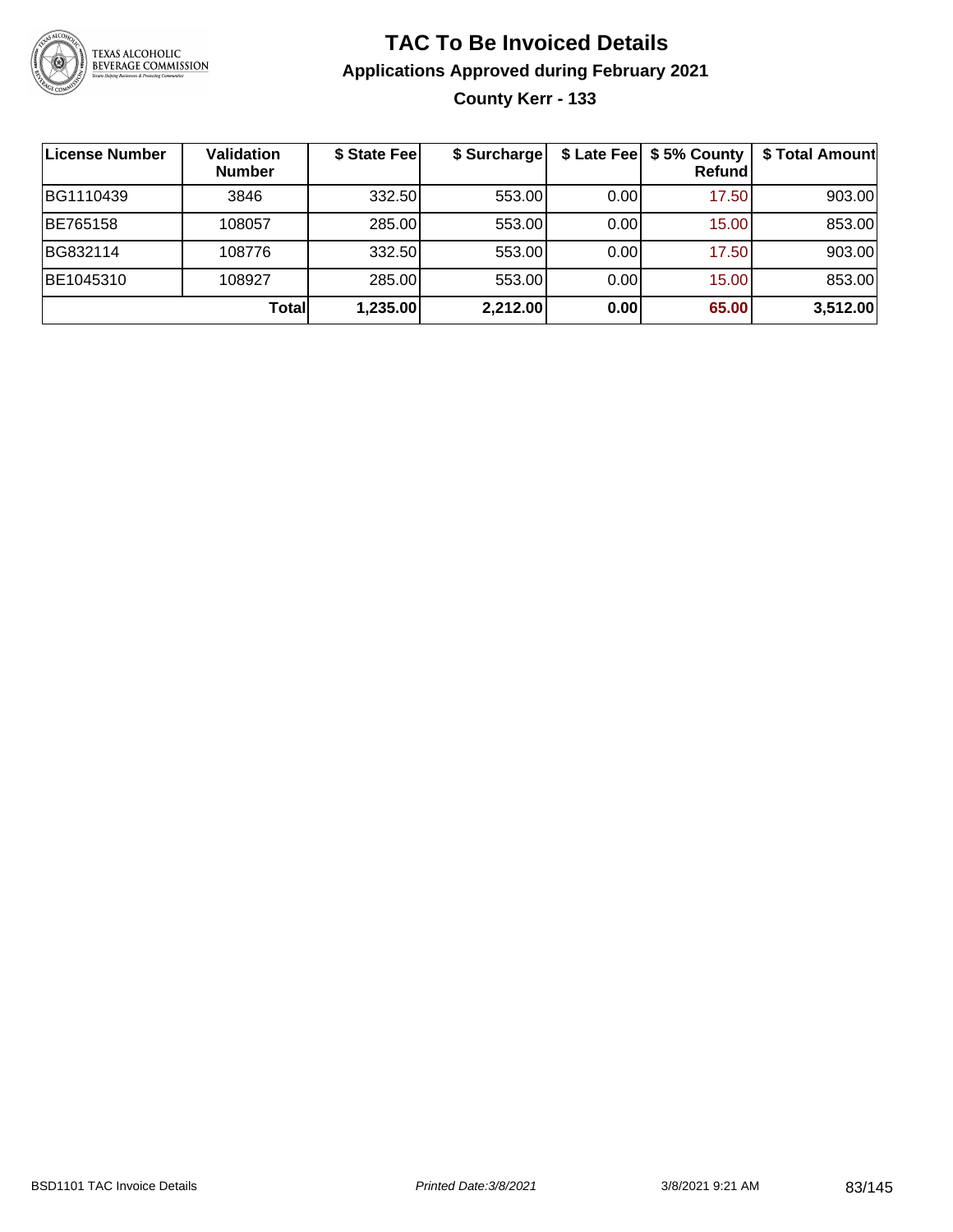

#### **TAC To Be Invoiced Details Applications Approved during February 2021 County Kleberg - 137**

| License Number | Validation<br><b>Number</b> | \$ State Fee  |        |      | Refundl | \$ Surcharge   \$ Late Fee   \$5% County   \$ Total Amount |
|----------------|-----------------------------|---------------|--------|------|---------|------------------------------------------------------------|
| BQ1109917      | 4804                        | 114.00L       | 553.00 | 0.00 | 6.00    | 673.00                                                     |
|                | Totall                      | <b>114.00</b> | 553.00 | 0.00 | 6.00    | 673.00                                                     |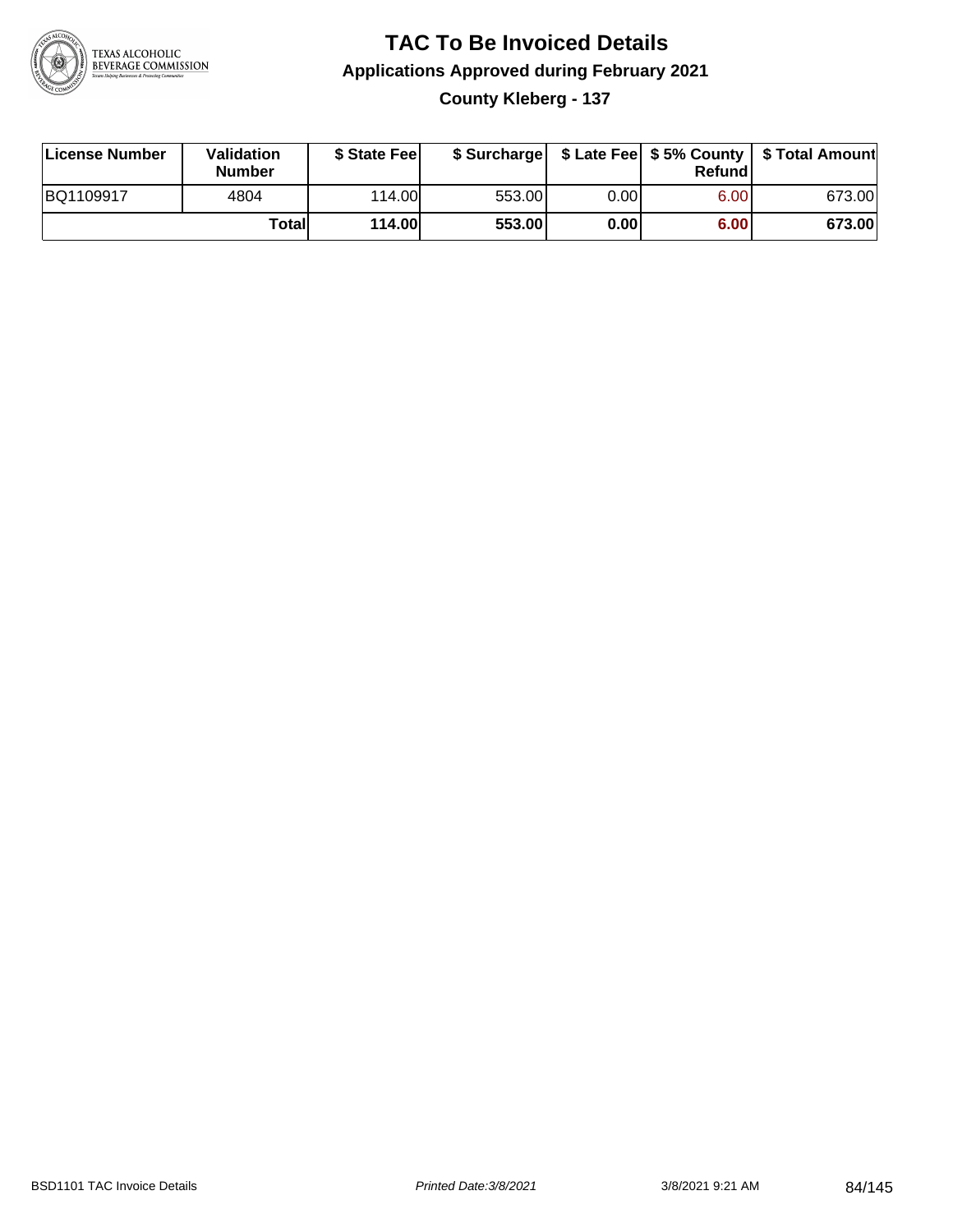

**County Lamar - 139**

| License Number | <b>Validation</b><br><b>Number</b> | \$ State Feel |        |      | Refundl | \$ Surcharge   \$ Late Fee   \$5% County   \$ Total Amount |
|----------------|------------------------------------|---------------|--------|------|---------|------------------------------------------------------------|
| BQ1044209      | 107281                             | 114.00L       | 553.00 | 0.00 | 6.00    | 673.00                                                     |
|                | Totall                             | <b>114.00</b> | 553.00 | 0.00 | 6.00    | 673.00                                                     |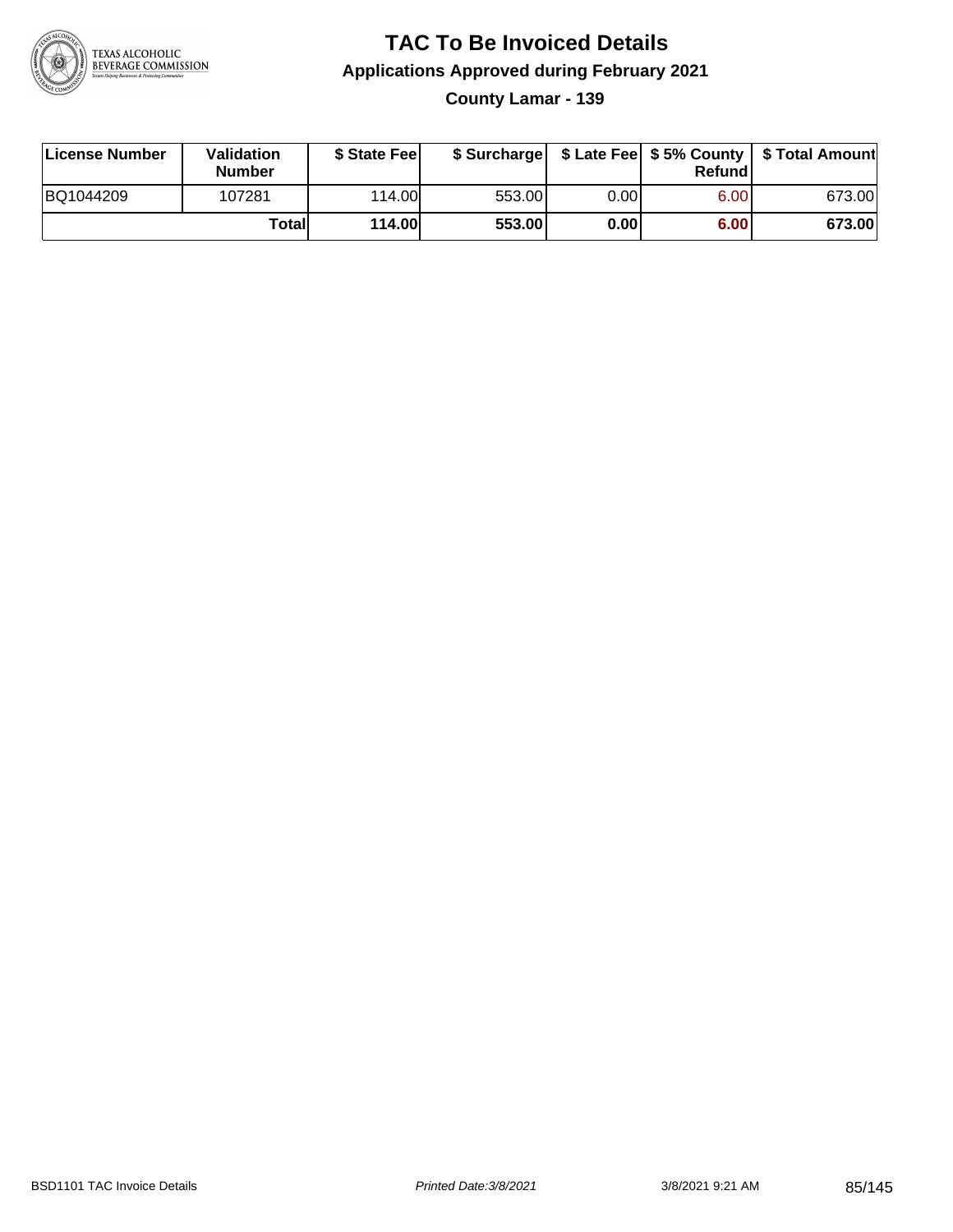

**County La Salle - 142**

| ∣License Number | <b>Validation</b><br><b>Number</b> | \$ State Fee |          |      | <b>Refund</b> | \$ Surcharge   \$ Late Fee   \$5% County   \$ Total Amount |
|-----------------|------------------------------------|--------------|----------|------|---------------|------------------------------------------------------------|
| BQ1109423       | 4336                               | 114.00L      | 553.00   | 0.00 | 6.00          | 673.00                                                     |
| BQ898295        | 110280                             | 114.00L      | 553.00   | 0.00 | 6.00          | 673.00                                                     |
|                 | Totall                             | 228.00       | 1,106.00 | 0.00 | 12.00         | 1,346.00                                                   |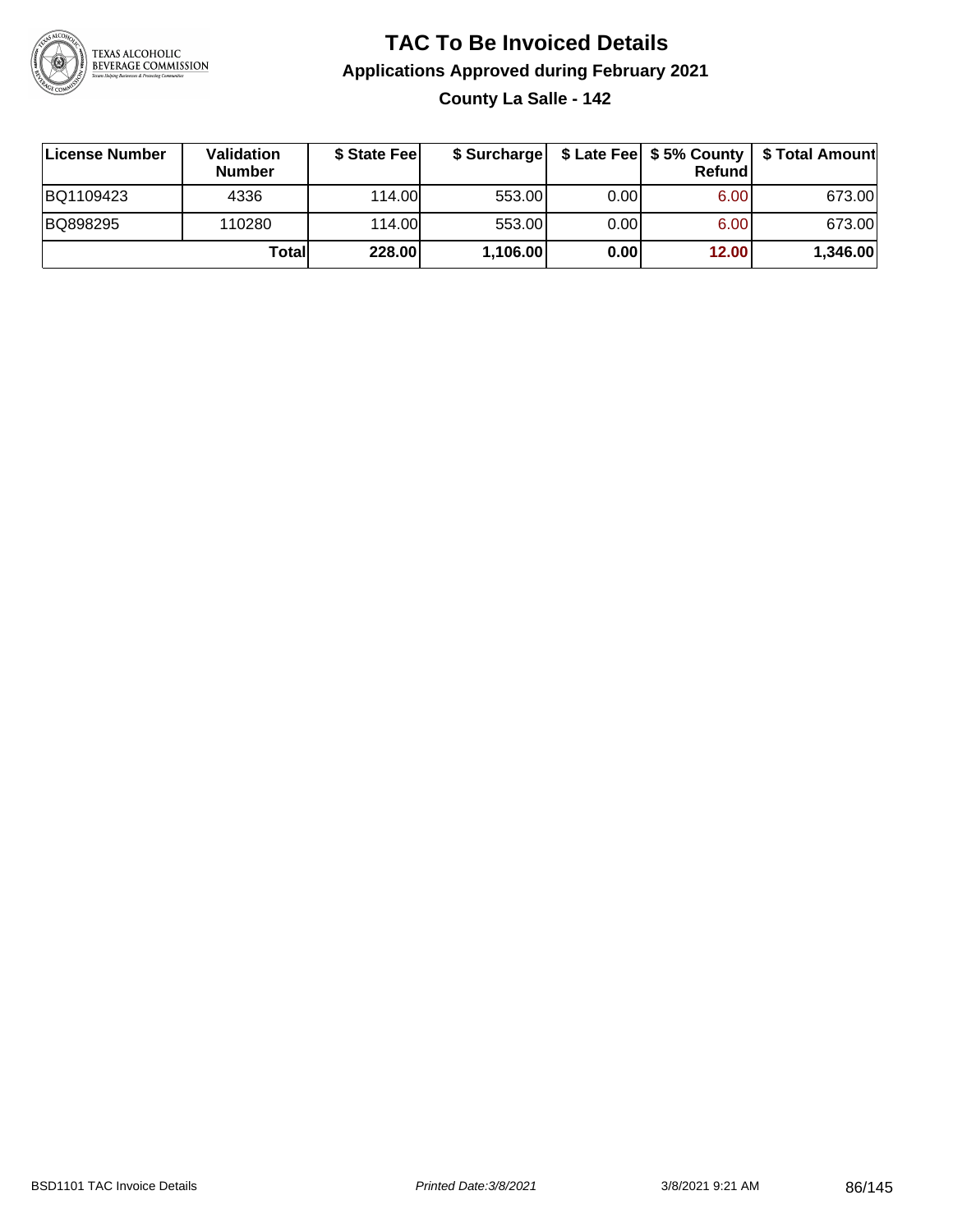

#### **TAC To Be Invoiced Details Applications Approved during February 2021 County Liberty - 146**

| <b>License Number</b> | <b>Validation</b><br><b>Number</b> | \$ State Fee | \$ Surcharge |      | \$ Late Fee   \$5% County<br>Refund | \$ Total Amount |
|-----------------------|------------------------------------|--------------|--------------|------|-------------------------------------|-----------------|
| BG1109358             | 2884                               | 332.50       | 553.00       | 0.00 | 17.50                               | 903.00          |
| BQ1043564             | 107082                             | 114.00       | 553.00       | 0.00 | 6.00                                | 673.00          |
| BQ1043563             | 107083                             | 114.00       | 553.00       | 0.00 | 6.00                                | 673.00          |
| BQ896560              | 107343                             | 114.00       | 553.00       | 0.00 | 6.00                                | 673.00          |
| BG767772              | 108689                             | 332.50       | 553.00       | 0.00 | 17.50                               | 903.00          |
|                       | Total                              | 1,007.00     | 2,765.00     | 0.00 | 53.00                               | 3,825.00        |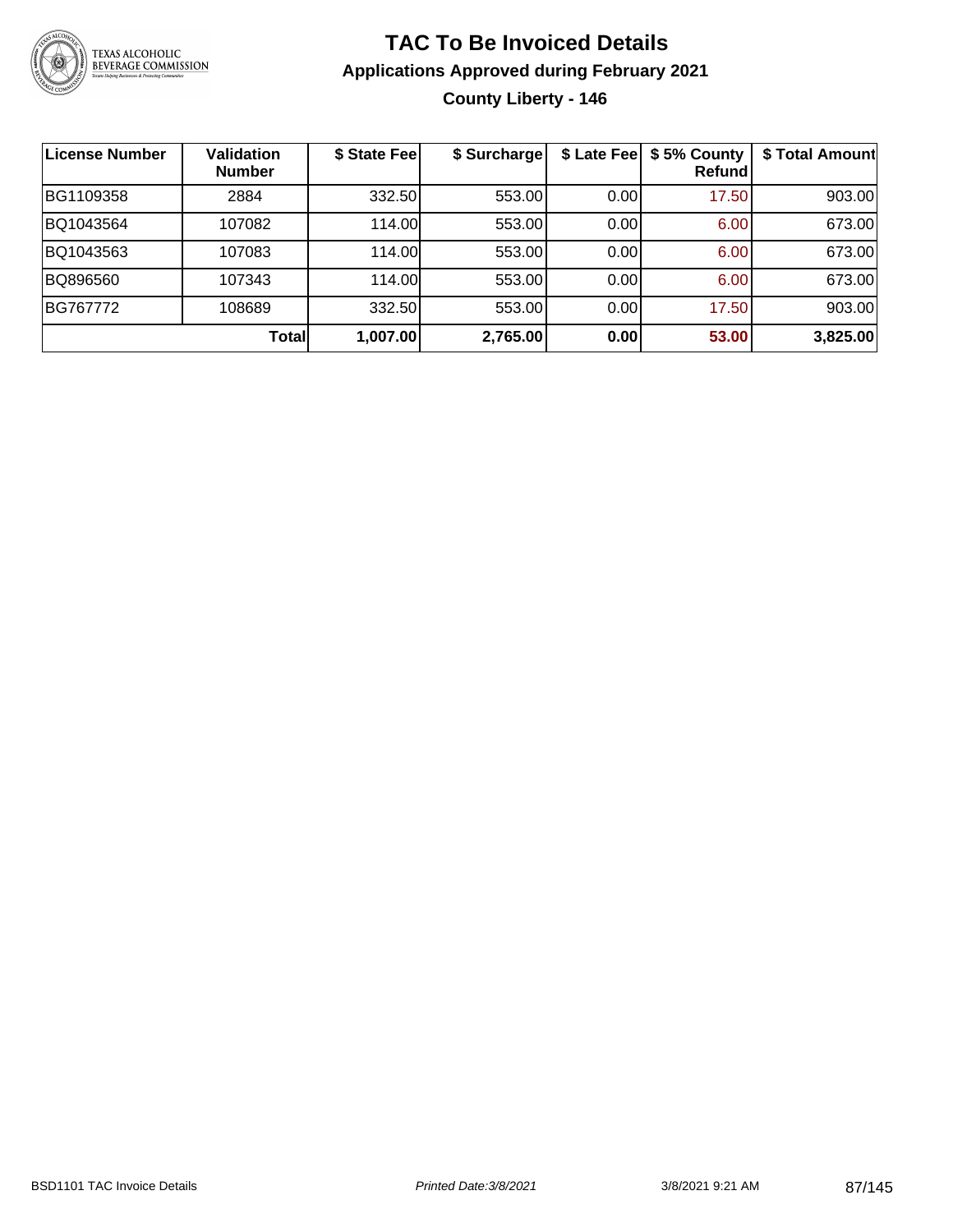

#### **TAC To Be Invoiced Details Applications Approved during February 2021 County Lubbock - 152**

| <b>License Number</b> | <b>Validation</b><br><b>Number</b> | \$ State Fee | \$ Surcharge | \$ Late Fee | \$5% County<br>Refundl | \$ Total Amount |
|-----------------------|------------------------------------|--------------|--------------|-------------|------------------------|-----------------|
| BF832526              | 108953                             | 114.00       | 553.00       | 0.00        | 6.00                   | 673.00          |
| BF1045229             | 109242                             | 114.00       | 553.00       | 0.00        | 6.00                   | 673.00          |
| BF767653              | 109303                             | 114.00       | 553.00       | 0.00        | 6.00                   | 673.00          |
| BQ896134              | 109511                             | 114.00       | 553.00       | 0.00        | 6.00                   | 673.00          |
| BG1043308             | 110328                             | 332.50       | 553.00       | 100.00      | 17.50                  | 1,003.00        |
| BL1043308             | 110328                             | 475.00       | 327.00       | 100.00      | 25.00                  | 927.00          |
|                       | <b>Total</b>                       | 1,263.50     | 3,092.00     | 200.00      | 66.50                  | 4,622.00        |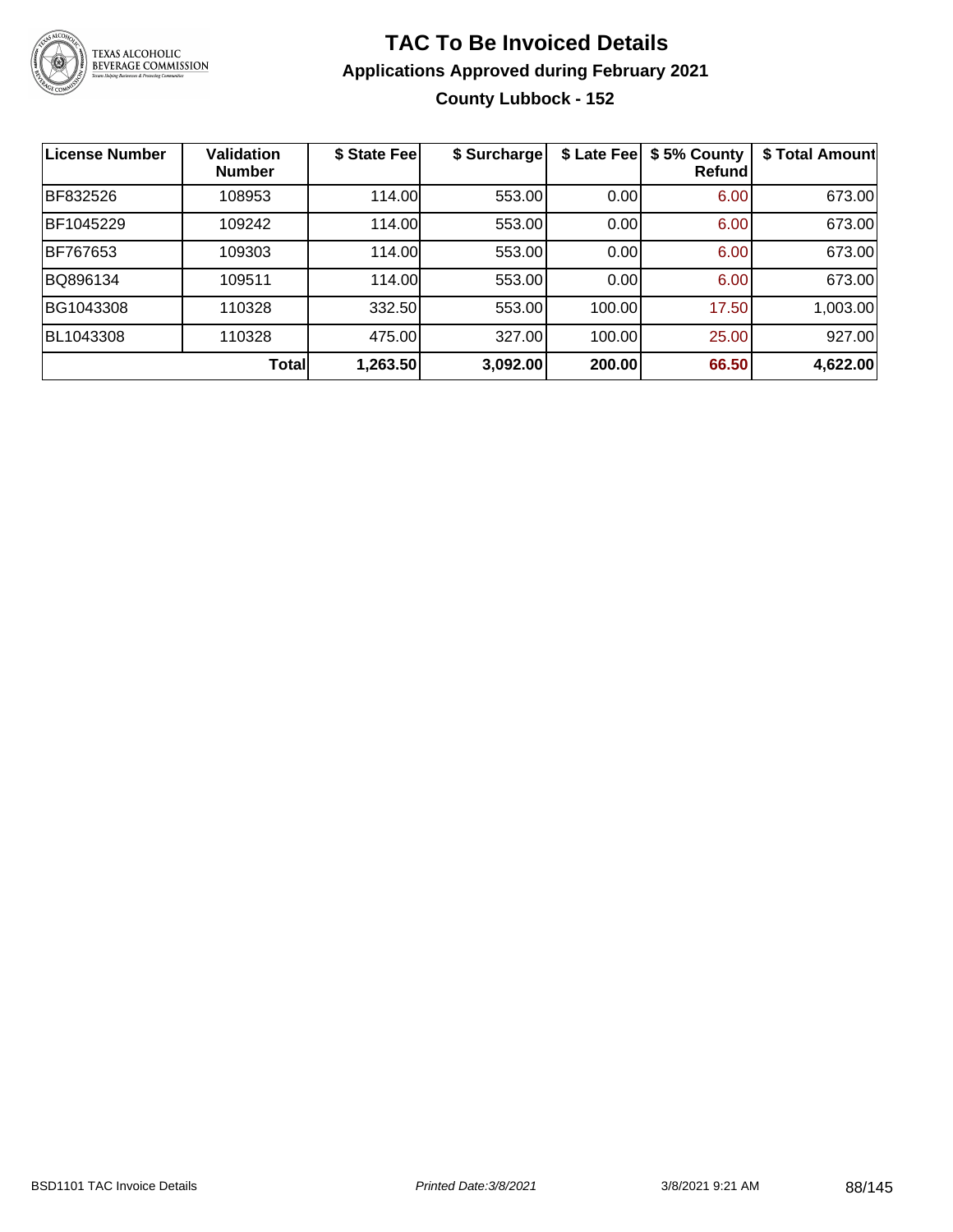

#### **TAC To Be Invoiced Details Applications Approved during February 2021 County Lynn - 153**

| License Number | Validation<br><b>Number</b> | \$ State Fee  |        |      | Refund | \$ Surcharge   \$ Late Fee   \$5% County   \$ Total Amount |
|----------------|-----------------------------|---------------|--------|------|--------|------------------------------------------------------------|
| BQ830685       | 109932                      | 114.00        | 553.00 | 0.00 | 6.00   | 673.00                                                     |
|                | Totall                      | <b>114.00</b> | 553.00 | 0.00 | 6.00   | 673.00                                                     |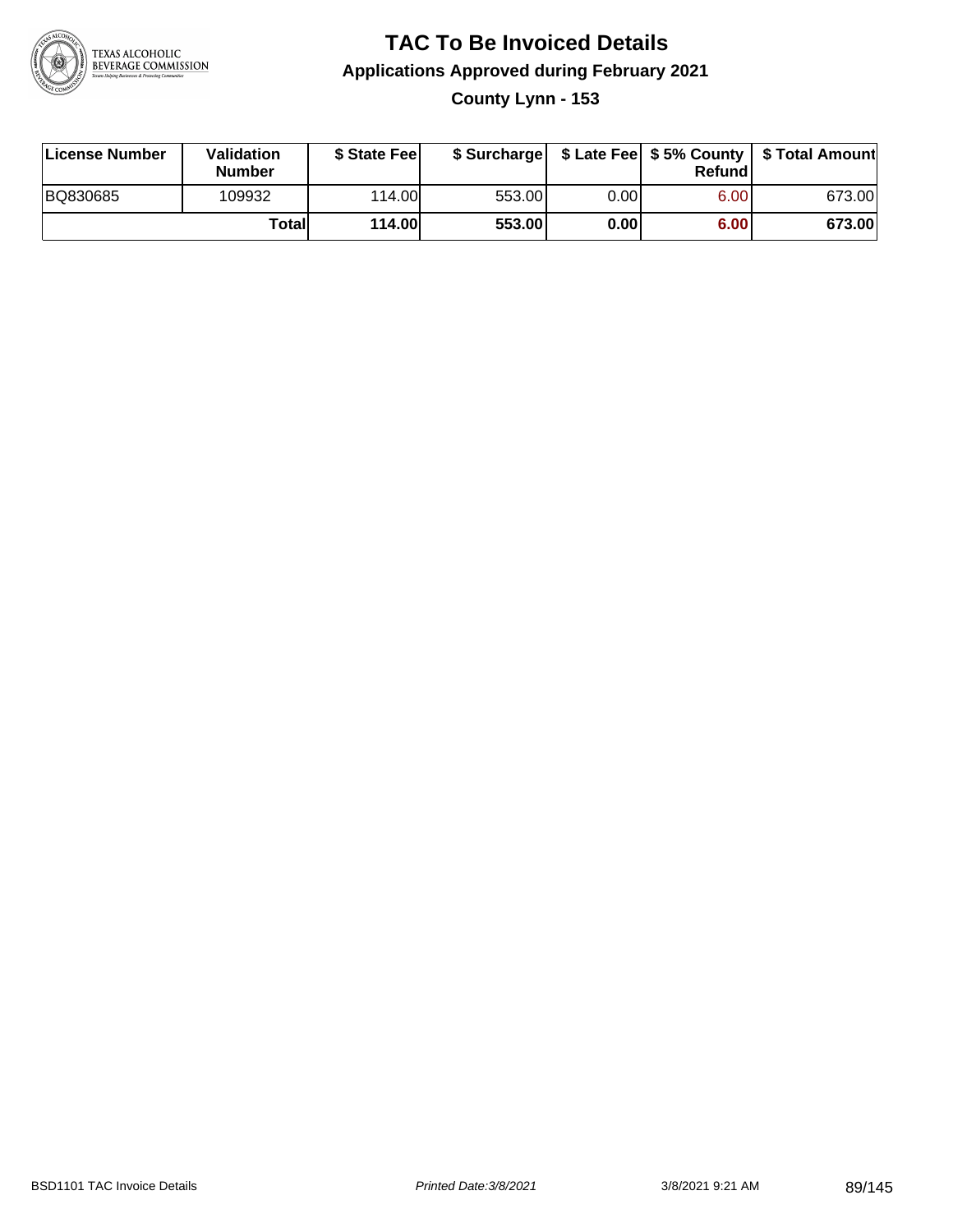

TEXAS ALCOHOLIC<br>BEVERAGE COMMISSION

#### **TAC To Be Invoiced Details Applications Approved during February 2021 County McLennan - 155**

| <b>License Number</b> | <b>Validation</b><br><b>Number</b> | \$ State Fee | \$ Surcharge |      | \$ Late Fee   \$5% County<br><b>Refund</b> | \$ Total Amount |
|-----------------------|------------------------------------|--------------|--------------|------|--------------------------------------------|-----------------|
| BG1110240             | 3574                               | 332.50       | 553.00       | 0.00 | 17.50                                      | 903.00          |
| BQ1110229             | 3816                               | 114.00       | 553.00       | 0.00 | 6.00                                       | 673.00          |
| BF1110208             | 4614                               | 114.00       | 553.00       | 0.00 | 6.00                                       | 673.00          |
| BG1109170             | 4744                               | 332.50       | 553.00       | 0.00 | 17.50                                      | 903.00          |
| BQ1037708             | 104125                             | 114.00       | 553.00       | 0.00 | 6.00                                       | 673.00          |
| BF1043598             | 107157                             | 114.00       | 553.00       | 0.00 | 6.00                                       | 673.00          |
| BF1042077             | 107205                             | 114.00       | 553.00       | 0.00 | 6.00                                       | 673.00          |
| BQ1044445             | 107933                             | 114.00       | 553.00       | 0.00 | 6.00                                       | 673.00          |
| BQ897254              | 107985                             | 114.00       | 553.00       | 0.00 | 6.00                                       | 673.00          |
| BG1044475             | 108075                             | 332.50       | 553.00       | 0.00 | 17.50                                      | 903.00          |
| BP1044475             | 108075                             | 950.00       | 426.00       | 0.00 | 50.00                                      | 1,426.00        |
| BQ972723              | 108111                             | 114.00       | 553.00       | 0.00 | 6.00                                       | 673.00          |
| BF1043995             | 109020                             | 114.00       | 553.00       | 0.00 | 6.00                                       | 673.00          |
| BQ972653              | 109034                             | 114.00       | 553.00       | 0.00 | 6.00                                       | 673.00          |
| BG1109727             | 504231                             | 332.50       | 553.00       | 0.00 | 17.50                                      | 903.00          |
| BQ828827              | 505657                             | 114.00       | 553.00       | 0.00 | 6.00                                       | 673.00          |
| BG1042932             | 505794                             | 332.50       | 553.00       | 0.00 | 17.50                                      | 903.00          |
| BG1042925             | 506039                             | 332.50       | 553.00       | 0.00 | 17.50                                      | 903.00          |
|                       | <b>Total</b>                       | 4,199.00     | 9,827.00     | 0.00 | 221.00                                     | 14,247.00       |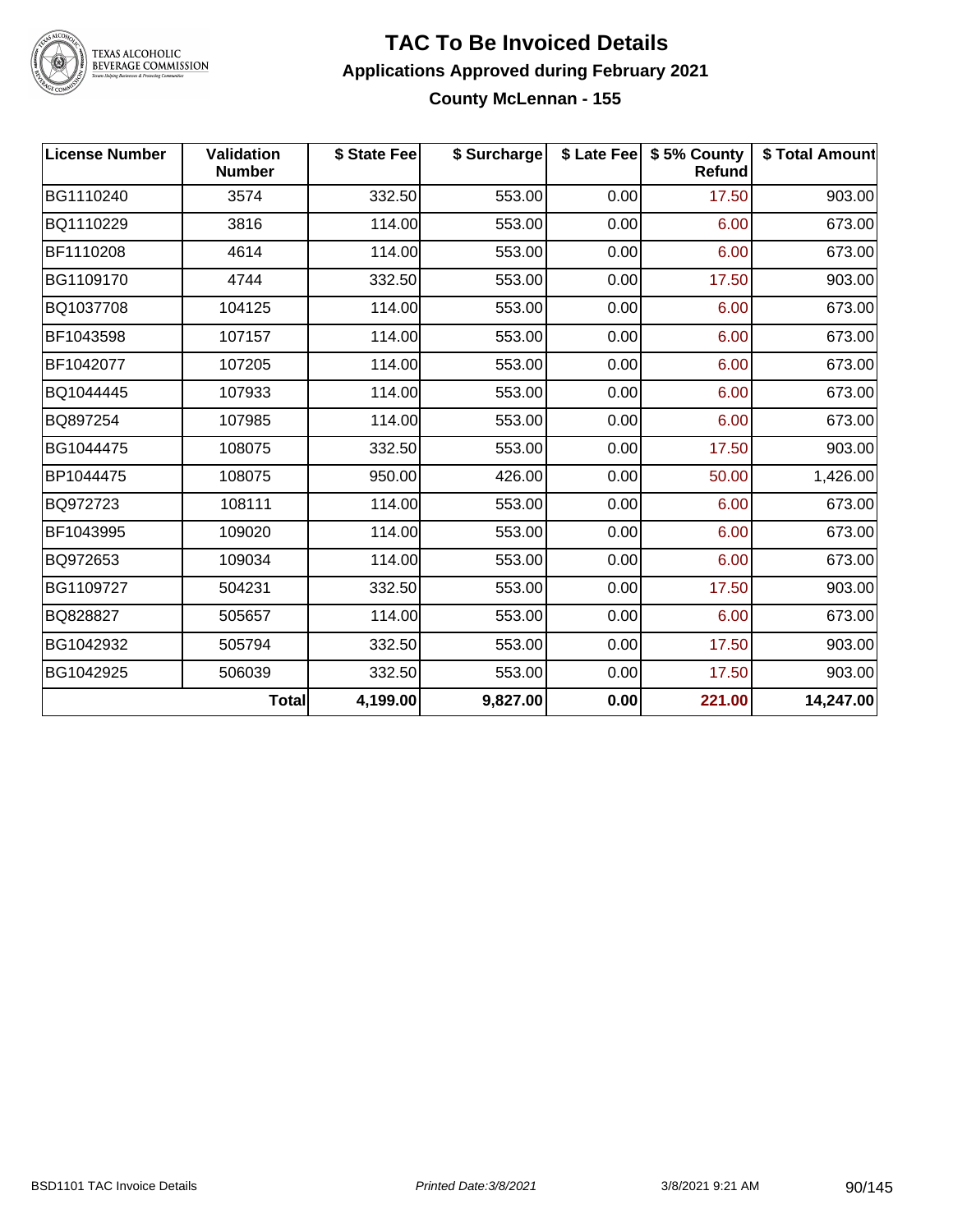

#### **TAC To Be Invoiced Details Applications Approved during February 2021 County Marion - 158**

| License Number | Validation<br><b>Number</b> | \$ State Fee |        |       | Refundl | \$ Surcharge   \$ Late Fee   \$5% County   \$ Total Amount |
|----------------|-----------------------------|--------------|--------|-------|---------|------------------------------------------------------------|
| BQ898136       | 109960                      | 114.00       | 553.00 | 0.00  | 6.00    | 673.00                                                     |
|                | Totall                      | 114.00       | 553.00 | 0.001 | 6.00    | 673.00                                                     |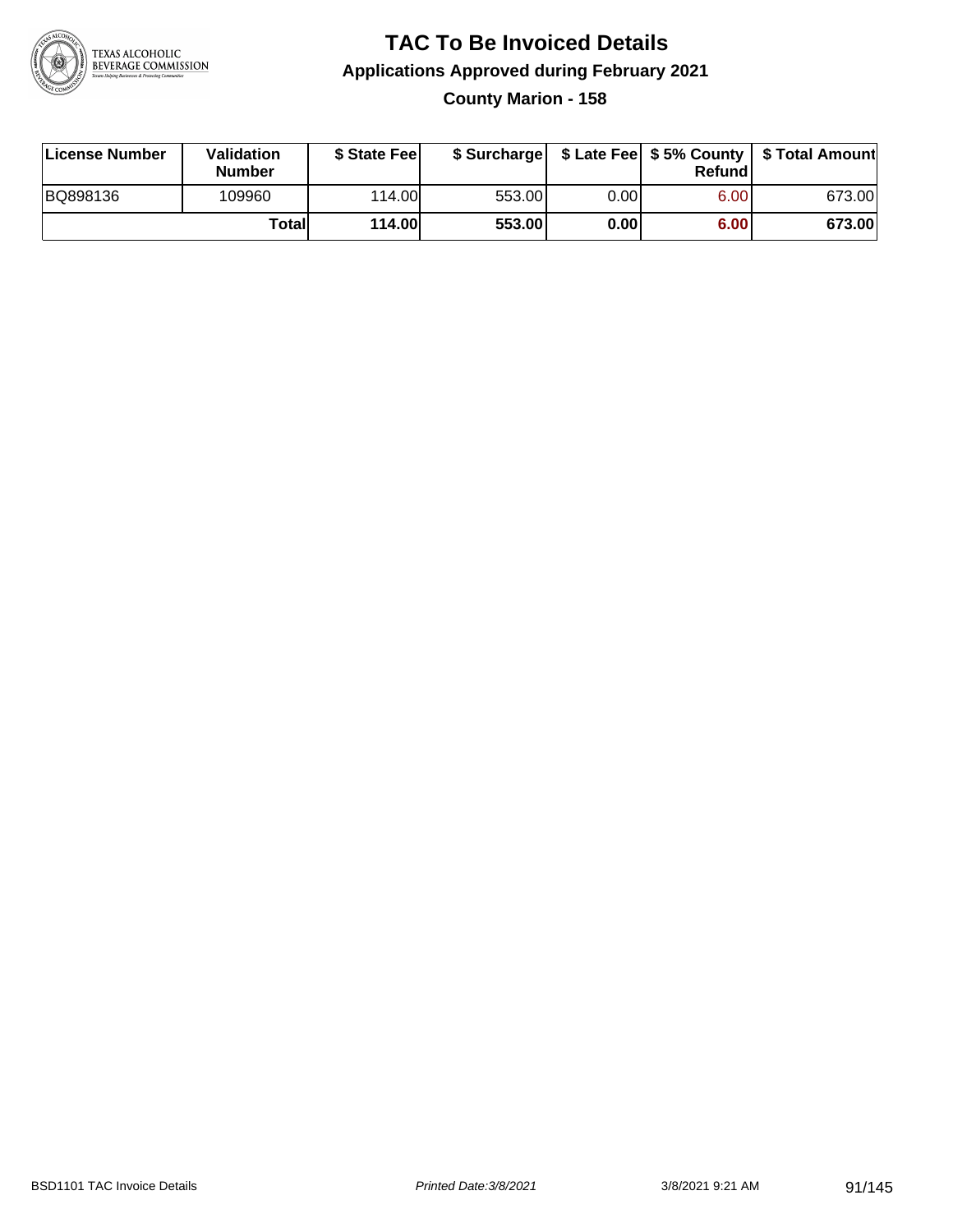

**County Martin - 159**

| License Number | Validation<br><b>Number</b> | \$ State Fee  | \$ Surcharge |      | Refundl | \$ Late Fee   \$5% County   \$ Total Amount |
|----------------|-----------------------------|---------------|--------------|------|---------|---------------------------------------------|
| BQ1044974      | 109932                      | 114.00        | 553.00       | 0.00 | 6.00    | 673.00                                      |
|                | Totall                      | <b>114.00</b> | 553.00       | 0.00 | 6.00    | 673.00                                      |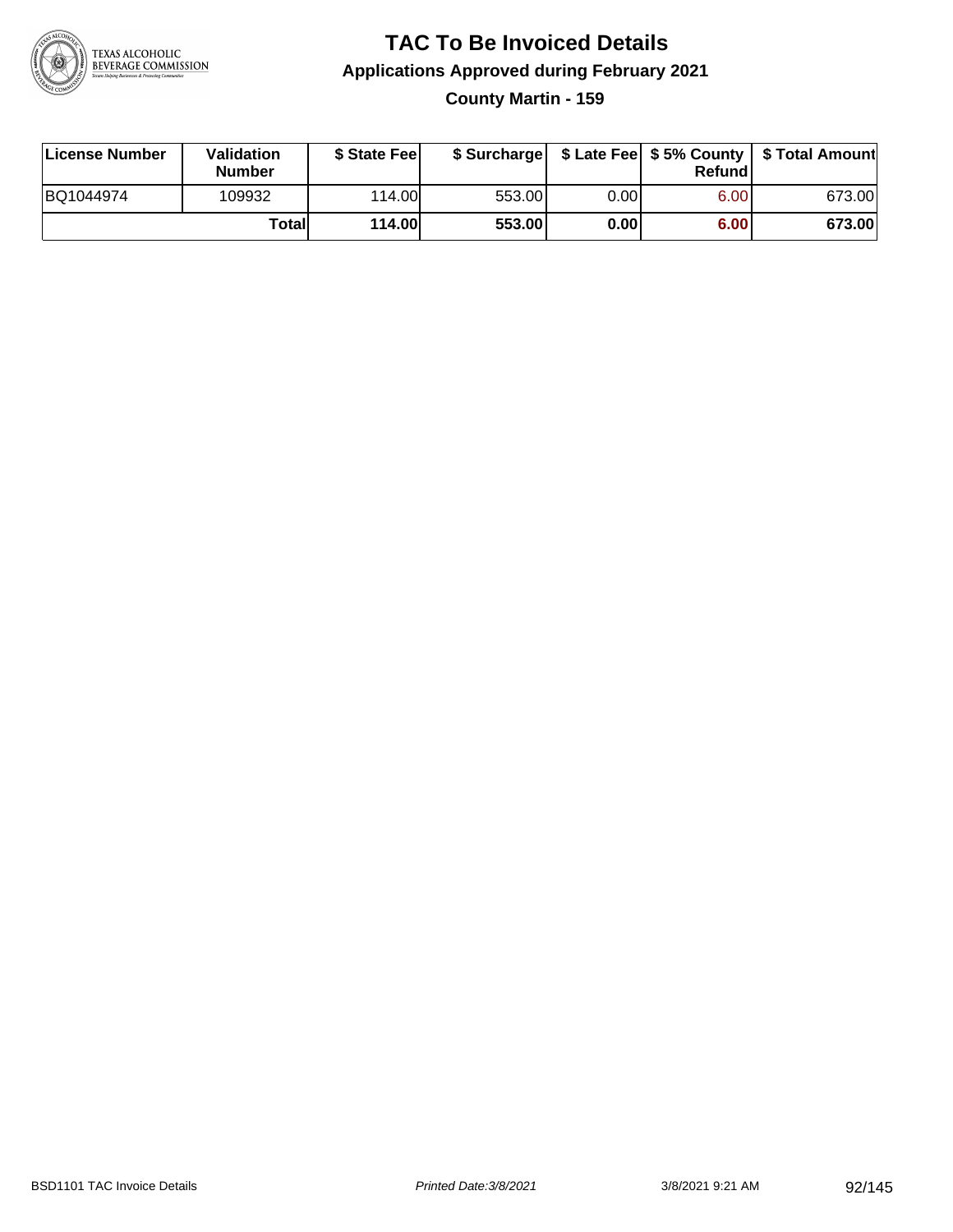

#### **TAC To Be Invoiced Details Applications Approved during February 2021 County Medina - 163**

| License Number | <b>Validation</b><br><b>Number</b> | \$ State Fee |        |       | Refundl | \$ Surcharge   \$ Late Fee   \$5% County   \$ Total Amount |
|----------------|------------------------------------|--------------|--------|-------|---------|------------------------------------------------------------|
| BG768267       | 111798                             | 332.50       | 553.00 | 0.00I | 17.50   | 903.00                                                     |
|                | Totall                             | 332.50       | 553.00 | 0.00  | 17.50   | 903.00                                                     |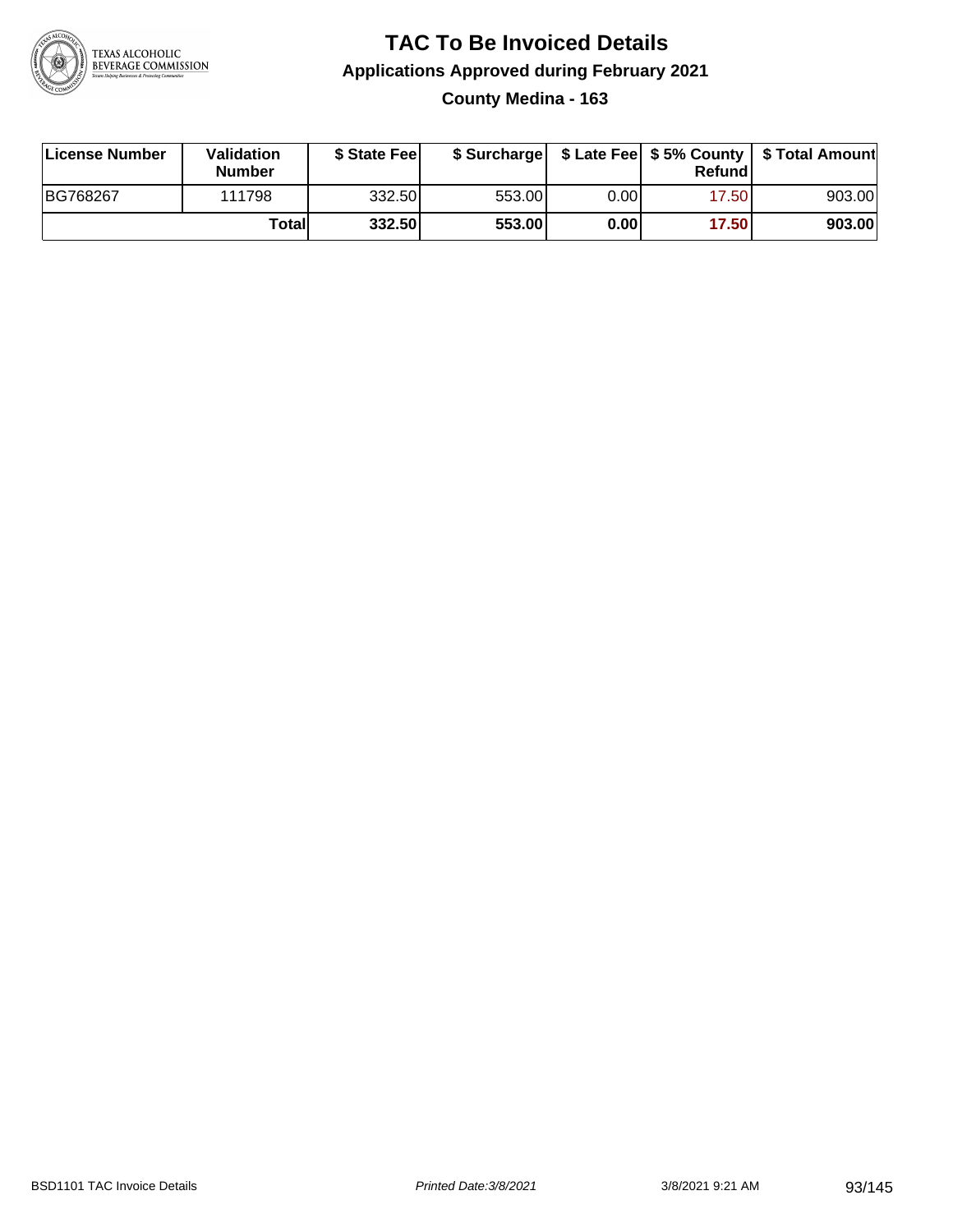

#### **TAC To Be Invoiced Details Applications Approved during February 2021 County Midland - 165**

| License Number | <b>Validation</b><br><b>Number</b> | \$ State Feel |        |       | Refund | \$ Surcharge   \$ Late Fee   \$5% County   \$ Total Amount |
|----------------|------------------------------------|---------------|--------|-------|--------|------------------------------------------------------------|
| BG1037398      | 505887                             | 332.50        | 553.00 | 0.001 | 17.50  | 903.00                                                     |
|                | Totall                             | 332.50        | 553.00 | 0.00  | 17.50  | 903.00                                                     |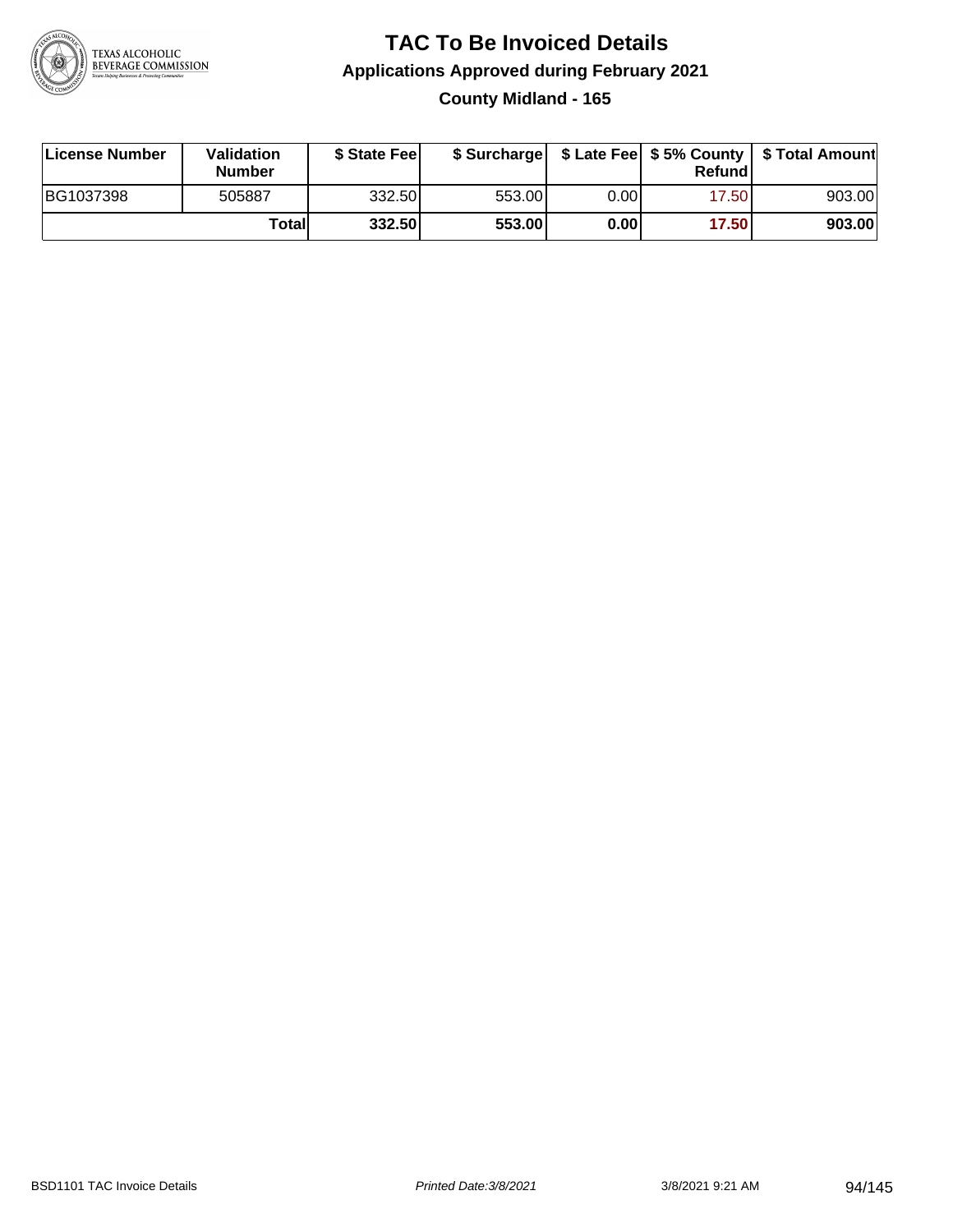

#### **TAC To Be Invoiced Details Applications Approved during February 2021 County Montague - 169**

| License Number | <b>Validation</b><br><b>Number</b> | \$ State Fee | \$ Surcharge |       | \$ Late Fee   \$5% County  <br><b>Refund</b> | \$ Total Amount |
|----------------|------------------------------------|--------------|--------------|-------|----------------------------------------------|-----------------|
| BG1108200      | 4025                               | 332.50       | 553.00       | 0.00  | 17.50                                        | 903.00          |
| BG1042519      | 107749                             | 332.50       | 553.00       | 0.00  | 17.50                                        | 903.00          |
| BP1042519      | 107749                             | 950.00       | 426.00       | 0.001 | 50.00                                        | 1,426.00        |
| BQ762527       | 506152                             | 114.00       | 553.00       | 0.00  | 6.00                                         | 673.00          |
|                | <b>Total</b>                       | 1,729.00     | 2,085.00     | 0.00  | 91.00                                        | 3,905.00        |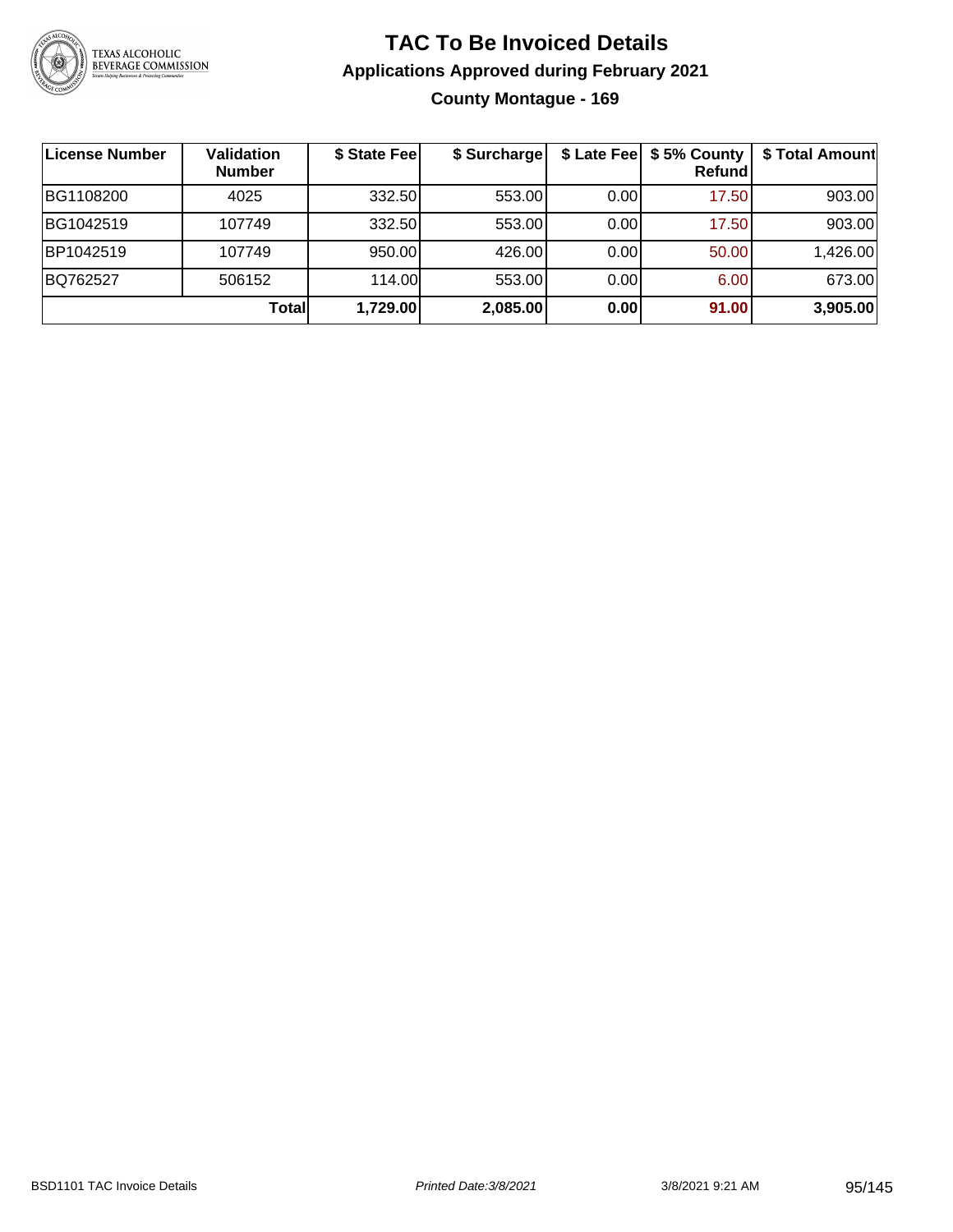

### TEXAS ALCOHOLIC<br>BEVERAGE COMMISSION

#### **TAC To Be Invoiced Details Applications Approved during February 2021 County Montgomery - 170**

| <b>License Number</b> | <b>Validation</b><br><b>Number</b> | \$ State Fee | \$ Surcharge |      | \$ Late Fee   \$5% County<br><b>Refund</b> | \$ Total Amount |
|-----------------------|------------------------------------|--------------|--------------|------|--------------------------------------------|-----------------|
| BG1108762             | 4048                               | 332.50       | 553.00       | 0.00 | 17.50                                      | 903.00          |
| BP1108762             | 4048                               | 950.00       | 426.00       | 0.00 | 50.00                                      | 1,426.00        |
| BG1109181             | 4088                               | 332.50       | 553.00       | 0.00 | 17.50                                      | 903.00          |
| BQ1110057             | 4567                               | 114.00       | 553.00       | 0.00 | 6.00                                       | 673.00          |
| BQ965651              | 105614                             | 114.00       | 553.00       | 0.00 | 6.00                                       | 673.00          |
| BG829575              | 106973                             | 332.50       | 553.00       | 0.00 | 17.50                                      | 903.00          |
| BQ830340              | 107033                             | 114.00       | 553.00       | 0.00 | 6.00                                       | 673.00          |
| BG765970              | 107258                             | 332.50       | 553.00       | 0.00 | 17.50                                      | 903.00          |
| BQ829473              | 107459                             | 114.00       | 553.00       | 0.00 | 6.00                                       | 673.00          |
| BQ897521              | 107599                             | 114.00       | 553.00       | 0.00 | 6.00                                       | 673.00          |
| BQ897523              | 107599                             | 114.00       | 553.00       | 0.00 | 6.00                                       | 673.00          |
| BQ1044158             | 107868                             | 114.00       | 553.00       | 0.00 | 6.00                                       | 673.00          |
| BF972056              | 108769                             | 114.00       | 553.00       | 0.00 | 6.00                                       | 673.00          |
| BQ973042              | 108801                             | 114.00       | 553.00       | 0.00 | 6.00                                       | 673.00          |
| BQ966500              | 505110                             | 114.00       | 553.00       | 0.00 | 6.00                                       | 673.00          |
| BG1039646             | 505242                             | 332.50       | 553.00       | 0.00 | 17.50                                      | 903.00          |
|                       | Total                              | 3,752.50     | 8,721.00     | 0.00 | 197.50                                     | 12,671.00       |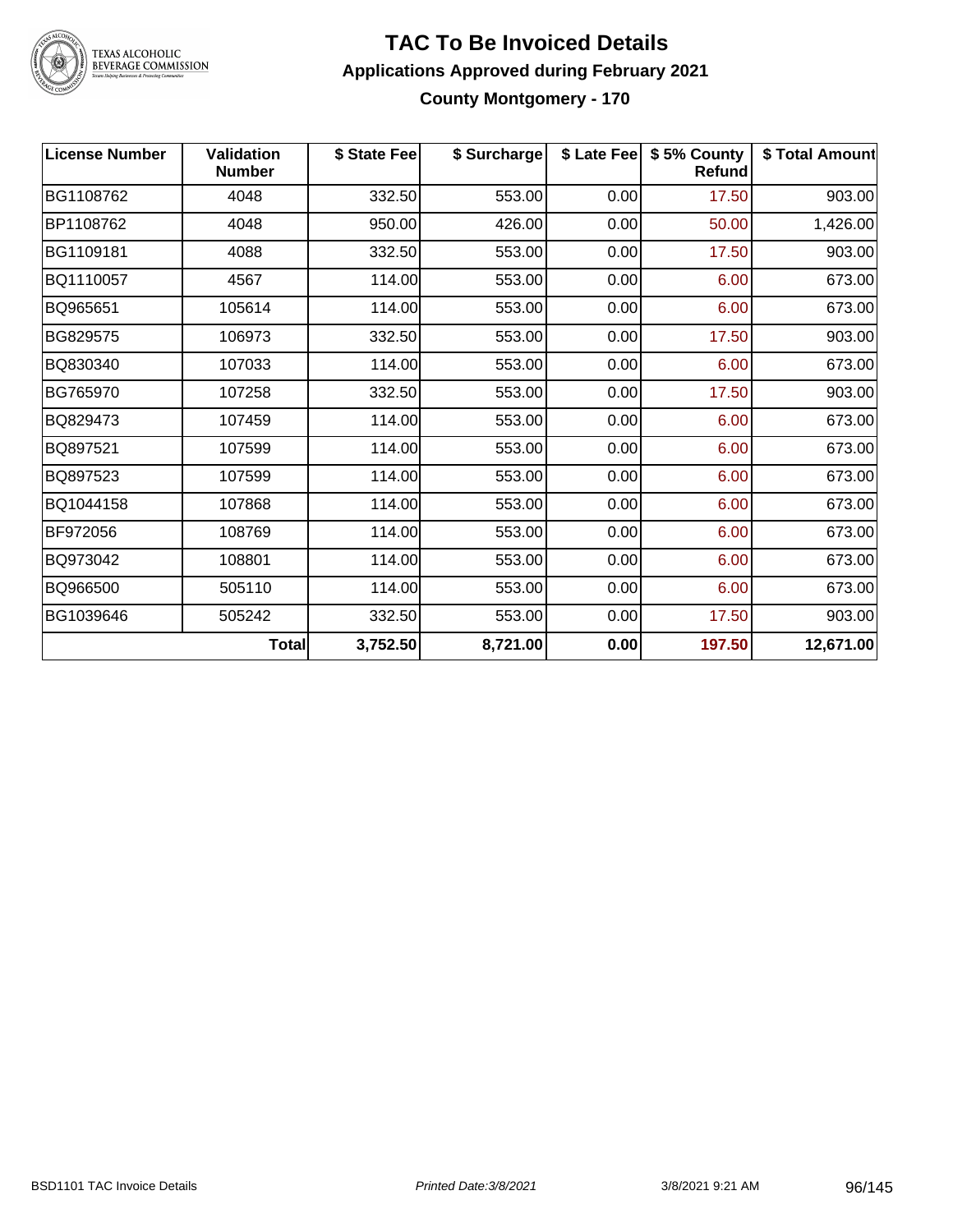

**County Moore - 171**

| ∣License Number  | Validation<br><b>Number</b> | \$ State Fee |          |       | Refundl | \$ Surcharge   \$ Late Fee   \$5% County   \$ Total Amount |
|------------------|-----------------------------|--------------|----------|-------|---------|------------------------------------------------------------|
| BG971834         | 110802                      | 332.50       | 553.00   | 0.001 | 17.50   | 903.00                                                     |
| <b>BF1043491</b> | 506644                      | 114.00       | 553.00   | 0.00  | 6.00    | 673.00                                                     |
|                  | Totall                      | 446.50       | 1,106.00 | 0.00  | 23.50   | 1,576.00                                                   |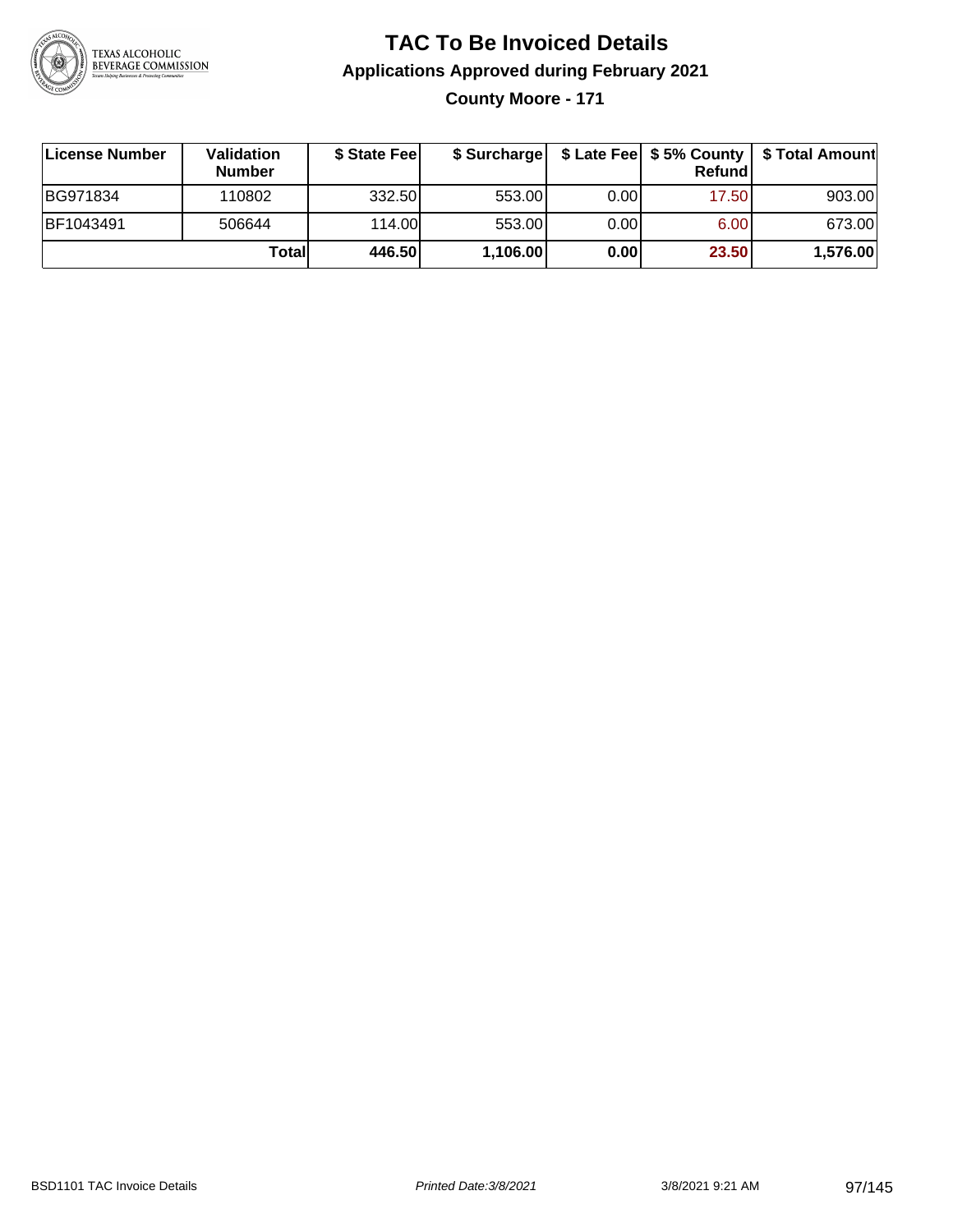

**County Nacogdoches - 174**

| License Number | <b>Validation</b><br><b>Number</b> | \$ State Fee | \$ Surcharge |      | \$ Late Fee   \$5% County<br>Refundl | \$ Total Amount |
|----------------|------------------------------------|--------------|--------------|------|--------------------------------------|-----------------|
| BQ1043375      | 106811                             | 114.00       | 553.00       | 0.00 | 6.00                                 | 673.00          |
| BF895957       | 107513                             | 114.00L      | 553.00       | 0.00 | 6.00                                 | 673.00          |
| BQ1044650      | 107714                             | 114.00L      | 553.00       | 0.00 | 6.00                                 | 673.00          |
| BF831975       | 108453                             | 114.00       | 553.00       | 0.00 | 6.00                                 | 673.00          |
| BQ1044063      | 108540                             | 114.00L      | 553.00       | 0.00 | 6.00                                 | 673.00          |
|                | <b>Total</b>                       | 570.00       | 2,765.00     | 0.00 | 30.00                                | 3,365.00        |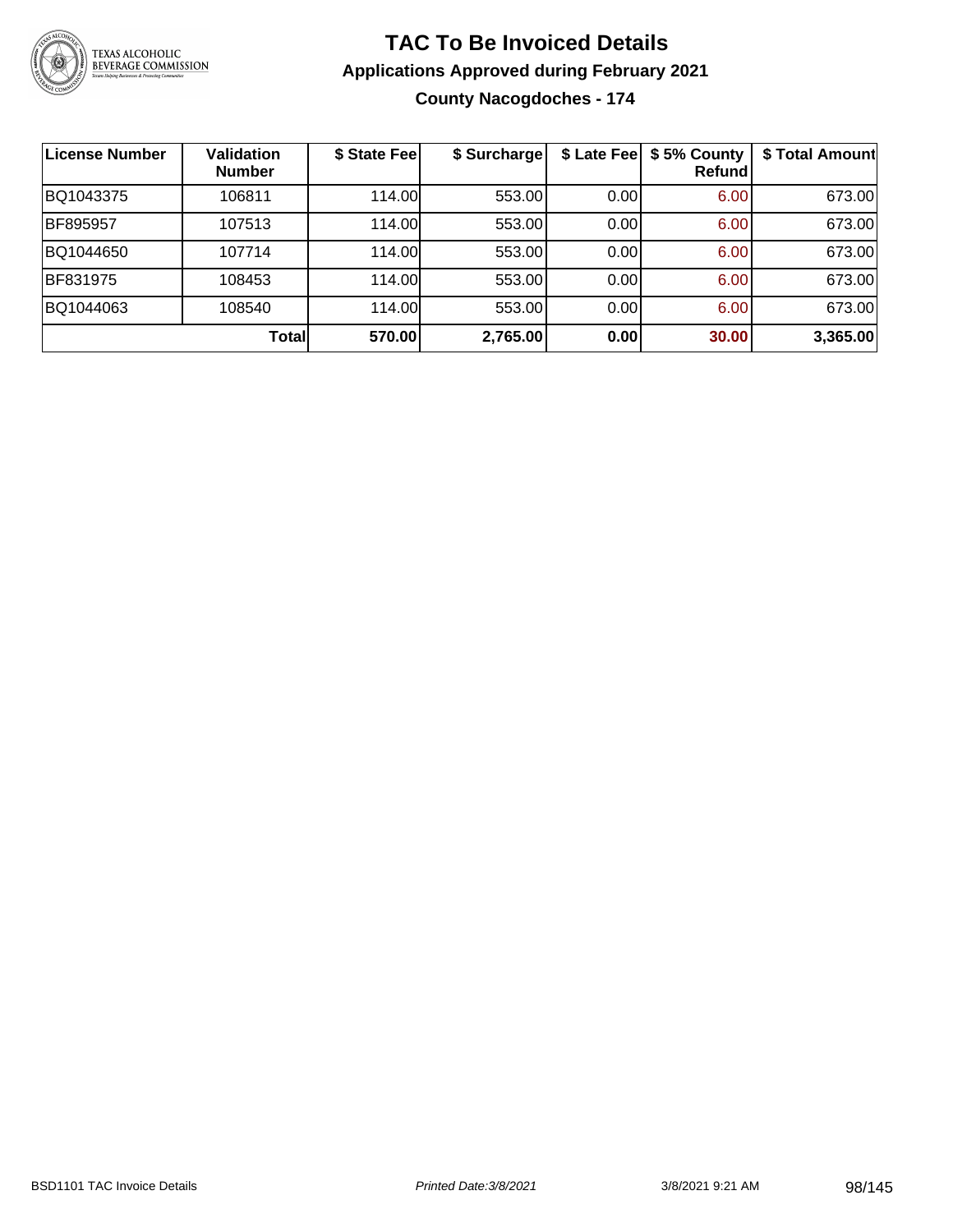

TEXAS ALCOHOLIC<br>BEVERAGE COMMISSION

#### **TAC To Be Invoiced Details Applications Approved during February 2021 County Nueces - 178**

| <b>License Number</b> | <b>Validation</b><br><b>Number</b> | \$ State Fee | \$ Surcharge | \$ Late Fee | \$5% County<br><b>Refund</b> | \$ Total Amount |
|-----------------------|------------------------------------|--------------|--------------|-------------|------------------------------|-----------------|
| BG1108771             | 4035                               | 332.50       | 553.00       | 0.00        | 17.50                        | 903.00          |
| BL1108771             | 4035                               | 475.00       | 327.00       | 0.00        | 25.00                        | 827.00          |
| BG1109167             | 4354                               | 332.50       | 553.00       | 0.00        | 17.50                        | 903.00          |
| BG1109179             | 4369                               | 332.50       | 553.00       | 0.00        | 17.50                        | 903.00          |
| BQ1108155             | 4405                               | 114.00       | 553.00       | 0.00        | 6.00                         | 673.00          |
| BQ767343              | 109946                             | 114.00       | 553.00       | 0.00        | 6.00                         | 673.00          |
| BQ973844              | 110027                             | 114.00       | 553.00       | 0.00        | 6.00                         | 673.00          |
| BG894789              | 506657                             | 332.50       | 553.00       | 100.00      | 17.50                        | 1,003.00        |
| BF768092              | 506759                             | 114.00       | 553.00       | 0.00        | 6.00                         | 673.00          |
| BF768072              | 506761                             | 114.00       | 553.00       | 0.00        | 6.00                         | 673.00          |
| BF768087              | 506763                             | 114.00       | 553.00       | 0.00        | 6.00                         | 673.00          |
| BG971229              | 506879                             | 332.50       | 553.00       | 0.00        | 17.50                        | 903.00          |
| BG1023018             | 506997                             | 332.50       | 553.00       | 100.00      | 17.50                        | 1,003.00        |
|                       | Total                              | 3,154.00     | 6,963.00     | 200.00      | 166.00                       | 10,483.00       |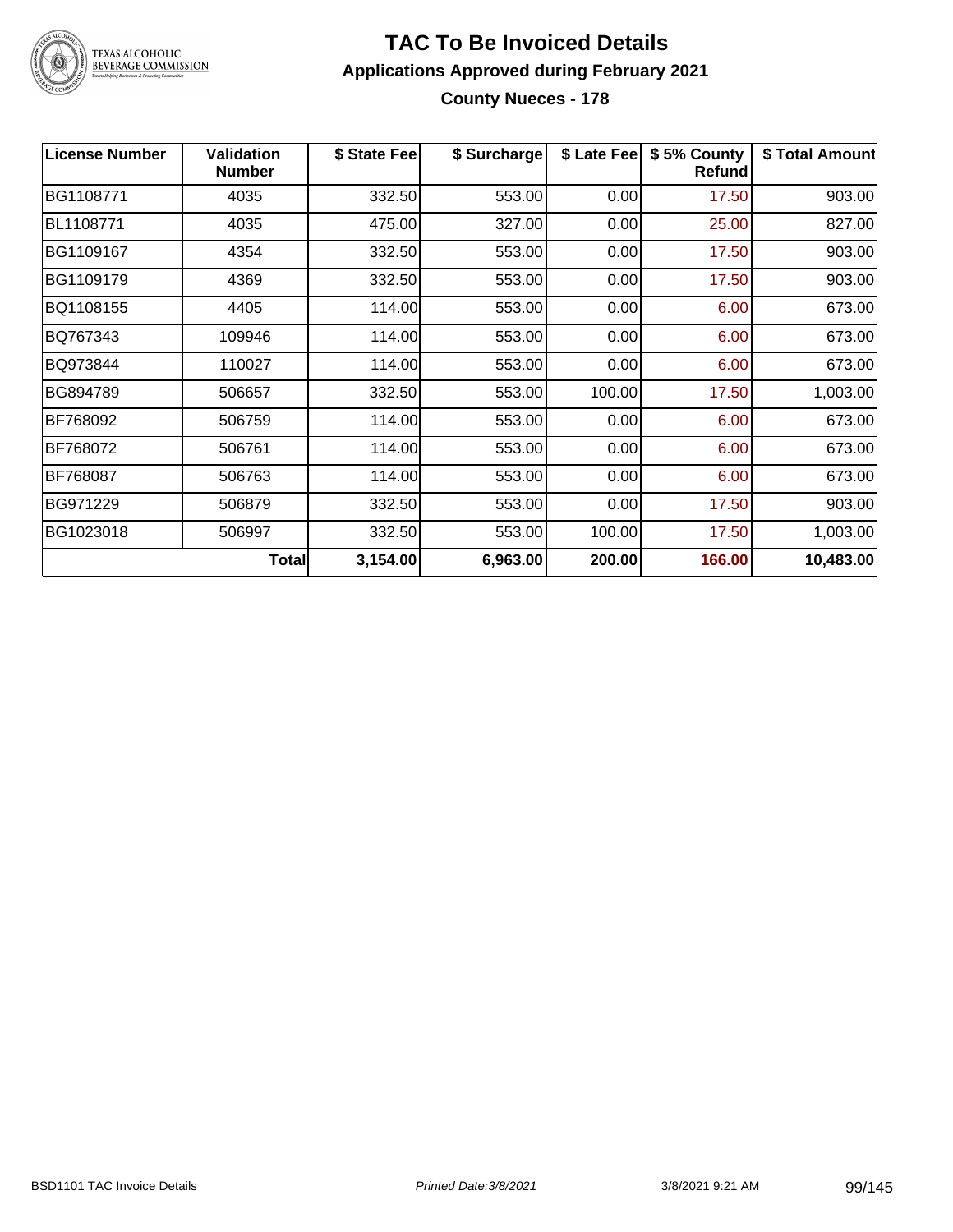

#### **TAC To Be Invoiced Details Applications Approved during February 2021 County Orange - 181**

| License Number | <b>Validation</b><br><b>Number</b> | \$ State Fee |          |       | Refundl | \$ Surcharge   \$ Late Fee   \$5% County   \$ Total Amount |
|----------------|------------------------------------|--------------|----------|-------|---------|------------------------------------------------------------|
| BQ896255       | 107311                             | 114.00       | 553.00   | 0.001 | 6.00    | 673.00                                                     |
| BF767694       | 108125                             | 114.00       | 553.00   | 0.00  | 6.00    | 673.00                                                     |
|                | Totall                             | 228.00       | 1,106.00 | 0.00  | 12.00   | 1,346.00                                                   |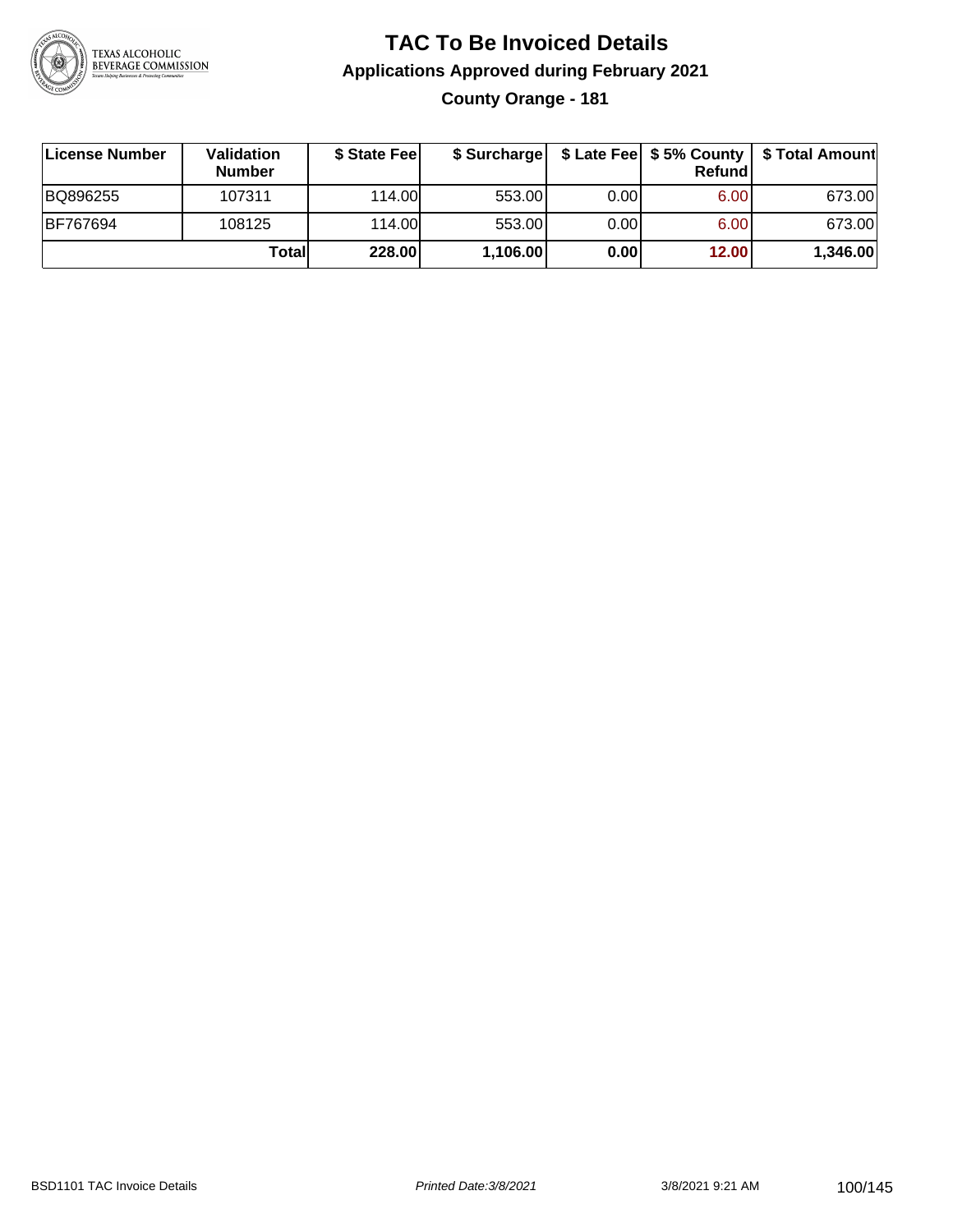

#### **TAC To Be Invoiced Details Applications Approved during February 2021 County Palo Pinto - 182**

| <b>License Number</b> | Validation<br><b>Number</b> | \$ State Fee | \$ Surcharge |      | \$ Late Fee   \$5% County<br><b>Refund</b> | \$ Total Amount |
|-----------------------|-----------------------------|--------------|--------------|------|--------------------------------------------|-----------------|
| BF1109101             | 4101                        | 114.00       | 553.00       | 0.00 | 6.00                                       | 673.00          |
| BG1109152             | 4241                        | 332.50       | 553.00       | 0.00 | 17.50                                      | 903.00          |
| BE1032279             | 102321                      | 285.00       | 553.00       | 0.00 | 15.00                                      | 853.00          |
| BF829932              | 107320                      | 114.00L      | 553.00       | 0.00 | 6.00                                       | 673.00          |
|                       | Totall                      | 845.50       | 2,212.00     | 0.00 | 44.50                                      | 3,102.00        |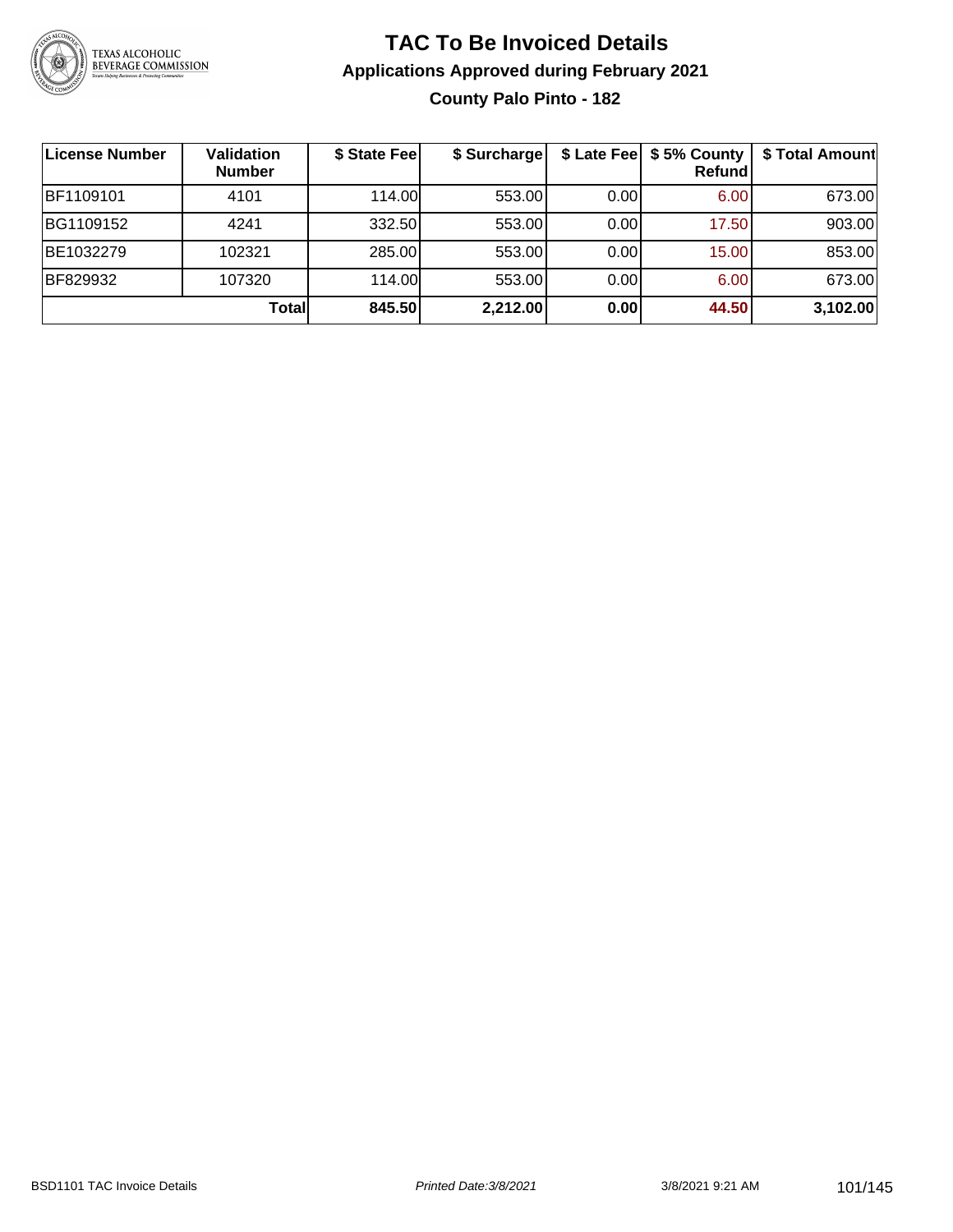

**County Parker - 184**

| ∣License Number | <b>Validation</b><br><b>Number</b> | \$ State Fee | \$ Surcharge |       | <b>Refund</b> | \$ Late Fee   \$5% County   \$ Total Amount |
|-----------------|------------------------------------|--------------|--------------|-------|---------------|---------------------------------------------|
| BG897993        | 108059                             | 332.50       | 553.00       | 0.001 | 17.50         | 903.00                                      |
| BF1043403       | 108643                             | 114.00       | 553.00       | 0.001 | 6.00          | 673.00                                      |
|                 | Totall                             | 446.50       | 1,106.00     | 0.00  | 23.50         | 1,576.00                                    |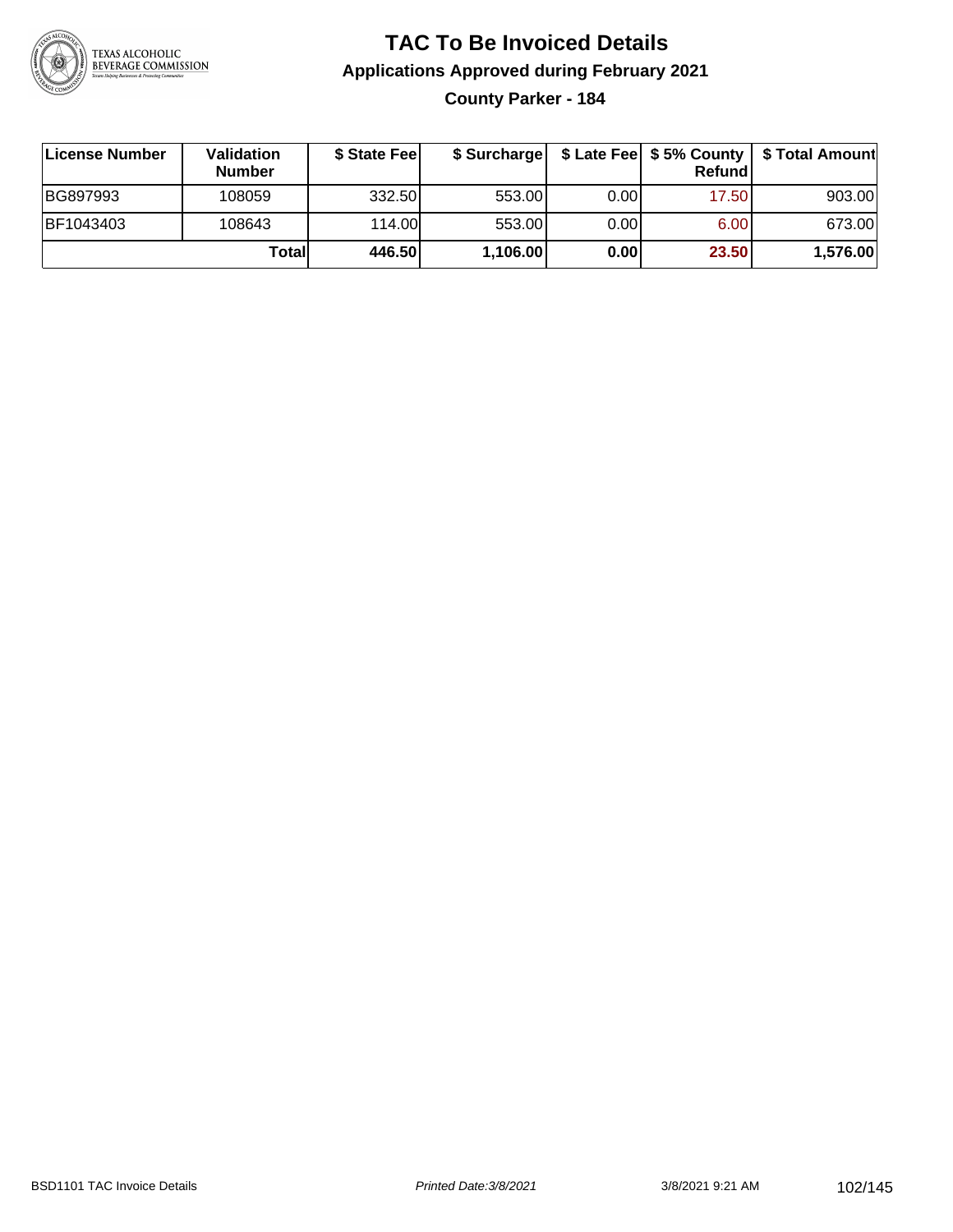

#### **TAC To Be Invoiced Details Applications Approved during February 2021 County Potter - 188**

| License Number | <b>Validation</b><br><b>Number</b> | \$ State Fee | \$ Surcharge |      | \$ Late Fee   \$5% County<br>Refundl | \$ Total Amount |
|----------------|------------------------------------|--------------|--------------|------|--------------------------------------|-----------------|
| BQ1108025      | 4447                               | 114.00       | 553.00       | 0.00 | 6.00                                 | 673.00          |
| BQ897007       | 108028                             | 114.00       | 553.00       | 0.00 | 6.00                                 | 673.00          |
| BQ1044476      | 109389                             | 114.00       | 553.00       | 0.00 | 6.00                                 | 673.00          |
| BQ1044856      | 109391                             | 114.00       | 553.00       | 0.00 | 6.00                                 | 673.00          |
| BG1044446      | 506740                             | 332.50       | 553.00       | 0.00 | 17.50                                | 903.00          |
|                | <b>Total</b>                       | 788.50       | 2,765.00     | 0.00 | 41.50                                | 3,595.00        |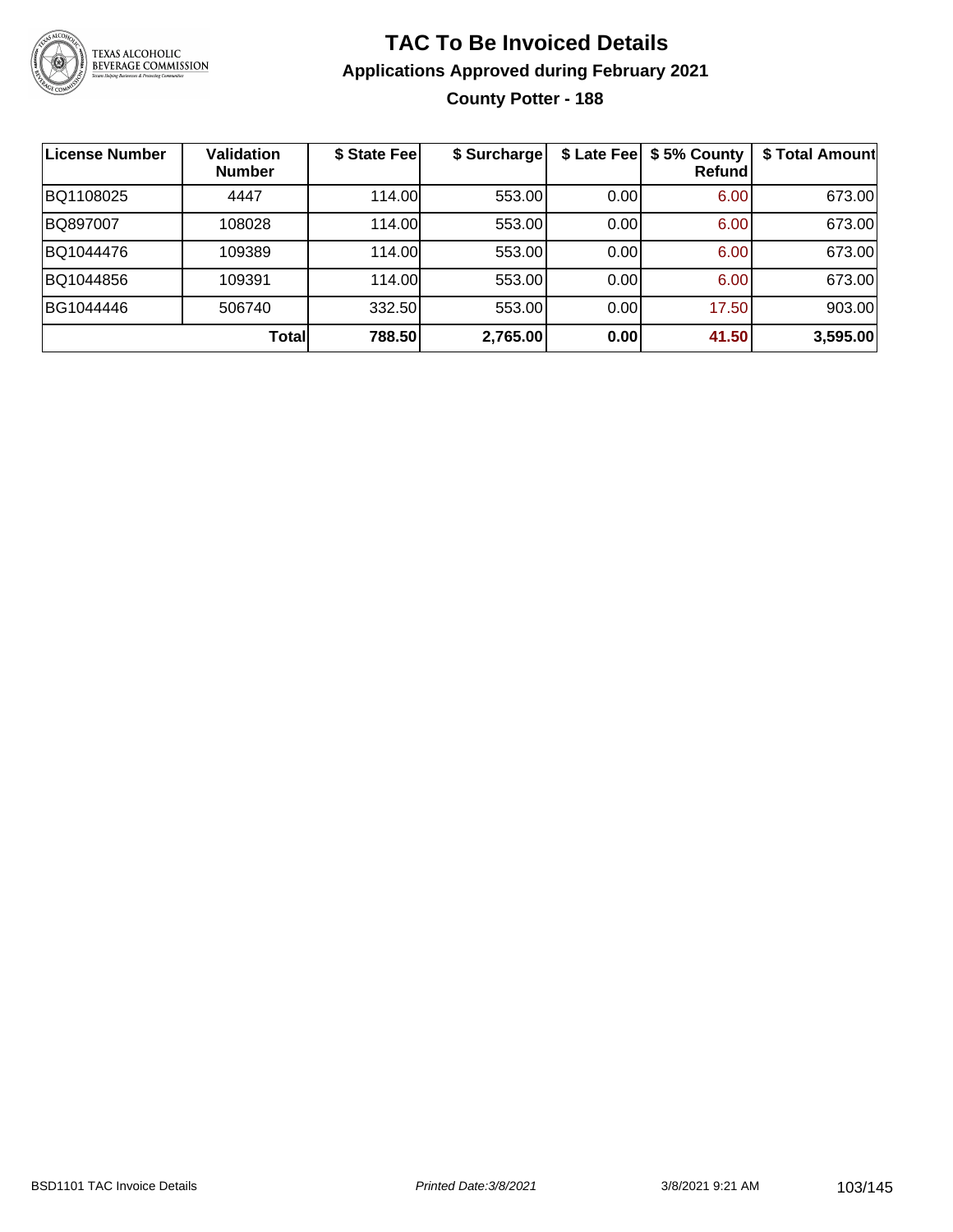

#### **TAC To Be Invoiced Details Applications Approved during February 2021 County Presidio - 189**

| ∣License Number | <b>Validation</b><br><b>Number</b> | \$ State Fee | \$ Surcharge |      | Refundl |          |
|-----------------|------------------------------------|--------------|--------------|------|---------|----------|
| BG896156        | 109913                             | 332.50       | 553.00       | 0.00 | 17.50   | 903.00   |
| BQ829339        | 110058                             | 114.00       | 553.00       | 0.00 | 6.00    | 673.00   |
|                 | Totall                             | 446.50       | 1,106.00     | 0.00 | 23.50   | 1,576.00 |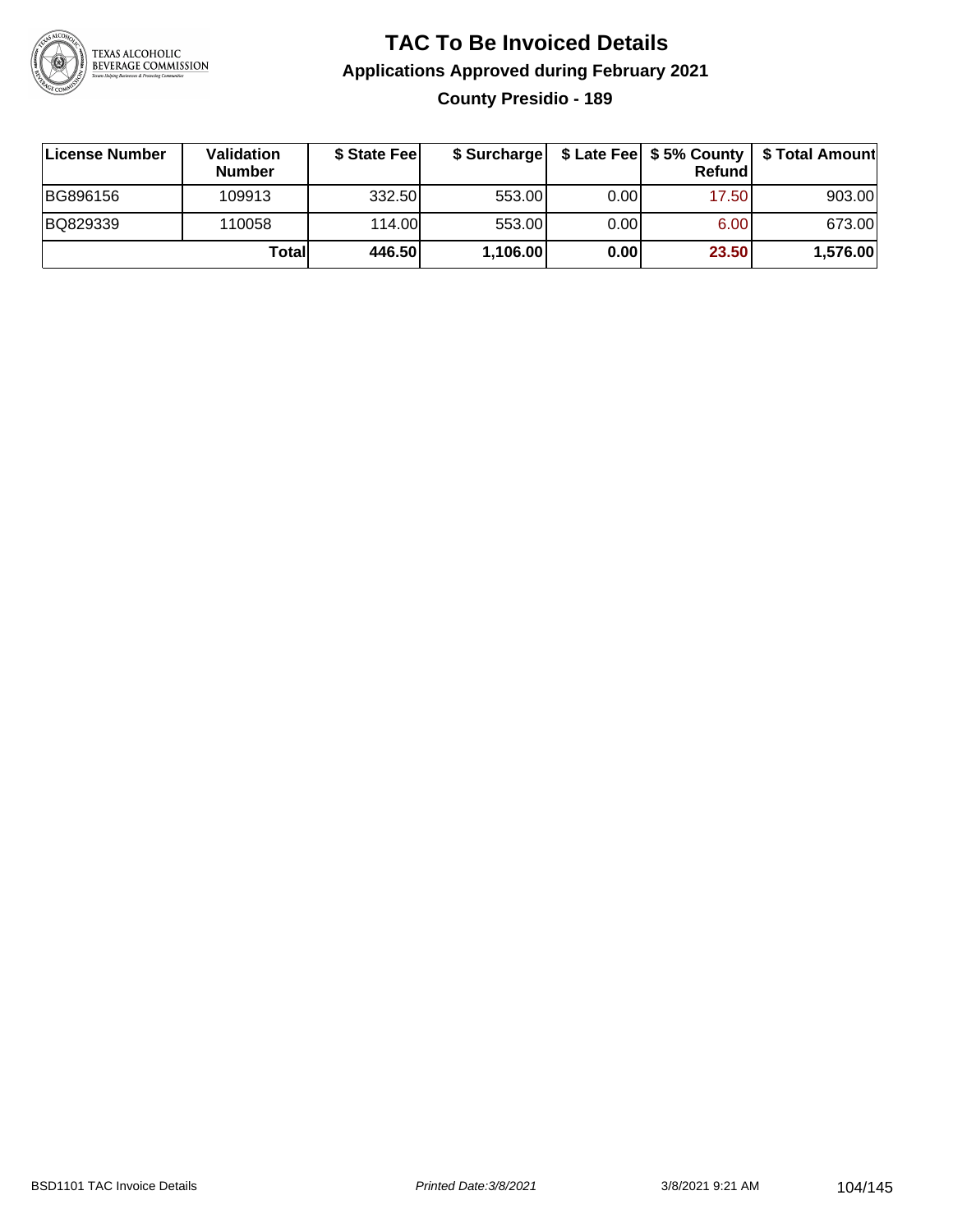

#### **TAC To Be Invoiced Details Applications Approved during February 2021 County Randall - 191**

| License Number | Validation<br><b>Number</b> | \$ State Fee | \$ Surcharge |      | $$$ Late Fee $$5%$ County<br>Refund | \$ Total Amount |
|----------------|-----------------------------|--------------|--------------|------|-------------------------------------|-----------------|
| BQ1109176      | 4646                        | 114.00L      | 553.00       | 0.00 | 6.00                                | 673.00          |
| BG1044846      | 108931                      | 332.50       | 553.00       | 0.00 | 17.50                               | 903.00          |
| BF1043888      | 110262                      | 114.00L      | 553.00       | 0.00 | 6.00                                | 673.00          |
|                | Totall                      | 560.50       | 1,659.00     | 0.00 | 29.50                               | 2,249.00        |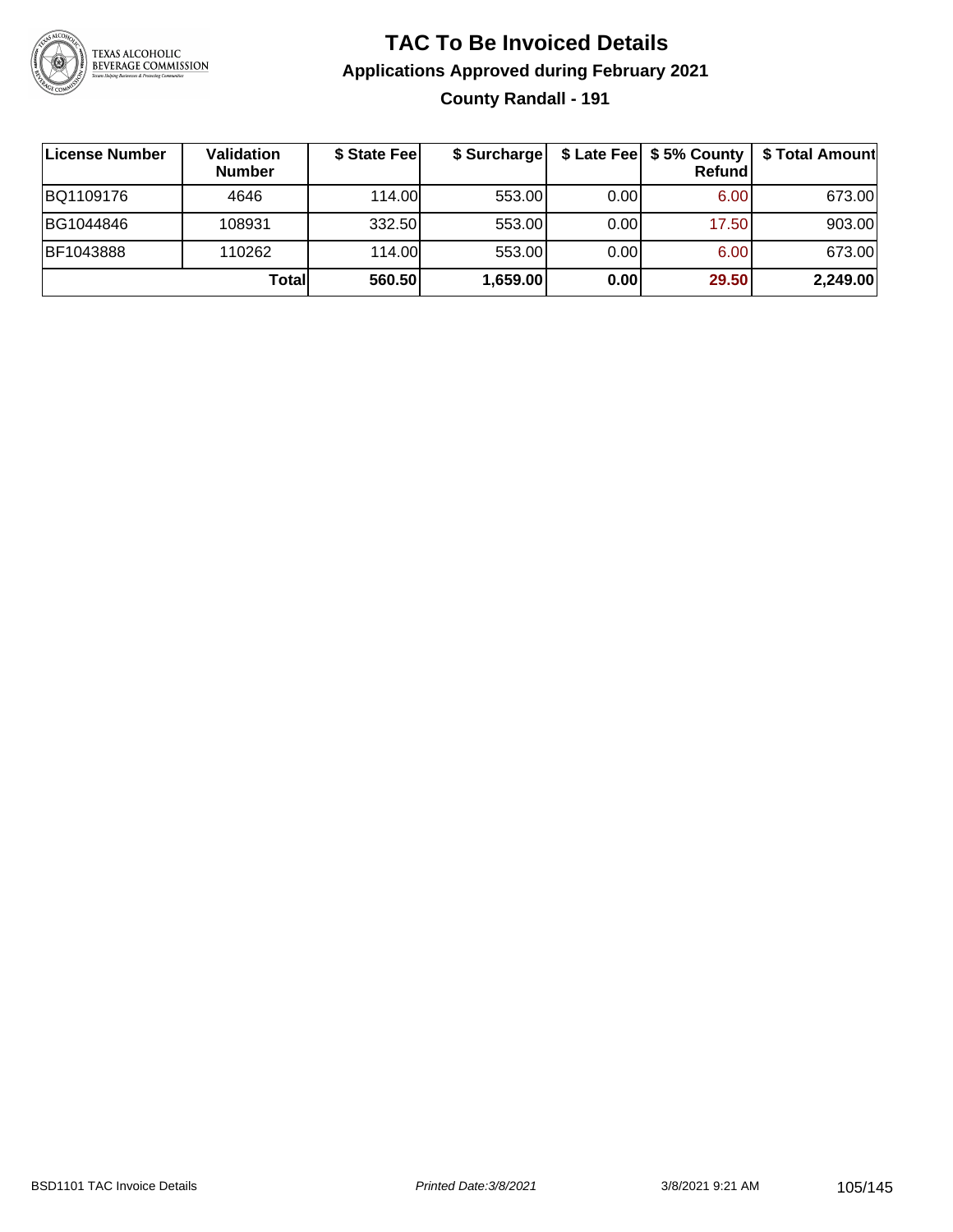

#### **TAC To Be Invoiced Details Applications Approved during February 2021 County Reeves - 195**

| License Number | <b>Validation</b><br><b>Number</b> | \$ State Fee |        |      | Refund | \$ Surcharge   \$ Late Fee   \$5% County   \$ Total Amount |
|----------------|------------------------------------|--------------|--------|------|--------|------------------------------------------------------------|
| BG1109670      | 4899                               | 332.50       | 553.00 | 0.00 | 17.50  | 903.00                                                     |
|                | Totall                             | 332.50       | 553.00 | 0.00 | 17.50  | 903.00                                                     |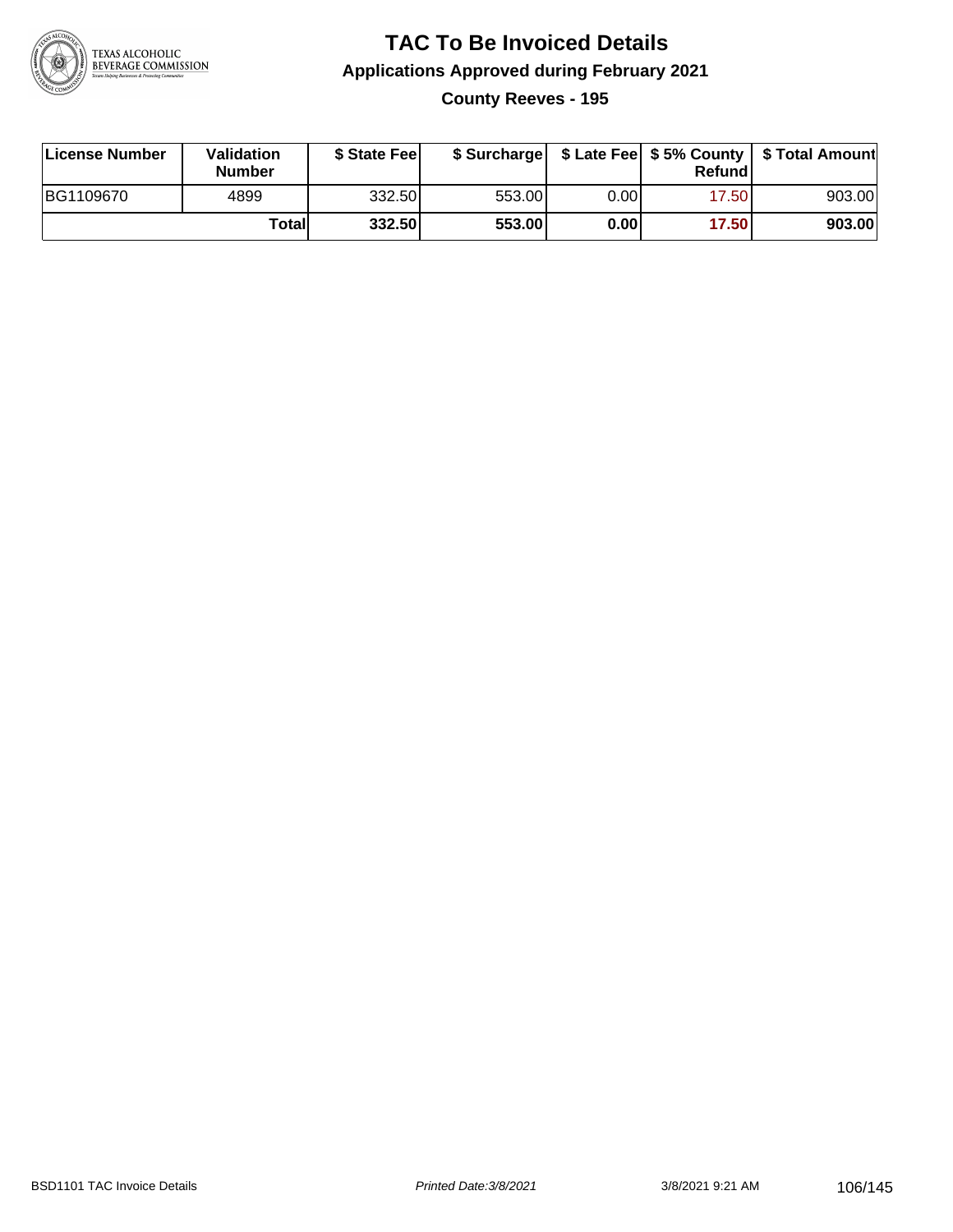

#### **TAC To Be Invoiced Details Applications Approved during February 2021 County Robertson - 198**

| <b>License Number</b> | Validation<br><b>Number</b> | \$ State Fee | \$ Surcharge |      | \$ Late Fee   \$5% County  <br><b>Refund</b> | \$ Total Amount |
|-----------------------|-----------------------------|--------------|--------------|------|----------------------------------------------|-----------------|
| BQ1109677             | 4824                        | 114.00L      | 553.00       | 0.00 | 6.00                                         | 673.00          |
| BQ896133              | 107426                      | 114.00L      | 553.00       | 0.00 | 6.00                                         | 673.00          |
| BQ896132              | 107429                      | 114.00L      | 553.00       | 0.00 | 6.00                                         | 673.00          |
| BQ897189              | 108872                      | 114.00       | 553.00       | 0.00 | 6.00                                         | 673.00          |
|                       | Total                       | 456.00       | 2,212.00     | 0.00 | 24.00                                        | 2,692.00        |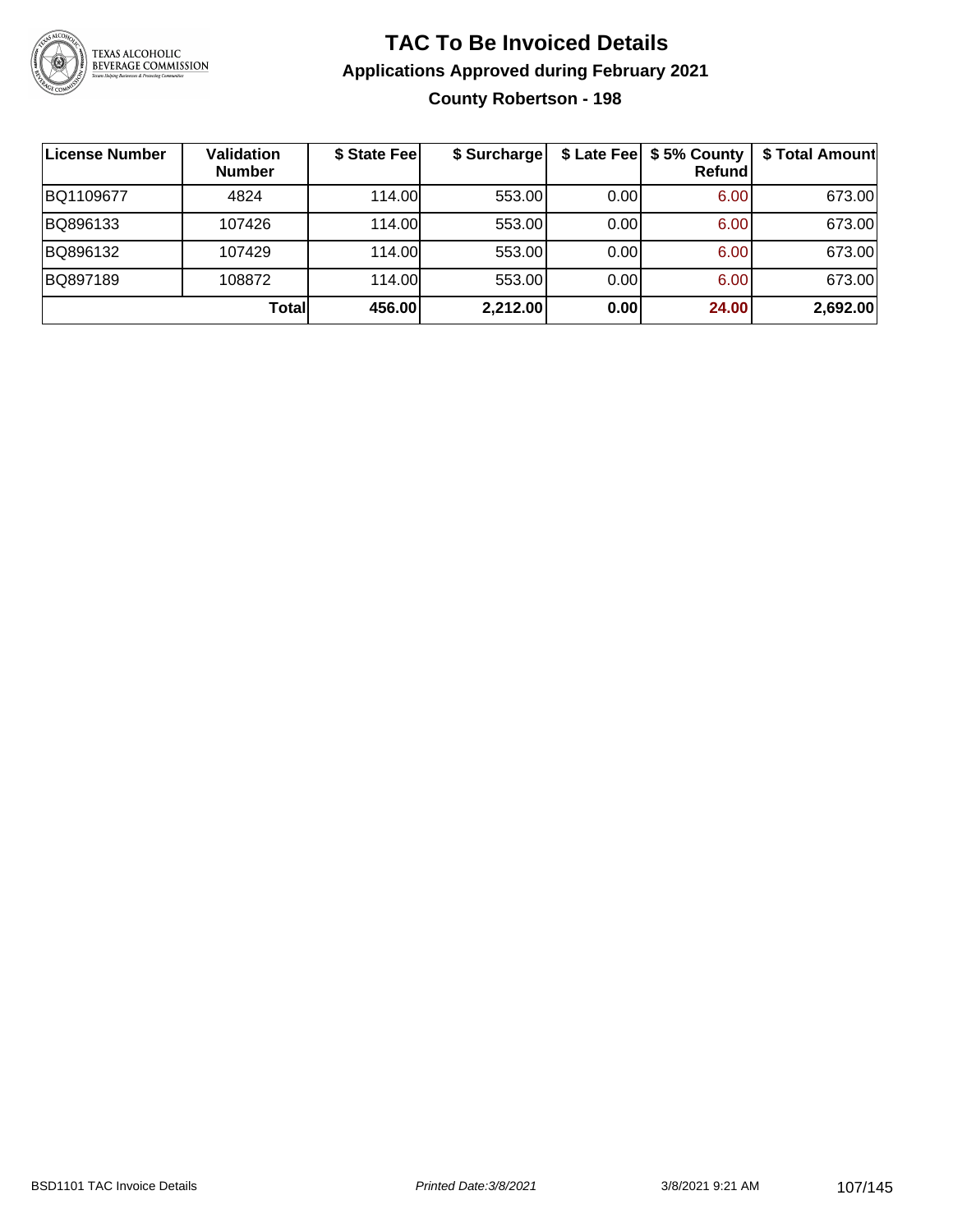

#### **TAC To Be Invoiced Details Applications Approved during February 2021 County Rockwall - 199**

| <b>License Number</b> | <b>Validation</b><br><b>Number</b> | \$ State Fee | \$ Surcharge |      | \$ Late Fee   \$5% County<br>Refund | \$ Total Amount |
|-----------------------|------------------------------------|--------------|--------------|------|-------------------------------------|-----------------|
| BG1108345             | 4675                               | 332.50       | 553.00       | 0.00 | 17.50                               | 903.00          |
| BF971975              | 107745                             | 114.00       | 553.00       | 0.00 | 6.00                                | 673.00          |
| BQ895401              | 108617                             | 114.00       | 553.00       | 0.00 | 6.00                                | 673.00          |
| BQ830441              | 108685                             | 114.00       | 553.00       | 0.00 | 6.00                                | 673.00          |
| BQ831140              | 108949                             | 114.00       | 553.00       | 0.00 | 6.00                                | 673.00          |
|                       | Total                              | 788.50       | 2,765.00     | 0.00 | 41.50                               | 3,595.00        |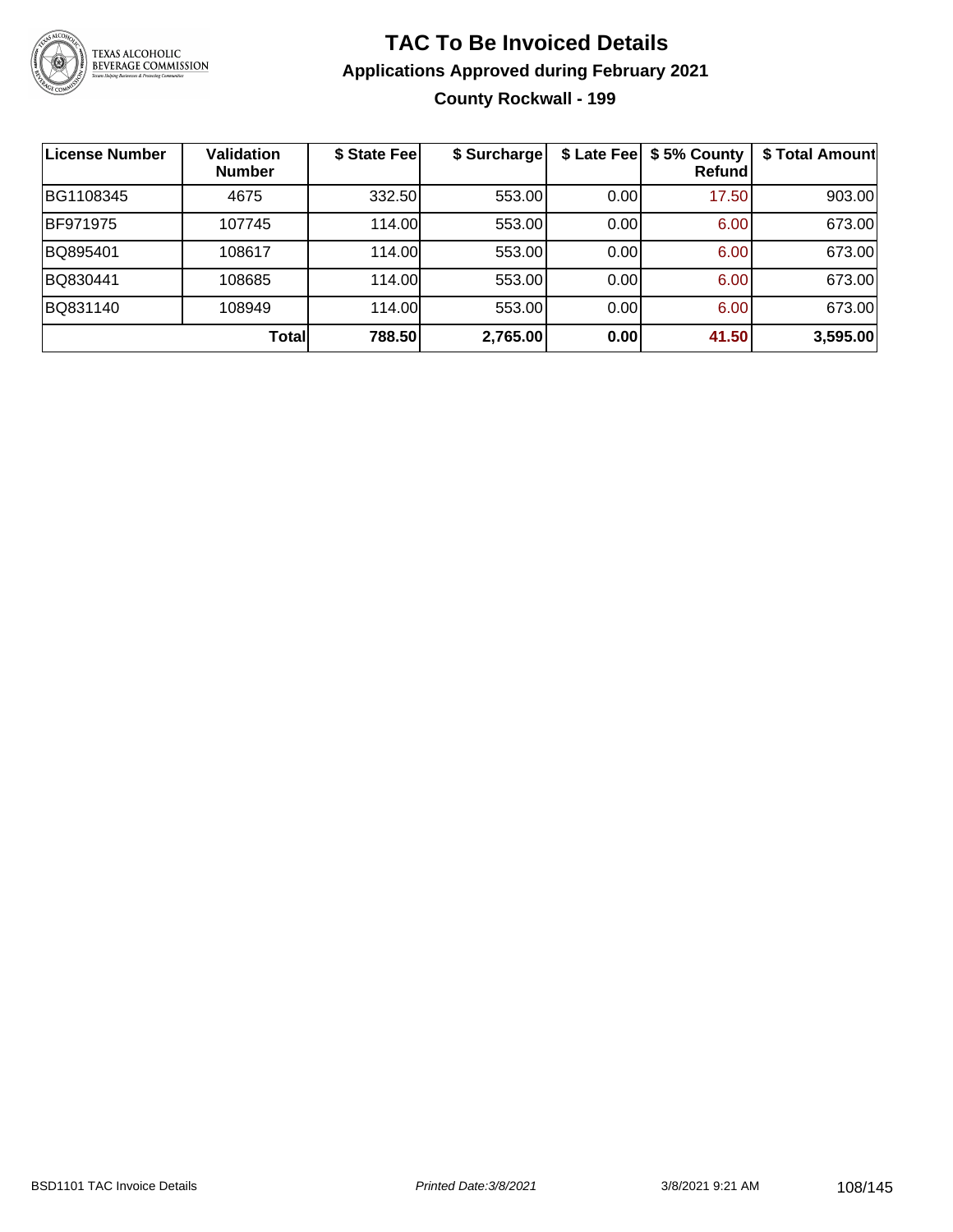

#### **TAC To Be Invoiced Details Applications Approved during February 2021 County Runnels - 200**

| ∣License Number | <b>Validation</b><br><b>Number</b> | \$ State Fee | \$ Surcharge |       | <b>Refund</b> |          |
|-----------------|------------------------------------|--------------|--------------|-------|---------------|----------|
| BQ831181        | 107940                             | 114.00L      | 553.00       | 0.001 | 6.00          | 673.00   |
| BG1046659       | 109900                             | 332.50       | 553.00       | 0.001 | 17.50         | 903.00   |
|                 | Totall                             | 446.50       | 1,106.00     | 0.00  | 23.50         | 1,576.00 |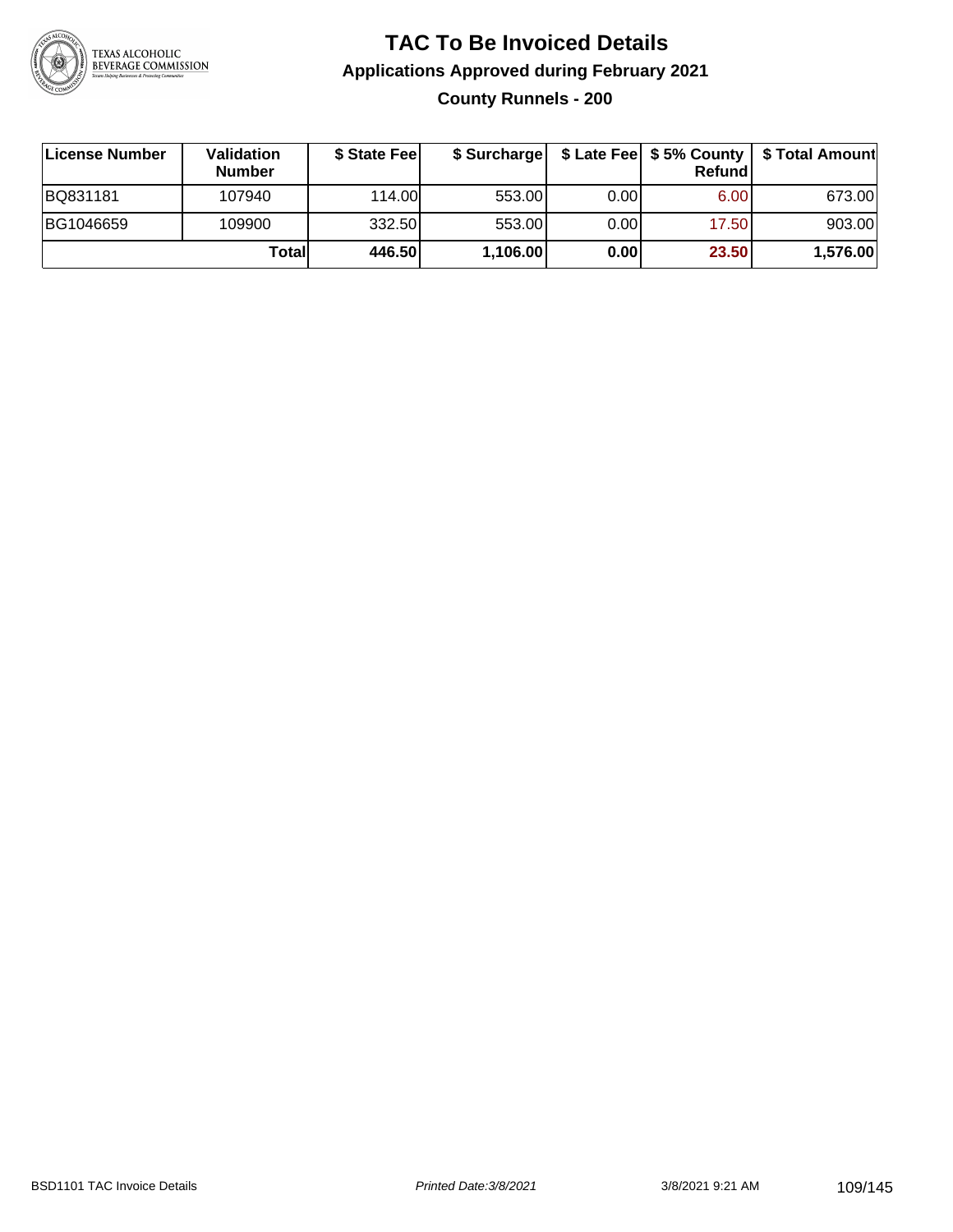

#### **TAC To Be Invoiced Details Applications Approved during February 2021 County Rusk - 201**

| License Number | Validation<br><b>Number</b> | \$ State Fee | \$ Surcharge |       | Refund | \$ Late Fee   \$5% County   \$ Total Amount |
|----------------|-----------------------------|--------------|--------------|-------|--------|---------------------------------------------|
| BQ1109818      | 4431                        | 114.00       | 553.00       | 0.001 | 6.00   | 673.00                                      |
| BQ1109203      | 4502                        | 114.00       | 553.00       | 0.001 | 6.00   | 673.00                                      |
| BQ1109746      | 4569                        | 114.00       | 553.00       | 0.001 | 6.00   | 673.00                                      |
|                | Totall                      | 342.00       | 1,659.00     | 0.00  | 18.00  | 2,019.00                                    |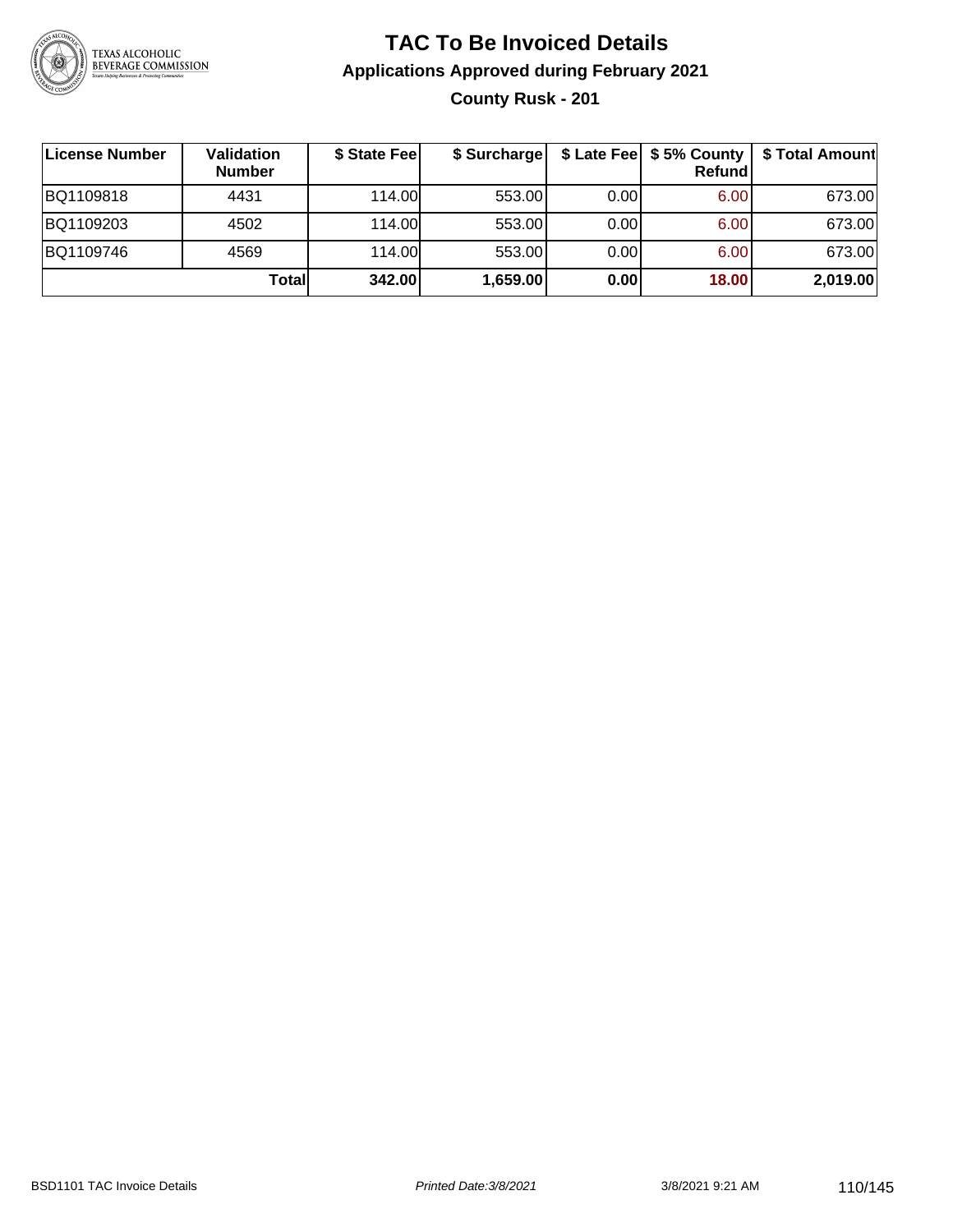

#### **TAC To Be Invoiced Details Applications Approved during February 2021 County Sabine - 202**

| License Number | Validation<br><b>Number</b> | \$ State Fee | \$ Surcharge |      | Refund | \$ Late Fee   \$5% County   \$ Total Amount |
|----------------|-----------------------------|--------------|--------------|------|--------|---------------------------------------------|
| BQ829358       | 107148                      | 114.00       | 553.00       | 0.00 | 6.00   | 673.00                                      |
| BQ833180       | 506199                      | 114.00       | 553.00       | 0.00 | 6.00   | 673.00                                      |
|                | Totall                      | 228.00       | 1,106.00     | 0.00 | 12.00  | 1,346.00                                    |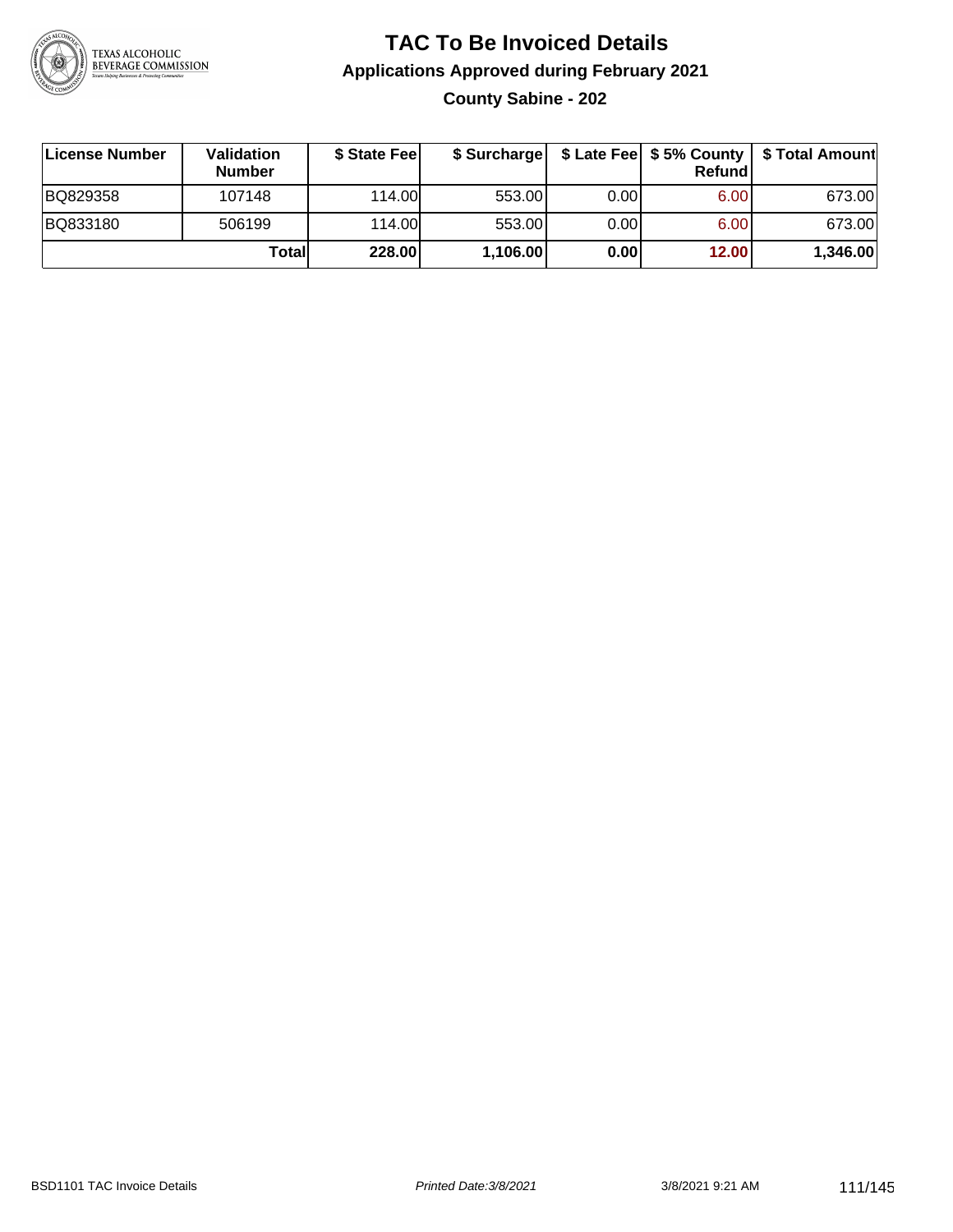

**County San Jacinto - 204**

| License Number | Validation<br><b>Number</b> | \$ State Fee | \$ Surcharge |       | Refundl | \$ Late Fee   \$5% County   \$ Total Amount |
|----------------|-----------------------------|--------------|--------------|-------|---------|---------------------------------------------|
| BQ1108783      | 4003                        | 114.00       | 553.00       | 0.00  | 6.00    | 673.00                                      |
| BQ829460       | 108779                      | 114.00L      | 553.00       | 0.001 | 6.00    | 673.00                                      |
|                | Totall                      | 228.00       | 1,106.00     | 0.00  | 12.00   | 1,346.00                                    |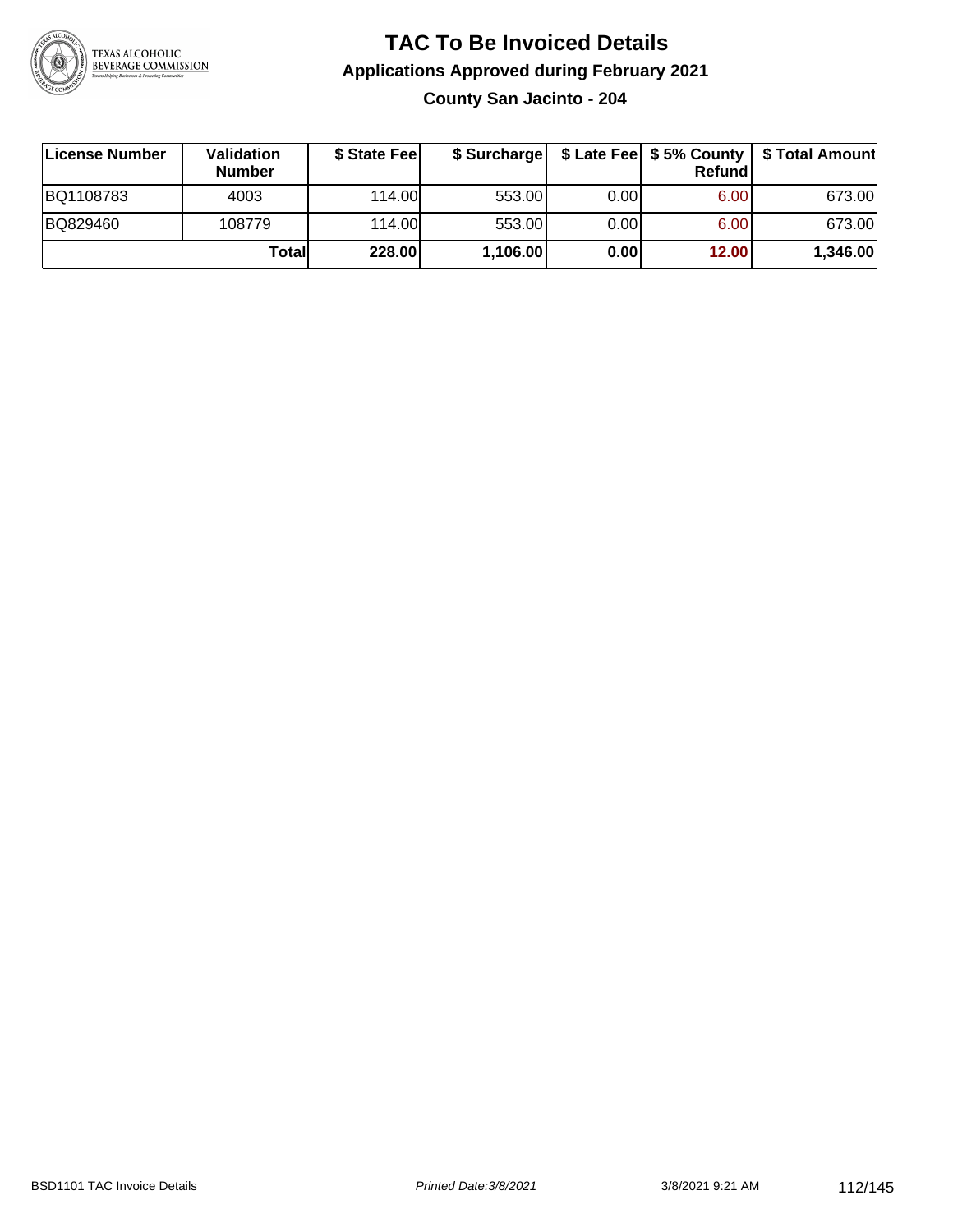

#### **TAC To Be Invoiced Details Applications Approved during February 2021 County San Patricio - 205**

| <b>License Number</b> | <b>Validation</b><br><b>Number</b> | \$ State Fee | \$ Surcharge |       | Refund | \$ Late Fee   \$5% County   \$ Total Amount |
|-----------------------|------------------------------------|--------------|--------------|-------|--------|---------------------------------------------|
| BG1109535             | 4790                               | 332.50       | 553.00       | 0.00  | 17.50  | 903.00                                      |
| BF831033              | 109346                             | 114.00       | 553.00       | 0.00  | 6.00   | 673.00                                      |
| BG1014668             | 506660                             | 332.50       | 553.00       | 0.001 | 17.50  | 903.00                                      |
|                       | Totall                             | 779.00       | 1,659.00     | 0.00  | 41.00  | 2,479.00                                    |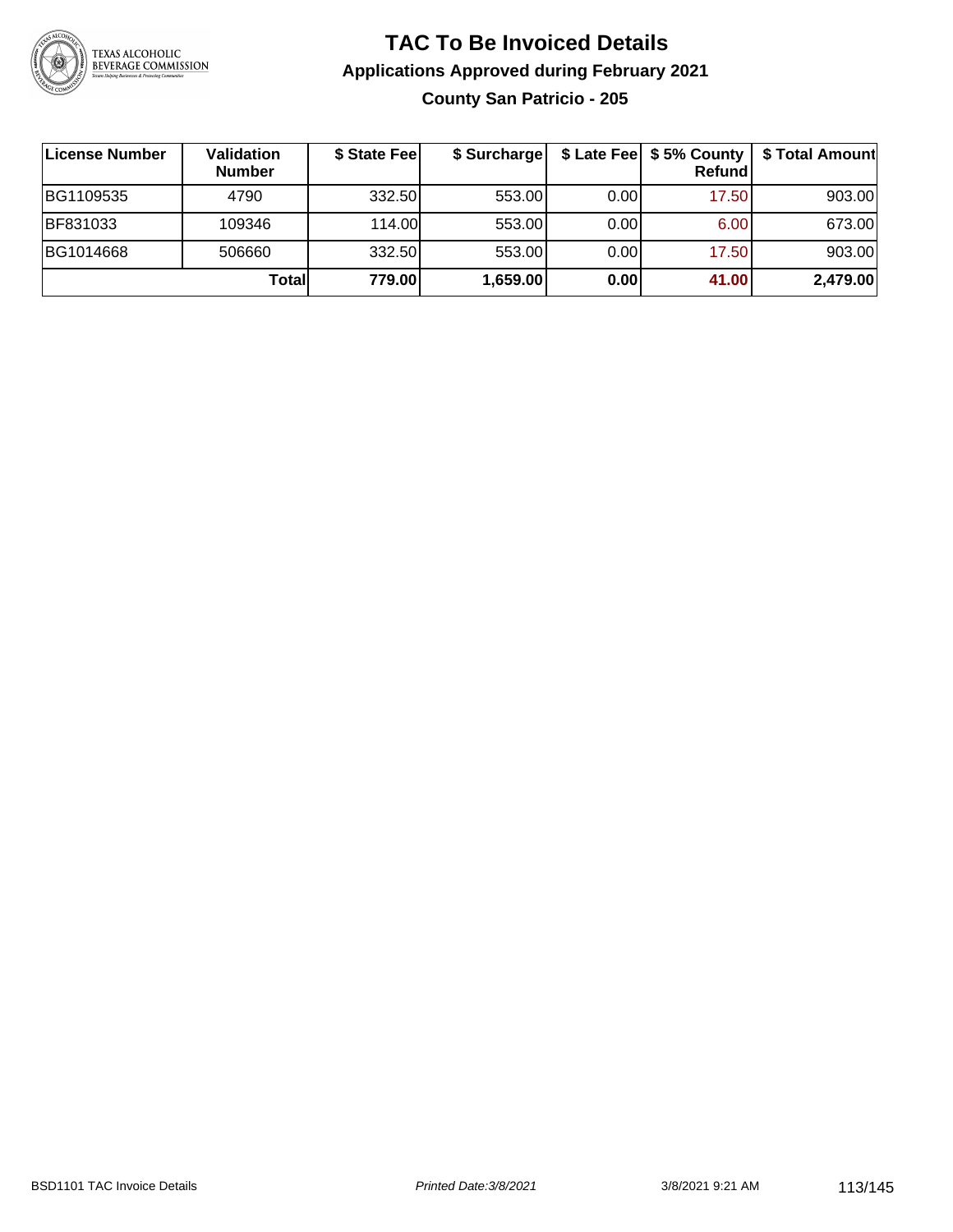

#### **TAC To Be Invoiced Details Applications Approved during February 2021 County San Saba - 206**

| License Number | <b>Validation</b><br><b>Number</b> | \$ State Feel |        |       | Refundl | \$ Surcharge   \$ Late Fee   \$5% County   \$ Total Amount |
|----------------|------------------------------------|---------------|--------|-------|---------|------------------------------------------------------------|
| BF1043958      | 108315                             | 114.00L       | 553.00 | 0.00  | 6.00    | 673.00                                                     |
|                | Totall                             | <b>114.00</b> | 553.00 | 0.001 | 6.00    | 673.00                                                     |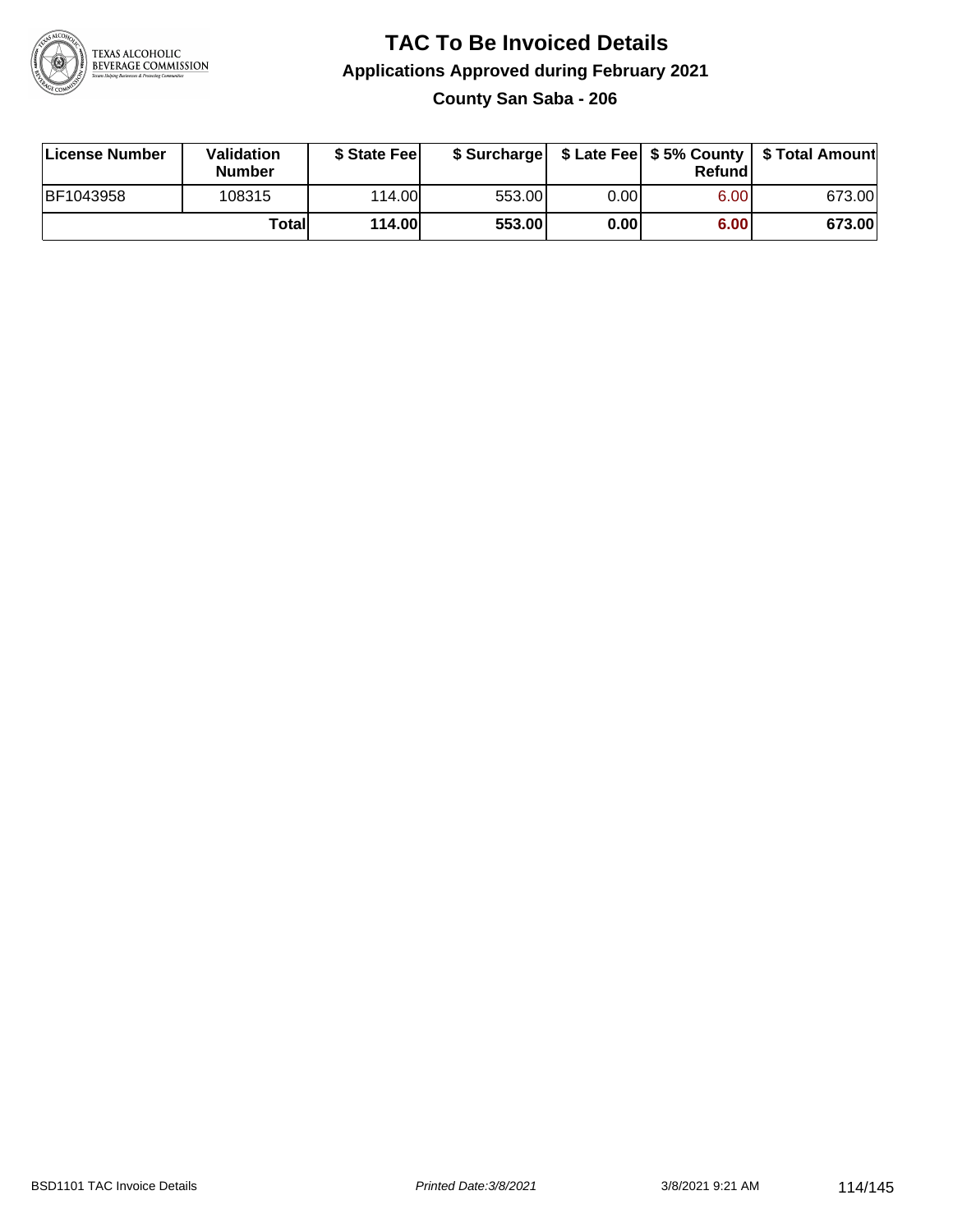

#### **TAC To Be Invoiced Details Applications Approved during February 2021 County Shelby - 210**

| License Number  | Validation<br><b>Number</b> | \$ State Fee |          |      | Refund | \$ Surcharge   \$ Late Fee   \$5% County   \$ Total Amount |
|-----------------|-----------------------------|--------------|----------|------|--------|------------------------------------------------------------|
| BF1108195       | 4085                        | 114.00       | 553.00   | 0.00 | 6.00   | 673.00                                                     |
| <b>BF897175</b> | 108348                      | 114.00       | 553.00   | 0.00 | 6.00   | 673.00                                                     |
|                 | Totall                      | 228.00       | 1,106.00 | 0.00 | 12.00  | 1,346.00                                                   |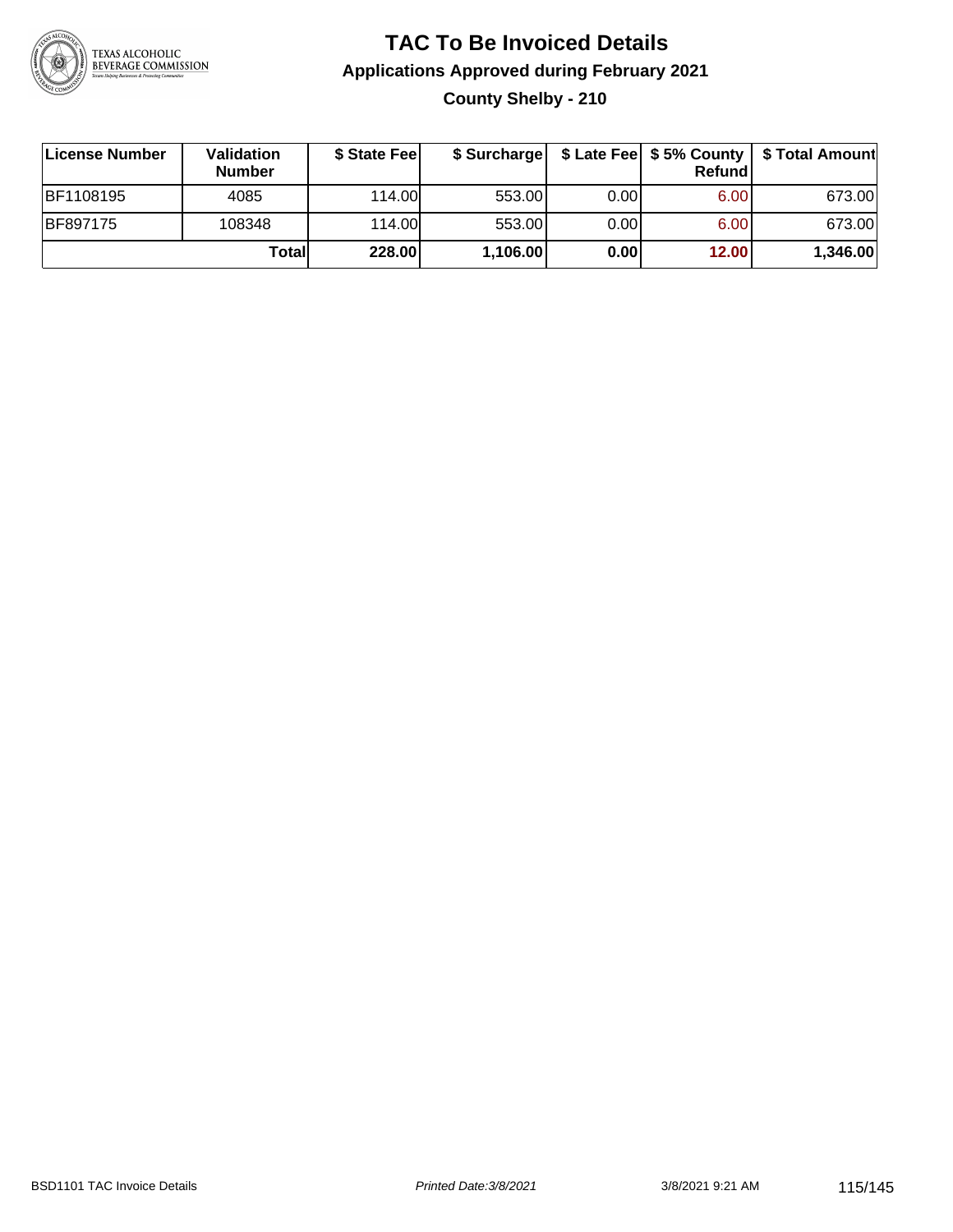

TEXAS ALCOHOLIC<br>BEVERAGE COMMISSION

#### **TAC To Be Invoiced Details Applications Approved during February 2021 County Smith - 212**

| <b>License Number</b> | Validation<br><b>Number</b> | \$ State Fee | \$ Surcharge |      | \$ Late Fee   \$5% County<br>Refund | \$ Total Amount |
|-----------------------|-----------------------------|--------------|--------------|------|-------------------------------------|-----------------|
| BF1108553             | 4345                        | 114.00       | 553.00       | 0.00 | 6.00                                | 673.00          |
| BF1108238             | 4346                        | 114.00       | 553.00       | 0.00 | 6.00                                | 673.00          |
| BQ1109583             | 4643                        | 114.00       | 553.00       | 0.00 | 6.00                                | 673.00          |
| BQ1109979             | 4882                        | 114.00       | 553.00       | 0.00 | 6.00                                | 673.00          |
| BQ830398              | 107312                      | 114.00       | 553.00       | 0.00 | 6.00                                | 673.00          |
| BQ827631              | 107367                      | 114.00       | 553.00       | 0.00 | 6.00                                | 673.00          |
| BQ830130              | 107438                      | 114.00       | 553.00       | 0.00 | 6.00                                | 673.00          |
| BQ896187              | 108539                      | 114.00       | 553.00       | 0.00 | 6.00                                | 673.00          |
| BQ831125              | 108676                      | 114.00       | 553.00       | 0.00 | 6.00                                | 673.00          |
| BQ1043996             | 108770                      | 114.00       | 553.00       | 0.00 | 6.00                                | 673.00          |
| BQ831618              | 108869                      | 114.00       | 553.00       | 0.00 | 6.00                                | 673.00          |
| BQ831625              | 108869                      | 114.00       | 553.00       | 0.00 | 6.00                                | 673.00          |
| BQ831626              | 108869                      | 114.00       | 553.00       | 0.00 | 6.00                                | 673.00          |
| BQ1044580             | 109001                      | 114.00       | 553.00       | 0.00 | 6.00                                | 673.00          |
| BG896993              | 505974                      | 332.50       | 553.00       | 0.00 | 17.50                               | 903.00          |
| BG1043168             | 506037                      | 332.50       | 553.00       | 0.00 | 17.50                               | 903.00          |
| BQ1110191             | 506668                      | 114.00       | 553.00       | 0.00 | 6.00                                | 673.00          |
|                       | <b>Total</b>                | 2,375.00     | 9,401.00     | 0.00 | 125.00                              | 11,901.00       |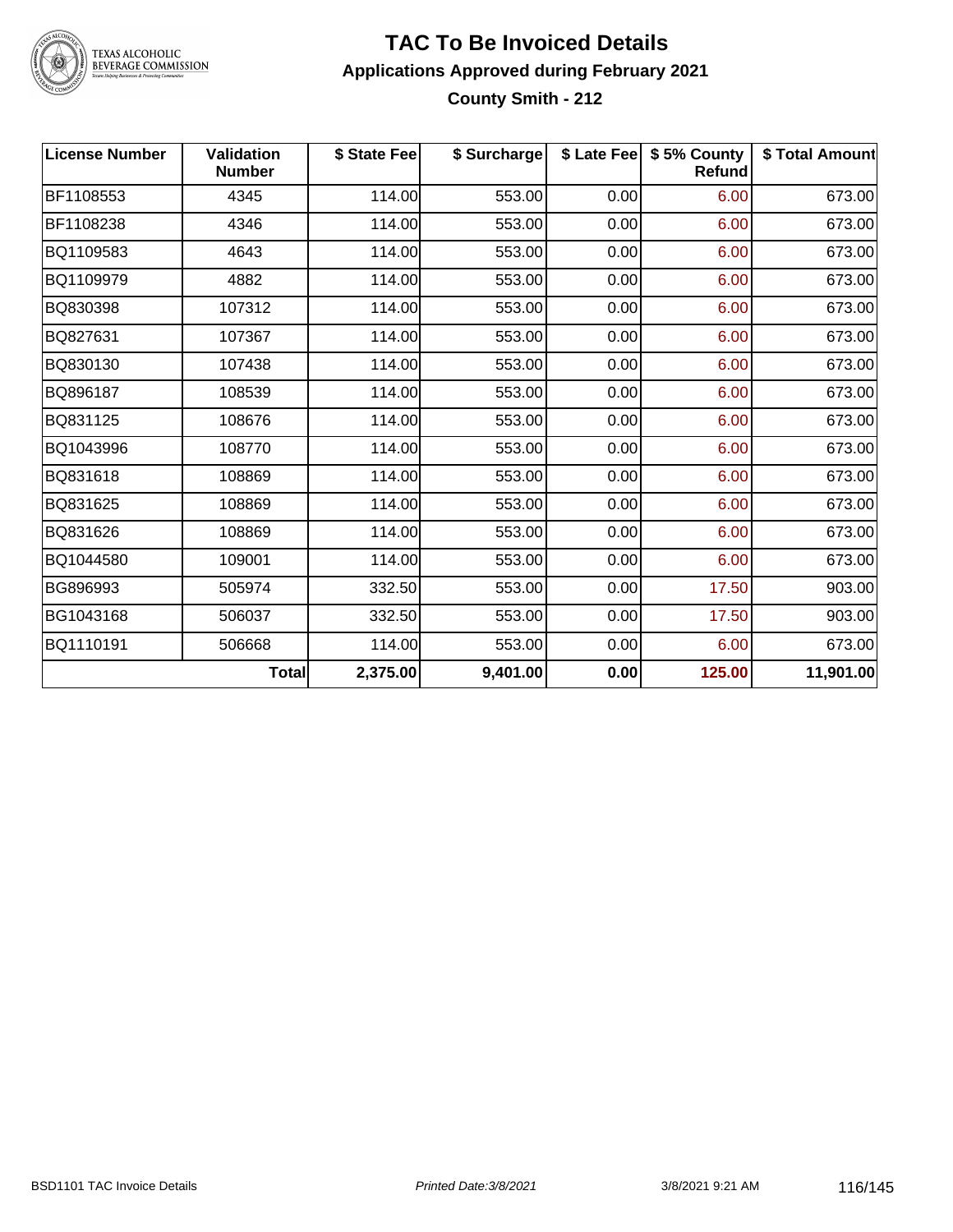

**County Somervell - 213**

| License Number | <b>Validation</b><br><b>Number</b> | \$ State Feel | \$ Surcharge |       | Refundl | \$ Late Fee   \$5% County   \$ Total Amount |
|----------------|------------------------------------|---------------|--------------|-------|---------|---------------------------------------------|
| BQ896841       | 108847                             | 114.00        | 553.00       | 0.001 | 6.00    | 673.00                                      |
|                | Totall                             | 114.00        | 553.00       | 0.00  | 6.00    | 673.00                                      |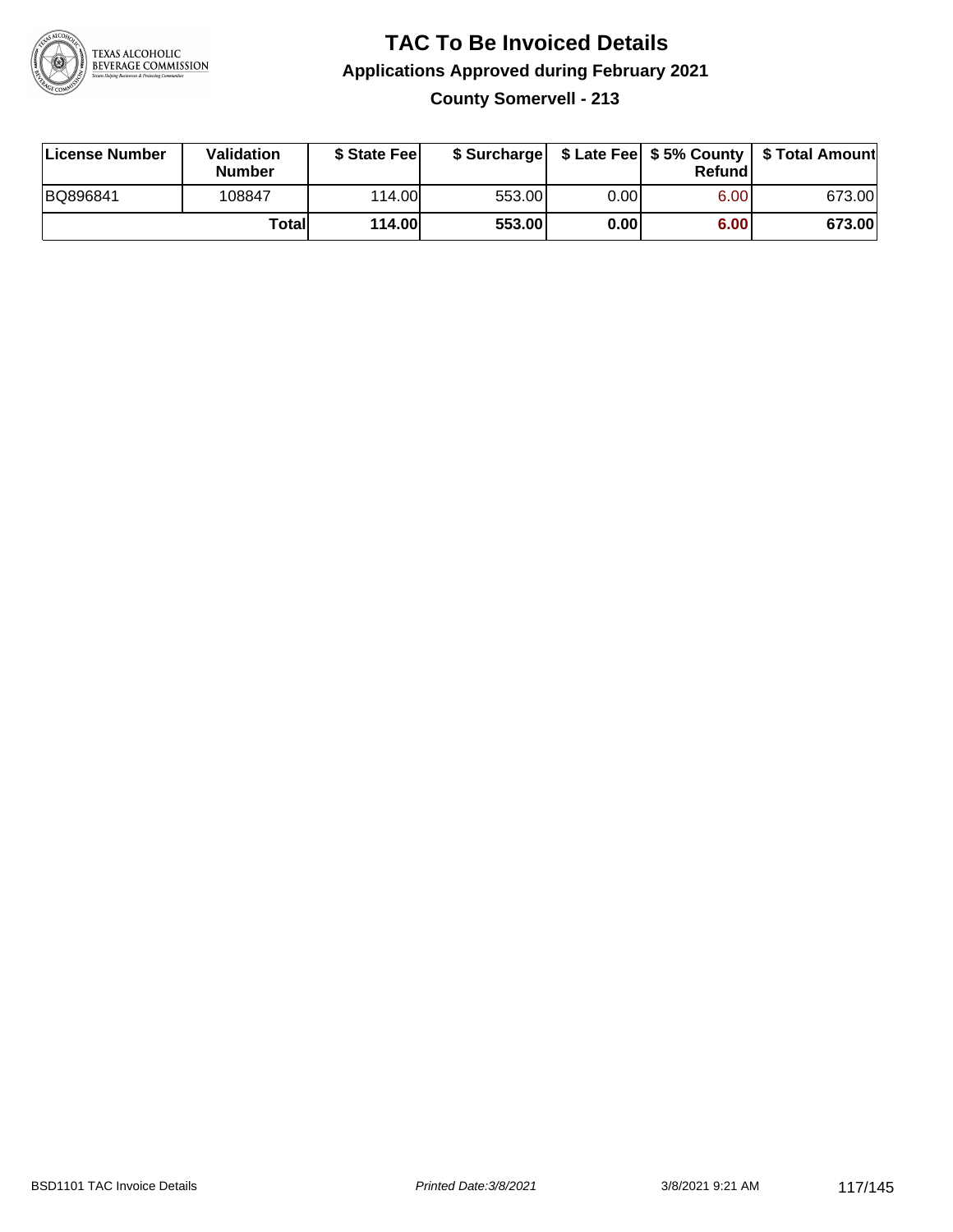

#### **TAC To Be Invoiced Details Applications Approved during February 2021 County Starr - 214**

| License Number | Validation<br><b>Number</b> | \$ State Fee |          |      | Refundl | \$ Surcharge   \$ Late Fee   \$5% County   \$ Total Amount |
|----------------|-----------------------------|--------------|----------|------|---------|------------------------------------------------------------|
| BQ1108363      | 4182                        | 114.00       | 553.00   | 0.00 | 6.00    | 673.00                                                     |
| BQ1045697      | 109097                      | 114.00       | 553.00   | 0.00 | 6.00    | 673.00                                                     |
|                | Totall                      | 228.00       | 1,106.00 | 0.00 | 12.00   | 1,346.00                                                   |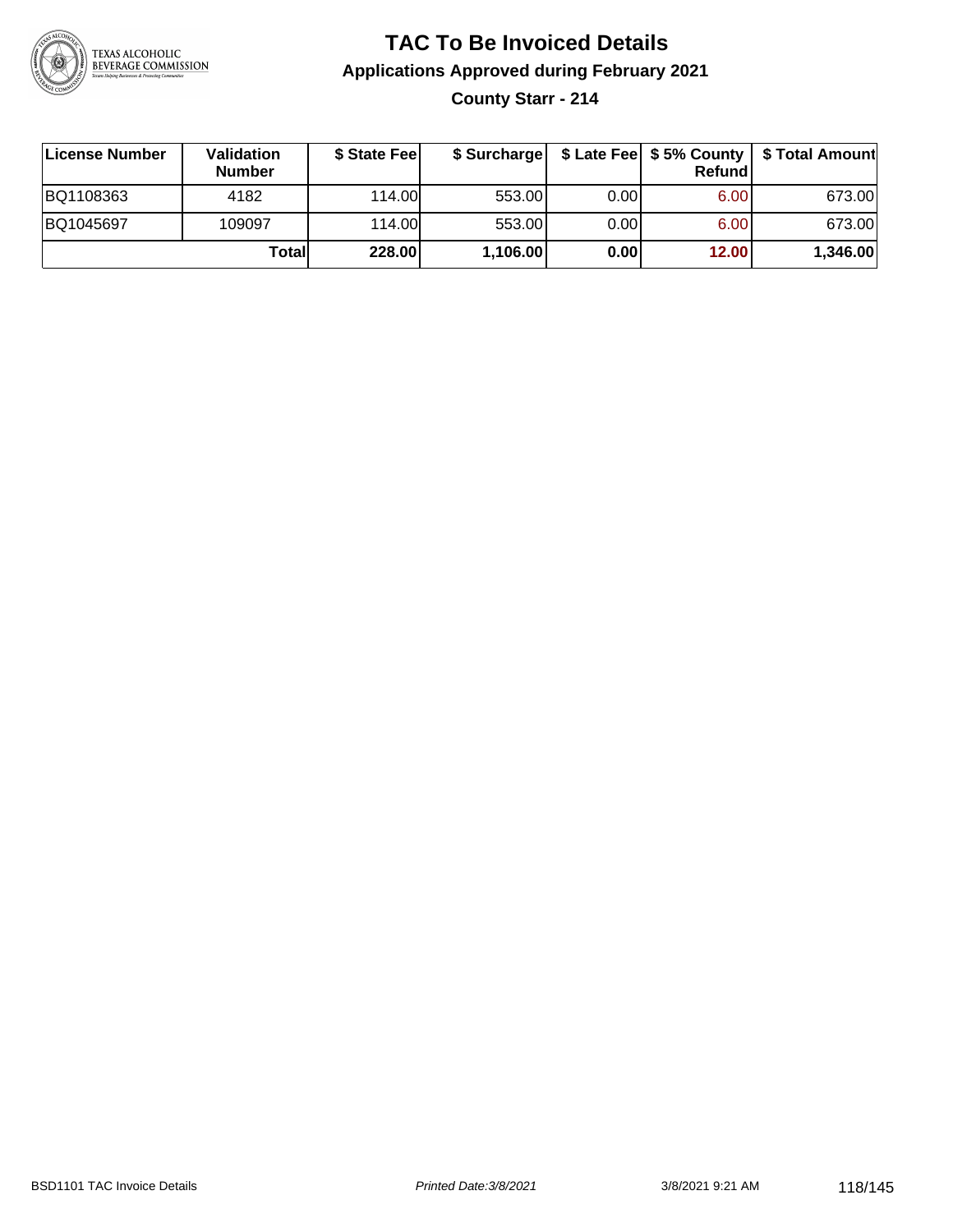

#### **TAC To Be Invoiced Details Applications Approved during February 2021 County Stephens - 215**

| <b>License Number</b> | <b>Validation</b><br><b>Number</b> | \$ State Fee | \$ Surcharge |       | Refundl |        |
|-----------------------|------------------------------------|--------------|--------------|-------|---------|--------|
| BQ1046182             | 109556                             | 114.00L      | 553.00       | 0.001 | 6.00    | 673.00 |
|                       | Totall                             | 114.00       | 553.00       | 0.00  | 6.00    | 673.00 |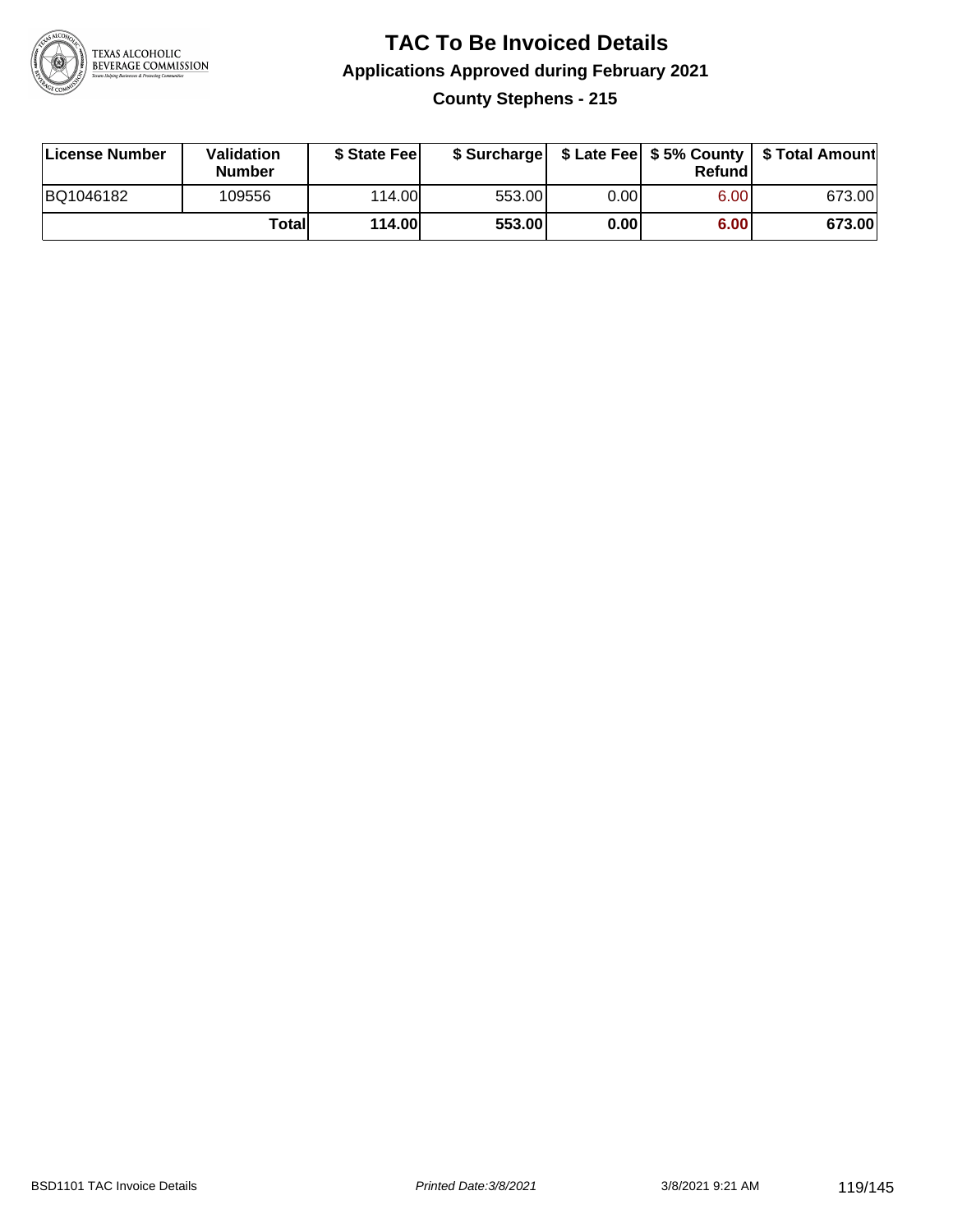

TEXAS ALCOHOLIC<br>BEVERAGE COMMISSION

#### **TAC To Be Invoiced Details Applications Approved during February 2021 County Tarrant - 220**

| <b>License Number</b> | Validation<br><b>Number</b> | \$ State Fee | \$ Surcharge |      | \$ Late Fee   \$5% County<br>Refund | \$ Total Amount |
|-----------------------|-----------------------------|--------------|--------------|------|-------------------------------------|-----------------|
| BQ1108330             | 3214                        | 114.00       | 553.00       | 0.00 | 6.00                                | 673.00          |
| BQ1109002             | 4143                        | 114.00       | 553.00       | 0.00 | 6.00                                | 673.00          |
| BQ1108992             | 4314                        | 114.00       | 553.00       | 0.00 | 6.00                                | 673.00          |
| BF1108989             | 4394                        | 114.00       | 553.00       | 0.00 | 6.00                                | 673.00          |
| BQ1110168             | 4417                        | 114.00       | 553.00       | 0.00 | 6.00                                | 673.00          |
| BF1109794             | 4481                        | 114.00       | 553.00       | 0.00 | 6.00                                | 673.00          |
| BF1109083             | 4482                        | 114.00       | 553.00       | 0.00 | 6.00                                | 673.00          |
| BF1110275             | 4548                        | 114.00       | 553.00       | 0.00 | 6.00                                | 673.00          |
| BF1109664             | 4574                        | 114.00       | 553.00       | 0.00 | 6.00                                | 673.00          |
| BG1109756             | 4599                        | 1,900.00     | 553.00       | 0.00 | 100.00                              | 2,553.00        |
| BQ1108843             | 4768                        | 114.00       | 553.00       | 0.00 | 6.00                                | 673.00          |
| BG970053              | 106547                      | 1,425.00     | 553.00       | 0.00 | 75.00                               | 2,053.00        |
| BF764777              | 107080                      | 114.00       | 553.00       | 0.00 | 6.00                                | 673.00          |
| BQ969173              | 107201                      | 114.00       | 553.00       | 0.00 | 6.00                                | 673.00          |
| BQ969660              | 107579                      | 114.00       | 553.00       | 0.00 | 6.00                                | 673.00          |
| BQ1044324             | 107599                      | 114.00       | 553.00       | 0.00 | 6.00                                | 673.00          |
| BQ896742              | 107705                      | 114.00       | 553.00       | 0.00 | 6.00                                | 673.00          |
| BQ1042859             | 107848                      | 114.00       | 553.00       | 0.00 | 6.00                                | 673.00          |
| BF1042655             | 107882                      | 114.00       | 553.00       | 0.00 | 6.00                                | 673.00          |
| BQ1043359             | 108031                      | 114.00       | 553.00       | 0.00 | 6.00                                | 673.00          |
| BQ968484              | 108072                      | 114.00       | 553.00       | 0.00 | 6.00                                | 673.00          |
| BF972539              | 108176                      | 114.00       | 553.00       | 0.00 | 6.00                                | 673.00          |
| BF972532              | 108181                      | 114.00       | 553.00       | 0.00 | 6.00                                | 673.00          |
| BQ973753              | 108339                      | 114.00       | 553.00       | 0.00 | 6.00                                | 673.00          |
| BQ973755              | 108339                      | 114.00       | 553.00       | 0.00 | 6.00                                | 673.00          |
| BQ895461              | 108588                      | 114.00       | 553.00       | 0.00 | 6.00                                | 673.00          |
| BF1045661             | 108611                      | 114.00       | 553.00       | 0.00 | 6.00                                | 673.00          |
| BG1044477             | 108652                      | 1,425.00     | 553.00       | 0.00 | 75.00                               | 2,053.00        |
| BF974049              | 108665                      | 114.00       | 553.00       | 0.00 | 6.00                                | 673.00          |
| BQ970068              | 108681                      | 114.00       | 553.00       | 0.00 | 6.00                                | 673.00          |
| BQ899250              | 108682                      | 114.00       | 553.00       | 0.00 | 6.00                                | 673.00          |
| BG969480              | 108744                      | 1,425.00     | 553.00       | 0.00 | 75.00                               | 2,053.00        |
| BQ896834              | 108762                      | 114.00       | 553.00       | 0.00 | 6.00                                | 673.00          |
| BQ1045476             | 110347                      | 114.00       | 553.00       | 0.00 | 6.00                                | 673.00          |
| BG1019841             | 505099                      | 1,425.00     | 553.00       | 0.00 | 75.00                               | 2,053.00        |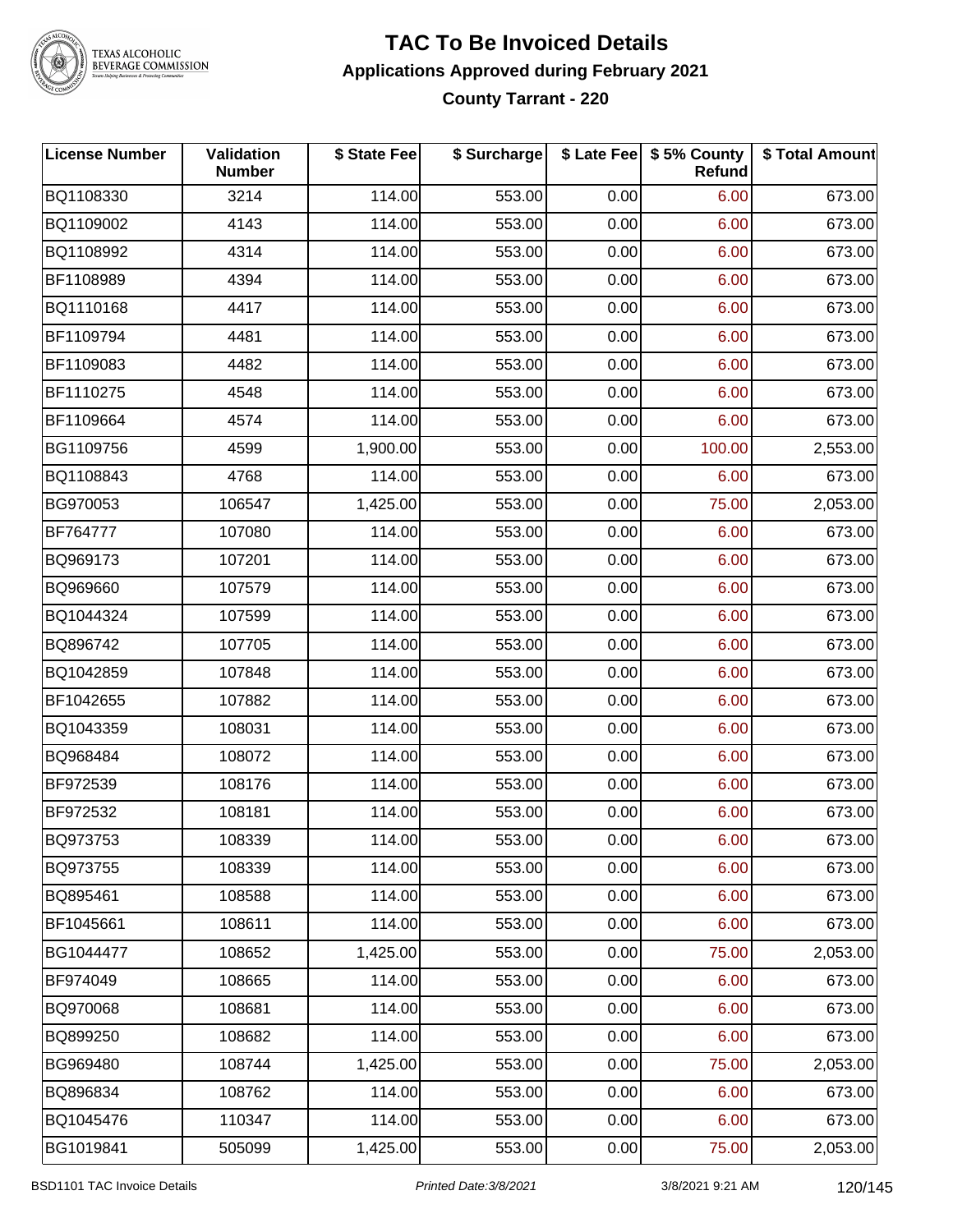| ∣License Number | Validation<br><b>Number</b> | \$ State Fee | \$ Surcharge |       | \$ Late Fee   \$5% County  <br>Refundl | \$ Total Amount |
|-----------------|-----------------------------|--------------|--------------|-------|----------------------------------------|-----------------|
| BQ967946        | 505877                      | 114.00       | 553.00       | 0.001 | 6.00                                   | 673.00          |
| BG1041506       | 506019                      | 1,425.00     | 553.00       | 0.00  | 75.00                                  | 2,053.00        |
| BG826480        | 506214                      | 1,425.00     | 553.00       | 0.00  | 75.00                                  | 2,053.00        |
|                 | <b>Total</b>                | 13,984.00    | 21,014.00    | 0.00  | 736.00                                 | 35,734.00       |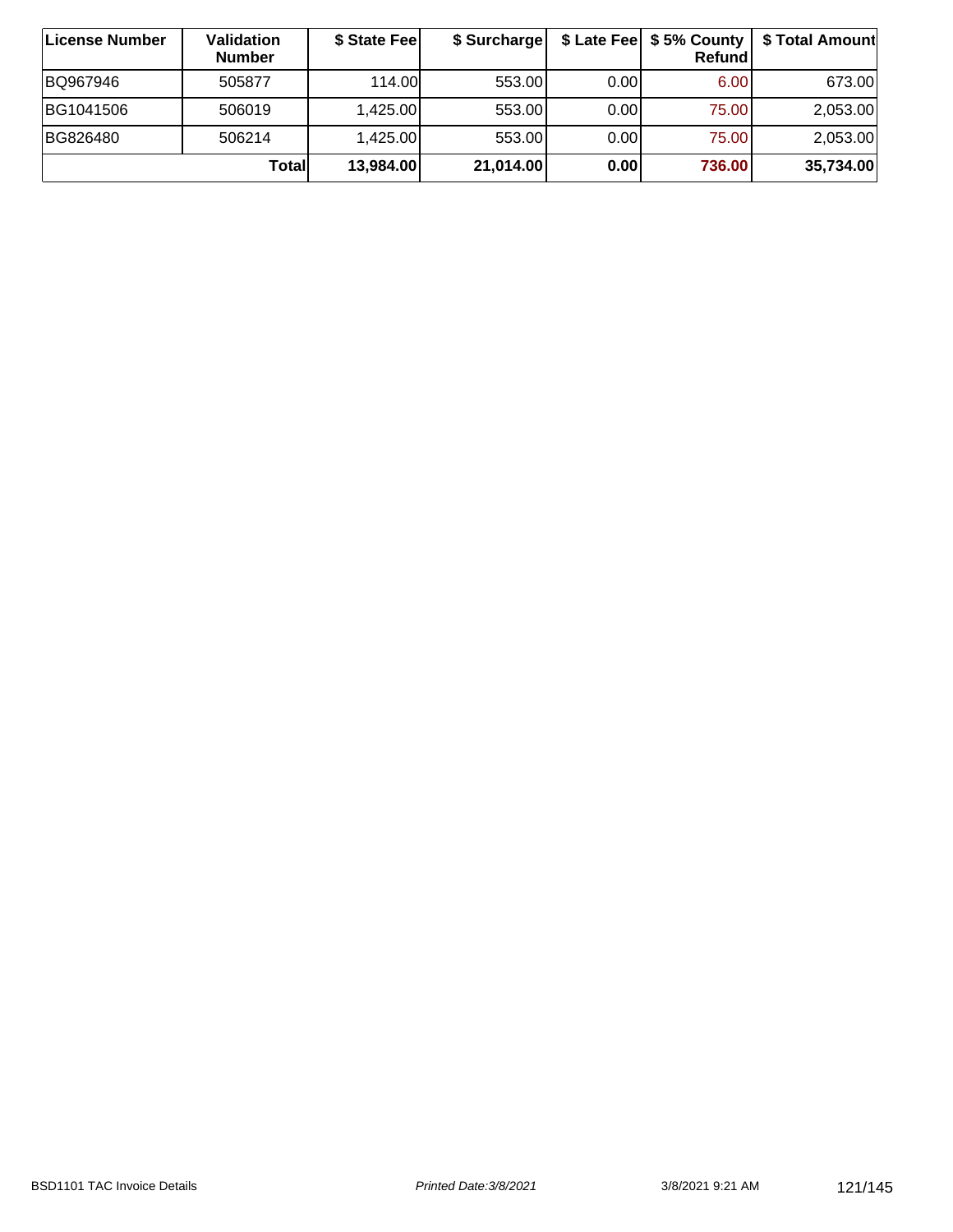

**County Taylor - 221**

| License Number  | <b>Validation</b><br><b>Number</b> | \$ State Feel |        |      | Refundl | \$ Surcharge   \$ Late Fee   \$5% County   \$ Total Amount |
|-----------------|------------------------------------|---------------|--------|------|---------|------------------------------------------------------------|
| <b>BF973062</b> | 110932                             | 114.00L       | 553.00 | 0.00 | 6.00    | 673.00                                                     |
|                 | Totall                             | <b>114.00</b> | 553.00 | 0.00 | 6.00    | 673.00                                                     |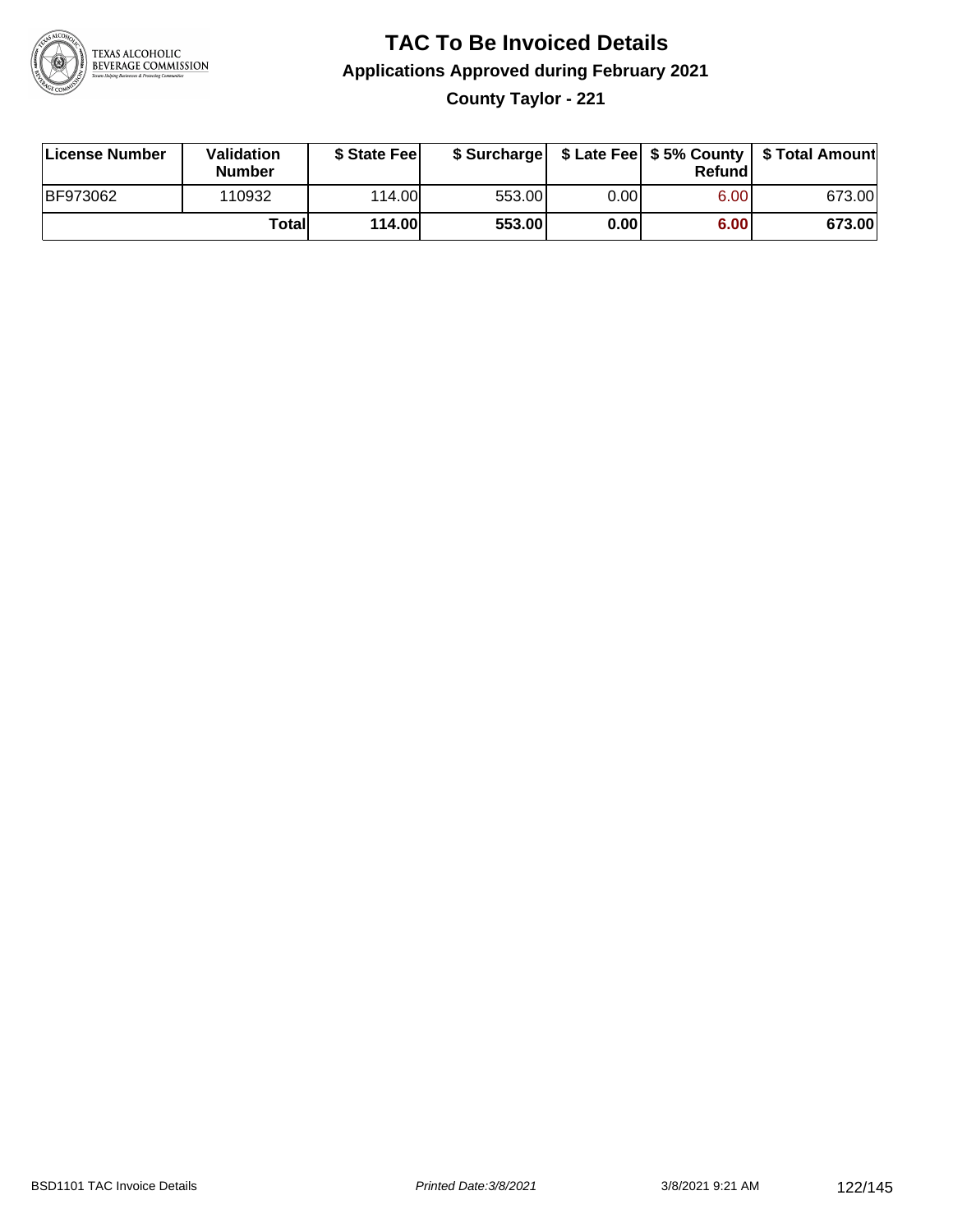

#### **TAC To Be Invoiced Details Applications Approved during February 2021 County Titus - 225**

| <b>License Number</b> | <b>Validation</b><br><b>Number</b> | \$ State Fee | \$ Surcharge | \$ Late Fee | \$5% County<br><b>Refund</b> | \$ Total Amount |
|-----------------------|------------------------------------|--------------|--------------|-------------|------------------------------|-----------------|
| BG1044491             | 108043                             | 332.50       | 553.00       | 0.00        | 17.50                        | 903.00          |
| BP1044491             | 108043                             | 950.00       | 426.00       | 0.00        | 50.00                        | 1,426.00        |
| <b>BF973726</b>       | 108944                             | 114.00       | 553.00       | 0.00        | 6.00                         | 673.00          |
| BF973604              | 108947                             | 114.00       | 553.00       | 0.00        | 6.00                         | 673.00          |
| BF973824              | 108948                             | 114.00       | 553.00       | 0.00        | 6.00                         | 673.00          |
| BQ973432              | 109007                             | 114.00       | 553.00       | 0.00        | 6.00                         | 673.00          |
| BQ974469              | 109052                             | 114.00       | 553.00       | 0.00        | 6.00                         | 673.00          |
|                       | Total                              | 1,852.50     | 3,744.00     | 0.00        | 97.50                        | 5,694.00        |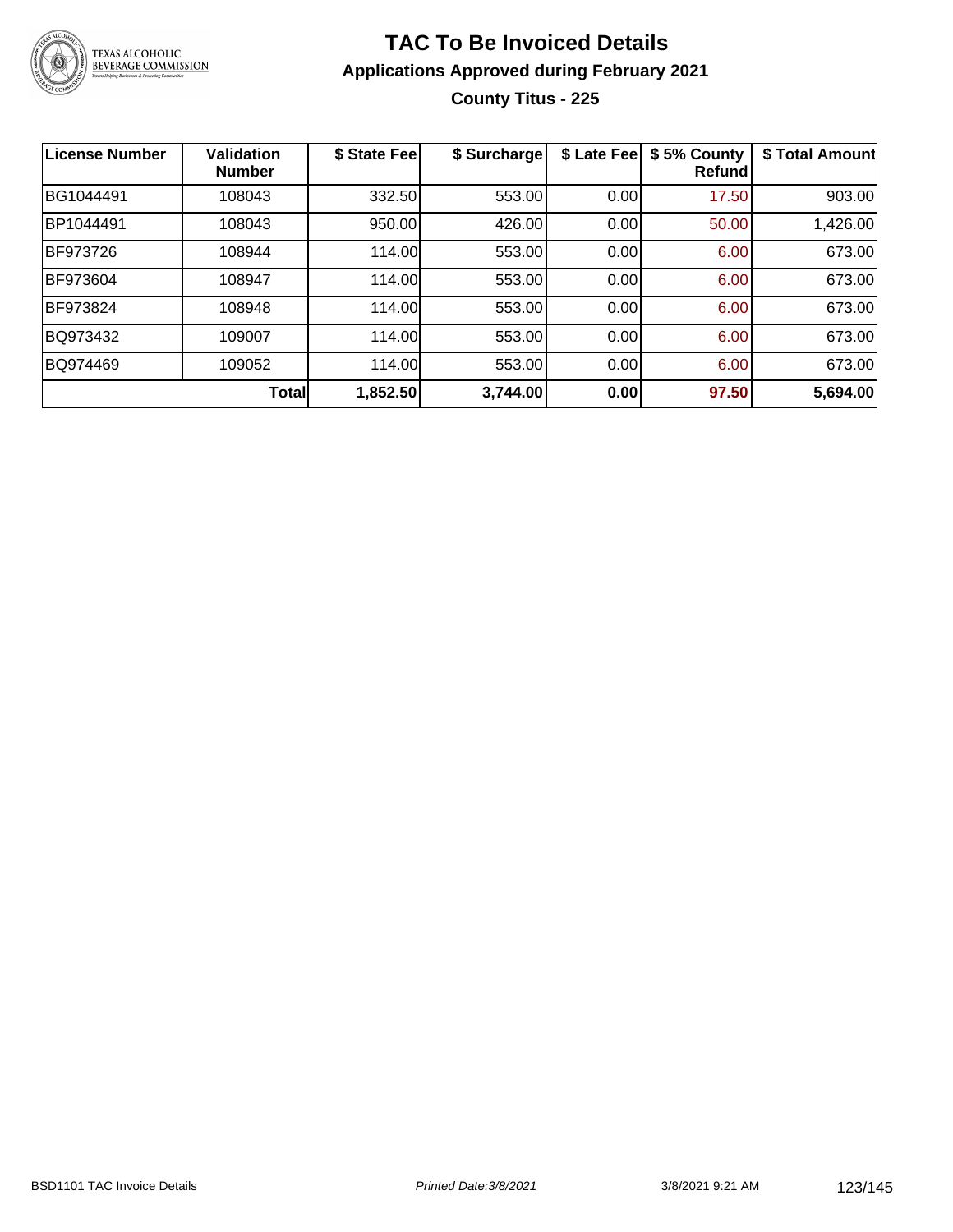

#### **TAC To Be Invoiced Details Applications Approved during February 2021 County Tom Green - 226**

| <b>License Number</b> | <b>Validation</b><br><b>Number</b> | \$ State Fee | \$ Surcharge | \$ Late Fee | \$5% County<br>Refund | \$ Total Amount |
|-----------------------|------------------------------------|--------------|--------------|-------------|-----------------------|-----------------|
| BQ831814              | 108025                             | 114.00       | 553.00       | 0.00        | 6.00                  | 673.00          |
| BG900109              | 110031                             | 332.50       | 553.00       | 0.00        | 17.50                 | 903.00          |
| BP900109              | 110031                             | 950.00       | 426.00       | 0.00        | 50.00                 | 1,426.00        |
| BQ899050              | 110400                             | 114.00       | 553.00       | 0.00        | 6.00                  | 673.00          |
| BQ899061              | 110408                             | 114.00       | 553.00       | 0.00        | 6.00                  | 673.00          |
| BQ899063              | 110415                             | 114.00       | 553.00       | 0.00        | 6.00                  | 673.00          |
|                       | Total                              | 1,738.50     | 3,191.00     | 0.00        | 91.50                 | 5,021.00        |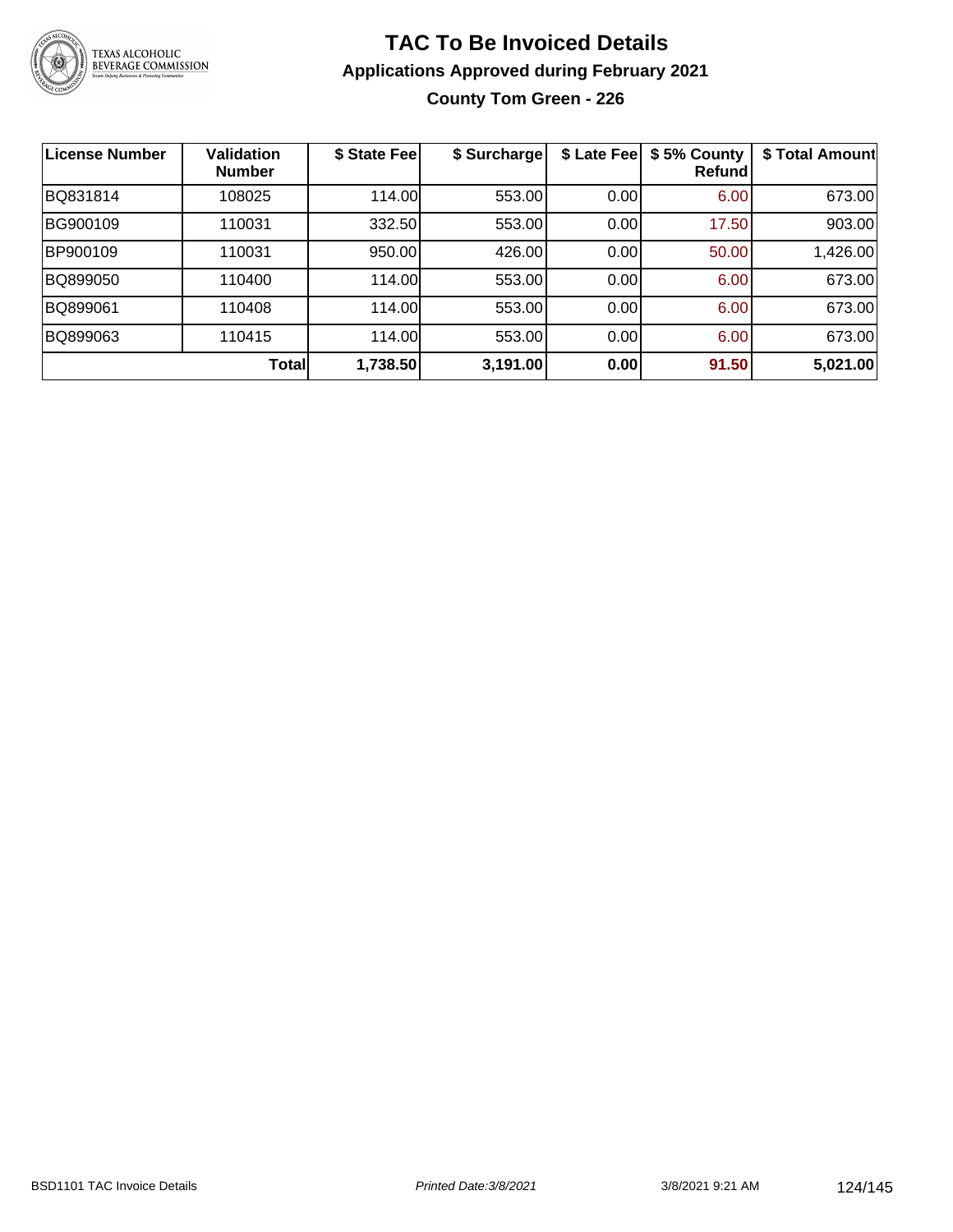

#### **TEXAS ALCOHOLIC BEVERAGE COMMISSION**

#### **TAC To Be Invoiced Details Applications Approved during February 2021 County Travis - 227**

**License Number Validation Number \$ State Fee \$ Surcharge \$ Late Fee \$ 5% County Refund \$ Total Amount** BG1108995 | 1948 | 332.50| 553.00| 0.00| 17.50| 903.00 BQ1108727 | 2983 | 114.00| 553.00| 0.00| 6.00| 673.00 BQ1109891 | 3530 | 114.00| 553.00| 0.00| 6.00| 673.00 BG1108026 | 3589 | 332.50| 553.00| 0.00| 17.50| 903.00 BF1108550 | 3608 | 114.00| 553.00| 0.00| 6.00| 673.00 BF1108024 | 3630 | 114.00| 553.00| 0.00| 6.00| 673.00 BG1108859 | 3809 | 332.50| 553.00| 0.00| 17.50| 903.00 BP1108859 3809 950.00 426.00 0.00 50.00 1,426.00 BG1110043 | 3865 | 332.50| 553.00| 0.00| 17.50| 903.00 BQ1108779 4070 114.00 553.00 0.00 6.00 673.00 BG1108813 4141 332.50 553.00 0.00 17.50 903.00 BF1109926 | 4258 | 114.00| 553.00| 0.00| 6.00| 673.00 BG1110016 | 4268 | 332.50| 553.00| 0.00| 17.50| 903.00 BG1110214 4304 332.50 553.00 0.00 17.50 903.00 BG1110028 | 4683 | 332.50| 553.00| 0.00| 17.50| 903.00 BE1108573 4747 285.00 553.00 0.00 15.00 853.00 BG1109823 | 4881 | 332.50| 553.00| 0.00| 17.50| 903.00 BG1031640 | 101407 | 332.50| 553.00| 0.00| 17.50| 903.00 BG895296 | 106903 | 332.50| 553.00| 0.00| 17.50| 903.00 BF765647 | 106908 | 114.00| 553.00| 0.00| 6.00| 673.00 BA895984 | 107036 | 1,425.00| 651.00| 0.00| 75.00| 2,151.00 BQ970881 107152 114.00 553.00 0.00 6.00 673.00 BQ893589 107155 114.00 553.00 0.00 6.00 673.00 BQ966932 107162 114.00 553.00 100.00 6.00 773.00 BQ830211 | 107335 | 114.00| 553.00| 0.00| 6.00| 673.00 BQ895708 107341 114.00 553.00 0.00 6.00 673.00 BG829346 | 107482 | 332.50| 553.00| 0.00| 17.50| 903.00 BQ968653 107485 114.00 553.00 0.00 6.00 673.00 BQ1044357 107599 114.00 553.00 0.00 6.00 673.00 BQ1044415 | 107599 | 114.00| 553.00| 0.00| 6.00| 673.00 BA764533 107683 1,425.00 651.00 0.00 75.00 2,151.00 BG1041093 | 107935 | 332.50| 553.00| 0.00| 17.50| 903.00 BQ1043090 107941 114.00 553.00 0.00 6.00 673.00 BQ1044220 107961 114.00 553.00 0.00 6.00 673.00 BQ972379 107993 114.00 553.00 0.00 6.00 673.00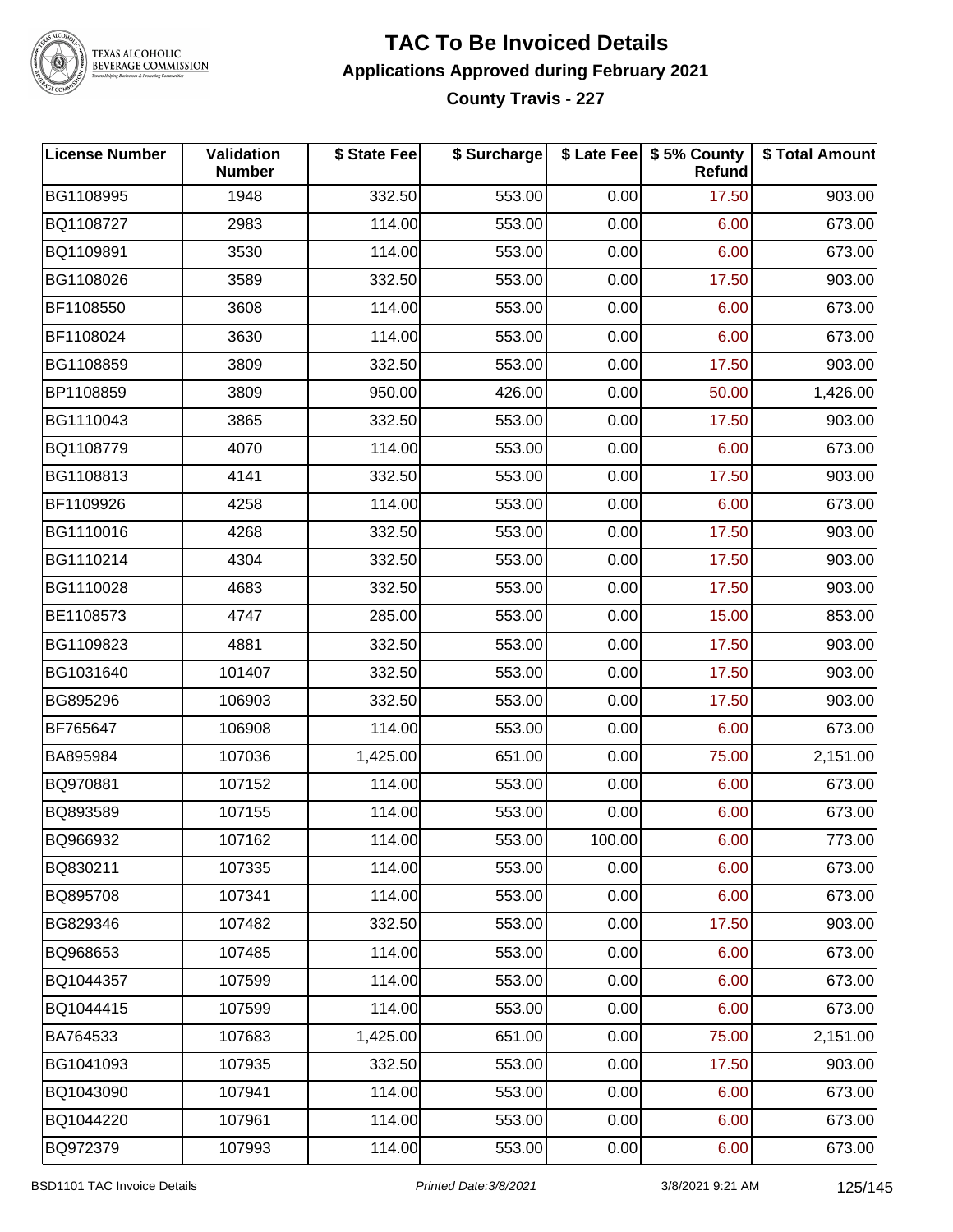| <b>License Number</b> | Validation<br><b>Number</b> | \$ State Fee | \$ Surcharge |        | \$ Late Fee   \$5% County<br>Refund | \$ Total Amount |
|-----------------------|-----------------------------|--------------|--------------|--------|-------------------------------------|-----------------|
| BQ896406              | 108077                      | 114.00       | 553.00       | 0.00   | 6.00                                | 673.00          |
| BG1043387             | 108204                      | 332.50       | 553.00       | 0.00   | 17.50                               | 903.00          |
| BG897502              | 108302                      | 332.50       | 553.00       | 0.00   | 17.50                               | 903.00          |
| BG763195              | 108373                      | 332.50       | 553.00       | 0.00   | 17.50                               | 903.00          |
| BG972938              | 108415                      | 332.50       | 553.00       | 0.00   | 17.50                               | 903.00          |
| BL972938              | 108415                      | 475.00       | 327.00       | 0.00   | 25.00                               | 827.00          |
| BG895603              | 108507                      | 332.50       | 553.00       | 0.00   | 17.50                               | 903.00          |
| BG971467              | 108534                      | 332.50       | 553.00       | 0.00   | 17.50                               | 903.00          |
| BG768348              | 108535                      | 332.50       | 553.00       | 0.00   | 17.50                               | 903.00          |
| BQ1045306             | 108543                      | 114.00       | 553.00       | 0.00   | 6.00                                | 673.00          |
| BG971332              | 108627                      | 332.50       | 553.00       | 0.00   | 17.50                               | 903.00          |
| BP971332              | 108627                      | 950.00       | 426.00       | 0.00   | 50.00                               | 1,426.00        |
| BF1044086             | 108640                      | 114.00       | 553.00       | 0.00   | 6.00                                | 673.00          |
| BQ973695              | 108666                      | 114.00       | 553.00       | 0.00   | 6.00                                | 673.00          |
| BG765426              | 109066                      | 332.50       | 553.00       | 0.00   | 17.50                               | 903.00          |
| BQ1045021             | 109091                      | 114.00       | 553.00       | 0.00   | 6.00                                | 673.00          |
| BQ830477              | 109094                      | 114.00       | 553.00       | 0.00   | 6.00                                | 673.00          |
| BQ896447              | 111526                      | 114.00       | 553.00       | 100.00 | 6.00                                | 773.00          |
| BG767119              | 112048                      | 332.50       | 553.00       | 0.00   | 17.50                               | 903.00          |
| BG893415              | 505477                      | 332.50       | 553.00       | 0.00   | 17.50                               | 903.00          |
| BQ769008              | 505546                      | 114.00       | 553.00       | 0.00   | 6.00                                | 673.00          |
| BQ769009              | 505589                      | 114.00       | 553.00       | 0.00   | 6.00                                | 673.00          |
| BQ768882              | 505593                      | 114.00       | 553.00       | 0.00   | 6.00                                | 673.00          |
| BG753316              | 505761                      | 332.50       | 553.00       | 0.00   | 17.50                               | 903.00          |
| BE970231              | 505873                      | 285.00       | 553.00       | 0.00   | 15.00                               | 853.00          |
| BQ1043088             | 506116                      | 114.00       | 553.00       | 0.00   | 6.00                                | 673.00          |
|                       | <b>Total</b>                | 17,413.50    | 33,449.00    | 200.00 | 916.50                              | 51,979.00       |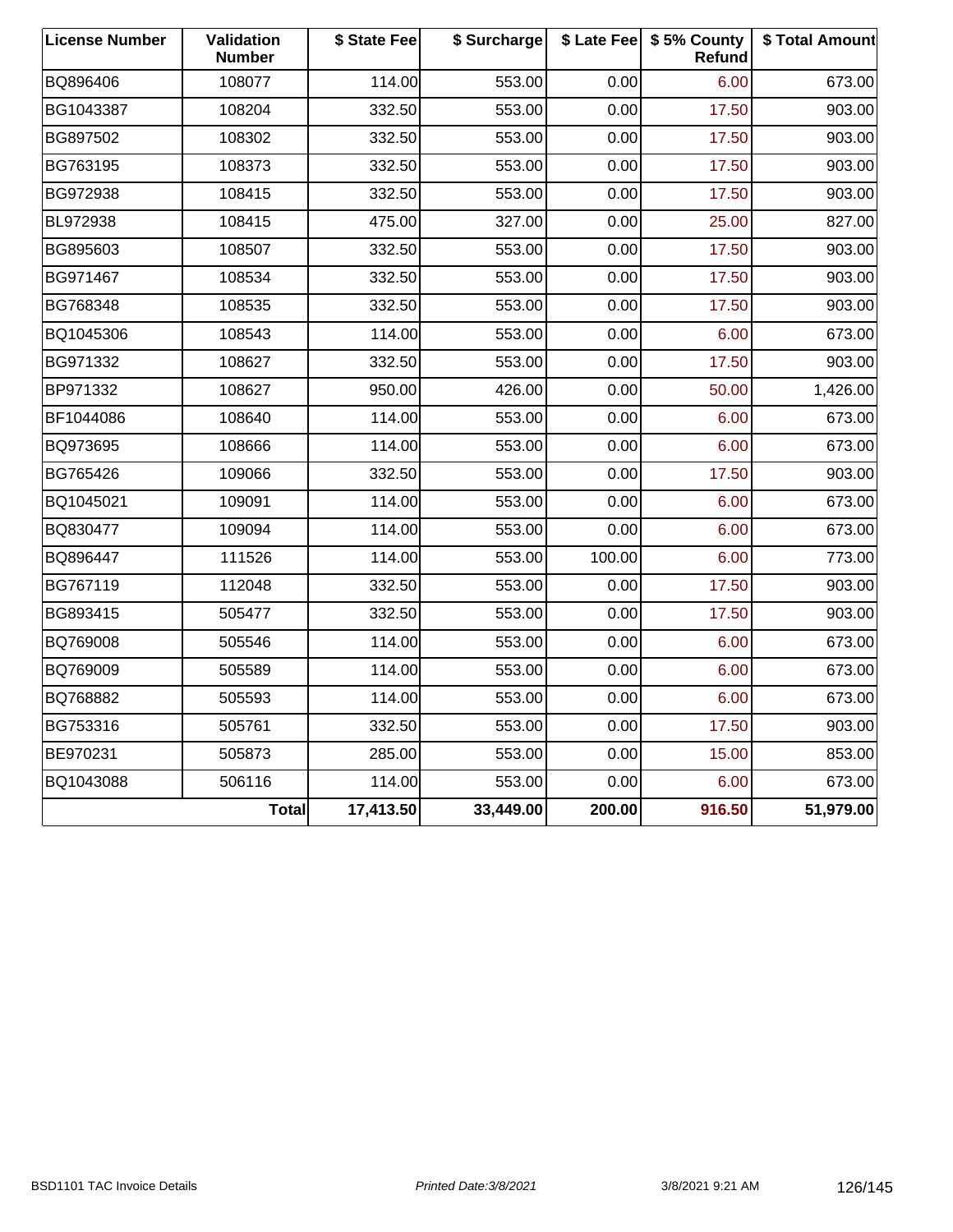

### **TAC To Be Invoiced Details Applications Approved during February 2021 County Trinity - 228**

| ∣License Number | Validation<br><b>Number</b> | \$ State Fee | \$ Surcharge |      | \$ Late Fee   \$5% County<br>Refundl | \$ Total Amount |
|-----------------|-----------------------------|--------------|--------------|------|--------------------------------------|-----------------|
| BQ896905        | 108763                      | 114.00L      | 553.00       | 0.00 | 6.00                                 | 673.00          |
| BQ966474        | 504225                      | 114.00L      | 553.00       | 0.00 | 6.00                                 | 673.00          |
| BG969087        | 506156                      | 332.50       | 553.00       | 0.00 | 17.50                                | 903.00          |
|                 | Totall                      | 560.50       | 1,659.00     | 0.00 | 29.50                                | 2,249.00        |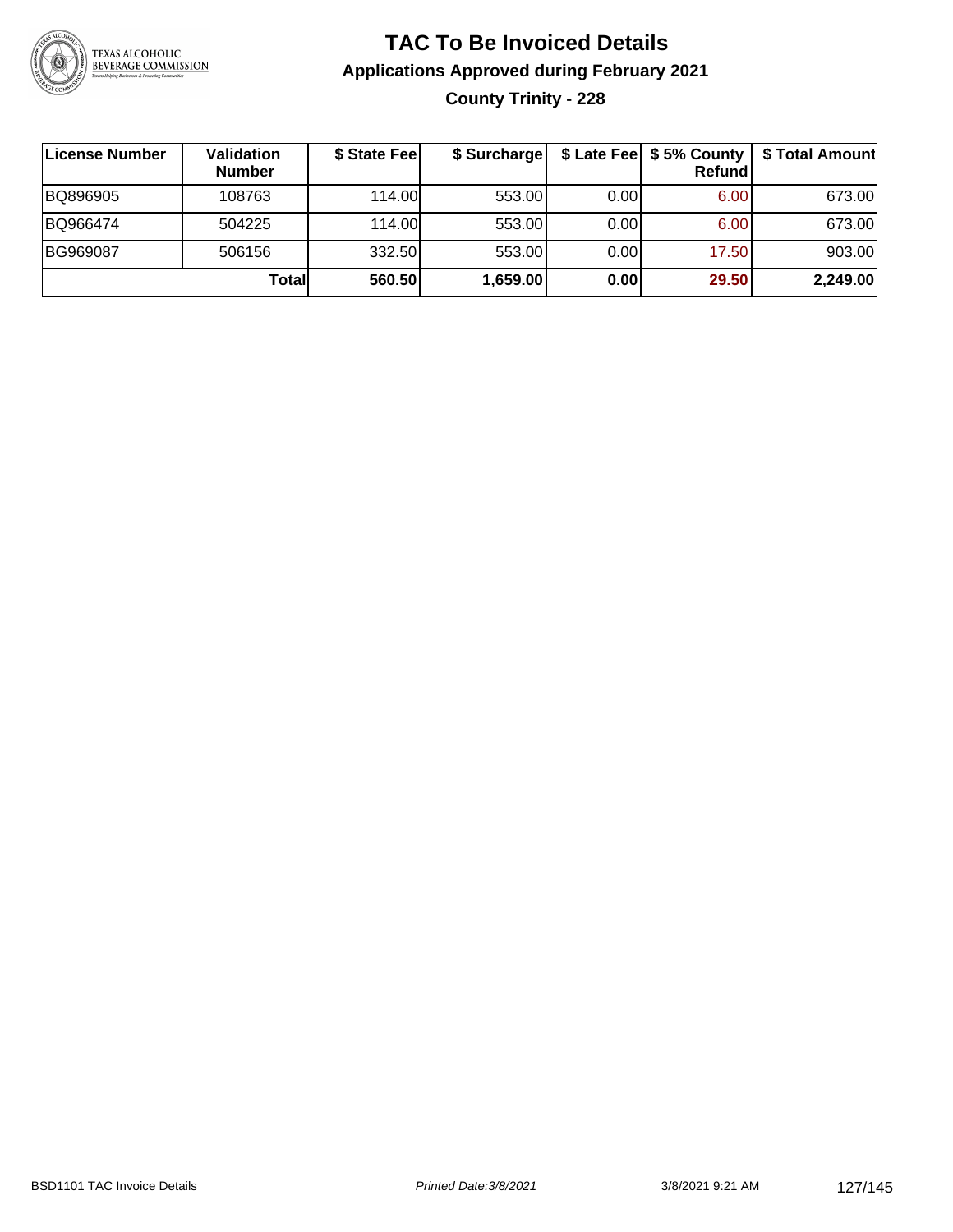

#### **TAC To Be Invoiced Details Applications Approved during February 2021 County Upshur - 230**

| License Number | <b>Validation</b><br><b>Number</b> | \$ State Fee |          |       | Refundl | \$ Surcharge   \$ Late Fee   \$5% County   \$ Total Amount |
|----------------|------------------------------------|--------------|----------|-------|---------|------------------------------------------------------------|
| BQ1043097      | 107418                             | 114.00       | 553.00   | 0.001 | 6.00    | 673.00                                                     |
| BQ898138       | 109966                             | 114.00       | 553.00   | 0.001 | 6.00    | 673.00                                                     |
|                | Totall                             | 228.00       | 1,106.00 | 0.00  | 12.00   | 1,346.00                                                   |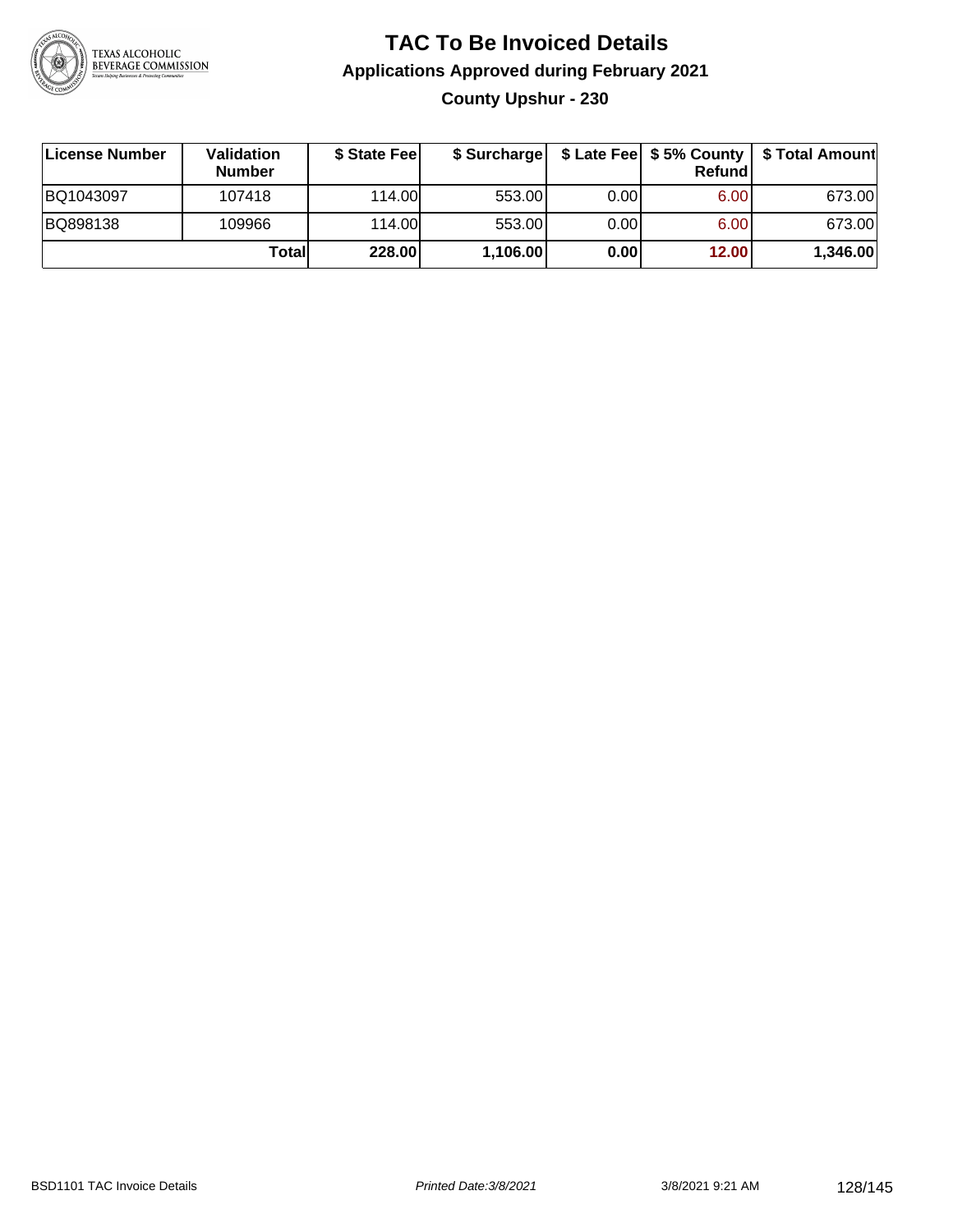

#### **TAC To Be Invoiced Details Applications Approved during February 2021 County Uvalde - 232**

| License Number | <b>Validation</b><br><b>Number</b> | \$ State Feel |        |       | Refund | \$ Surcharge   \$ Late Fee   \$5% County   \$ Total Amount |
|----------------|------------------------------------|---------------|--------|-------|--------|------------------------------------------------------------|
| BQ1109588      | 4454                               | 114.00        | 553.00 | 0.001 | 6.00   | 673.00                                                     |
|                | Totall                             | 114.00        | 553.00 | 0.00  | 6.00   | 673.00                                                     |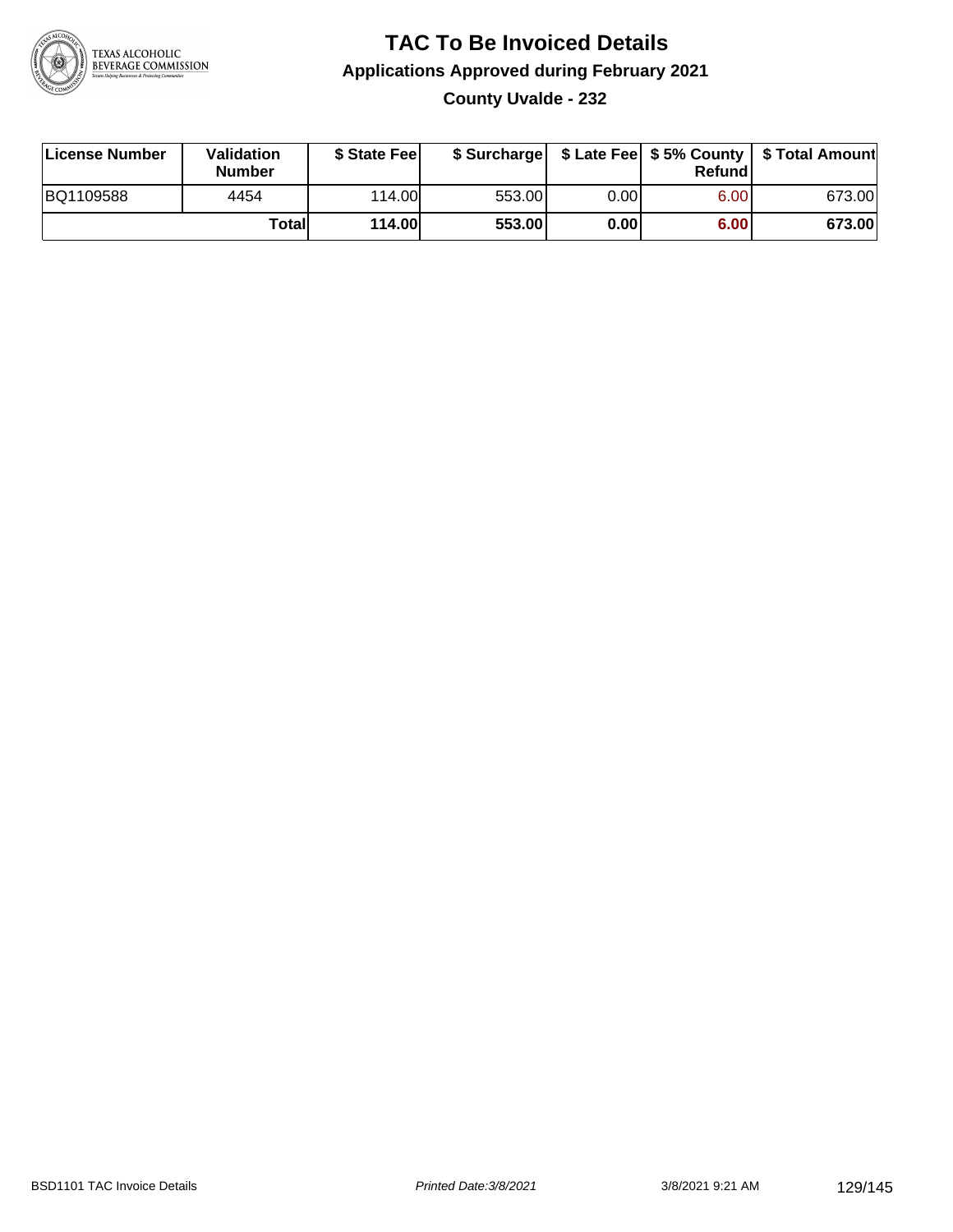

#### **TAC To Be Invoiced Details Applications Approved during February 2021 County Val Verde - 233**

| License Number | Validation<br><b>Number</b> | \$ State Fee  |        |      | Refund | \$ Surcharge   \$ Late Fee   \$5% County   \$ Total Amount |
|----------------|-----------------------------|---------------|--------|------|--------|------------------------------------------------------------|
| BQ1045314      | 110283                      | 114.00        | 553.00 | 0.00 | 6.00   | 673.00                                                     |
|                | Totall                      | <b>114.00</b> | 553.00 | 0.00 | 6.00   | 673.00                                                     |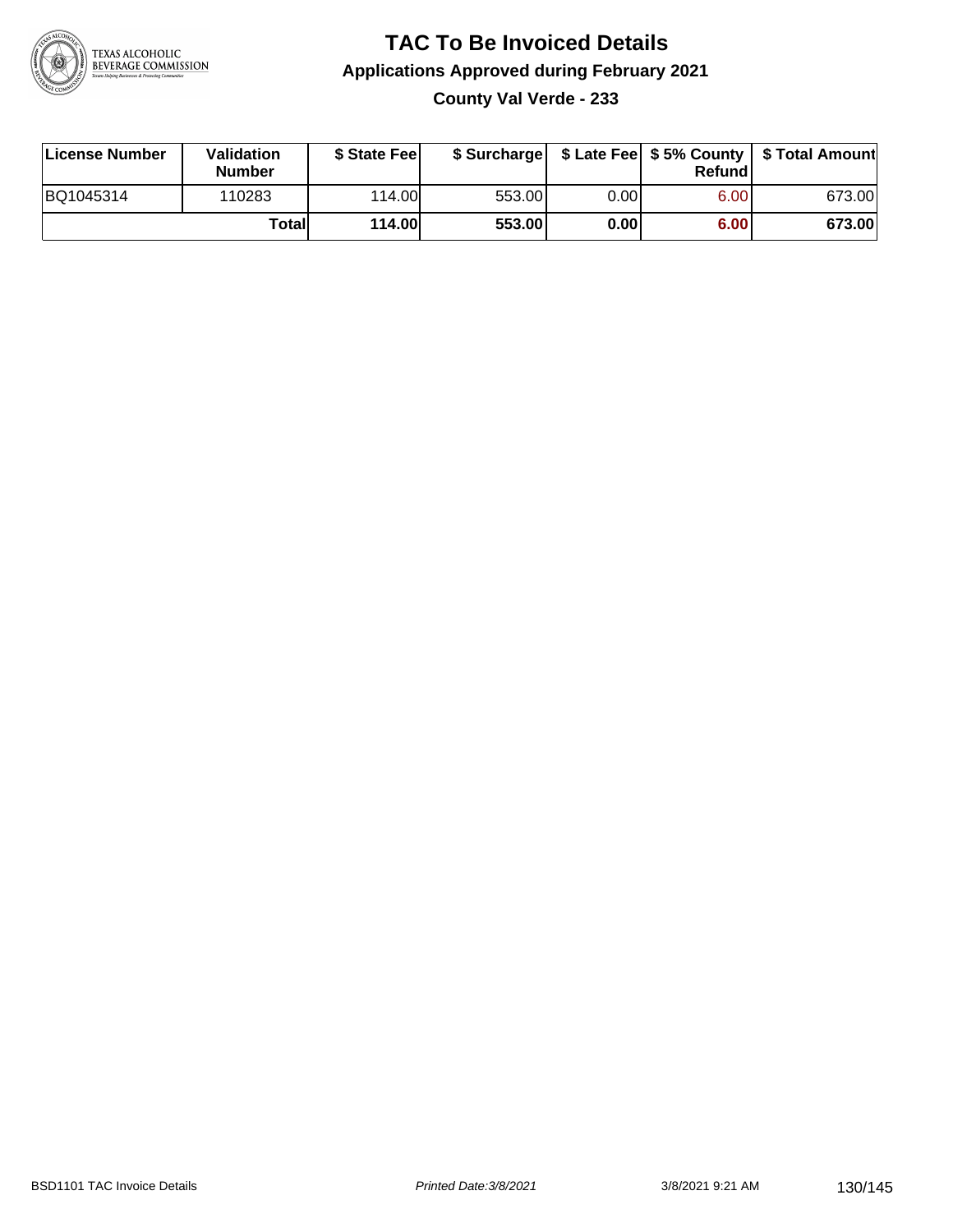

# TEXAS ALCOHOLIC<br>BEVERAGE COMMISSION

#### **TAC To Be Invoiced Details Applications Approved during February 2021 County Van Zandt - 234**

| <b>License Number</b> | <b>Validation</b><br><b>Number</b> | \$ State Fee | \$ Surcharge | \$ Late Fee | \$5% County<br><b>Refund</b> | \$ Total Amount |
|-----------------------|------------------------------------|--------------|--------------|-------------|------------------------------|-----------------|
| BQ1108234             | 4121                               | 114.00       | 553.00       | 0.00        | 6.00                         | 673.00          |
| BF1108021             | 4616                               | 114.00       | 553.00       | 0.00        | 6.00                         | 673.00          |
| BQ969665              | 107836                             | 114.00       | 553.00       | 0.00        | 6.00                         | 673.00          |
| BQ972613              | 108082                             | 114.00       | 553.00       | 0.00        | 6.00                         | 673.00          |
| BQ972836              | 108777                             | 114.00       | 553.00       | 0.00        | 6.00                         | 673.00          |
| BQ973768              | 108882                             | 114.00       | 553.00       | 0.00        | 6.00                         | 673.00          |
| BQ970534              | 109796                             | 114.00       | 553.00       | 0.00        | 6.00                         | 673.00          |
|                       | Total                              | 798.00       | 3,871.00     | 0.00        | 42.00                        | 4,711.00        |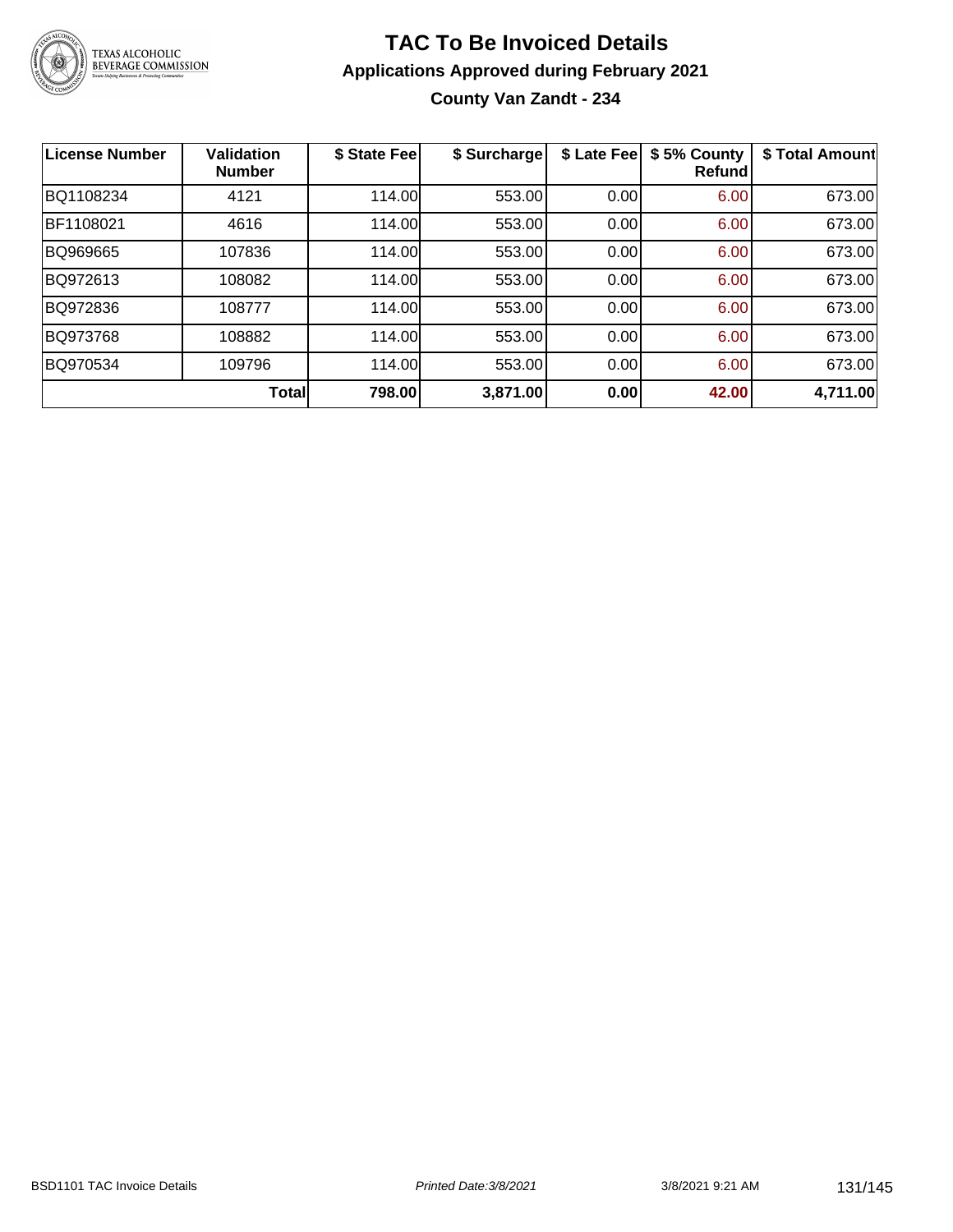

#### **TAC To Be Invoiced Details Applications Approved during February 2021 County Victoria - 235**

| <b>License Number</b> | <b>Validation</b><br><b>Number</b> | \$ State Fee | \$ Surcharge |      | \$ Late Fee   \$5% County<br>Refund | \$ Total Amount |
|-----------------------|------------------------------------|--------------|--------------|------|-------------------------------------|-----------------|
| BQ1108338             | 4438                               | 114.00       | 553.00       | 0.00 | 6.00                                | 673.00          |
| BQ1110100             | 4682                               | 114.00       | 553.00       | 0.00 | 6.00                                | 673.00          |
| BG767518              | 109638                             | 332.50       | 553.00       | 0.00 | 17.50                               | 903.00          |
| BQ972078              | 110775                             | 114.00       | 553.00       | 0.00 | 6.00                                | 673.00          |
| BE1043913             | 506370                             | 285.00       | 553.00       | 0.00 | 15.00                               | 853.00          |
|                       | Total                              | 959.50       | 2,765.00     | 0.00 | 50.50                               | 3,775.00        |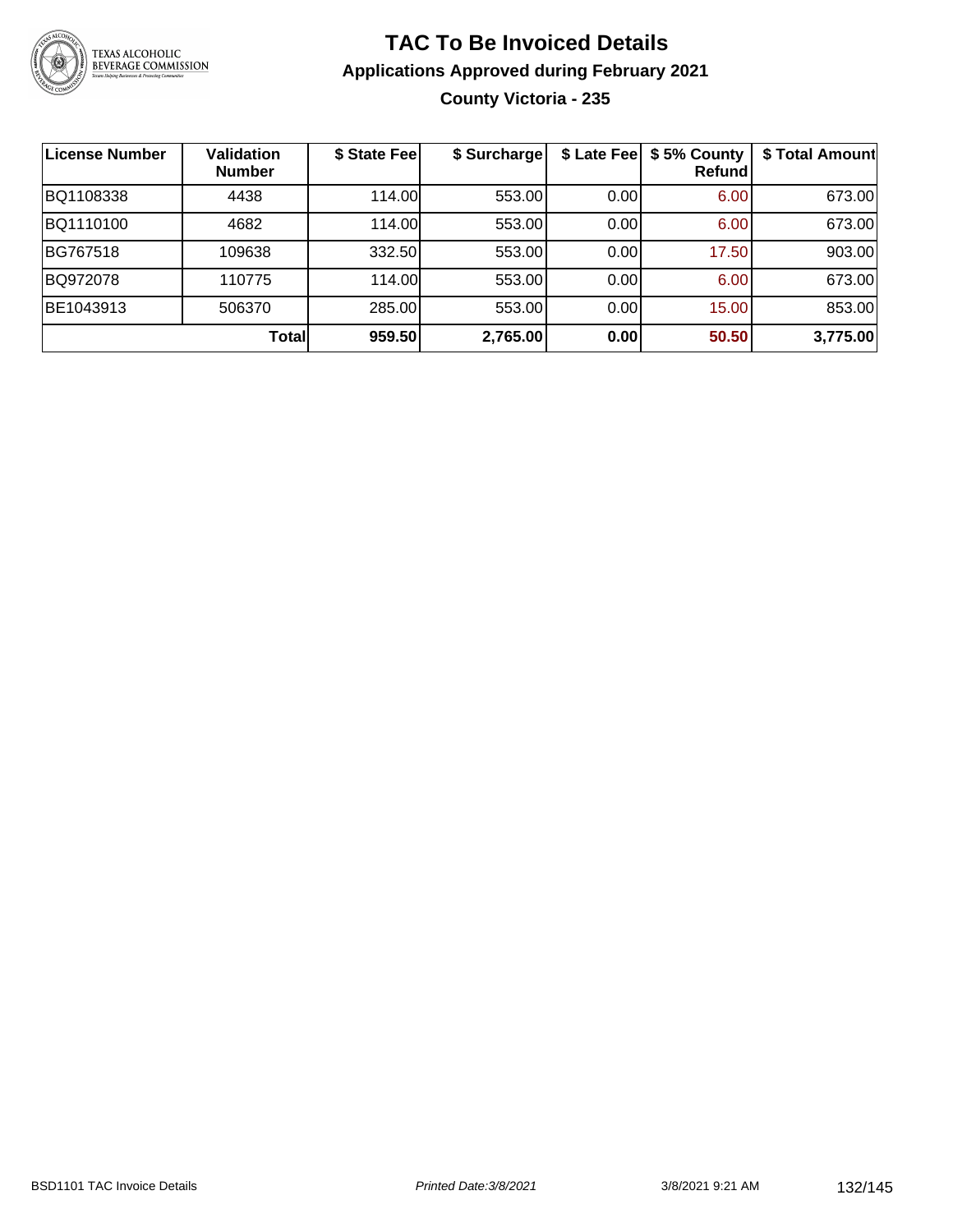

#### **TAC To Be Invoiced Details Applications Approved during February 2021 County Walker - 236**

| <b>License Number</b> | Validation<br><b>Number</b> | \$ State Fee | \$ Surcharge | \$ Late Fee | \$5% County<br>Refundl | \$ Total Amount |
|-----------------------|-----------------------------|--------------|--------------|-------------|------------------------|-----------------|
| BG1037497             | 103527                      | 332.50       | 553.00       | 0.00        | 17.50                  | 903.00          |
| BF893435              | 104505                      | 114.00       | 553.00       | 0.00        | 6.00                   | 673.00          |
| BQ1043220             | 107421                      | 114.00       | 553.00       | 0.00        | 6.00                   | 673.00          |
| BF1044934             | 107900                      | 114.00       | 553.00       | 0.00        | 6.00                   | 673.00          |
| BQ898549              | 107946                      | 114.00       | 553.00       | 0.00        | 6.00                   | 673.00          |
|                       | Total                       | 788.50       | 2,765.00     | 0.00        | 41.50                  | 3,595.00        |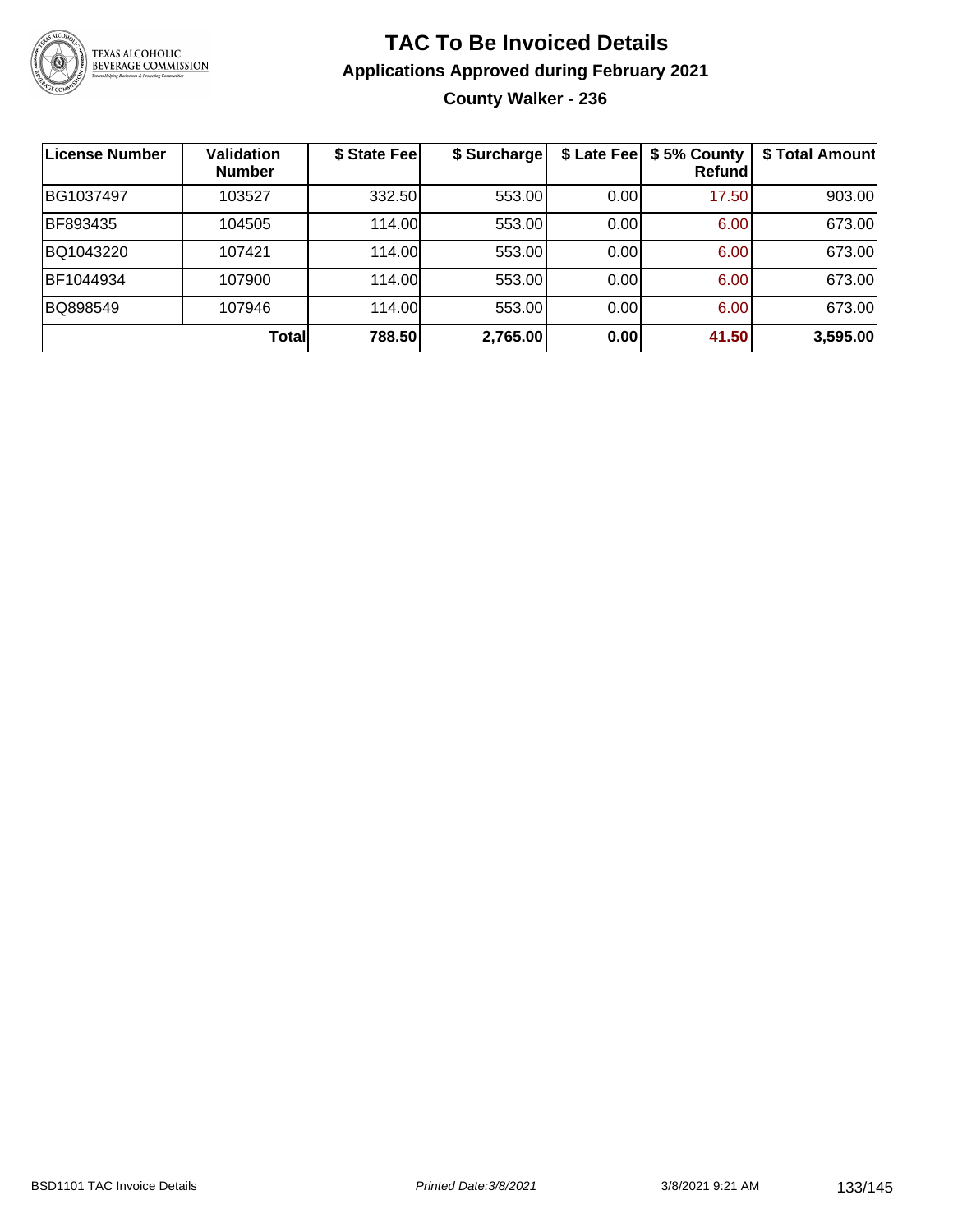

**County Waller - 237**

| License Number | <b>Validation</b><br>Number | \$ State Feel | \$ Surcharge |       | Refundl | \$ Late Fee   \$5% County   \$ Total Amount |
|----------------|-----------------------------|---------------|--------------|-------|---------|---------------------------------------------|
| BF896006       | 106889                      | 114.00        | 553.00       | 0.001 | 6.00    | 673.00                                      |
|                | Totall                      | 114.00        | 553.00       | 0.00  | 6.00    | 673.00                                      |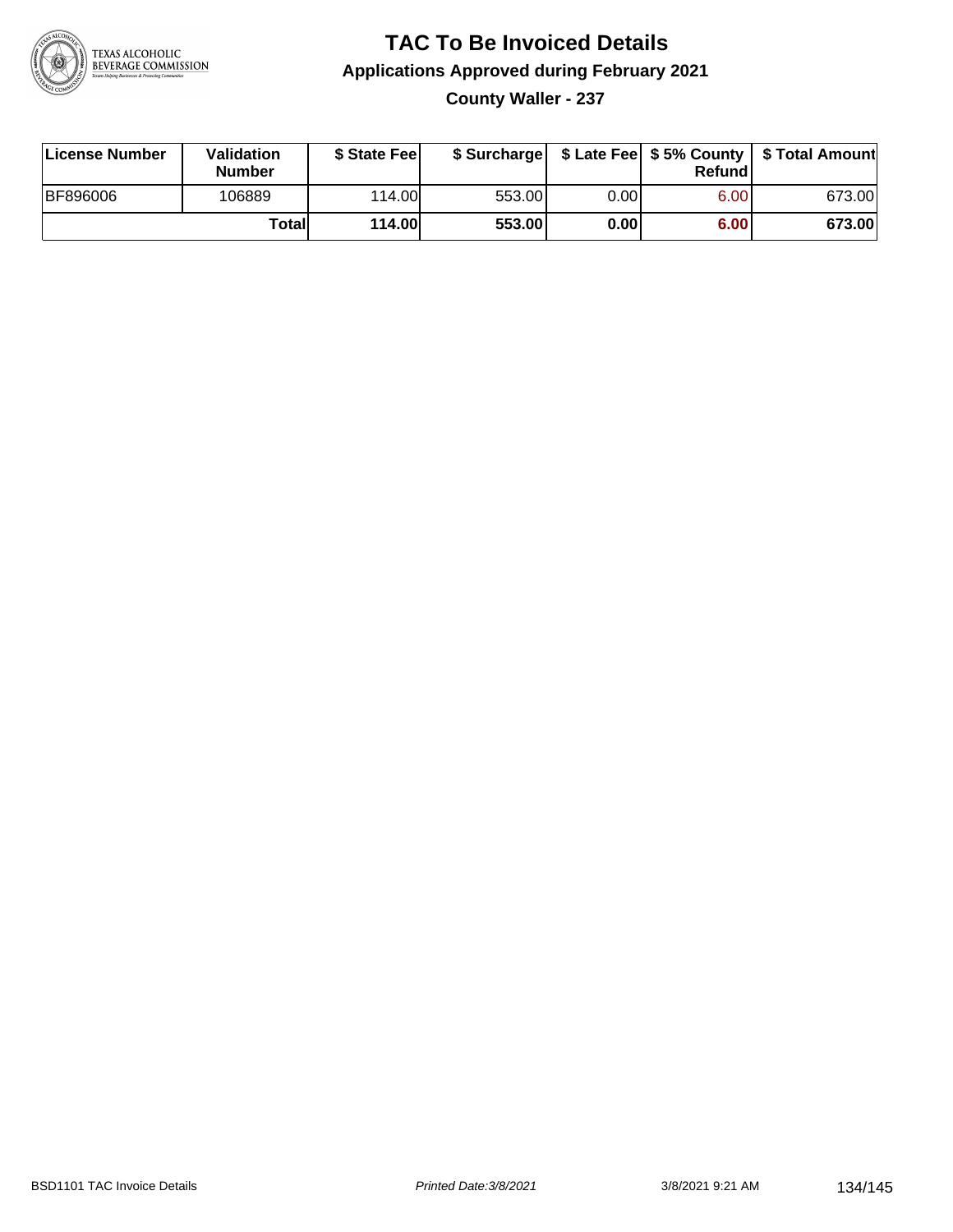

#### **TAC To Be Invoiced Details Applications Approved during February 2021 County Washington - 239**

| <b>License Number</b> | Validation<br><b>Number</b> | \$ State Fee | \$ Surcharge | \$ Late Fee | \$5% County<br><b>Refund</b> | \$ Total Amount |
|-----------------------|-----------------------------|--------------|--------------|-------------|------------------------------|-----------------|
| BG1108216             | 2828                        | 332.50       | 553.00       | 0.00        | 17.50                        | 903.00          |
| BG1109761             | 4906                        | 332.50       | 553.00       | 0.00        | 17.50                        | 903.00          |
| BG764379              | 107476                      | 332.50       | 553.00       | 0.00        | 17.50                        | 903.00          |
| BG828000              | 107557                      | 332.50       | 553.00       | 0.00        | 17.50                        | 903.00          |
| BG1041014             | 107721                      | 332.50       | 553.00       | 0.00        | 17.50                        | 903.00          |
| BG895330              | 108433                      | 332.50       | 553.00       | 0.00        | 17.50                        | 903.00          |
| BE1044315             | 108459                      | 285.00       | 553.00       | 0.00        | 15.00                        | 853.00          |
| BG896860              | 108696                      | 332.50       | 553.00       | 0.00        | 17.50                        | 903.00          |
| BF765215              | 505902                      | 114.00       | 553.00       | 0.00        | 6.00                         | 673.00          |
|                       | <b>Total</b>                | 2,726.50     | 4,977.00     | 0.00        | 143.50                       | 7,847.00        |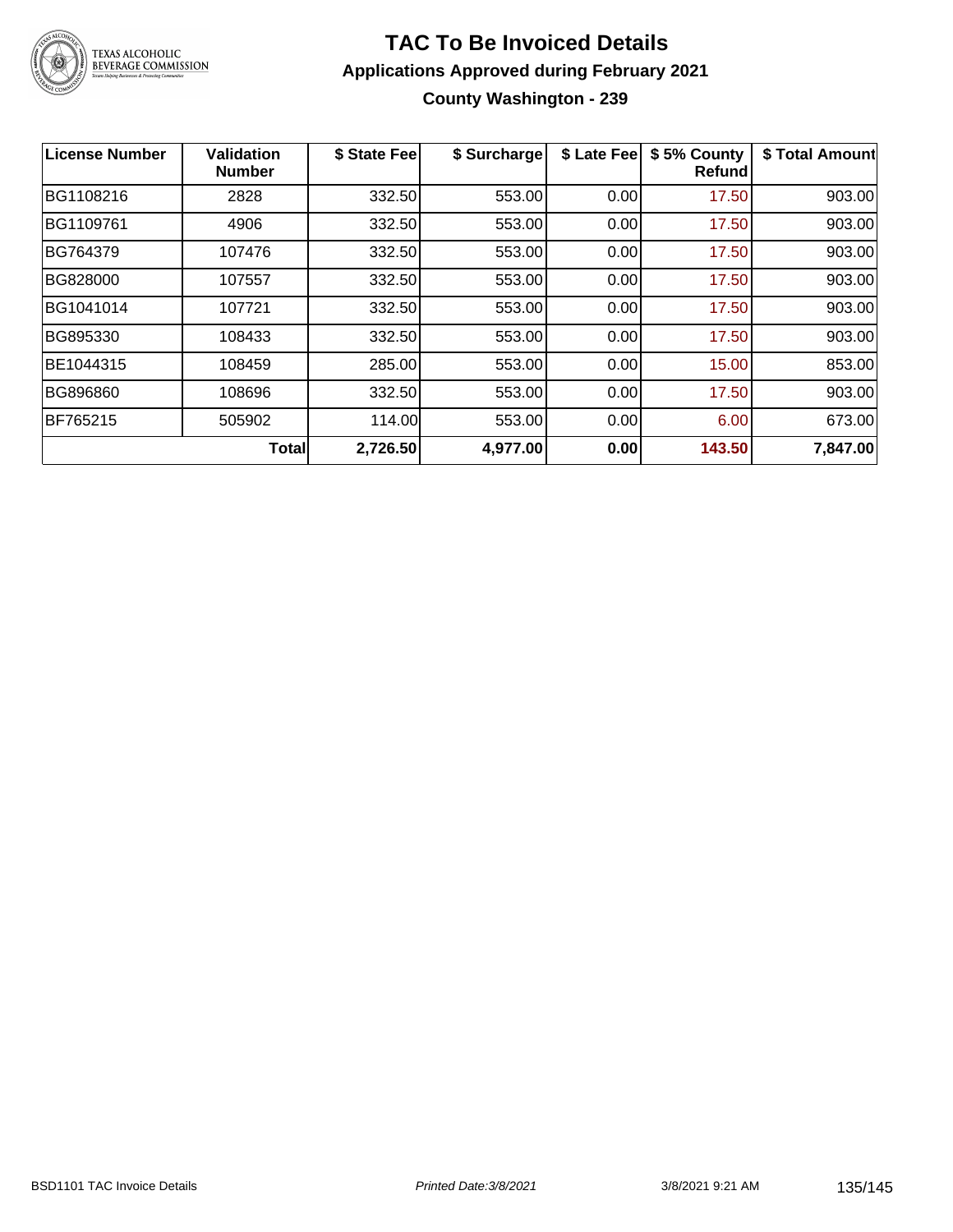

#### **TAC To Be Invoiced Details Applications Approved during February 2021 County Webb - 240**

| ∣License Number | Validation<br><b>Number</b> | \$ State Fee | \$ Surcharge |       | \$ Late Fee   \$5% County<br>Refundl | \$ Total Amount |
|-----------------|-----------------------------|--------------|--------------|-------|--------------------------------------|-----------------|
| BQ1108313       | 4280                        | 114.00L      | 553.00       | 0.001 | 6.00                                 | 673.00          |
| BG1109555       | 4578                        | 332.50       | 553.00       | 0.00  | 17.50                                | 903.00          |
| BG1108590       | 4606                        | 332.50       | 553.00       | 0.00  | 17.50                                | 903.00          |
|                 | Totall                      | 779.00       | 1,659.00     | 0.00  | 41.00                                | 2,479.00        |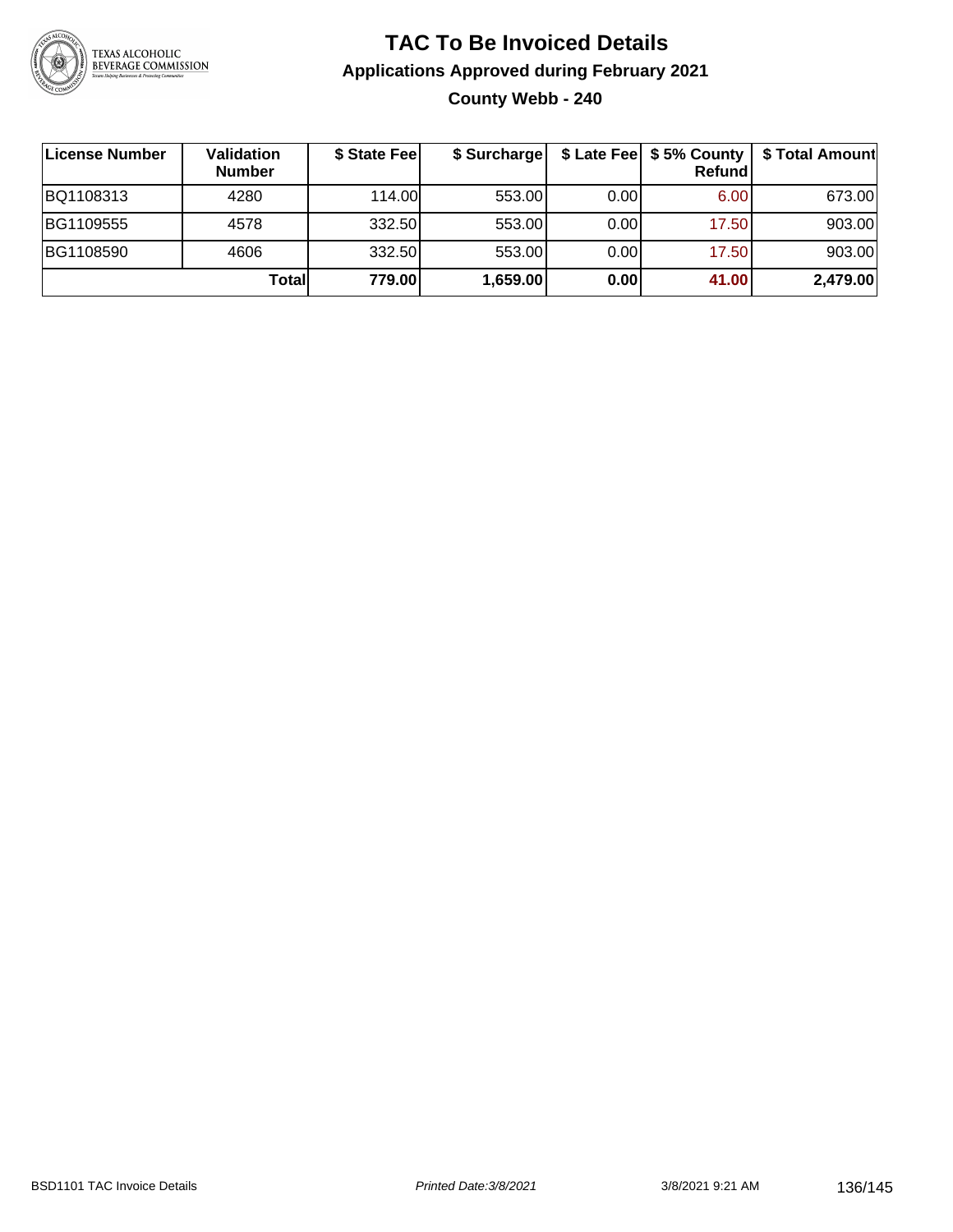

#### **TAC To Be Invoiced Details Applications Approved during February 2021 County Wharton - 241**

| License Number | Validation<br><b>Number</b> | \$ State Feel |        |      | Refund | \$ Surcharge   \$ Late Fee   \$5% County   \$ Total Amount |
|----------------|-----------------------------|---------------|--------|------|--------|------------------------------------------------------------|
| BG1034342      | 502282                      | 332.50        | 553.00 | 0.00 | 17.50  | 903.00                                                     |
|                | Totall                      | 332.50        | 553.00 | 0.00 | 17.50  | 903.00                                                     |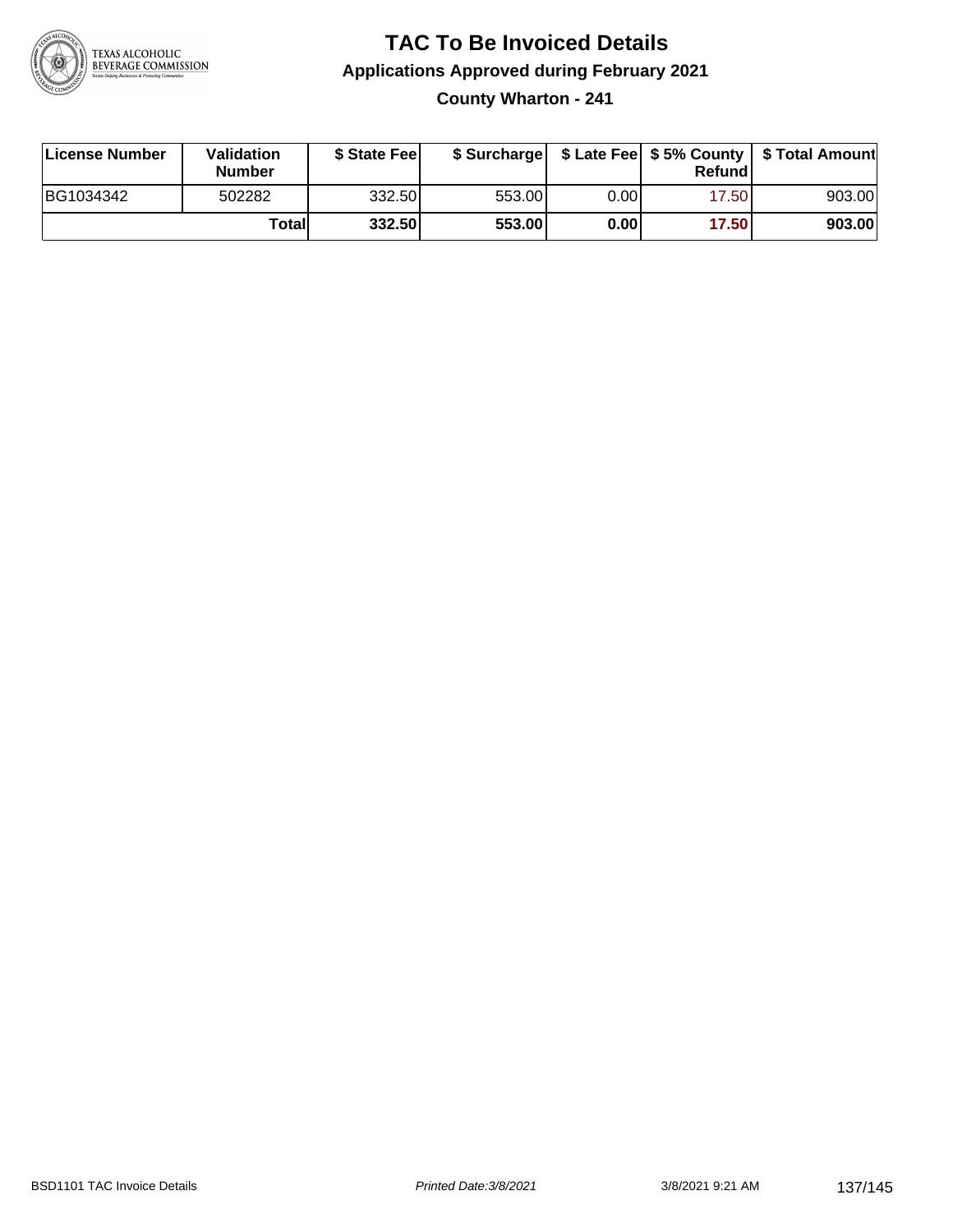

#### **TAC To Be Invoiced Details Applications Approved during February 2021 County Wichita - 243**

| License Number | Validation<br><b>Number</b> | \$ State Fee | \$ Surcharge |       | Refund | \$ Late Fee   \$5% County   \$ Total Amount |
|----------------|-----------------------------|--------------|--------------|-------|--------|---------------------------------------------|
| BG1109662      | 4954                        | 332.50       | 553.00       | 0.001 | 17.50  | 903.00                                      |
| BG895322       | 108175                      | 332.50       | 553.00       | 0.001 | 17.50  | 903.00                                      |
| BQ1044941      | 110272                      | 114.00       | 553.00       | 0.001 | 6.00   | 673.00                                      |
|                | Totall                      | 779.00       | 1,659.00     | 0.00  | 41.00  | 2,479.00                                    |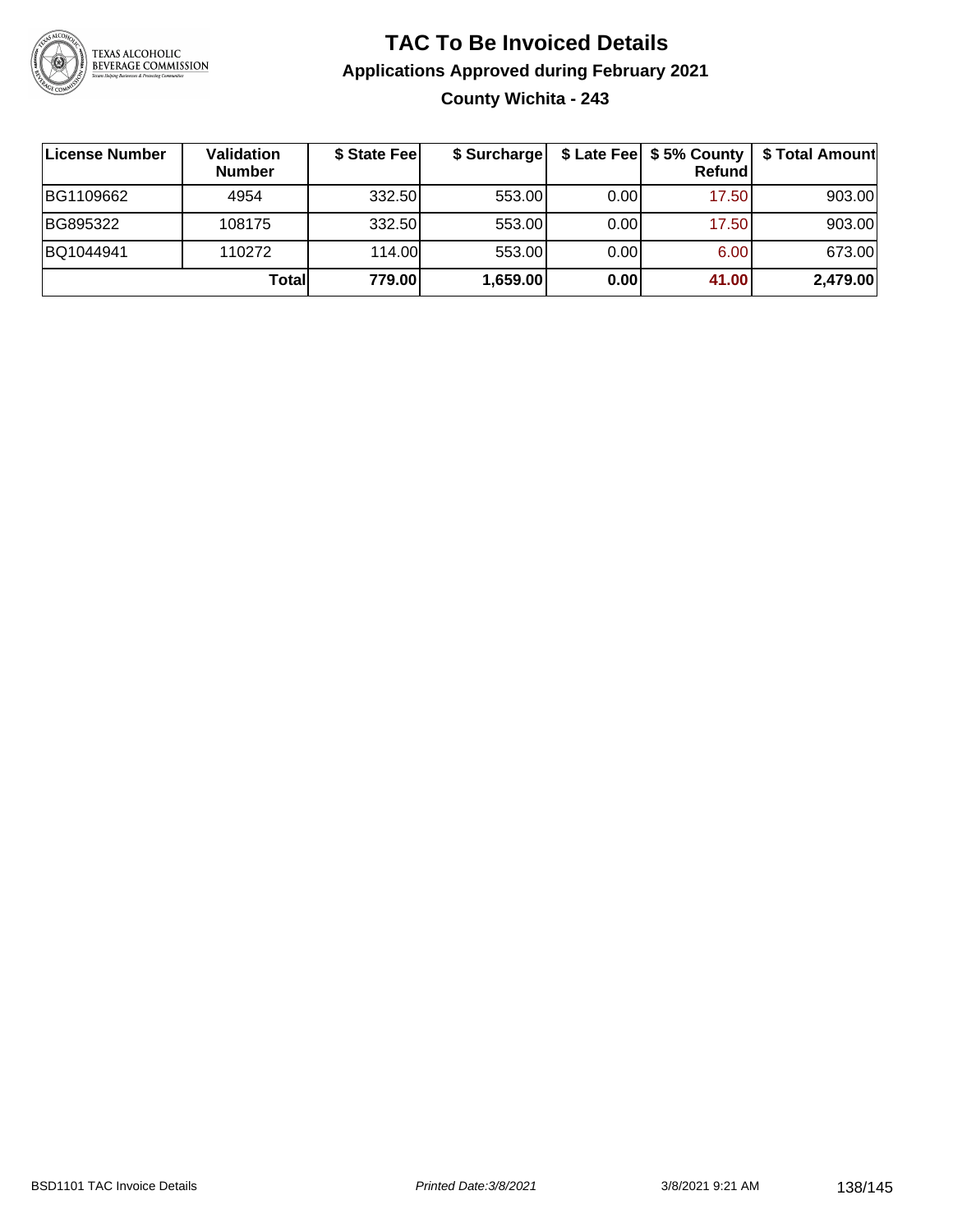

TEXAS ALCOHOLIC<br>BEVERAGE COMMISSION

#### **TAC To Be Invoiced Details Applications Approved during February 2021 County Williamson - 246**

| <b>License Number</b> | Validation<br><b>Number</b> | \$ State Fee | \$ Surcharge |      | \$ Late Fee   \$5% County<br><b>Refund</b> | \$ Total Amount |
|-----------------------|-----------------------------|--------------|--------------|------|--------------------------------------------|-----------------|
| BQ1108724             | 2981                        | 114.00       | 553.00       | 0.00 | 6.00                                       | 673.00          |
| BQ1108716             | 3014                        | 114.00       | 553.00       | 0.00 | 6.00                                       | 673.00          |
| BQ1108566             | 3465                        | 114.00       | 553.00       | 0.00 | 6.00                                       | 673.00          |
| BF1108560             | 3762                        | 114.00       | 553.00       | 0.00 | 6.00                                       | 673.00          |
| BF1110349             | 3908                        | 114.00       | 553.00       | 0.00 | 6.00                                       | 673.00          |
| BG1108905             | 3918                        | 332.50       | 553.00       | 0.00 | 17.50                                      | 903.00          |
| BQ1109618             | 4269                        | 114.00       | 553.00       | 0.00 | 6.00                                       | 673.00          |
| BG1110031             | 4597                        | 332.50       | 553.00       | 0.00 | 17.50                                      | 903.00          |
| BG1035743             | 101730                      | 332.50       | 553.00       | 0.00 | 17.50                                      | 903.00          |
| BG963499              | 107111                      | 332.50       | 553.00       | 0.00 | 17.50                                      | 903.00          |
| BQ896992              | 107453                      | 114.00       | 553.00       | 0.00 | 6.00                                       | 673.00          |
| BQ1044502             | 107599                      | 114.00       | 553.00       | 0.00 | 6.00                                       | 673.00          |
| BQ765365              | 107702                      | 114.00       | 553.00       | 0.00 | 6.00                                       | 673.00          |
| BQ766231              | 107703                      | 114.00       | 553.00       | 0.00 | 6.00                                       | 673.00          |
| BQ830382              | 107773                      | 114.00       | 553.00       | 0.00 | 6.00                                       | 673.00          |
| BQ1043846             | 107778                      | 114.00       | 553.00       | 0.00 | 6.00                                       | 673.00          |
| BG1040076             | 107953                      | 332.50       | 553.00       | 0.00 | 17.50                                      | 903.00          |
| BG895678              | 108001                      | 332.50       | 553.00       | 0.00 | 17.50                                      | 903.00          |
| BG968651              | 108292                      | 332.50       | 553.00       | 0.00 | 17.50                                      | 903.00          |
| BQ970524              | 108556                      | 114.00       | 553.00       | 0.00 | 6.00                                       | 673.00          |
| BG898453              | 108612                      | 332.50       | 553.00       | 0.00 | 17.50                                      | 903.00          |
| BQ768154              | 108887                      | 114.00       | 553.00       | 0.00 | 6.00                                       | 673.00          |
| BG767510              | 108979                      | 332.50       | 553.00       | 0.00 | 17.50                                      | 903.00          |
| BG967096              | 109981                      | 332.50       | 553.00       | 0.00 | 17.50                                      | 903.00          |
|                       | Total                       | 4,921.00     | 13,272.00    | 0.00 | 259.00                                     | 18,452.00       |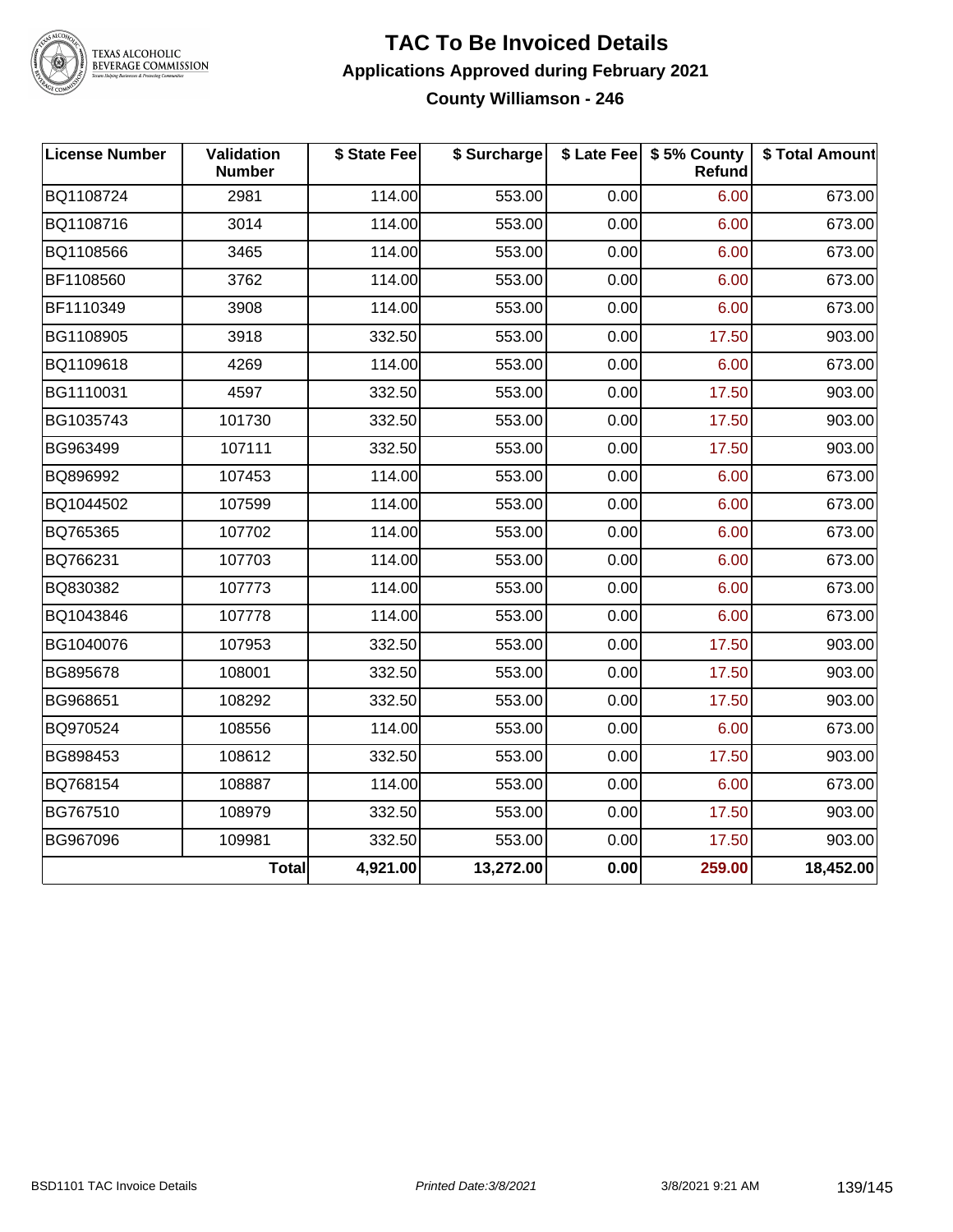

**County Winkler - 248**

| License Number | <b>Validation</b><br><b>Number</b> | \$ State Fee  | \$ Surcharge |      | Refundl |        |
|----------------|------------------------------------|---------------|--------------|------|---------|--------|
| BQ1108098      | 4274                               | 114.00        | 553.00       | 0.00 | 6.00    | 673.00 |
|                | Totall                             | <b>114.00</b> | 553.00       | 0.00 | 6.00    | 673.00 |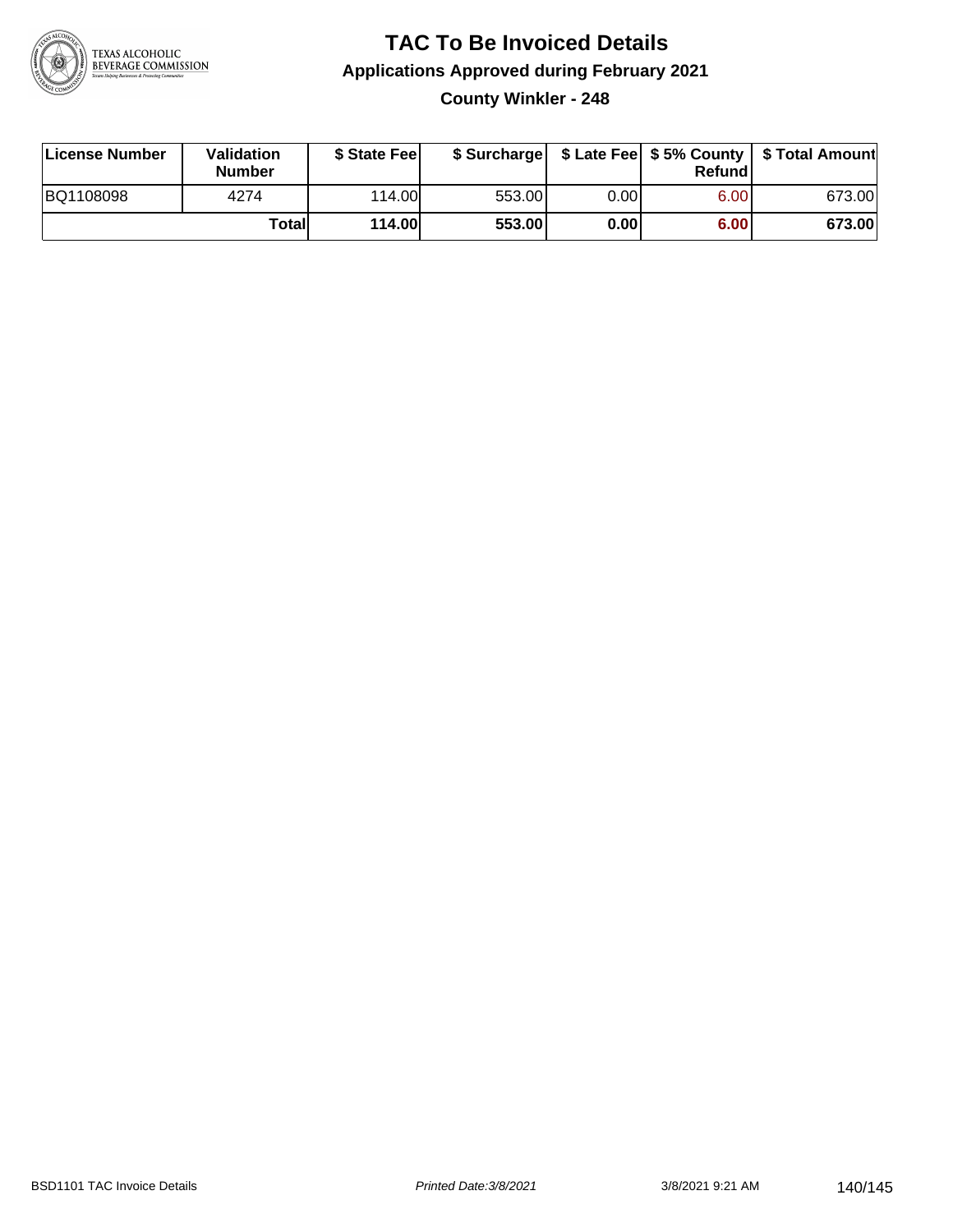

#### **TAC To Be Invoiced Details Applications Approved during February 2021 County Wise - 249**

| License Number | <b>Validation</b><br><b>Number</b> | \$ State Fee | \$ Surcharge |      | \$ Late Fee   \$5% County  <br><b>Refund</b> | \$ Total Amount |
|----------------|------------------------------------|--------------|--------------|------|----------------------------------------------|-----------------|
| BF967690       | 107354                             | 114.00       | 553.00       | 0.00 | 6.00                                         | 673.00          |
| BF970397       | 107481                             | 114.00L      | 553.00       | 0.00 | 6.00                                         | 673.00          |
| BQ766724       | 107582                             | 114.00       | 553.00       | 0.00 | 6.00                                         | 673.00          |
| BQ767699       | 108485                             | 114.00       | 553.00       | 0.00 | 6.00                                         | 673.00          |
|                | <b>Total</b>                       | 456.00       | 2,212.00     | 0.00 | 24.00                                        | 2,692.00        |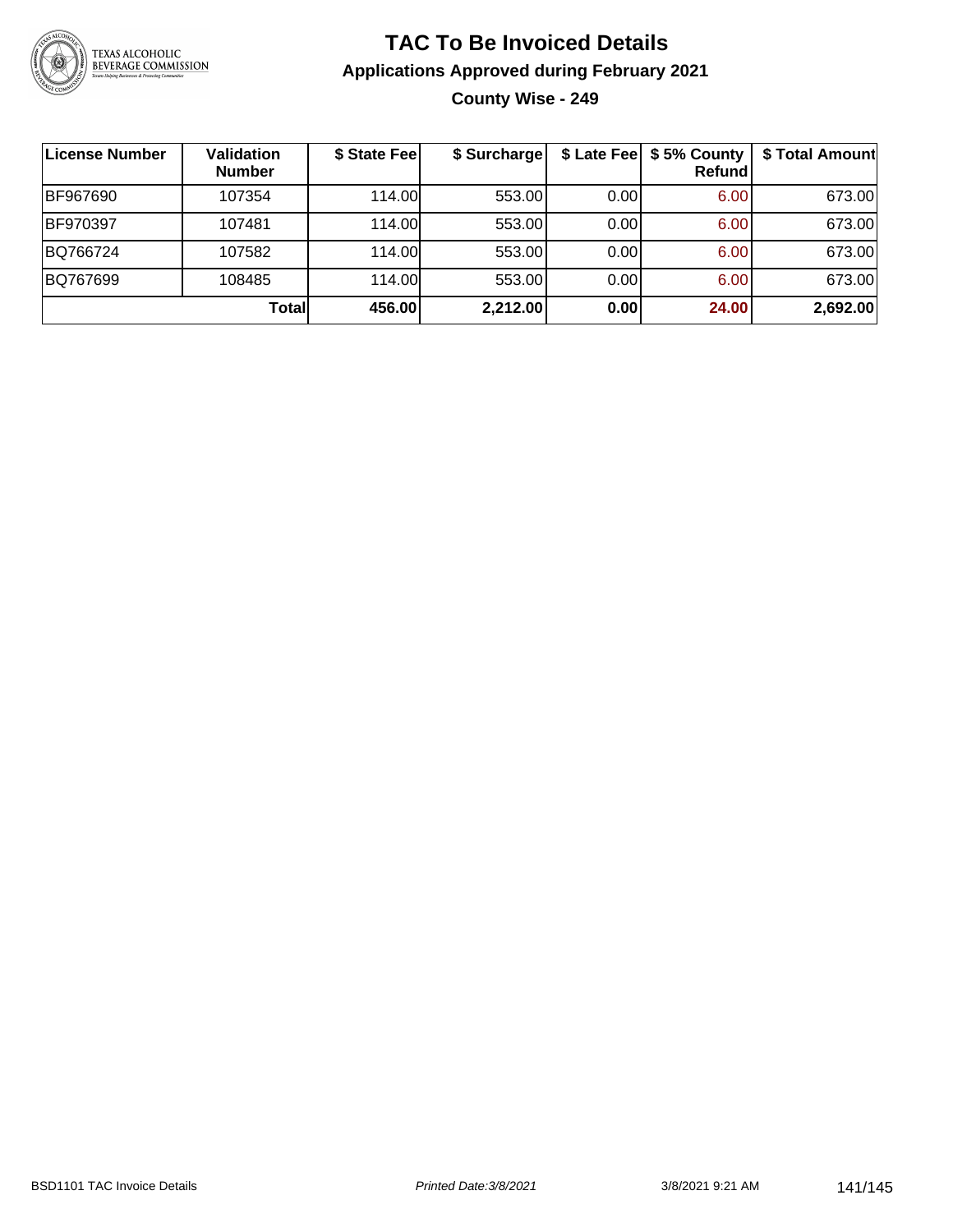

**County Yoakum - 251**

| <b>License Number</b> | <b>Validation</b><br><b>Number</b> | \$ State Fee | \$ Surcharge |      | Refundl | \$ Late Fee   \$5% County   \$ Total Amount |
|-----------------------|------------------------------------|--------------|--------------|------|---------|---------------------------------------------|
| BG1045085             | 109284                             | 332.50       | 553.00       | 0.00 | 17.501  | 903.00                                      |
|                       | Totall                             | 332.50       | 553.00       | 0.00 | 17.50   | 903.00                                      |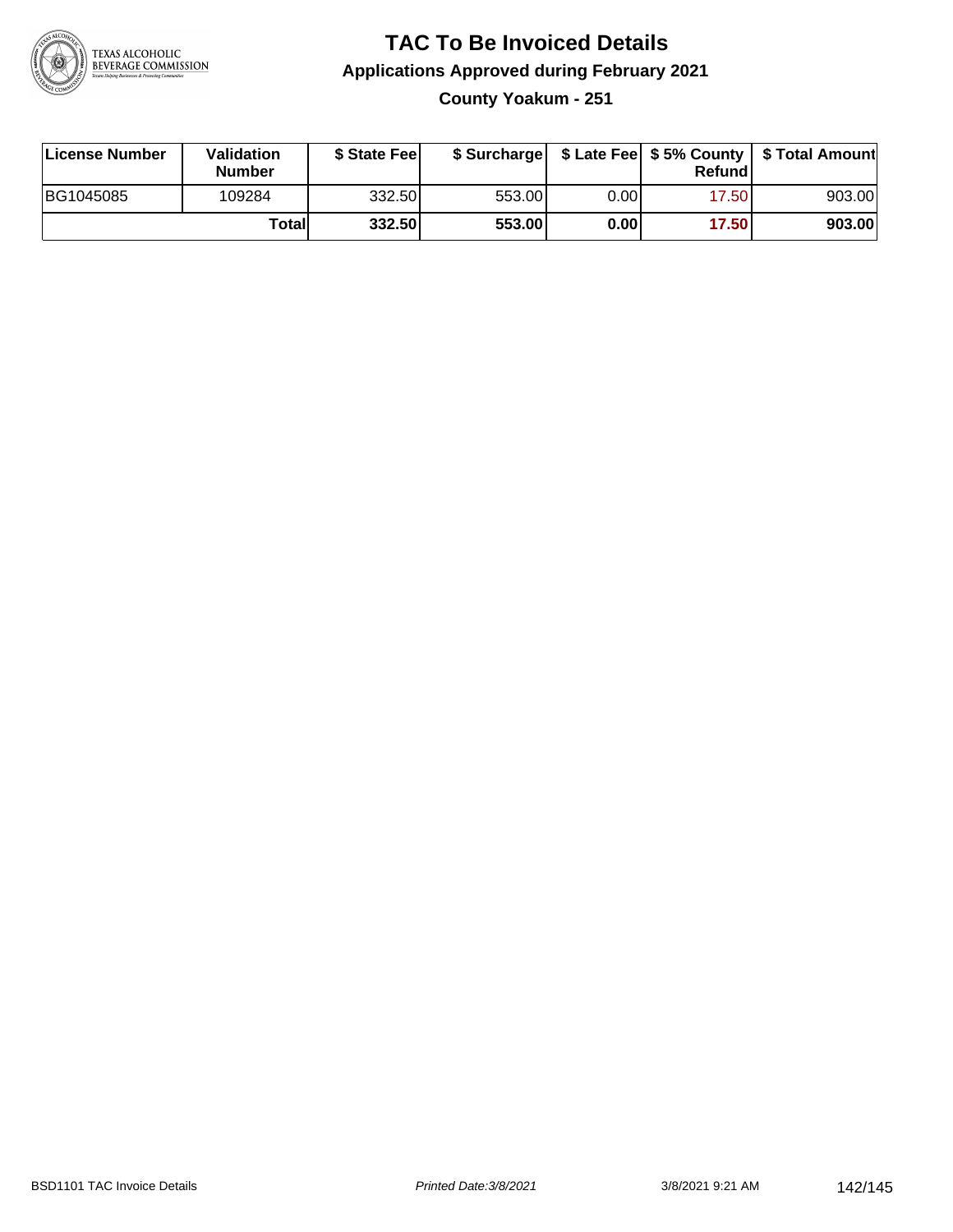

#### **TAC To Be Invoiced Details Applications Approved during February 2021 County Young - 252**

| License Number | <b>Validation</b><br><b>Number</b> | \$ State Fee | \$ Surcharge |      | \$ Late Fee   \$5% County<br>Refundl | \$ Total Amount |
|----------------|------------------------------------|--------------|--------------|------|--------------------------------------|-----------------|
| BF1110396      | 4751                               | 114.00L      | 553.00       | 0.00 | 6.00                                 | 673.00          |
| BQ971942       | 107684                             | 114.00L      | 553.00       | 0.00 | 6.00                                 | 673.00          |
| BQ972058       | 107809                             | 114.00L      | 553.00       | 0.00 | 6.00                                 | 673.00          |
|                | Total                              | 342.00       | 1,659.00     | 0.00 | 18.00                                | 2,019.00        |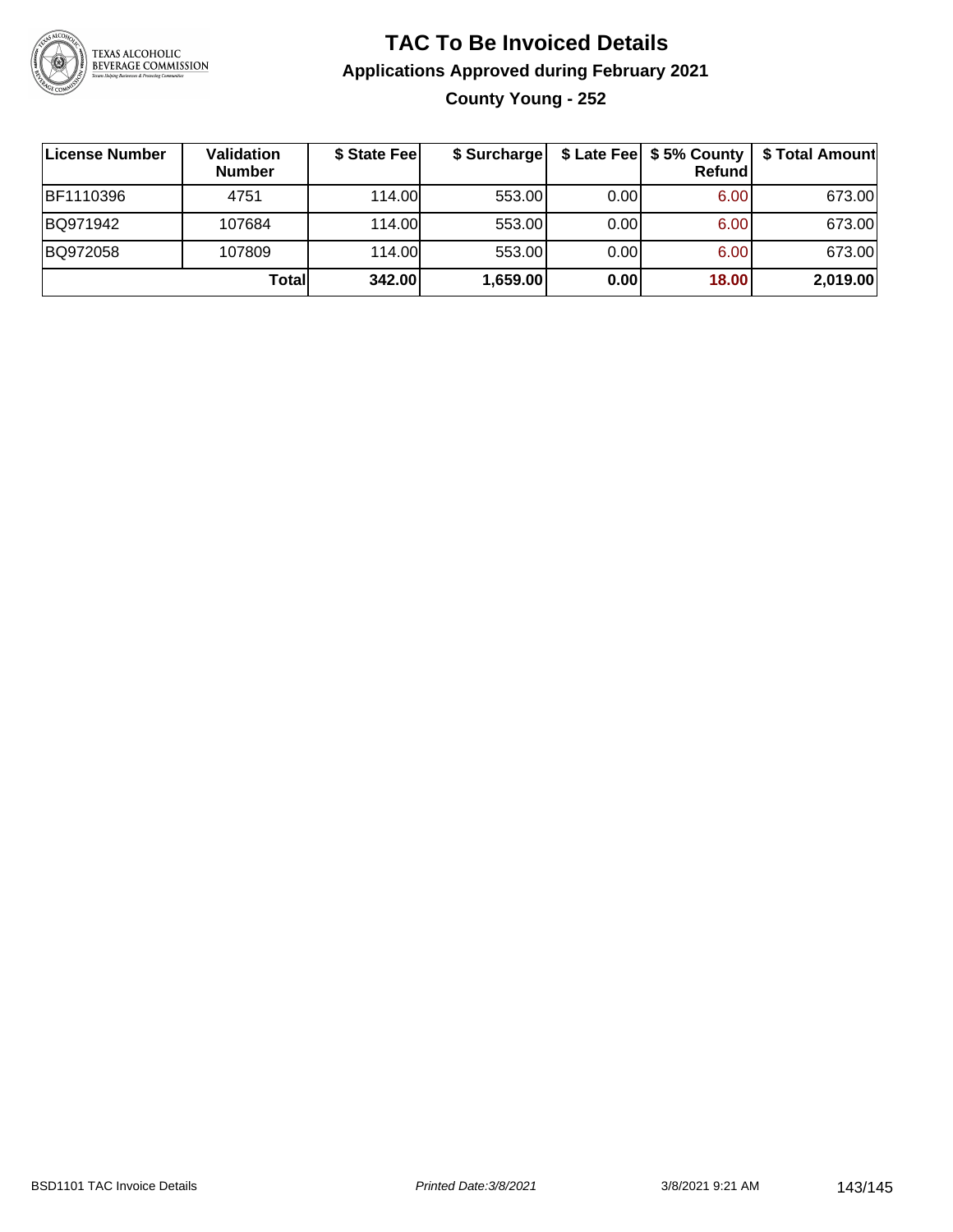

**County Zavala - 254**

| License Number | <b>Validation</b><br>Number | \$ State Fee | \$ Surcharge |       | Refundl | \$ Late Fee   \$5% County   \$ Total Amount |
|----------------|-----------------------------|--------------|--------------|-------|---------|---------------------------------------------|
| BL961514       | 507263                      | 475.00       | 327.00       | 0.001 | 25.00   | 827.00                                      |
|                | Totall                      | 475.00       | 327.00       | 0.00  | 25.00   | 827.00                                      |